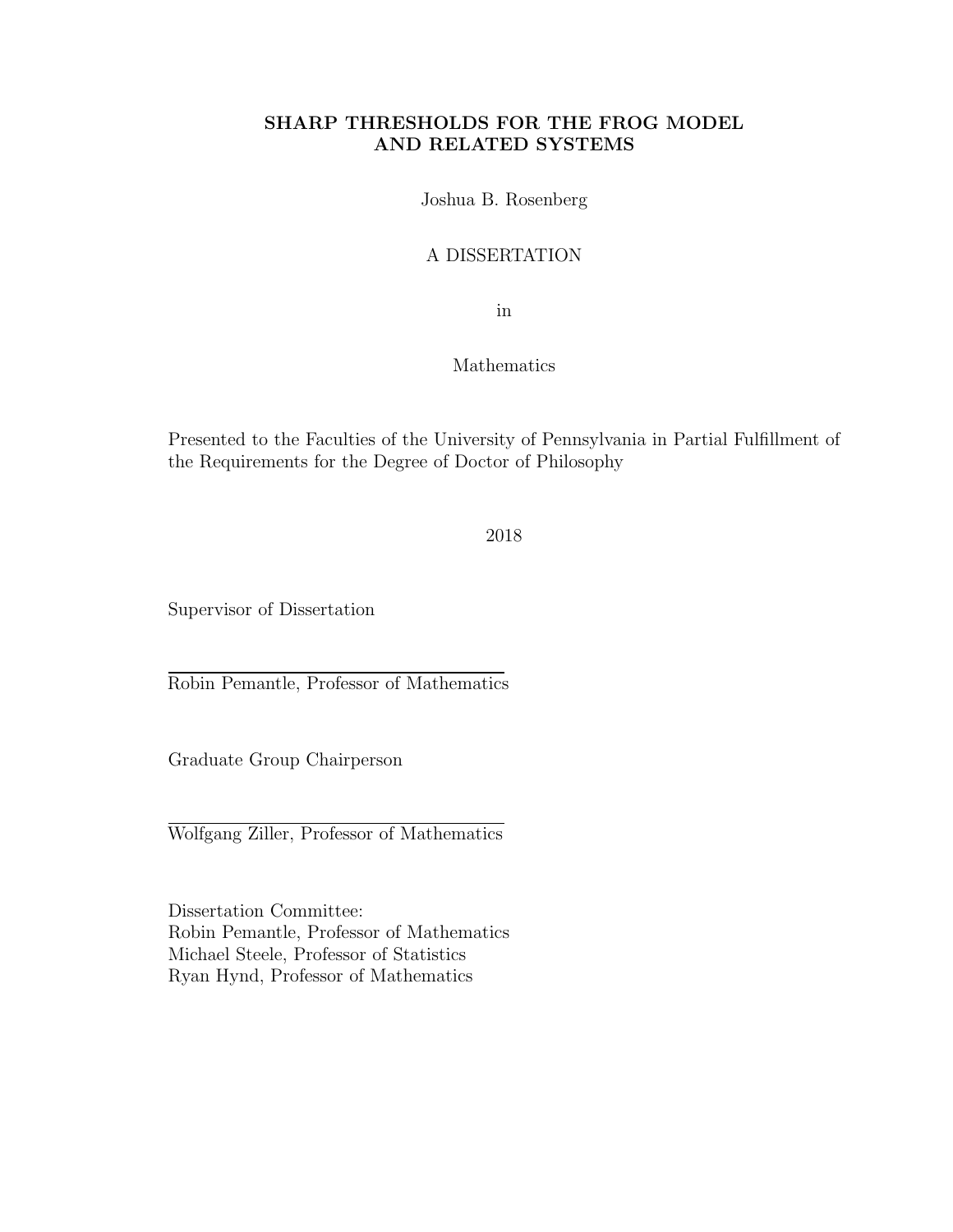# Acknowledgments

There are many people I'd like to now recognize to whom I owe a debt of gratitude. First my advisor, Robin Pemantle, whose patience, support, and encouragement have been indispensable throughout the process of doing this research. Writing a dissertation has in many ways been a far more pleasant and rewarding process than I ever anticipated, and his expertise and guidance have played a major role in making this possible. Another person to whom I'm especially grateful is Toby Johnson, who both introduced me to the frog model, and has continued to be exceptionally helpful and supportive throughout this process.

I am very grateful to the Penn math department, particularly for taking a chance on an applicant who'd taken quite a circuitous and unconventional path to graduate school. I also want to thank the other two members of my defense committee, Ryan Hynd and Michael Steele, who despite not being a member of my department, has also provided crucial support at several other points during my time at Penn.

I've made many good friends while at Penn, and I owe special thanks to several who have been particularly helpful over the past several years. First, I want to thank Antonijo Mrcela for his help with the Python program that is included in this dissertation. I also want to thank both Marcus Michelen and Kostis Karatapanis, who each provided valuable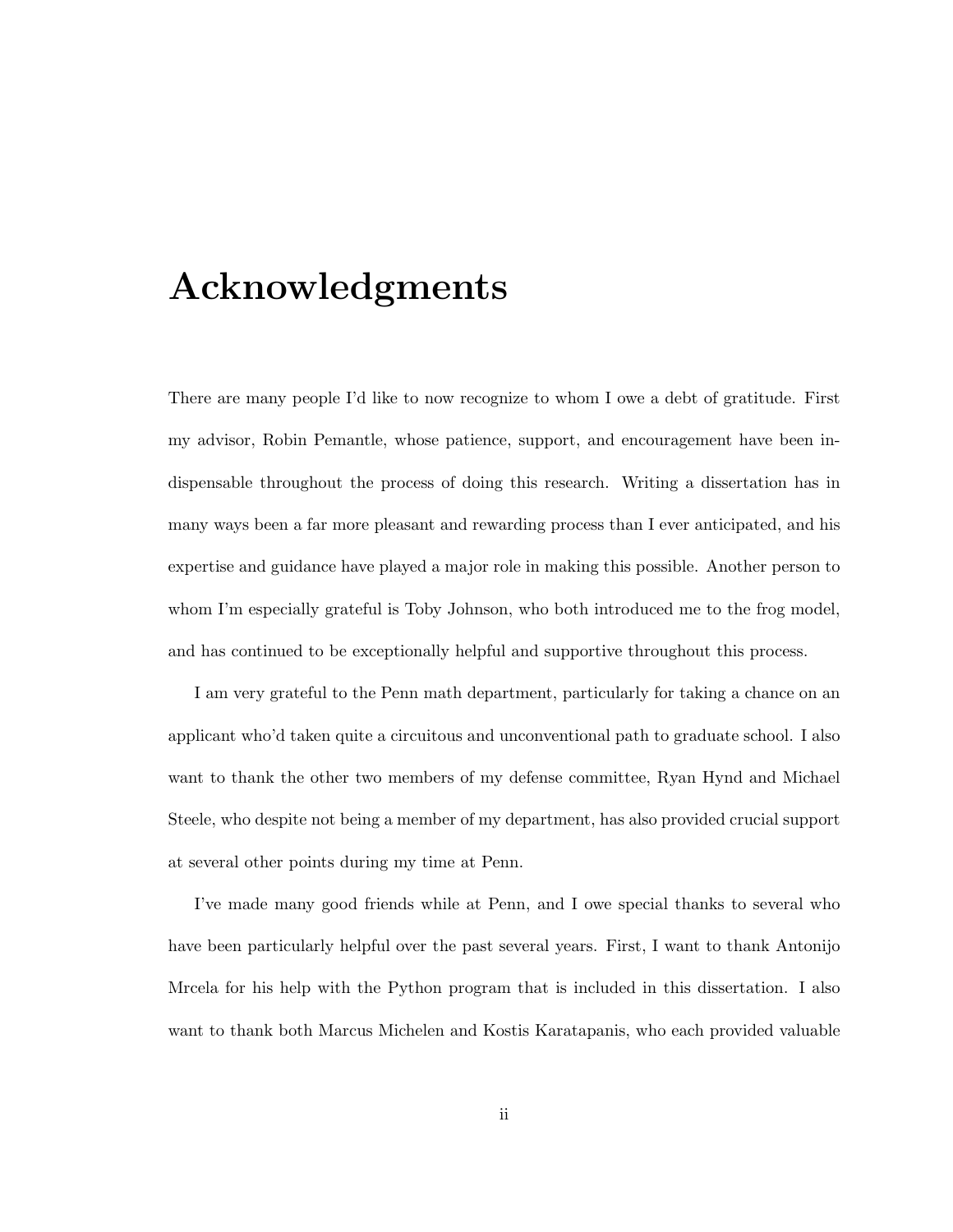feedback on some of the work that is included in chapters 2 and 4. Additional thanks go to Marcus and Antonijo for the extensive technological assistance they have each provided on countless occasions.

Finally, I want to thank the old friends and family members without whom I would surely not be where I am today.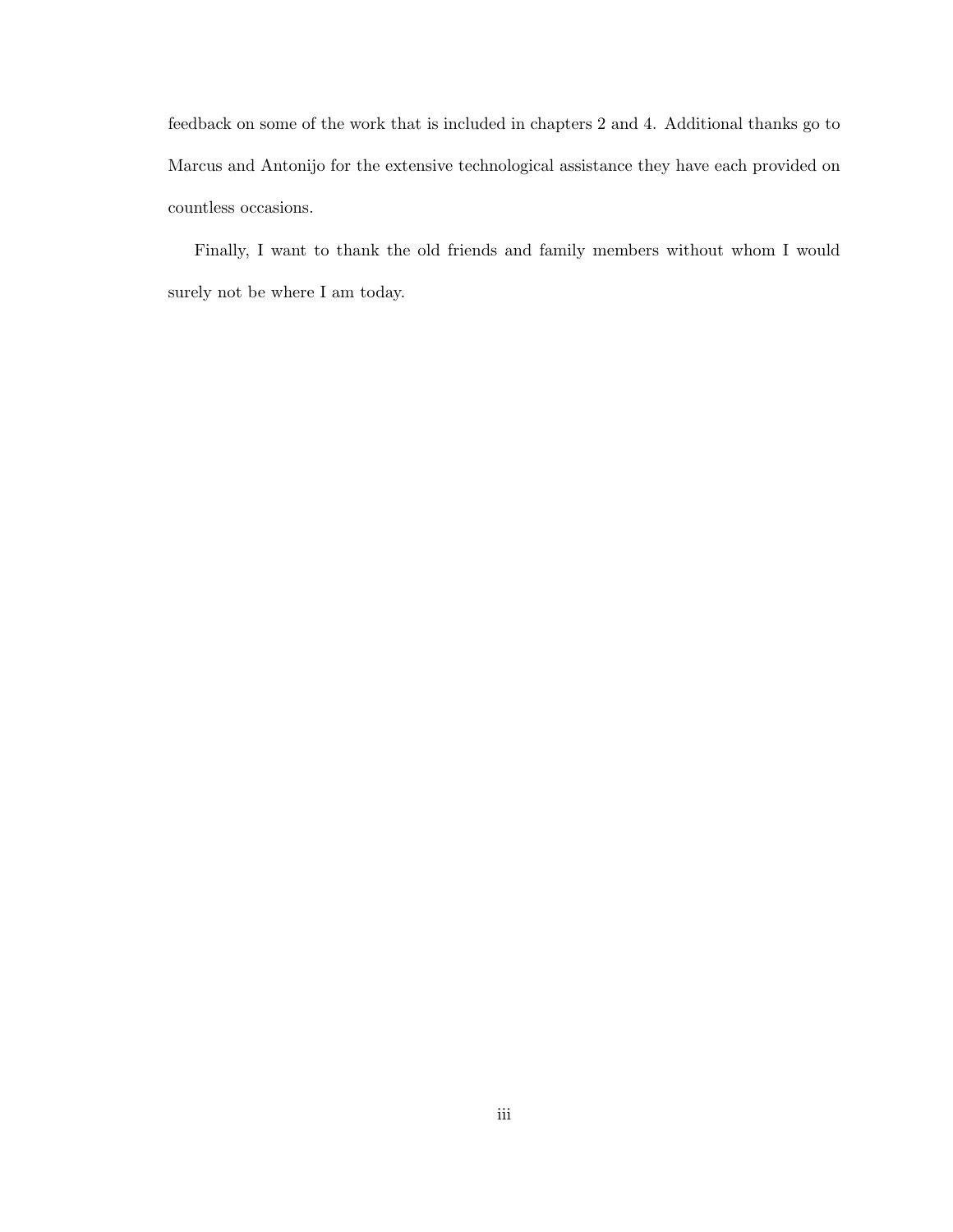#### ABSTRACT

### SHARP THRESHOLDS FOR THE FROG MODEL AND RELATED SYSTEMS

Joshua B. Rosenberg

#### Robin Pemantle

The frog model refers to a system of interacting random walks on a rooted graph. It begins with a single active particle (i.e. frog) at the root, and some distribution of inactive particles among the non-root vertices. Active particles perform discrete-time-nearest neighbor random walks on the graph and activate passive particles upon landing on them. Once activated, the trajectories of distinct particles are independent. In this thesis, we examine the frog model in several different environments, and in each case, work towards identifying conditions under which the model is recurrent, transient, or neither, in terms of the number of distinct frogs that return to the root. We begin by looking at a continuous analog of the model on  $\mathbb R$  in chapter 2, following which I analyze several different models on  $\mathbb Z$  in chapters 2 and 3. I then conclude by examining the frog model on trees in chapter 4. The strategy used for analyzing the model on R primarily revolves around looking at a closely related birth-death process. Somewhat similar techniques are then used for the model on Z. For the frog model on trees I exploit some of the self-similarity properties of the model in order to construct an operator which is used to analyze its long term behaviour, as it relates to questions of recurrence vs. transience.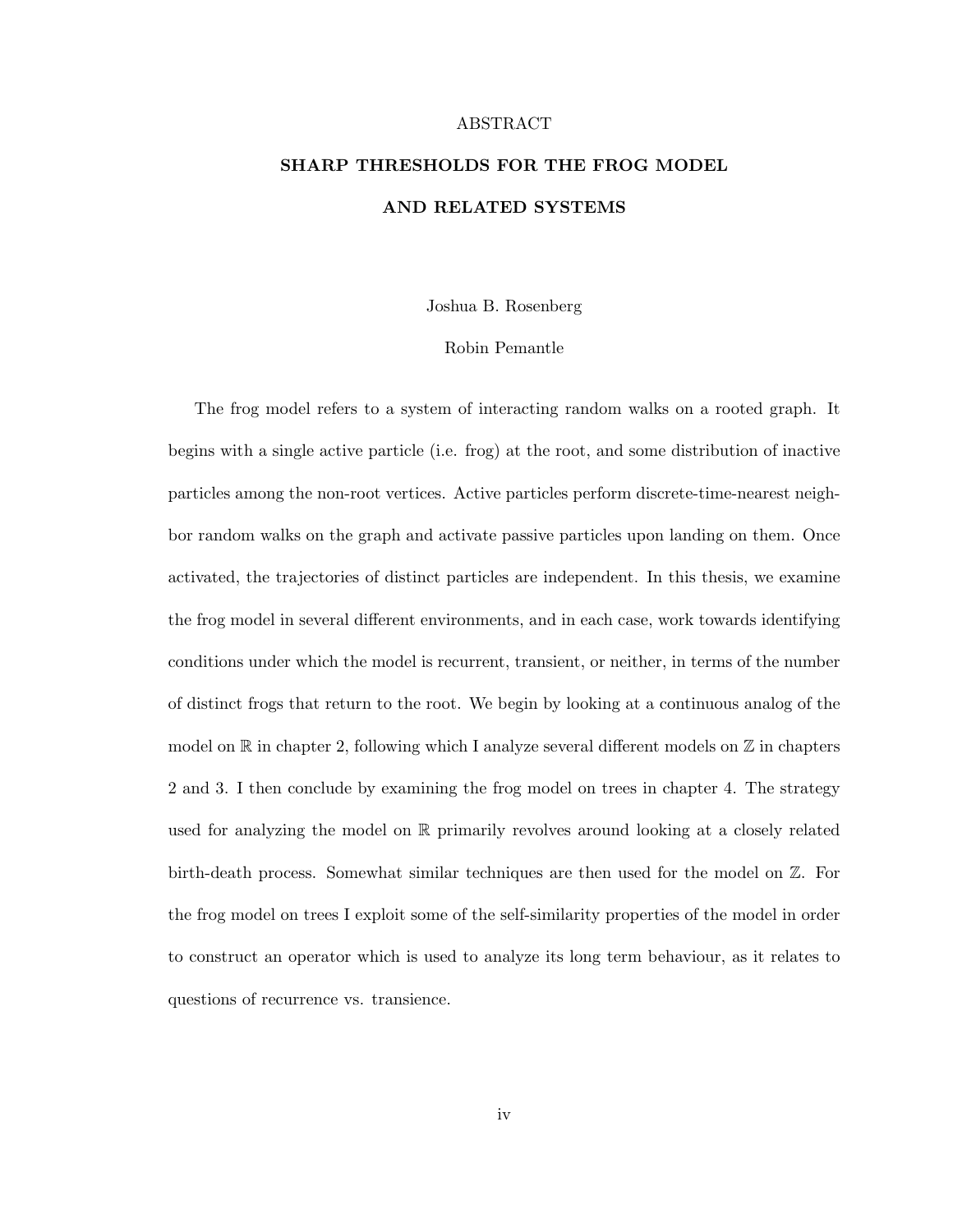# **Contents**

| $\mathbf{1}$     |     | Introduction                                                                                                                               | $\mathbf{1}$    |
|------------------|-----|--------------------------------------------------------------------------------------------------------------------------------------------|-----------------|
|                  | 1.1 |                                                                                                                                            | $\mathbf{1}$    |
|                  | 1.2 |                                                                                                                                            | 3               |
|                  |     | The Gantert and Schmidt model $\ldots \ldots \ldots \ldots \ldots \ldots \ldots$<br>1.2.1                                                  | 3               |
|                  |     | 1.2.2                                                                                                                                      | $\overline{4}$  |
|                  |     | 1.2.3                                                                                                                                      | 5               |
|                  | 1.3 |                                                                                                                                            | 6               |
|                  |     | The nonhomogeneous model on $\mathbb Z$ $\hfill\ldots$ $\hfill\ldots$ $\hfill\ldots$ $\hfill\ldots$ $\hfill\ldots$ $\hfill\ldots$<br>1.3.1 | $6\phantom{.}6$ |
|                  |     | Applications of the nonhomogeneous model $\ldots \ldots \ldots \ldots$<br>1.3.2                                                            | $\overline{7}$  |
|                  | 1.4 |                                                                                                                                            | 8               |
| $\boldsymbol{2}$ |     | A continuous frog model analog                                                                                                             | 10              |
|                  | 2.1 |                                                                                                                                            | 10              |
|                  |     | 2.1.1                                                                                                                                      | 12              |
|                  |     | 2.1.2                                                                                                                                      | 14              |
|                  |     | Proving Theorem $2.1.1 \ldots \ldots \ldots \ldots \ldots \ldots \ldots \ldots \ldots$<br>2.1.3                                            | 19              |
|                  | 2.2 | The non-uniform frog model with drift on $\mathbb Z$                                                                                       | 20              |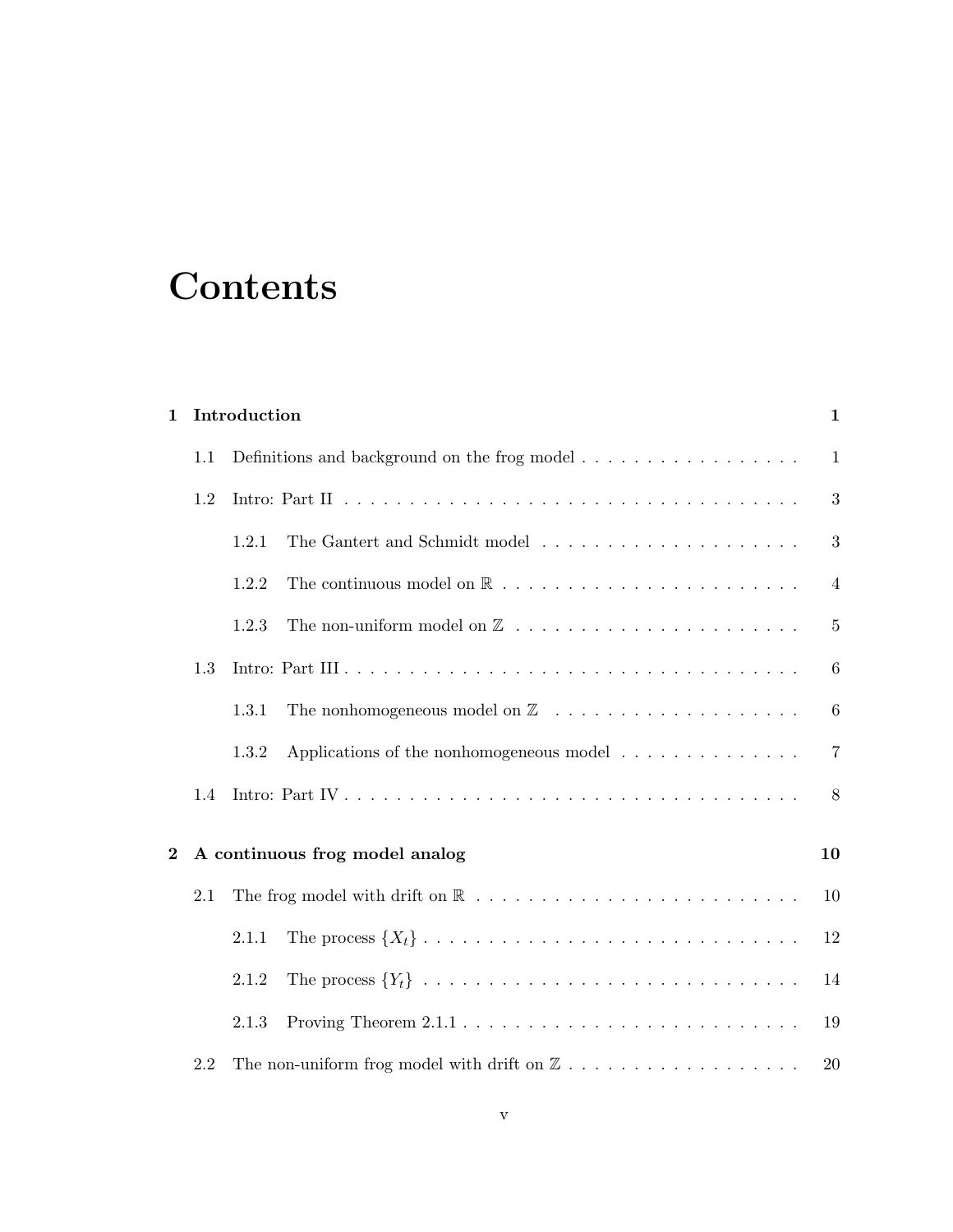|            |     | 2.2.1 | The processes $\{M_j\}$ and $\{N_j\}$                                            | 22     |  |
|------------|-----|-------|----------------------------------------------------------------------------------|--------|--|
|            |     | 2.2.2 |                                                                                  | 24     |  |
|            | 2.3 |       |                                                                                  | 27     |  |
| 3          |     |       | Several frog model variants on $\mathbb Z$                                       | 30     |  |
|            | 3.1 |       |                                                                                  | 30     |  |
|            |     | 3.1.1 | The processes $\{M_j\}$ and $\{N_j\}$                                            | 31     |  |
|            |     | 3.1.2 |                                                                                  | 35     |  |
|            | 3.2 |       | A simple proof of Gantert and Schmidt's result                                   | 36     |  |
|            | 3.3 |       |                                                                                  | 39     |  |
|            |     | 3.3.1 | Sharp conditions for the i.i.d. case $\dots \dots \dots \dots \dots \dots \dots$ | $39\,$ |  |
|            |     | 3.3.2 | Sharp conditions for the Poiss $(\lambda_i)$ scenario                            | 48     |  |
| 4          |     |       | The frog model on trees                                                          | 53     |  |
|            | 4.1 |       |                                                                                  | 53     |  |
|            |     | 4.1.1 |                                                                                  | $55\,$ |  |
|            |     | 4.1.2 | Coupling the original and self-similar models $\ldots \ldots \ldots \ldots$      | 60     |  |
|            |     | 4.1.3 |                                                                                  | 62     |  |
|            |     | 4.1.4 |                                                                                  | $72\,$ |  |
|            |     | 4.1.5 | Completing the proof of Theorem $4.1.1 \ldots \ldots \ldots \ldots \ldots$       | 78     |  |
| Appendix A |     |       |                                                                                  |        |  |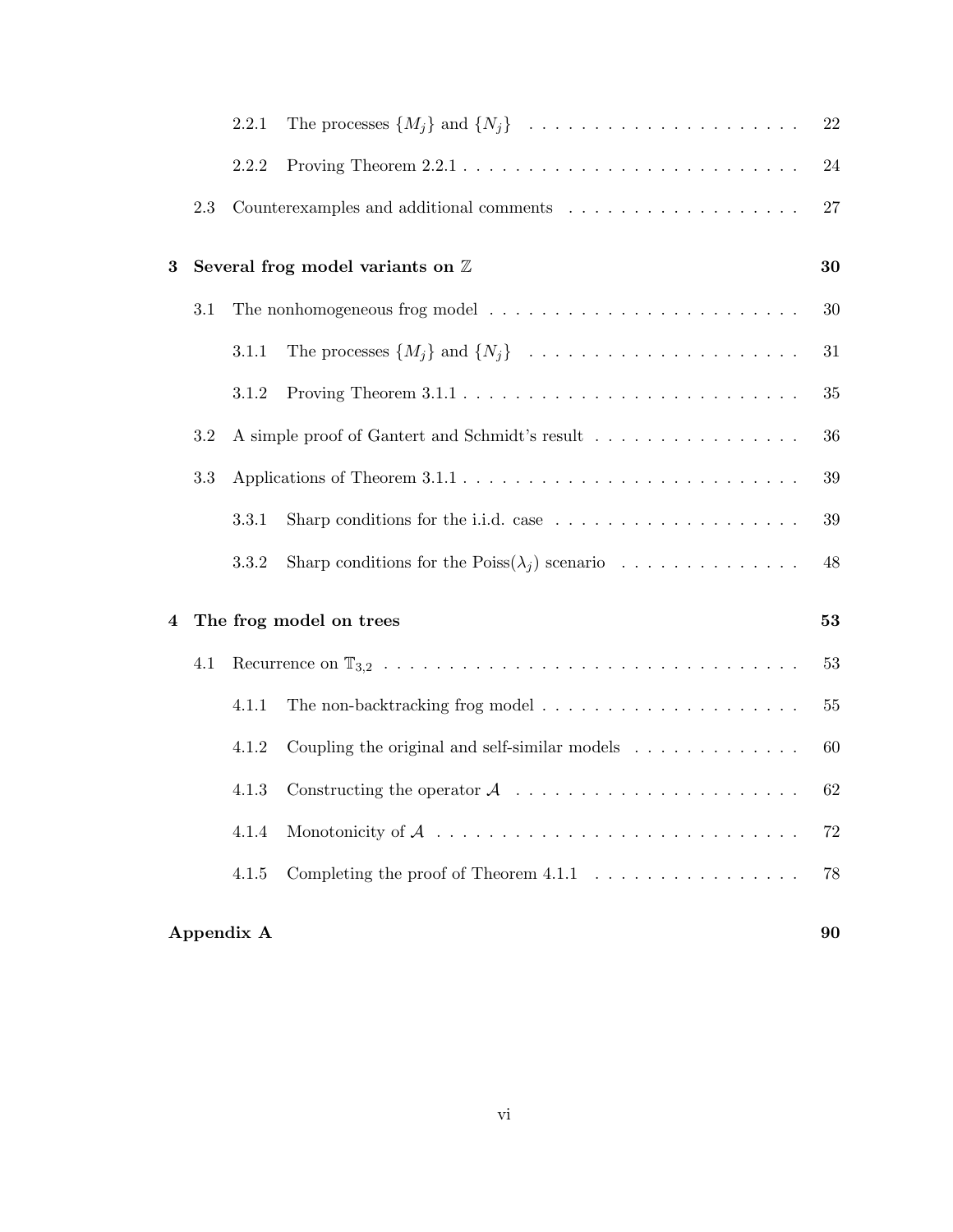# List of Figures

| 2.1 | The model on $\mathbb{R}$ , with black circles as active frogs and white ones sleeping            |    |
|-----|---------------------------------------------------------------------------------------------------|----|
|     |                                                                                                   | 11 |
| 4.1 | The first four levels of $\mathbb{T}_{3,2}$ with relevant nodes labeled.                          | 56 |
| 4.2 | A depiction of a scenario in which a node on an even level (node $b$ ) has two                    |    |
|     | frogs land on it without being stopped. Note that in order for such an event                      |    |
|     | to accord with the specifications of the self-similar model, the sibling node                     |    |
|     | (labeled $a$ in the figure) cannot yet have been landed on by an active frog                      | 61 |
| 4.3 | The right side of the first three levels of the subtree of $\mathbb{T}_{3,2}$ rooted at a         | 63 |
| 4.4 | Diagrams representing the four events (from left to right) $A_1$ , $A_2$ , $A_3$ , and $A_4$ . 64 |    |
| 4.5 | Illustrations representing the three events (from left to right) $B_1$ , $B_2$ , and $B_3$ . 66   |    |
| 4.6 | Illustrations representing the three events (from left to right) $C_1$ , $C_2$ , and $C_3$ . 69   |    |
| 4.7 | A representation of $D_1$ , defined as the event in which the frog coming from                    |    |
|     | the root and the frog at the first vertex it hits (labelled $a$ in the figure above)              |    |
|     |                                                                                                   | 70 |
| 4.8 | A representation of $D_2$ , defined as the event in which the frog at the first                   |    |
|     |                                                                                                   | 70 |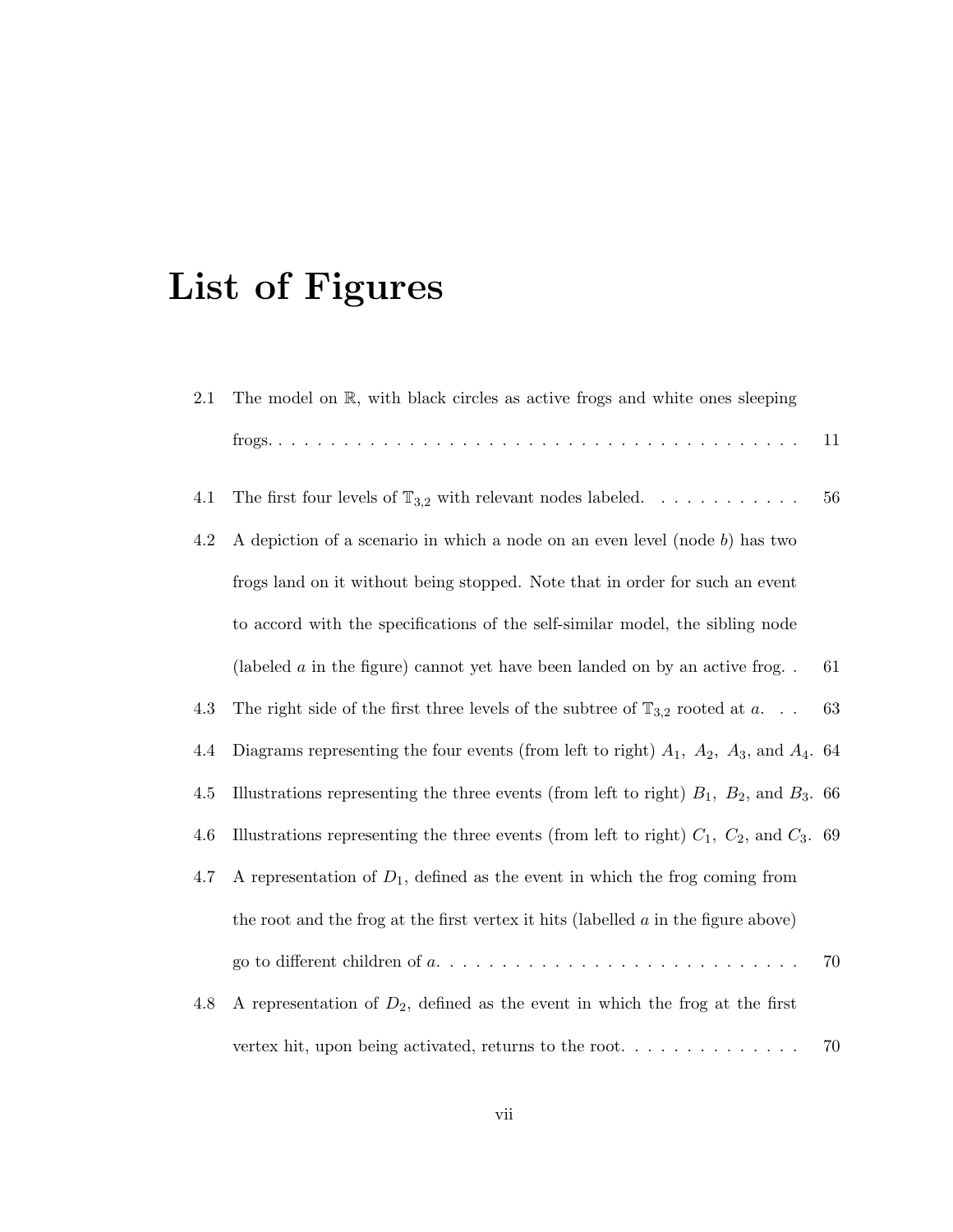| 4.9 | A representation of $D_3$ , defined as the event in which the frog coming from                                                                             |     |
|-----|------------------------------------------------------------------------------------------------------------------------------------------------------------|-----|
|     | the root and the frog coming from $a$ (where $a$ once again represents the first                                                                           |     |
|     | vertex landed on) go to the same child of $a, \ldots, \ldots, \ldots, \ldots, \ldots, \ldots$ 70                                                           |     |
|     |                                                                                                                                                            |     |
|     | 4.11 A depiction of the construction used to show that $\mathcal{H} \mathcal{S} \subseteq \mathcal{S}$ and $\mathcal{L} \mathcal{S} \subseteq \mathcal{S}$ | -75 |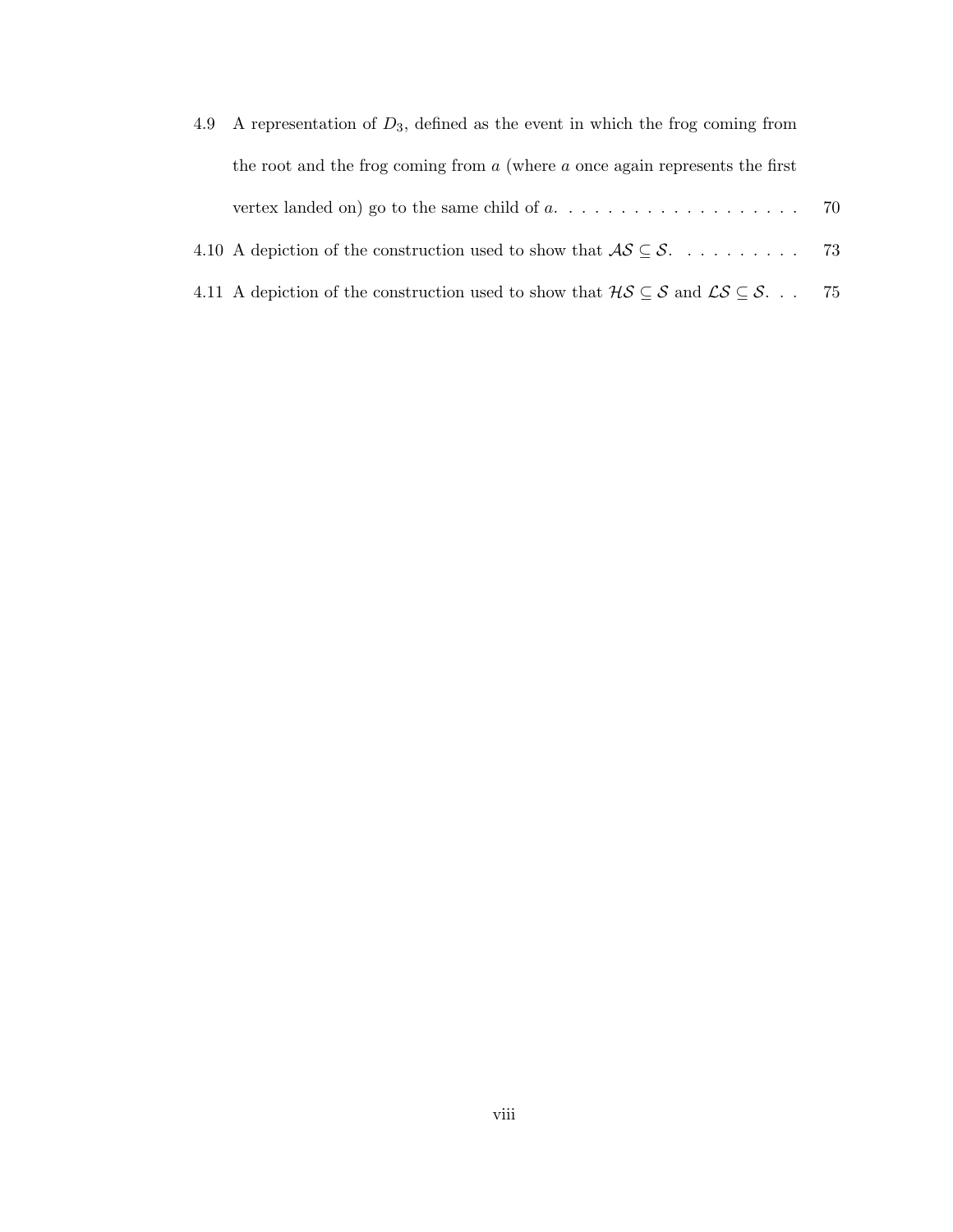### Chapter 1

# Introduction

#### 1.1 Definitions and background on the frog model

The topic of this thesis is a derivative of activated random walk known as the frog model. Since its inception, the term frog model has referred to a system of interacting random walks on a rooted graph. Specifically, it begins with one active "frog" (i.e. particle) at the root and sleeping frogs distributed among the non-root vertices, where the number of sleeping frogs at each non-root vertex are independent random variables (not necessarily identically distributed). The active frog performs a discrete-time nearest neighbor random walk on the graph. Any time an active frog lands on a vertex containing a sleeping frog, the sleeping frog wakes up and begins performing its own discrete-time nearest neighbor random walk independent of those of the other active frogs.

Much of the existing research that has been done involving the frog model on various infinite rooted graphs has focused on distinguishing conditions under which the model is recurrent (meaning that infinitely many particles return to the root with probability 1)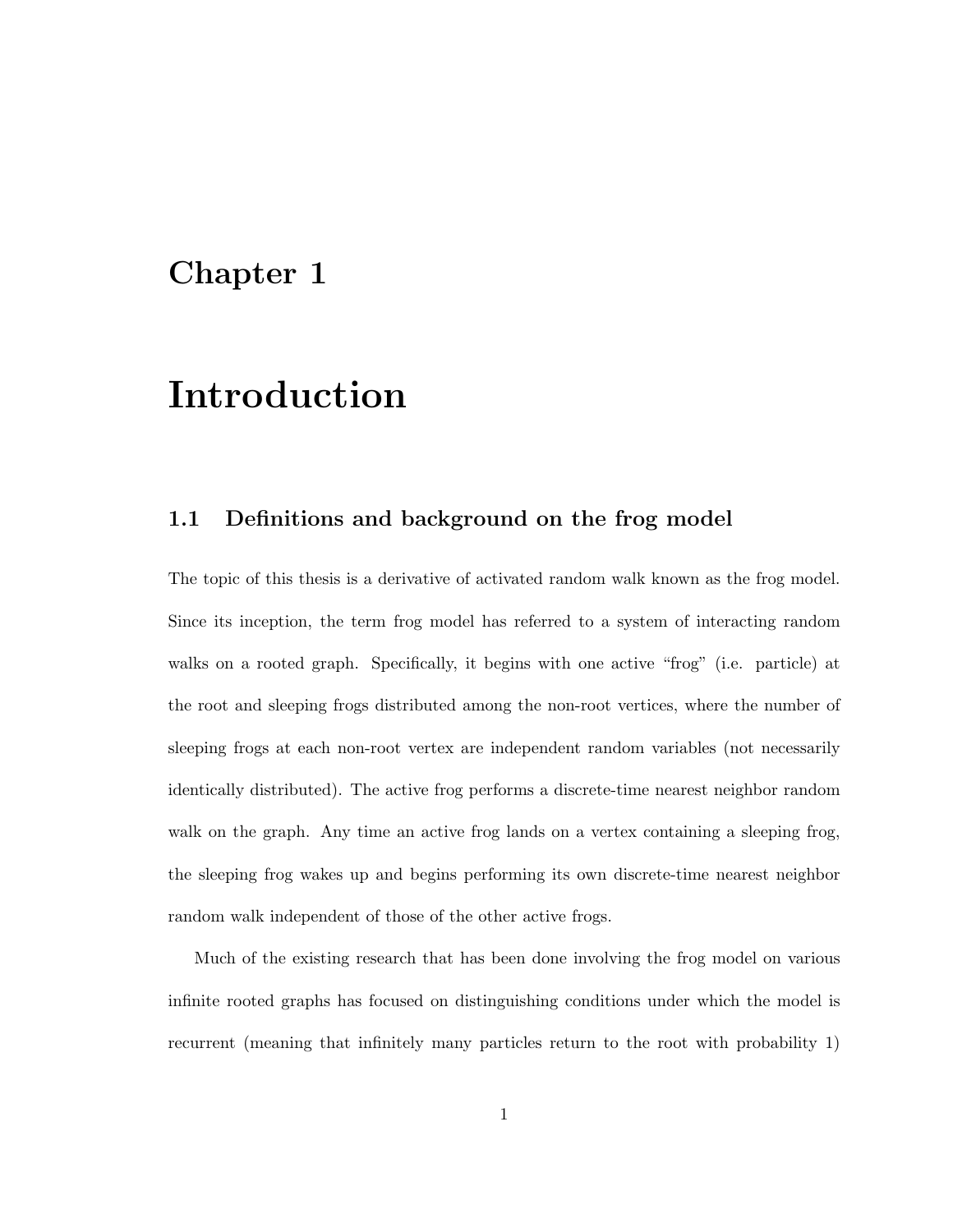from conditions under which it is transient. In the first published result to address this topic [14], Telcs and Wormald showed that for every  $d \geq 1$  the frog model on  $\mathbb{Z}^d$  beginning with one sleeping frog per non-root vertex (and where active frogs perform simple random walks) is recurrent. More recent variations of the frog model that have been studied have included the frog model with drift on  $\mathbb{Z}$  [5, 2], the frog model on trees [6, 7], and continuous analogs of the frog model on  $\mathbb{R}^d$  [1]. In each of these cases as well, primary emphasis has been placed on analyzing the long term behavior of the model as it pertains to questions of recurrence vs. transience, and in some cases, on identifying the critical threshold values of certain parameters where the model transitions between these two states.

One way the frog model can be interpreted is as an activated random walk model in which the particle deactivation rate is 0. Interest in activated random walk models has appeared to grow in recent years in reaction to progress on a number of different models, several of which are featured in recent work by Leonardo T. Rolla [9]. Applications for these models can be found in both the biological and social sciences, where they have been used to model the spread of an infectious disease, and the propagation of information. They've also been used as conservative lattice gas models, and in a variety of contexts in physics literature (see [3]).

The fact that the frog model differs from all other activated random walk models in that active particles never deactivate, endows it with its own qualitatively distinct dynamics. In particular, the frog model stands out within this larger family of models in that time functions as a dummy variable. By this I mean that when it comes to questions of recurrence and transience for the frog model, all of the relevant information relates to the paths traversed by activated particles, rather than the relative times at which the movement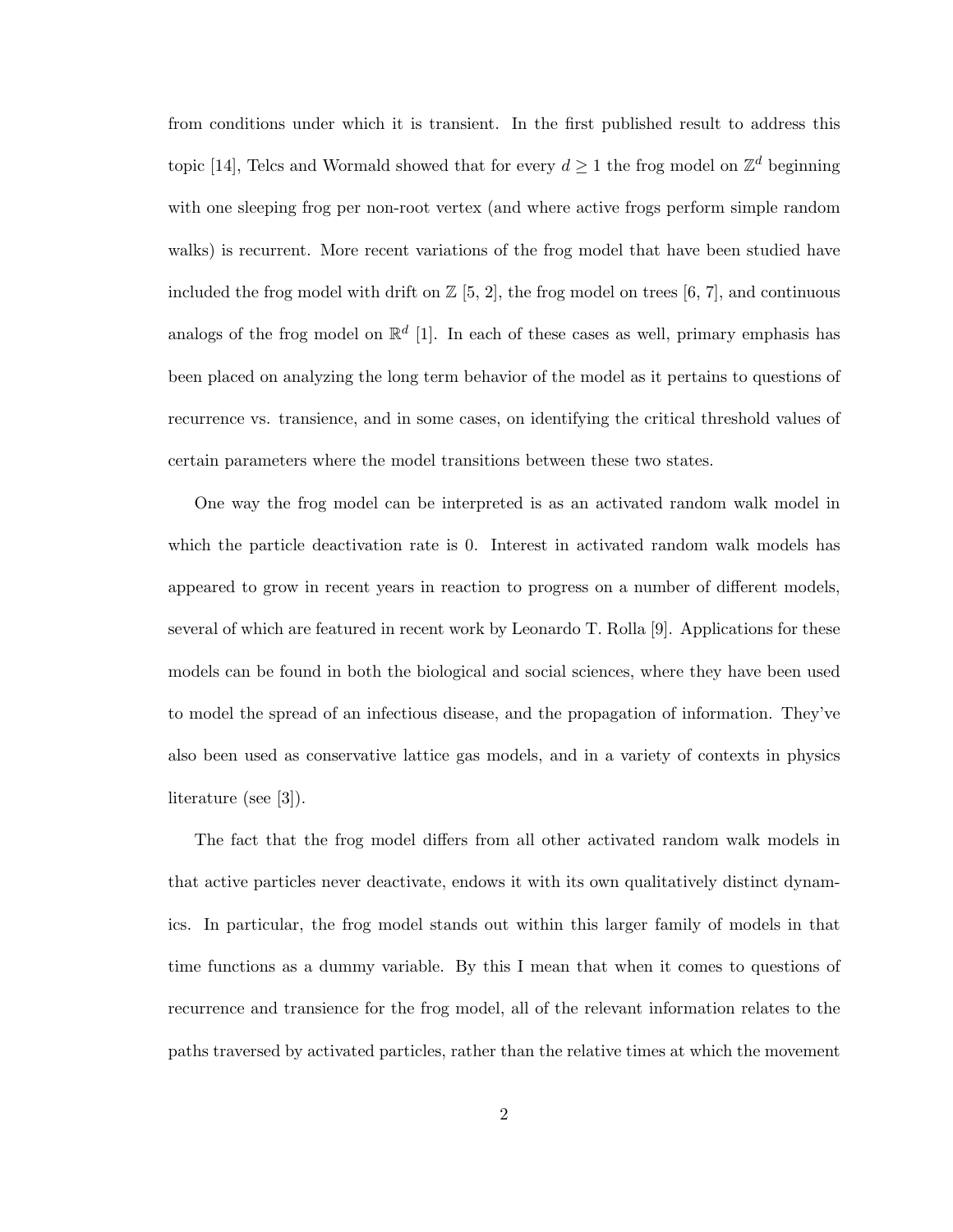of different particles occurs. While this distinctive feature of the frog model can present its own set of challenges, it also allows for a certain amount of freedom and flexibility compared to other activated random walk models. In fact it is this very freedom to permute, or simply diregard the order of events, that is behind many of the techniques that are used in the analysis of the frog model in both this work, as well as the wider literature.

#### 1.2 Intro: Part II

#### 1.2.1 The Gantert and Schmidt model

The results in this thesis come from three papers written by the author [10, 11, 12]. Each of these papers examines the frog model in a distinct context, and each one forms the basis for one of the chapters 2-4. In chapter 2, which is based on the results in [10], two related models are analyzed. The first is a continuous analog of the frog model situated on the real line, and the second is a discretized counterpart to this model situated on Z. The inspiration for looking at each of these models came from [5], which addresses a particular version of the frog model in which activated frogs perform random walks with some positive leftward drift on the integers, and the numbers of sleeping frogs at each vertex (aside from the origin which begins with a single activated frog) are i.i.d. random variables. In [5] Nina Gantert and Philipp Schmidt establish tight conditions on the distribution function for the number of sleeping frogs per vertex, that determine whether the system is recurrent or transient. Specifically, they prove that if  $\eta$  refers to a nonnegative integer valued random variable that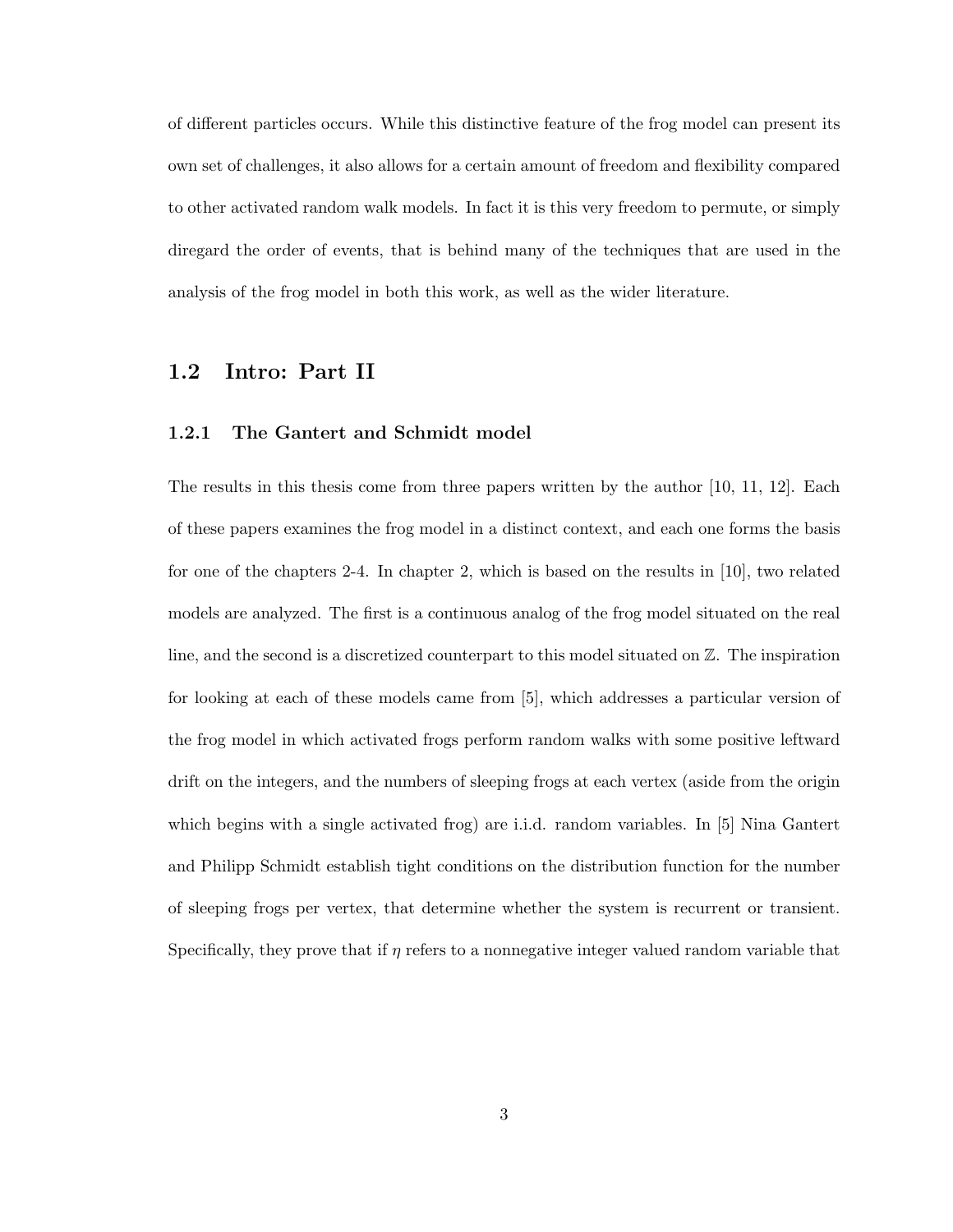has the same distribution as the number of sleeping frogs at any nonzero vertex, then

$$
\mathbb{P}_{\eta}(\text{the origin is visited i.o.}) = \begin{cases} 0 & \text{if } \mathbb{E}[\log^{+}\eta] < \infty \\ 1 & \text{if } \mathbb{E}[\log^{+}\eta] = \infty \end{cases}
$$
(1.2.1)

(Note that this result does not depend on the particular value of the leftward drift. It is only required that the leftward drift be positive).

#### 1.2.2 The continuous model on R

The continuous frog model analog featured in chapter 2 starts with a single active frog at the origin on the real line that begins performing Brownian motion with leftward drift  $\lambda > 0$ . The sleeping frogs all reside to the right of the origin according to a Poisson process with intensity  $f : [0, \infty) \to [0, \infty)$ . Any time an active frog hits a sleeping frog, the sleeping frog wakes up and also begins performing Brownian motion with leftward drift  $\lambda$ , independent of that of the other active frogs. The main result presented concerning this model establishes sharp conditions involving the Poisson intensity function f and drift  $\lambda$ , distinguishing between transience (meaning the probability that the origin is hit by infinitely many different frogs is 0), and non-transience (meaning this probability is greater than 0). Specifically, it is shown that the model is transient if and only if

$$
\int_0^\infty e^{-\frac{f(t)}{2\lambda}} f(t)dt = \infty \tag{1.2.2}
$$

(where it's assumed  $\lambda > 0$  and f is monotonically increasing). The proof of this result involves using the model to construct a continuous-time-inhomogeneous birth-death process, and then showing that transience of the model on  $\mathbb R$  corresponds to this process having survival probability 0. Once the problem has been translated into one about birth-death processes, we use a coupling argument and some analysis to achieve the desired result.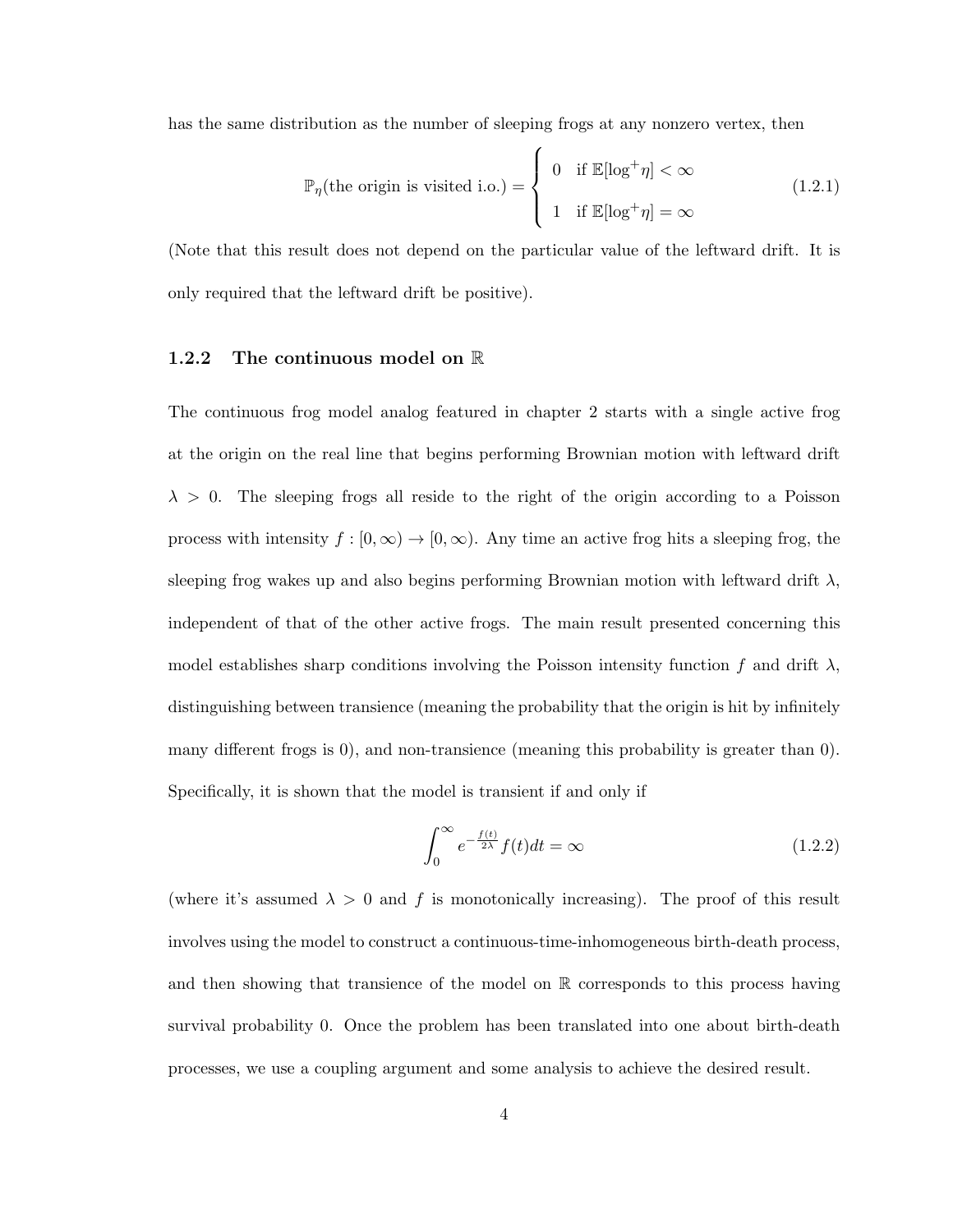#### 1.2.3 The non-uniform model on  $\mathbb Z$

Following a short discussion about some of the implications of this last result, in which several examples of near-critical cases are provided, the focus shifts to a discretized version of the model on  $\mathbb{R}$ , which I call the non-uniform frog model with drift on  $\mathbb{Z}$ . In this model, sleeping frogs are distributed among the positive integer vertices, where for each  $j \geq 1$ the number of sleeping frogs at  $x = j$  at time  $t = 0$  is denoted as  $\eta_j$ . The  $\eta_j$ 's are to be independent Poisson random variables with  $\mathbb{E}[\eta_j] = f(j)$  for some function  $f : \mathbb{Z}^+ \to [0, \infty)$ . The process begins with a single active frog at the origin and, once activated, frogs perform random walks (independently of each other) which at each step move one unit to the left with probability p (where  $\frac{1}{2} < p < 1$ ) and one unit to the right with probability  $1 - p$ . The main result presented concerning this model states that it is transient if and only if

$$
\sum_{j=1}^{\infty} e^{-\frac{1-p}{2p-1}f(j)} = \infty
$$
\n(1.2.3)

(where  $f$  is assumed to be monotonically increasing, and the terms "transience" and "nontransience" are to have the same meaning with respect to this model that they had for the model on  $\mathbb{R}$ ). We prove this result by first using the model to construct a discrete-timeinhomogeneous Markov process, after which it is shown that transience of the model on  $\mathbb Z$  is equivalent to this Markov process eventually hitting the absorbing state 0 with probability 1. Showing that this last outcome occurs if and only if (1.2.3) holds is then achieved via a coupling argument similar to the one employed for the continuous-time birth-death process referenced above.

After completing the proof for the non-uniform frog model (along with an accompanying lemma), I conclude the chapter with a short subsection in which I present a pair of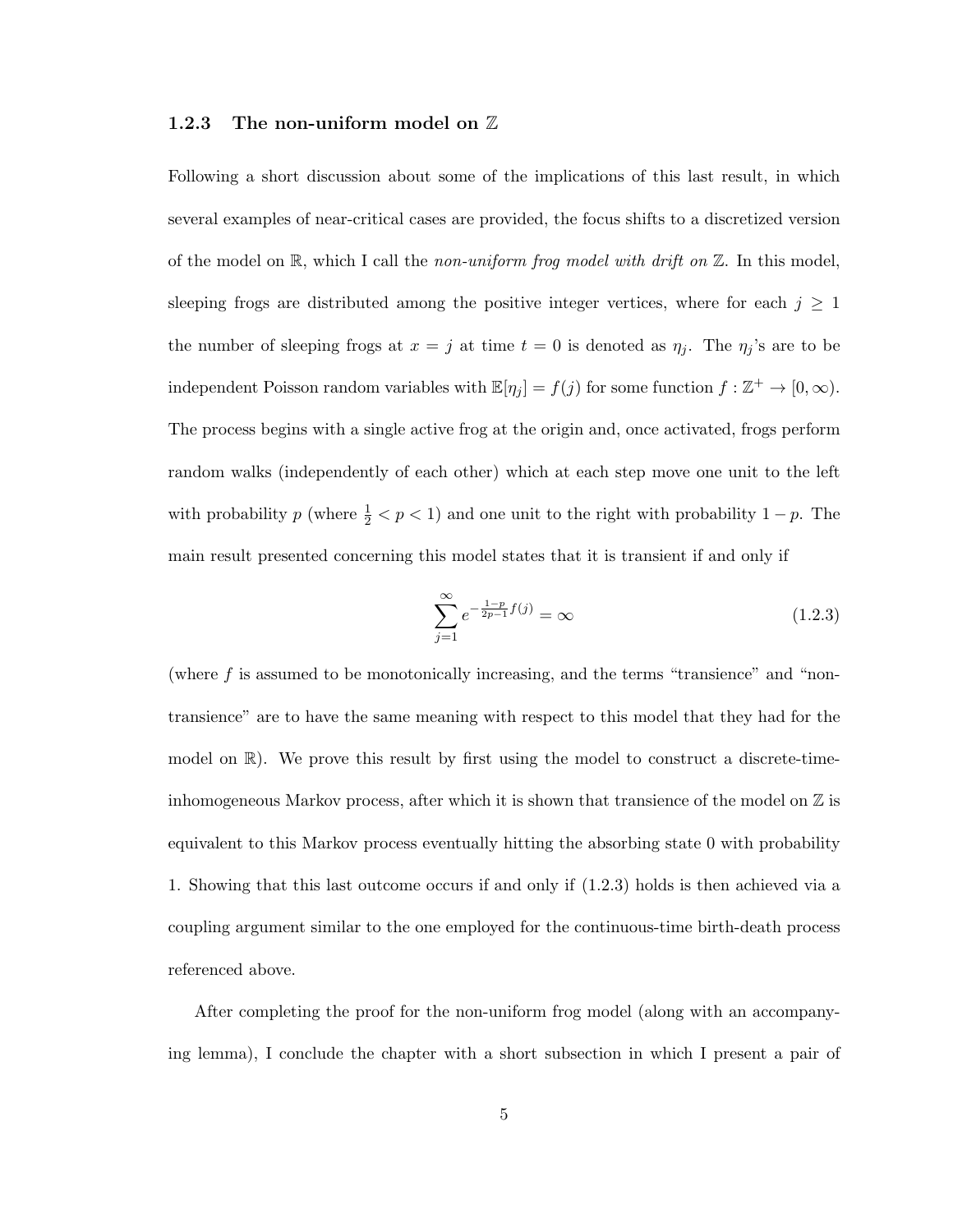counterexamples where  $f$  is not monotone increasing, and the tight conditions for both the model on  $\mathbb R$  and the non-uniform model on  $\mathbb Z$  cease to apply.

#### 1.3 Intro: Part III

#### 1.3.1 The nonhomogeneous model on  $\mathbb Z$

Chapter 3 of this thesis, which is based on the results in [12], begins by addressing a more general frog model on the integers which I refer to as the nonhomogeneous frog model on Z. This model encompasses both the non-uniform frog model on  $\mathbb Z$  and the model looked at by Gantert and Schmidt in  $[5]$ , as well as a third model on  $\mathbb Z$  which appears in  $[2]$  that features a single sleeping frog at every positive integer point  $x = n$  who, upon activation, perform random walks that go left with probability  $p_n > \frac{1}{2}$  $\frac{1}{2}$  (note this value depends on *n*) and right with probability  $1 - p_n$ . In the nonhomogeneous frog model on Z points to the left of the origin contain no sleeping frogs and, for  $j \geq 1$ , the number of sleeping frogs at  $x = j$  is a random variable  $X_j$ , where the  $X_j$ 's are independent, non-zero with positive probability, and where  $X_{j+1} \succeq X_j$  (here "  $\succeq$  " represents stochastic dominance). In addition, for each  $j \geq 1$  frogs originating at  $x = j$  (if activated) go left with probability  $p_j$  (where  $\frac{1}{2} < p_j < 1$ ) and right with probability  $1 - p_j$ , where the  $p_j$ 's are decreasing and the random walks are independent. The frog beginning at the origin goes left with probability  $p_0$  and right with probability  $1 - p_0$  (where  $p_0$  also satisfies  $\frac{1}{2} < p_0 < 1$ ).

The main result that I establish for the nonhomogeneous frog model on  $\mathbb Z$  extends both the result by Gantert and Schmidt (see (1.2.1)) and my own result discussed above involving the non-uniform frog model with drift on Z. It also builds on a result by Bertacchi, Machado,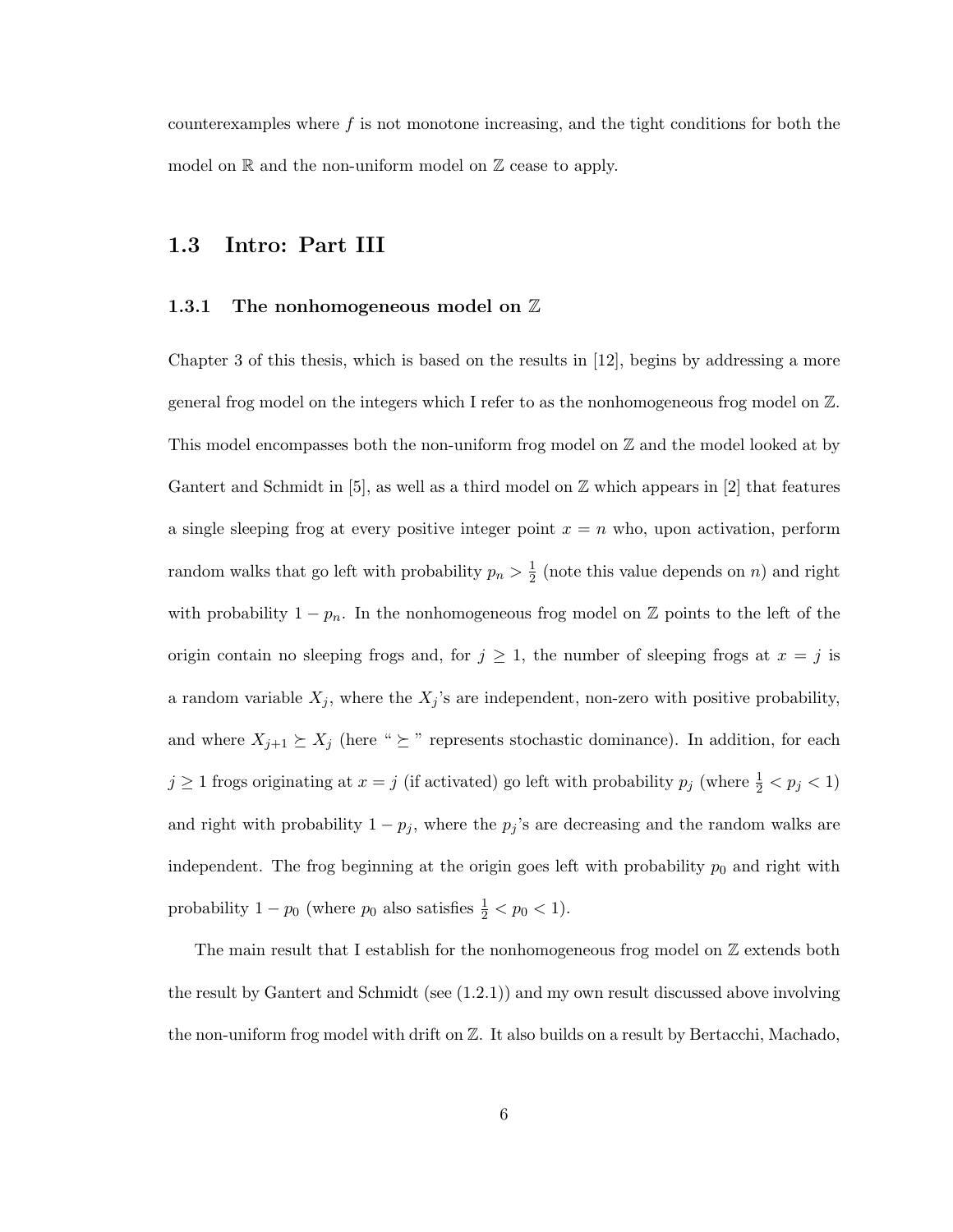and Zucca which established that the model from [2] described in the previous paragraph is non-transient if there exists some increasing sequence of positive integers  ${n_k}_{k\in\mathbb{N}}$  such that

$$
\sum_{k=0}^{\infty} \prod_{i=0}^{n_k} \left( 1 - \left( \frac{1 - p_i}{p_i} \right)^{n_{k+1} - i} \right) < \infty \tag{1.3.1}
$$

(note this condition is proven to be sufficient, rather than sufficient and necessary). The result that I prove, which is a sharp condition distinguishing between transience and nontransience for the nonhomogeneous frog model on Z, states that the model is transient if and only if

$$
\sum_{n=2}^{\infty} \prod_{j=1}^{n-1} f_j \left( 1 - \left( \frac{1 - p_j}{p_j} \right)^{n-j} \right) = \infty \tag{1.3.2}
$$

(where  $f_j$  represents the probability generating function of  $X_j$ , the number of sleeping frogs at  $x = j$ ). The proof of this result incorporates many of the same concepts that are used in the proof of the sharp condition for the non-uniform model on  $\mathbb{Z}$ . However, significant adjustments have to be made, particularly on account of the non-constant leftward drift involved in the nonhomogeneous case. Further discussion of these details will be left for chapter 3.

#### 1.3.2 Applications of the nonhomogeneous model

After establishing the above result for the nonhomogeneous frog model on  $\mathbb{Z}$ , the focus will shift towards showing how it can be applied in a number of more specific cases. The first application of the theorem will involve the Gantert and Schmidt model from [5], and will entail showing how (1.2.1) can be achieved quite easily using the formula (3.1.1). After this (3.1.1) is used to obtain a formula that provides a sharp condition distinguishing between transience and non-transience in the case where the  $X_j$ 's are i.i.d. and which, for the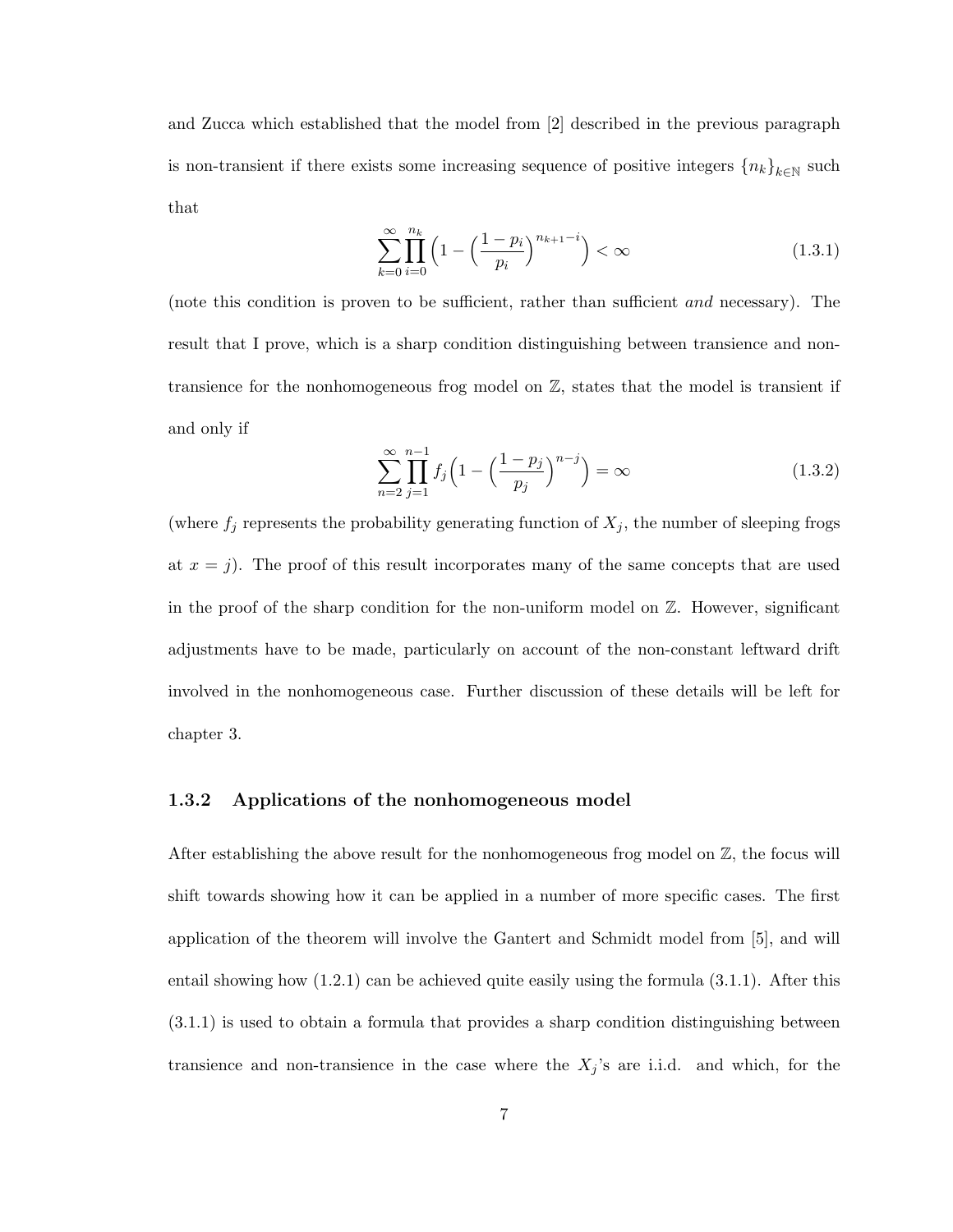particular case where  $X_j = 1$ , builds on the result from [2] by giving a sharp result that supersedes the soft condition in (1.3.1) and, for the case where  $p_j = \frac{1}{2} + \frac{C}{\log n}$  $\frac{C}{\log j}$  (for all but finitely many j), implies the existence of a phase transition at  $C = \frac{\pi^2}{24}$ . Finally, (3.1.1) will also be employed to obtain a formula that builds on the result involving the non-uniform frog model by generalizing to cases where the  $p_j$ 's are not constant. For these last two results, the proofs will require some light assumptions relating to the concavity of the sequences  $\left\{p_j^{-1}\right\}$  and  $\{\lambda_j\}$  (where  $\lambda_j$  represents the Poisson mean of the distribution of  $X_j$  in the non-uniform model).

#### 1.4 Intro: Part IV

In the final chapter of this thesis, which is based on the work in [11], I move past looking at the frog model in 1-dimensional environments, focusing instead on the frog model on trees. Specifically, I establish recurrence of the frog model on an infinite tree for which vertices on even levels have three children and vertices on odd levels have two (this is referred to as the 3,2-alternating tree), and where non-root vertices each begin with a single sleeping frog. The inspiration for looking at this model came from [7], in which Hoffman, Johnson, and Junge proved that the same model, when taken on the regular n-ary tree, is recurrent for  $n = 2$  and transient for  $n \geq 5$ . The cases of the 3-ary and 4-ary trees, which remain open, were conjectured in their paper to be recurrent and transient respectively.

The proof of recurrence on  $\mathbb{T}_{3,2}$  (the 3,2-alternating tree) largely involves adapting the methods that were employed by Hoffman, Johnson, and Junge in [7] to prove recurrence on  $\mathbb{T}_2$ , to the demands of this more complex model. The approach they pioneered entails embedding another model with nice self-similarity properties inside the standard model.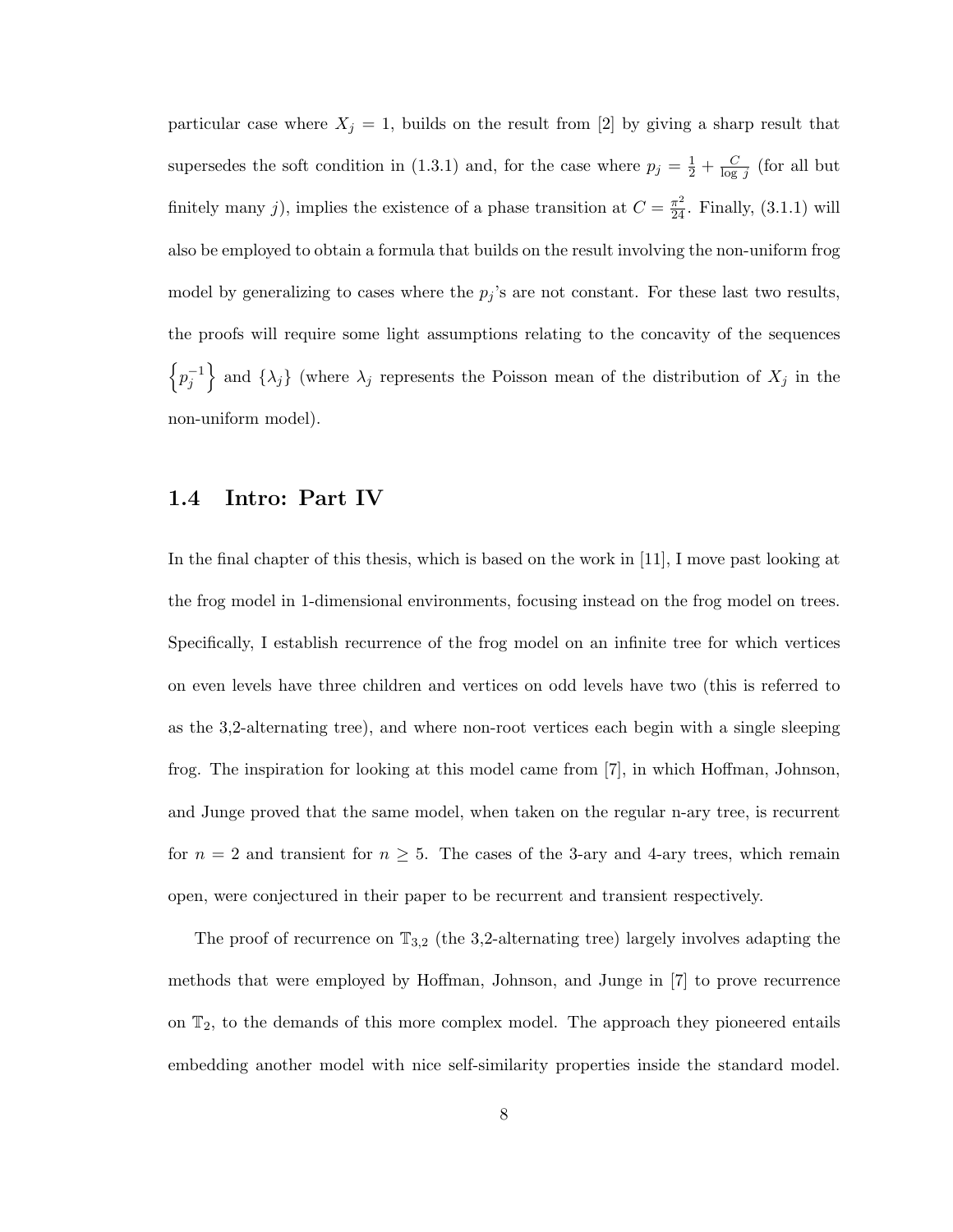This self-similar model is then shown to be recurrent via a bootstrapping argument which is applied to it's generating function (for the number of distinct frogs that hit the root). Since this model is dominated by the original, this in turn implies recurrence of the original model on  $\mathbb{T}_2$  (or  $\mathbb{T}_{3,2}$  in the case of my result).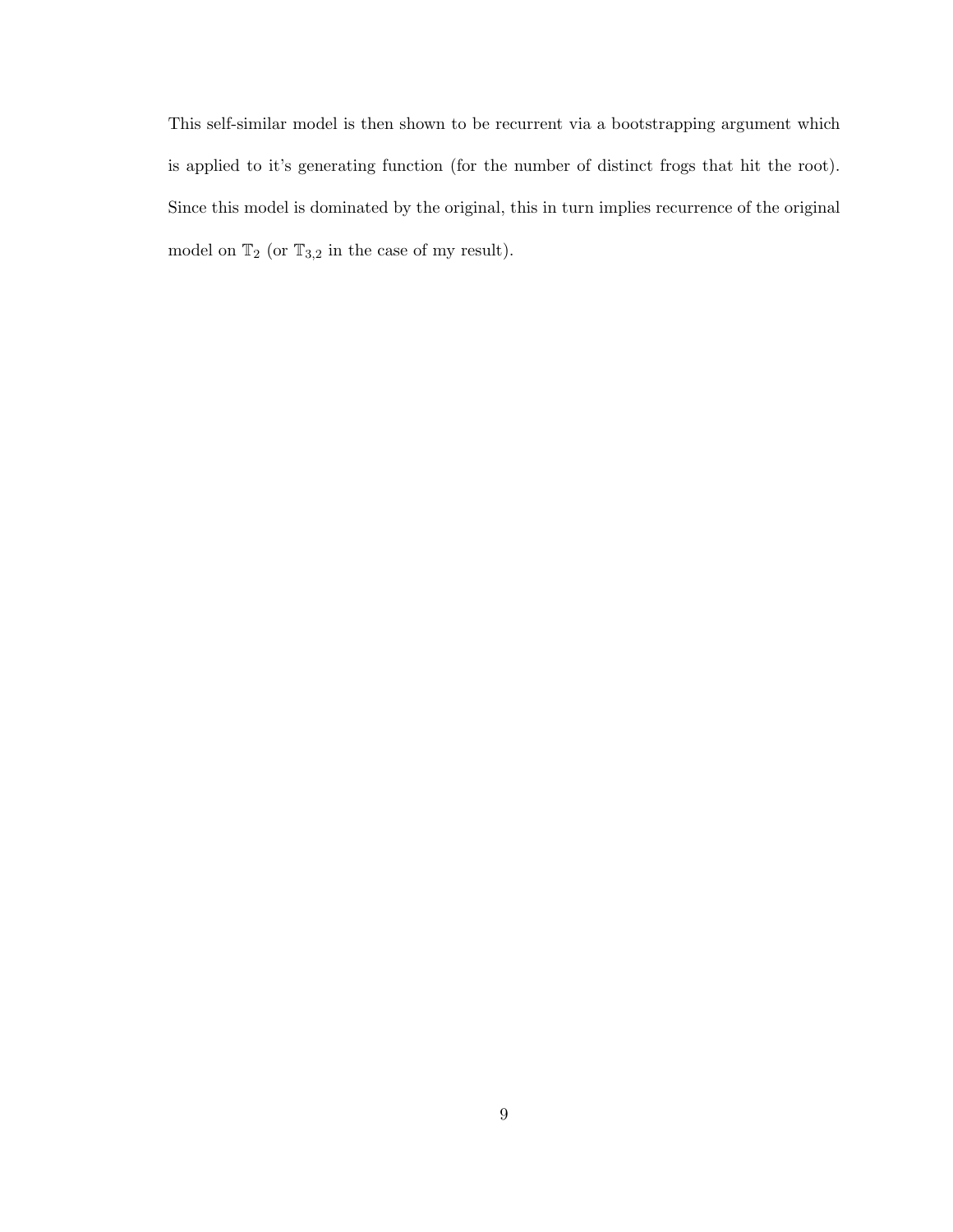### Chapter 2

## A continuous frog model analog

#### 2.1 The frog model with drift on R

As noted in the introduction, the frog model with drift on R features sleeping frogs situated to the right of the origin according to a Poisson process with intensity  $f : [0, \infty) \to [0, \infty)$ . We begin with a single active frog at the origin that performs Brownian motion with leftward drift  $\lambda > 0$ . Whenever a sleeping frog is hit by an active frog, it becomes active and also begins performing Brownian motion with leftward drift  $\lambda$ , independent of that of the other active frogs (see Figure 2.1 for an illustration). A more formal construction of this process is not needed, as most of the analysis involves a related and easily constructed birth-death process. In this section we establish sharp conditions distinguishing between transience (meaning the probability that the origin is hit by infinitely many distinct frogs is 0), and non-transience (meaning this probability is greater than 0).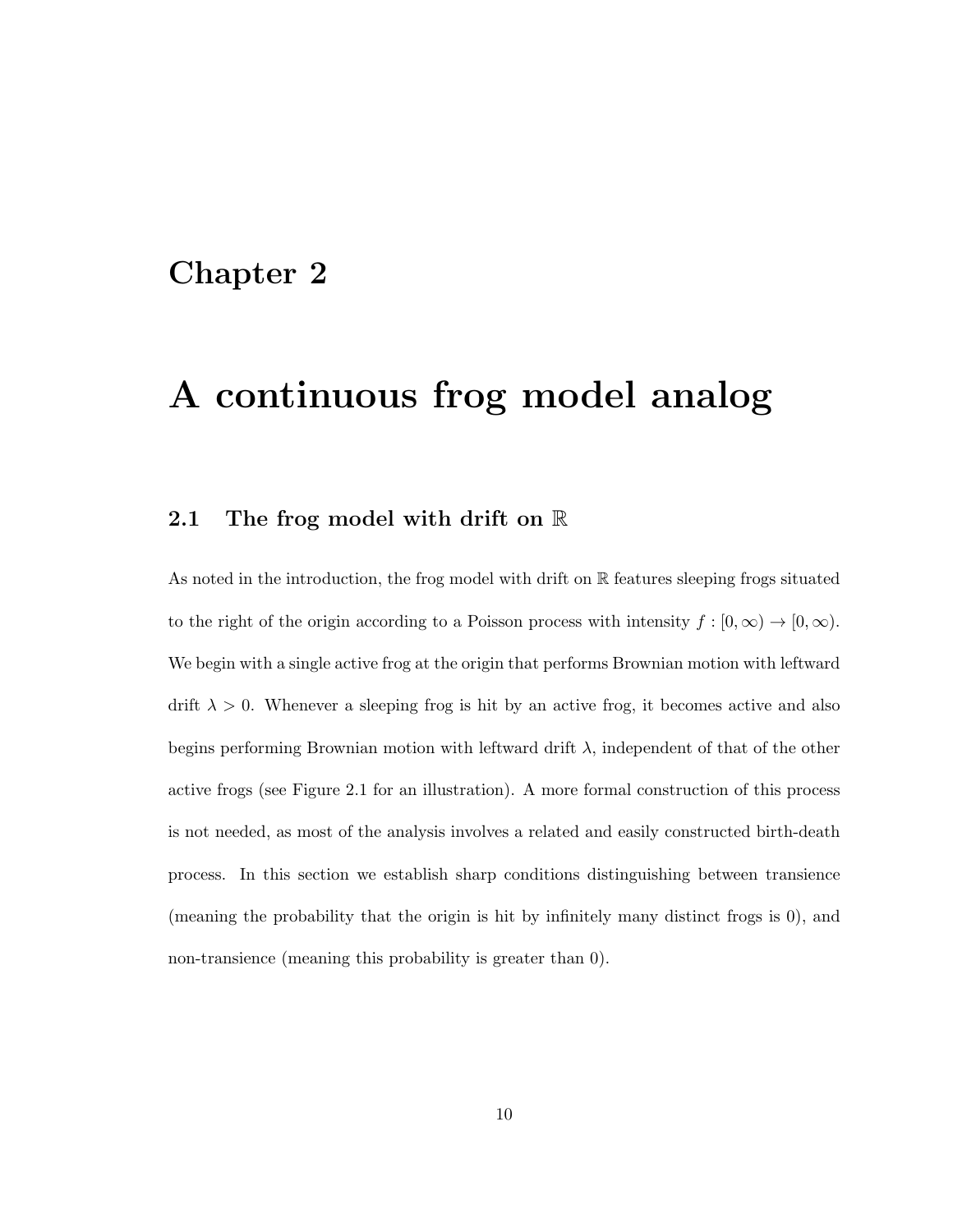

Figure 2.1: The model on  $\mathbb R$ , with black circles as active frogs and white ones sleeping frogs.

The main result for the frog model with drift on  $\mathbb R$  will be the following theorem. It is assumed here, as well as in the discrete case, that  $f$  is not the zero function.

**Theorem 2.1.1.** For any  $\lambda > 0$  and f monotonically increasing, the frog model with drift on  $\mathbb R$  is transient if and only if

$$
\int_0^\infty e^{-\frac{f(t)}{2\lambda}} f(t)dt = \infty.
$$
\n(2.1.1)

Remark 1. Note that the decision to restrict our focus to the case where no sleeping frogs reside to the left of the origin was not made in order to simplify the problem. In fact, if the domain of f is expanded to  $(-\infty, \infty)$  and it is allowed to take positive values to the left of the origin, then provided

$$
\int_{-\infty}^{0} e^{2\lambda t} f(t) dt < \infty ,
$$

the transience/non-transience of the model depends on the same integral condition from Theorem 2.1.1. This follows from the theorem, along with the fact that  $\mathbb{E}[L_{(-\infty,0)}]$  (where  $L_{(a,b)}$  denotes the number of distinct frogs originating in  $(a, b)$  that hit the origin) is equal to the above integral. Alternatively, because  $L_{(a,b)}$  (for  $b \leq 0$ ) has a Poisson distribution with mean  $\int_a^b e^{2\lambda t} f(t) dt$ , divergence of the improper integral above will imply that  $L_{(-\infty,0)}$ dominates a Poisson r.v. of any finite mean, thus implying recurrence of the model.

The proof of Theorem 2.1.1 proceeds as follows. It is first noted that by virtue of a simple rescaling, it suffices to prove the theorem for the specific case  $\lambda = \frac{1}{2}$  $\frac{1}{2}$ . A continuoustime-inhomogeneous birth-death process  $\{X_t\}$  is then defined with birth rate  $f(t)1_{(X_t>0)}$ ,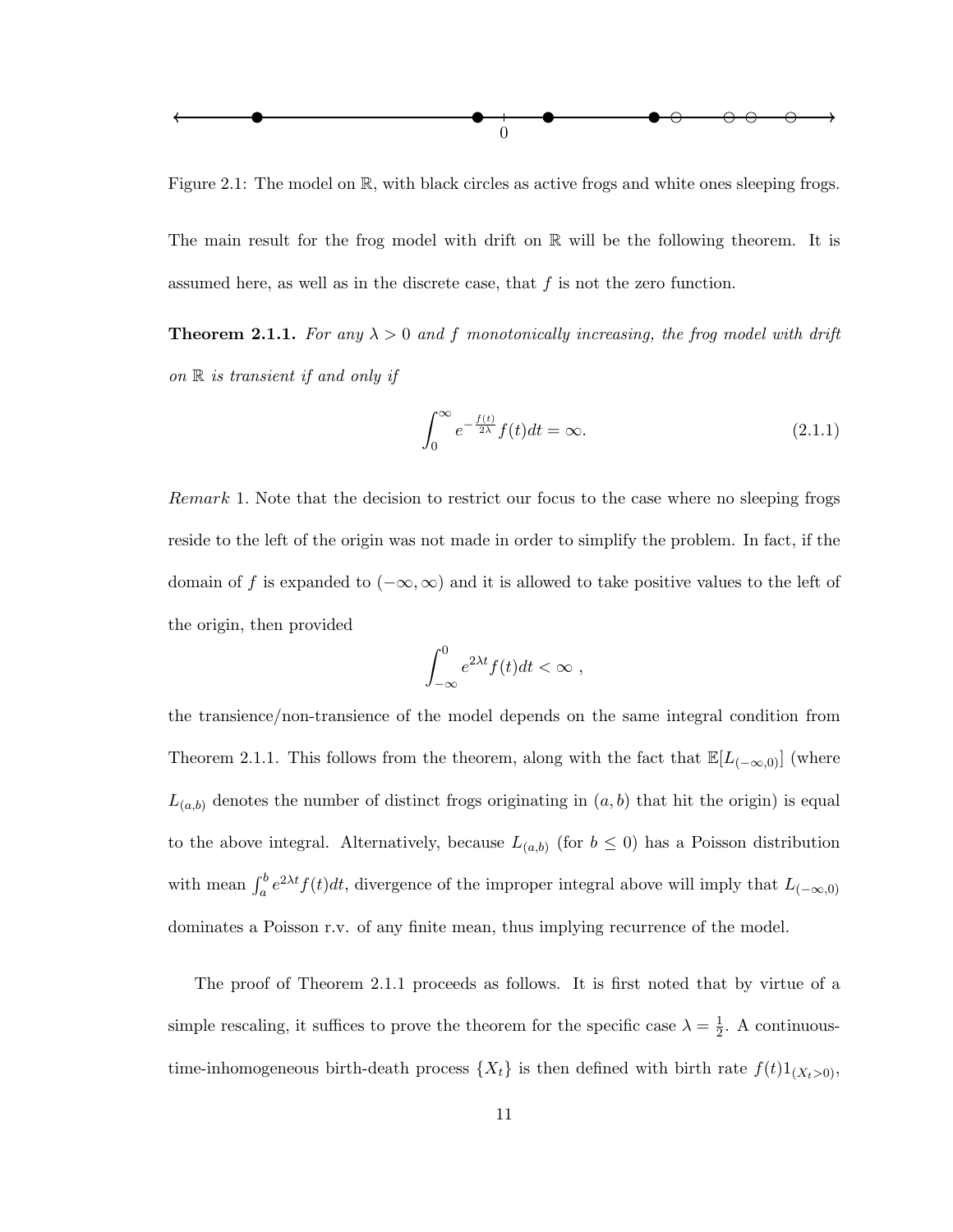and death rate  $X_t$ . Transience for the frog model with drift  $\frac{1}{2}$  and Poisson intensity of sleeping frogs  $f$ , is shown to coincide with  $X_t$  eventually arriving at the absorbing state 0 with probability 1. A related process  $\{Y_t\}$  is then defined, which is identical to  $\{X_t\}$ except that 0 is not an absorbing state (i.e.  $\{Y_t\}$  has birth rate  $f(t)$  and death rate  $Y_t$ ). The primary task in proving that  $(2.1.1)$  corresponds to transience of the model consists of proving that  ${Y_t}$  will jump from 0 to 1 infinitely often with probability 1, if and only if (2.1.1) holds. To achieve this, it is first shown that as  $t \to \infty$  the distribution of  $Y_t$ behaves increasingly like that of a Poisson r.v. with mean  $\int_0^t e^{-(t-u)} f(u) du$ . This is then used to show that the expected number of jumps from 0 to 1 (made by  ${Y_t}$ ) is infinite if and only if the integral expression in (2.1.1) diverges. Together with a proof that this quantity is infinite with probability 1 as long as it has infinite expectation, this is sufficient for establishing that the model is transient if and only if (2.1.1) holds.

#### 2.1.1 The process  $\{X_t\}$

We start by setting  $\lambda = \frac{1}{2}$  $\frac{1}{2}$  (note by virtue of a simple rescaling, it suffices to prove the theorem for a single value of  $\lambda > 0$ . For any  $t \geq 0$  let  $X_t$  denote the number of frogs originating in  $[0, t]$  that ever pass the point  $x = t$ . Now note that  $\lim_{t \to \infty} X_t > 0$  if and only if (i) the set of points (initially) containing sleeping frogs is unbounded (f being nonnegative and monotonically increasing implies it is bounded on compact sets, which guarantees that no bounded region will contain infinitely many sleeping frogs) and (ii) all of these frogs are eventually awakened. Since a Brownian motion with leftward drift  $\frac{1}{2}$  is continuous and goes to  $-\infty$  with probability 1, it follows that

$$
\lim_{t \to \infty} X_t > 0 \iff \{\text{infinitely many frogs return to the origin}\}\tag{2.1.2}
$$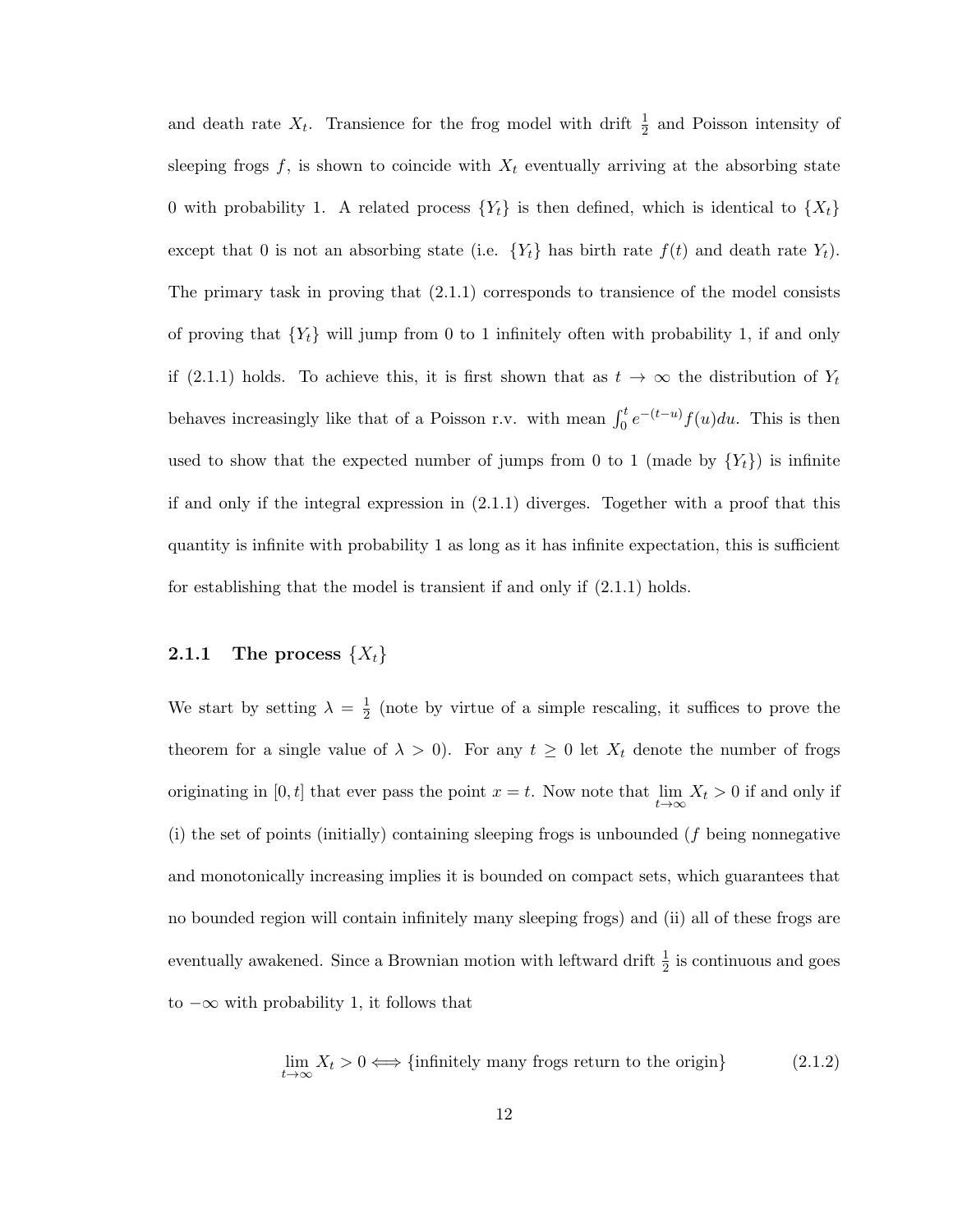Having established this equivalence, we now present the following proposition.

**Proposition 2.1.2.**  $\{X_t\}$  is a continuous-time-inhomogeneous birth-death process with birth rate  $f(t)1_{(X_t>0)}$  and death rate  $X_t$ .

Proof. By a straight forward argument involving an exponential martingale it is known that the right most point reached by a Brownian motion (beginning at the origin) with leftward drift  $\frac{1}{2}$ , has an exponential distribution with mean 1. By the strong Markov property it follows that if  $0 < a < b$ , then the probability that a frog originating in [0, a] ever passes  $x = b$  (conditioned on its passing  $x = a$ ) equals  $e^{-(b-a)}$ . Therefore, if we let  $R_{(t,dt)}$  represent the number of frogs originating in [0, t) that reach  $x = t$ , but not  $x = t + dt$ , then  $(R_{(t, dt)} | X_t)$ has distribution  $\text{Bin}(X_t, 1-e^{-dt})$ . Since  $1-e^{-dt} = dt + o(dt)$  as  $dt \to 0$ , it then follows that  $\{X_t\}$  has "death rate"  $X_t$ . Furthermore, since the number of sleeping frogs in  $(t, t+dt)$  has distribution Poiss $(\lambda_{(t,dt)})$  (where  $\lambda_{(t,dt)} = \int_{t}^{t+dt} f(u)du$ ), and the probability all such frogs are awoken and reach  $x = t + dt$ , approaches 1 as  $dt \to 0$  (provided  $X_t > 0$ ), this means  $\{X_t\}$  has "birth rate"  $f(t)1_{(X_t>0)}$ . Hence, the proof is complete.  $\Box$ 

Remark 2. While the subscript  $t$  denoted a spatial parameter in the original definition of  $\{X_t\}$ , it will be referred to as time from here on out in order to maintain consistency with the expression "continuous-time birth-death process". In addition, the elements in the process  $\{X_t\}$  will be called particles, rather than frogs. A particle will be said to "die" at time  $t_0$  if the point furthest to the right reached by that particle is  $x = t_0$ .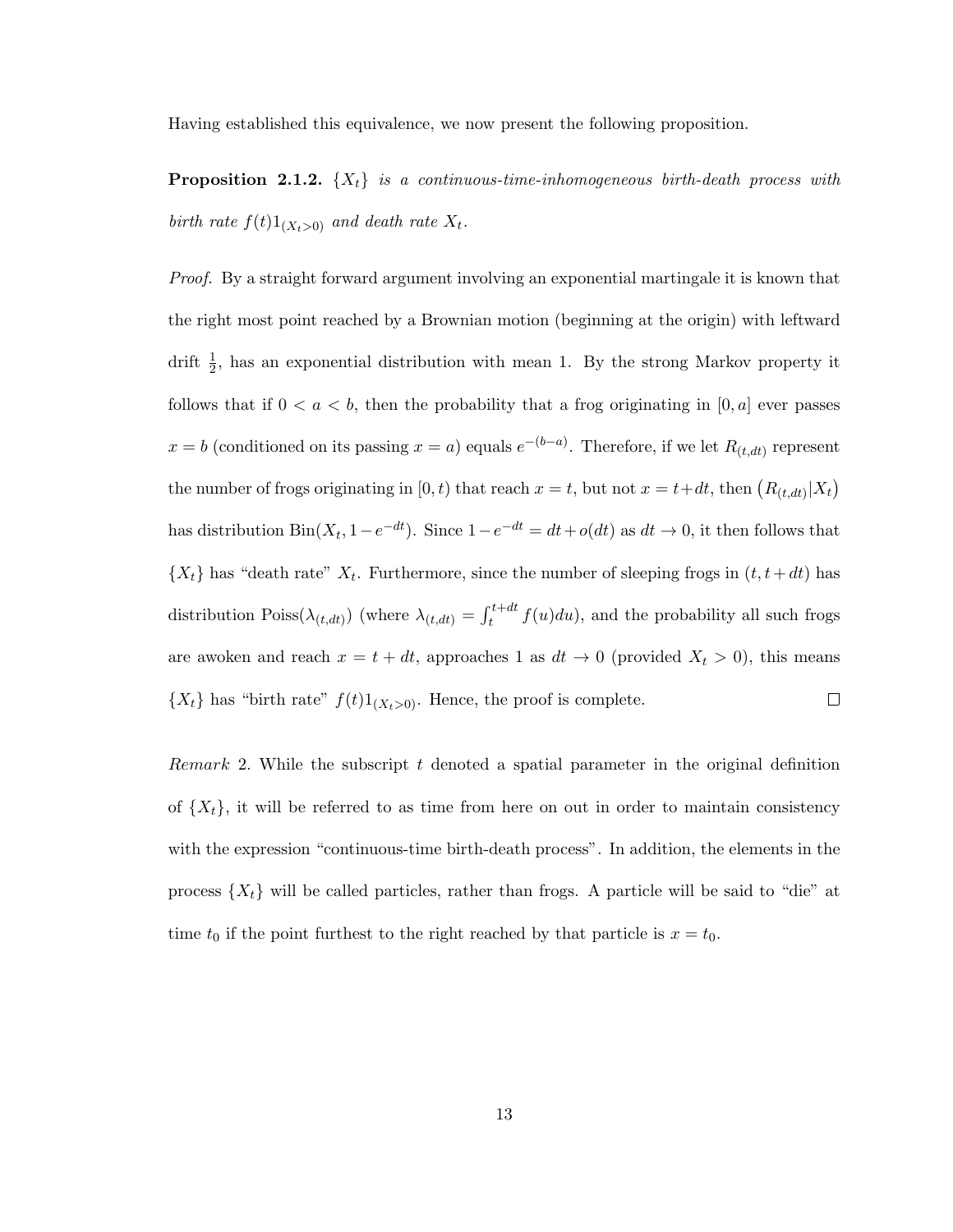#### 2.1.2 The process  ${Y_t}$

The statement (2.1.2), along with the scale invariance of the original model with respect to  $\lambda$  discussed in the introduction, together imply that Theorem 2.1.1 can be proven by showing that the process  $\{X_t\}$  goes extinct with probability 1 if and only if formula (2.1.1) holds (for the case  $\lambda = \frac{1}{2}$  $\frac{1}{2}$ ). So let  $\{Y_t\}$  be another continuous-time-inhomogeneous birthdeath process with birth rate  $f(t)$  and death rate  $Y_t$  (hence, it differs from  $\{X_t\}$  only in the sense that 0 is not an absorbing state).  $\{Y_t\}$  is identified with a triple  $(\Omega, \mathcal{F}, \mathbf{P})$  defined as follows:  $\Omega$  will represent the set of all functions  $\omega : [0, \infty) \to \mathbb{N}$  such that  $\omega(0) = 1$  and where  $\omega$  is constant everywhere except at a countable collection of points  $p_1 < p_2 < \ldots$ , where for each  $i \geq 1$ ,  $\omega(p_i) = \lim_{t \to p_i^-}$  $\omega(t) \pm 1$  (note that  $\Omega$  can be thought of as the collection of all possible paths  ${Y_t}$  can take). Let F denote the  $\sigma$ -field on  $\Omega$  generated by the finite dimensional sets  $\{\omega : \omega(s_i) = C_i \text{ for } 1 \le i \le n\}$  (where  $0 < s_1 < \cdots < s_n$  and  $C_i \in \mathbb{N}$  for each i). Finally, **P** will refer to the probability measure on  $(\Omega, \mathcal{F})$  associated with  $\{Y_t\}$ . The primary task involved in moving towards a proof of Theorem 2.1.1 will consist of proving a statement about  ${Y_t}$ . This comes in the form of the following theorem.

**Theorem 2.1.3.** Assume  $f : [0, \infty) \to [0, \infty)$  is monotonically increasing and define the value  $V(\omega) = \#$  {points where  $\omega$  jumps from 0 to 1}. Then  $P(V = \infty) = 1$  if and only if

$$
\int_0^\infty e^{-f(t)} f(t)dt = \infty \tag{2.1.3}
$$

If (2.1.3) does not hold, then  $\mathbf{P}(V = \infty) = 0$ .

The proof of Theorem 2.1.3 has three main steps. The first one entails proving the following proposition. Note that in the statement of this proposition, and those following it, E will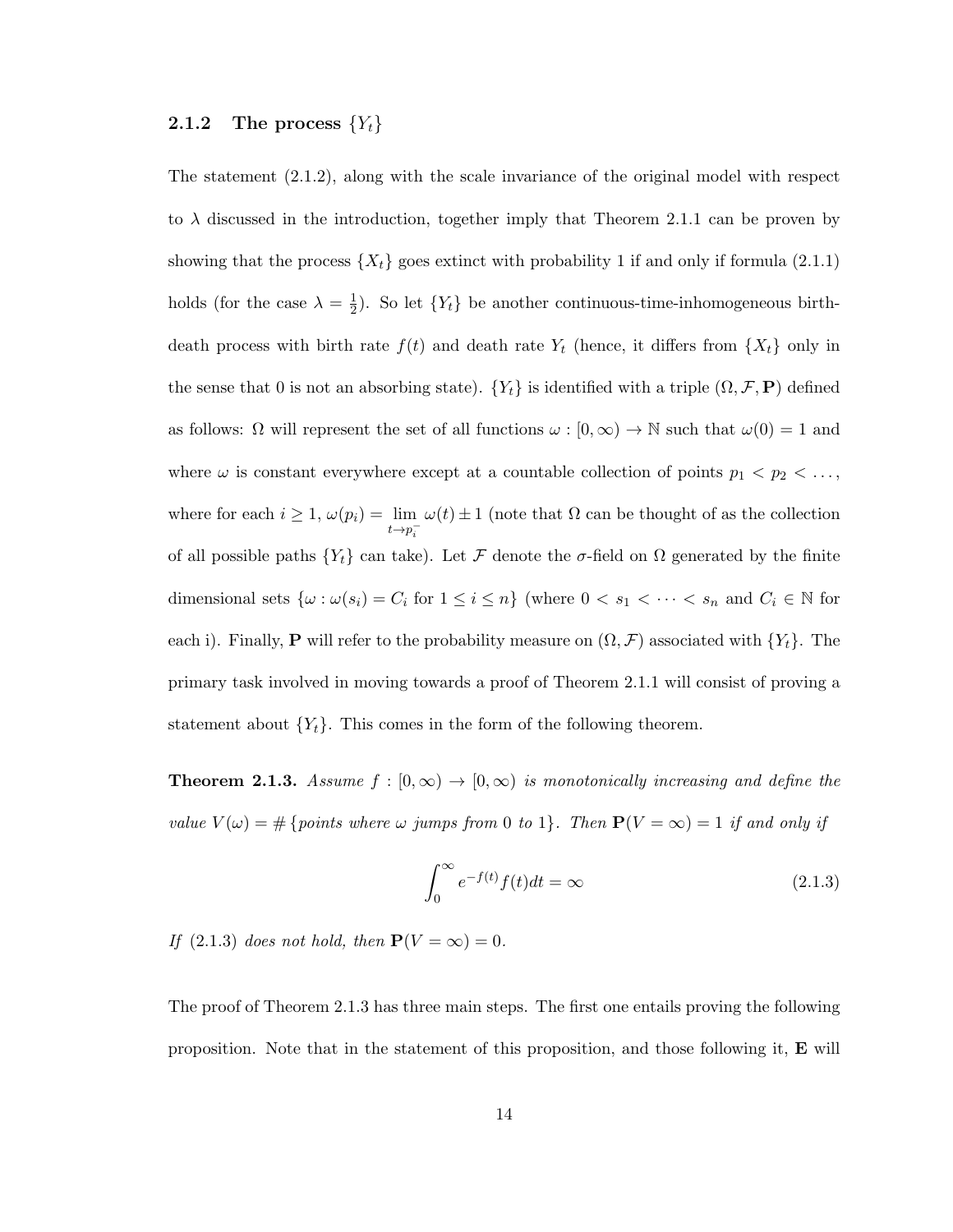denote expectation with respect to the probability measure **P** and f is assumed to be monotonically increasing.

#### Proposition 2.1.4.

$$
\int_0^\infty e^{-f(t)} f(t) dt = \infty \implies \mathbf{E}[V] = \infty \tag{2.1.4}
$$

After Proposition 2.1.4 is established, it is then shown how the result can be used to prove one direction of Theorem 2.1.3. This entails establishing the following implication.

**Proposition 2.1.5.**  $\mathbf{E}[V] = \infty \implies \mathbf{P}(V = \infty) = 1.$ 

After establishing Proposition 2.1.5, we address the issue of proving the other direction of Theorem 2.1.3. This comes in the form of the proceeding proposition.

Proposition 2.1.6.

$$
\int_0^\infty e^{-f(t)} f(t) dt < \infty \implies \mathbf{P}(V < \infty) = 1 \tag{2.1.5}
$$

*Proof of Proposition 2.1.4.* First note that for any  $t > 0$ ,  $Y_t$  is a random variable of the form  $\text{Bern}(e^{-t}) + \text{Poiss}(\lambda_t)$  (with the two parts of the sum independent) where

$$
\lambda_t = \int_0^t f(u)e^{-(t-u)} du = f(t) - f(t)e^{-t} - \int_0^t (f(t) - f(u))e^{-(t-u)} du \tag{2.1.6}
$$

This follows from the fact that the single particle we began with at time zero remains "alive" at time t with probability  $e^{-t}$  (hence the term  $\text{Bern}(e^{-t})$ ), along with the fact that, if f is continuous at  $u$  (note that  $f$  being increasing implies it is continuous a.e.), then the event of a particle being "born" inside the time interval  $[u, u + du]$  and surviving until at least time t, has probability  $(f(u)e^{-(t-u)} + o(1))du$  as  $du \to 0$  (where disjoint intervals are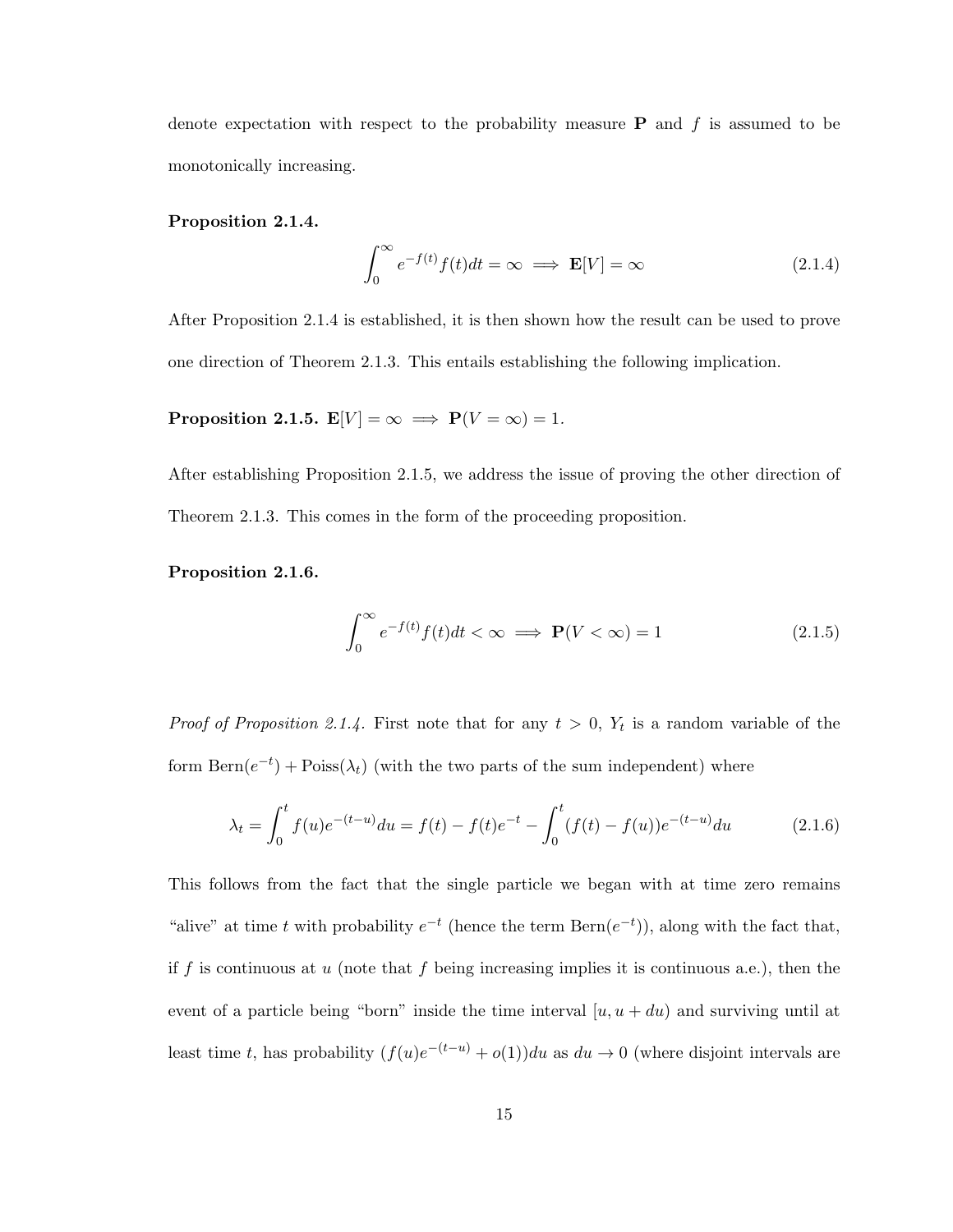independent). It is then implied by  $(2.1.6)$  that  $\lambda_t \leq f(t) \,\forall \, t \in [0, \infty)$ , from which it follows that

$$
\mathbf{P}(\omega(t) = 0) \ge e^{-f(t)}(1 - e^{-t})
$$
\n(2.1.7)

Since the probability  ${Y_t}$  jumps from 0 to 1 on an interval  $[t, t + dt)$  is  $(1 + o(1))\mathbf{P}(\omega(t))$ 0) $f(t)dt$  as  $dt \rightarrow 0$ , it follows that

$$
\mathbf{E}[V] = \int_0^\infty \mathbf{P}(\omega(t) = 0) f(t) dt
$$
\n(2.1.8)

Combining this with (2.1.7) then establishes the implication

$$
\int_0^\infty e^{-f(t)} f(t) dt = \infty \implies \mathbf{E}[V] = \infty
$$

Hence, the proof is complete.

*Proof of Proposition 2.1.5.* Let  $U_x = \{ \omega \in \Omega : \omega \text{ never jumps from } 0 \text{ to } 1 \text{ in } (x, \infty) \}.$  If it's assumed that  $P(V = \infty) < 1$ , then this implies that there exists  $x, L > 0$  (with  $L \in \mathbb{Z}$ ) such that  $P(U_{x+1} | \omega(x+1) = L) > 0$ . Since

$$
\mathbf{P}(\{\omega(t) > 0 \text{ on } (x, x+1)\} \cap \{\omega(x+1) = L\} \mid \omega(x) = 1) > 0 \tag{2.1.9}
$$

we get  $\mathbf{P}(U_x | \omega(x) = 1) > 0$ . Since f is monotonically we know  $(\{Y_{t_1+t}\}|(Y_{t_1} = 1))$  can be coupled with  $( Y_{t_2+t} | (Y_{t_2} = 1))$  (for  $t_2 > t_1$ ) so that the former is dominated by the latter. From this it follows that  $P(U_t | \omega(t) = 1)$  is increasing w.r.t. t. Now if we let  $V_x(\omega) = \#\{\text{points in } (x,\infty) \text{ where } \omega \text{ jumps from 0 to 1}\},\text{ the fact that } \mathbf{P}(U_t|\omega(t) = 1) \text{ is }$ positive (for  $t \ge x$ ) and increasing implies that  $P(V_x \ge T + 1 | V_x \ge T) \le 1 - P(U_x | \omega(x) =$ 1)  $\forall T \in \mathbb{N}$ . Hence,

$$
\mathbf{E}[V_x] \le \sum_{j=0}^{\infty} (1 - \mathbf{P}(U_x | \omega(x) = 1))^j = \frac{1}{\mathbf{P}(U_x | \omega(x) = 1)} < \infty \implies \mathbf{E}[V] < \infty
$$

 $\Box$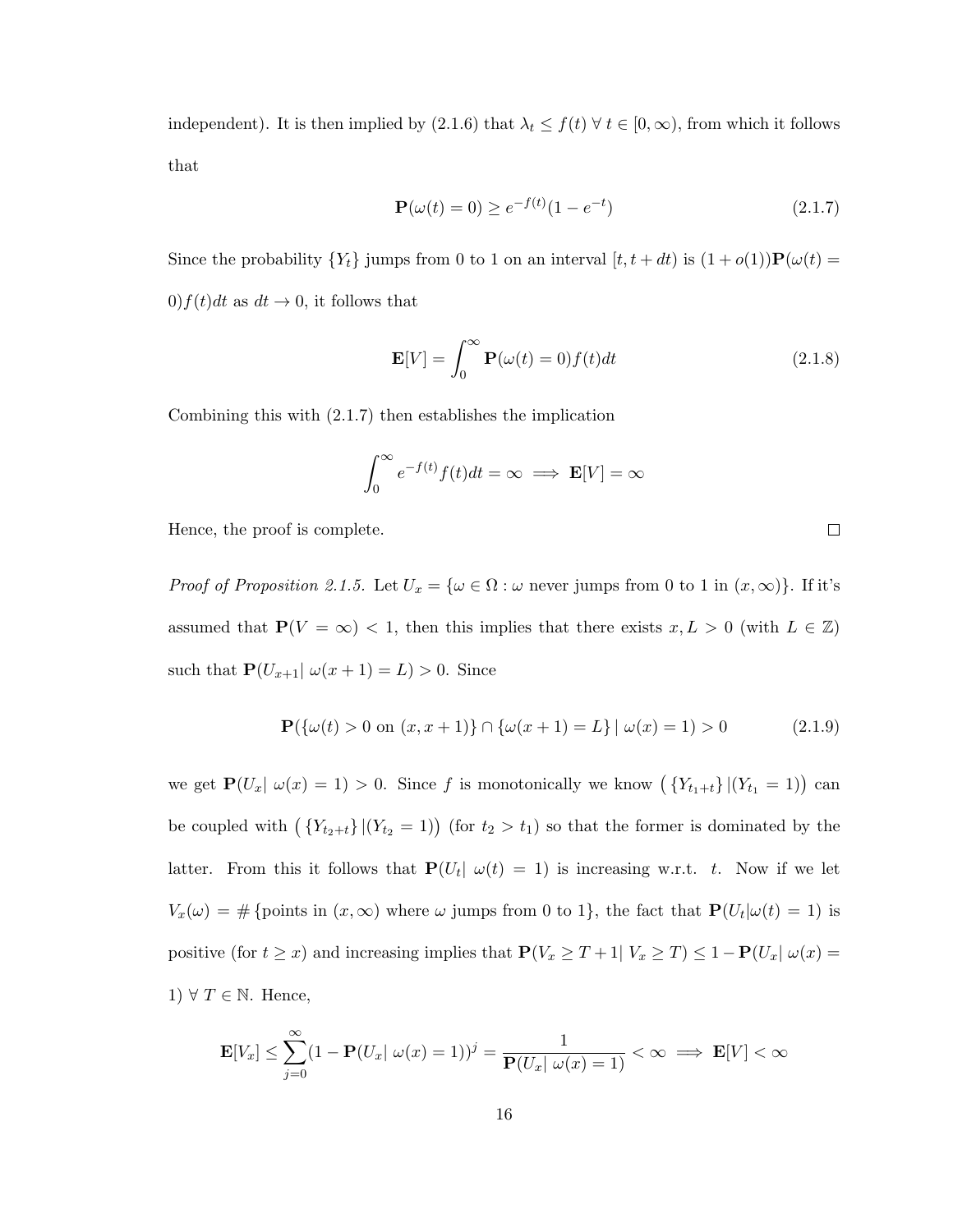Therefore, we've established the contrapositive of Proposition 2.1.5, which establishes the  $\Box$ proposition.

*Proof of Proposition 2.1.6.* It follows from  $(2.1.7)$  and  $(2.1.8)$  that

$$
\mathbf{E}[V] = \int_0^\infty e^{-\lambda_t} (1 - e^{-t}) f(t) dt \qquad (2.1.10)
$$

Since  $1 - e^{-t} \to 1$  as  $t \to \infty$ , in order to show that  $\mathbf{E}[V] < \infty$  it suffices to establish the following implication.

$$
\int_0^\infty e^{-f(t)} f(t)dt < \infty \implies \int_0^\infty e^{-\lambda_t} f(t)dt < \infty \tag{2.1.11}
$$

Using the integral formula for  $\lambda_t$  in (2.1.6), we see that if f is continuous at t, then  $\lambda_t$  is differentiable at  $t$  with

$$
\frac{d\lambda_t}{dt} = \frac{d\left(e^{-t}\int_0^t e^u f(u)du\right)}{dt} = f(t) - e^{-t}\int_0^t e^u f(u)du = f(t) - \lambda_t
$$

Hence, at all continuity points of f, we have  $f(t) = \lambda_t + \lambda'_t$ . Since f is monotonically increasing, this means it has only countably many discontinuity points, which means it is continuous a.e (as was mentioned in the proof of 2.1.4). It then follows that  $f(t) = \lambda_t + \lambda'_t$ a.e. Hence, we can write

$$
\int_0^\infty e^{-f(t)} f(t)dt = \int_0^\infty e^{-(\lambda_t + \lambda'_t)} f(t)dt = \int_0^\infty e^{-\lambda_t} f(t)e^{-\lambda'_t}dt
$$
\n(2.1.12)

Now let  $0\leq t_1< t_2$  and note that

$$
\lambda_{t_2} - \lambda_{t_1} = \int_0^{t_2 - t_1} e^{-(t_2 - u)} f(u) du + \int_0^{t_1} e^{-(t_1 - u)} \Big( f(t_2 - t_1 + u) - f(u) \Big) du > 0 \quad (2.1.13)
$$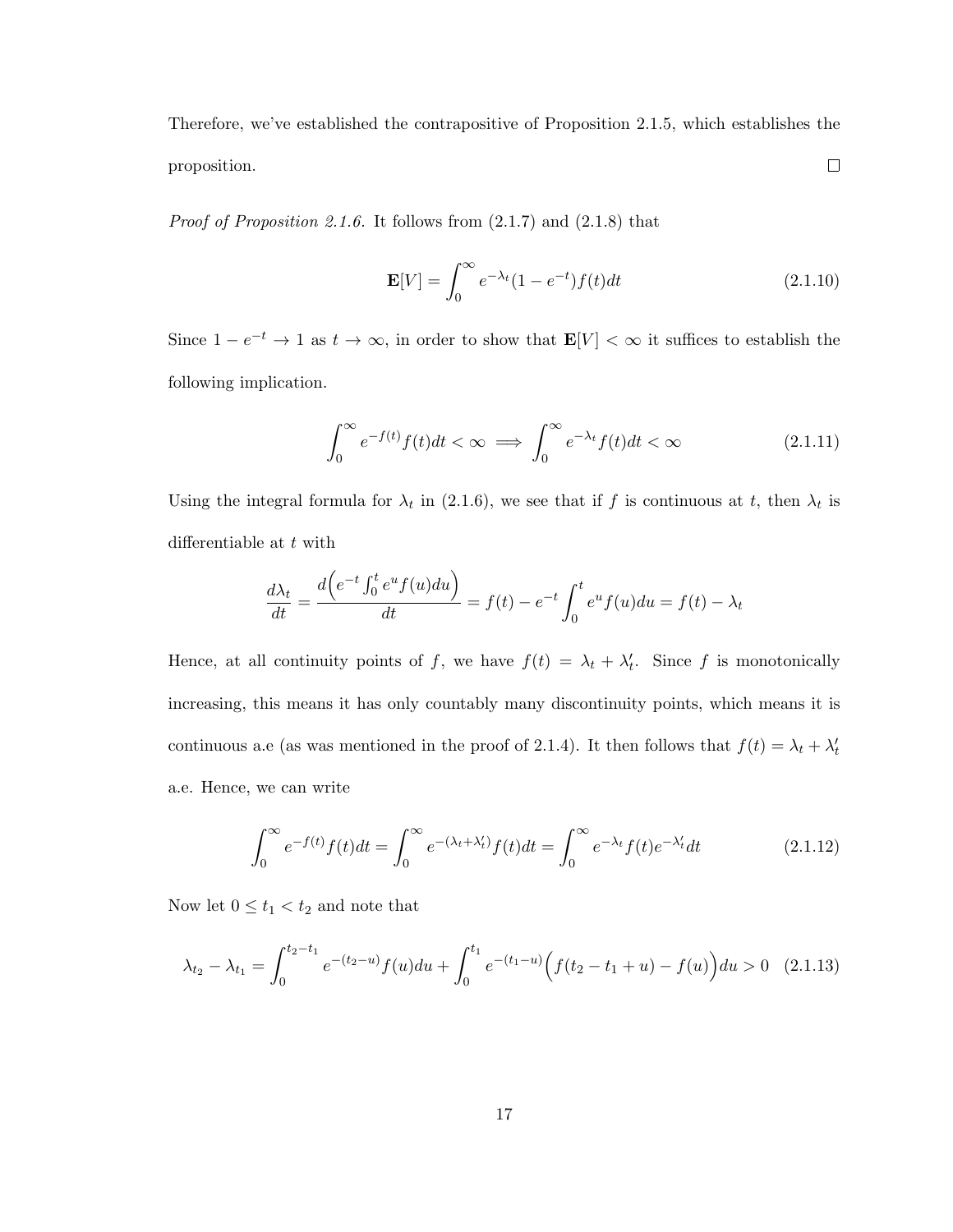Hence,  $\lambda_t$  is monotonically increasing. Also note that if  $0 \le t_1 < t_2 \le N$  (for  $N < \infty$ ) then

$$
\lambda_{t_2} = \int_0^{t_2} e^{-(t_2 - u)} f(u) du
$$
  
\n
$$
= e^{(t_1 - t_2)} \int_0^{t_1} e^{-(t_1 - u)} f(u) du + \int_{t_1}^{t_2} e^{-(t_2 - u)} f(u) du
$$
  
\n
$$
\leq \lambda_{t_1} + (t_2 - t_1) f(N)
$$

Along with (2.1.13) this implies  $|\lambda_{t_2} - \lambda_{t_1}| \le (t_2 - t_1) f(N)$ , which means that  $\lambda_t$  is absolutely continuous on [0, N]. Coupled with  $\lambda_t$  being monotonically increasing and satisfying  $\lambda_0 = 0$ , this implies that if  $g : [0, N] \to [0, \infty)$  is any Lebesgue measurable function, then

$$
\int_0^{\lambda_N} g(x)dx = \int_0^N g(\lambda_t)\lambda'_t dt
$$
\n(2.1.14)

(see [13], para. 2, pg. 156). Now since  $\lim_{t\to\infty} f(t) = \infty$  (otherwise it could not hold that  $\int_0^\infty e^{-f(t)} f(t) dt < \infty$ ) this means  $\lambda_t = \int_0^t e^{-(t-u)} f(u) du \to \infty$  as  $t \to \infty$ . Therefore, if  $g \ge 0$  is Lebesgue measurable with  $\int_0^\infty g(x)dx < \infty$ , then letting  $N \to \infty$  in (2.1.14) gives

$$
\int_0^\infty g(x)dx = \int_0^\infty g(\lambda_t)\lambda_t'dt
$$

Specifically looking at the cases  $g_1(x) = e^{-x}$  and  $g_2(x) = xe^{-x}$ , gives the two formulas

$$
\int_0^\infty e^{-\lambda_t} \lambda'_t dt = \int_0^\infty e^{-x} dx = 1
$$

$$
\int_0^\infty e^{-\lambda_t} \lambda_t \lambda'_t dt = \int_0^\infty x e^{-x} dx = 1
$$

Combining these formulas with (2.1.12), and using the fact that  $f(t) = \lambda_t + \lambda'_t$  a.e., then gives

$$
\int_0^\infty e^{-\lambda_t} f(t)dt = \int_0^\infty e^{-\lambda_t} f(t) 1_{(\lambda'_t \le 1)} dt + \int_0^\infty e^{-\lambda_t} (\lambda_t + \lambda'_t) 1_{(\lambda'_t > 1)} dt
$$
  
\n
$$
\le e \int_0^\infty e^{-\lambda_t} f(t) e^{-\lambda'_t} dt + \int_0^\infty e^{-\lambda_t} \lambda_t \lambda'_t dt + 1
$$
  
\n
$$
= e \int_0^\infty e^{-f(t)} f(t) dt + 2 < \infty
$$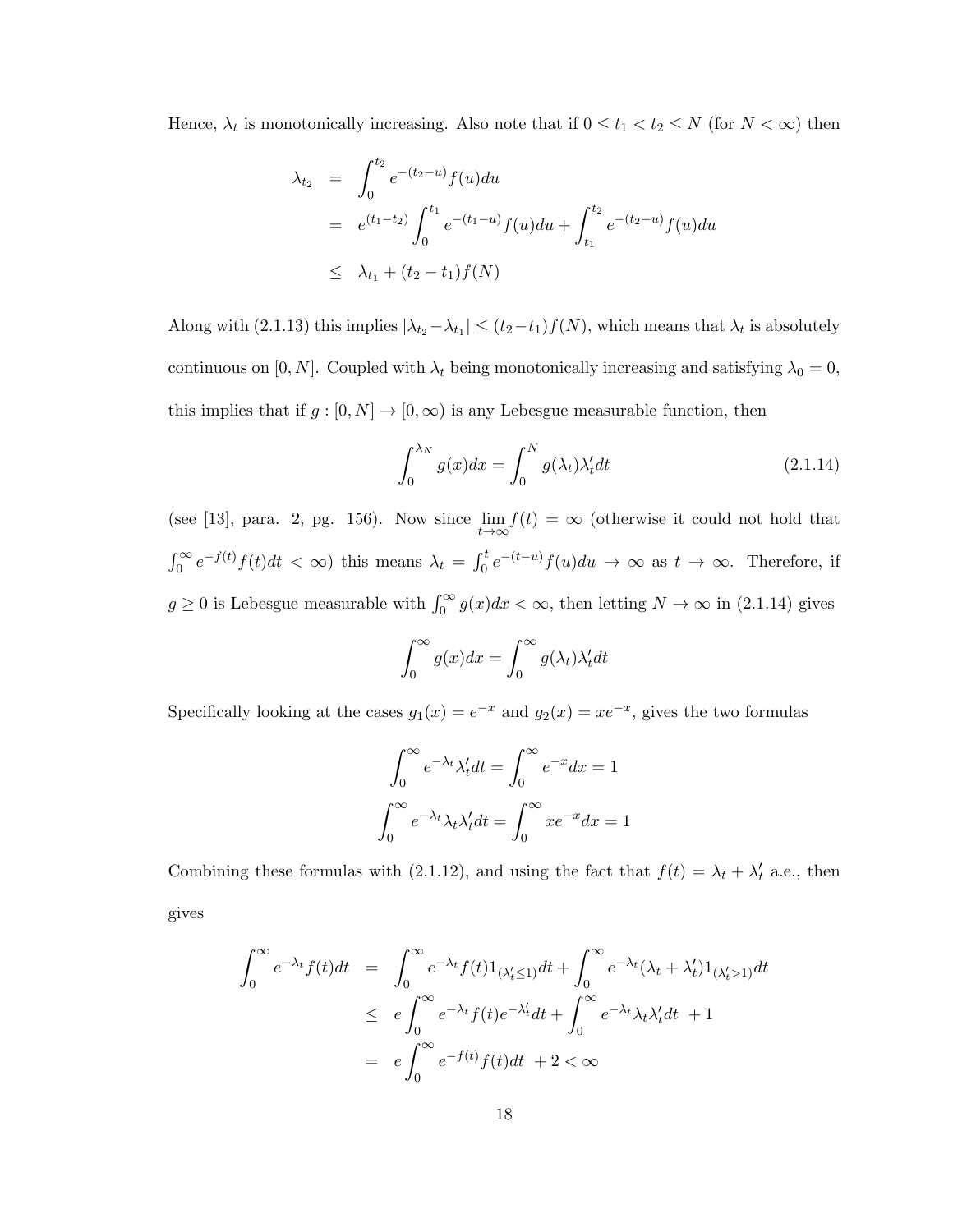Hence, this establishes (2.1.11) which, as was shown, implies  $\mathbf{E}[V] < \infty$ , from which it follows that  $P(V < \infty) = 1$ . Hence, the proof is complete.  $\Box$ 

Proof of Theorem 2.1.3. The theorem follows immediately from Propositions 2.1.4, 2.1.5, and 2.1.6.  $\Box$ 

#### 2.1.3 Proving Theorem 2.1.1

With Theorem 2.1.3 established, we can now complete the proof of Theorem 2.1.1. Due to the relationship discussed earlier between the process  $\{X_t\}$  and the frog model with drift on R, as well as scale invariance of the original model, it suffices to prove the following claim.

**Claim:** For  $f : [0, \infty) \to [0, \infty)$  monotonically increasing, the process  $\{X_t\}$  dies out with probability 1 if and only if

$$
\int_0^\infty e^{-f(t)}f(t)dt = \infty
$$

*Proof.* First couple the process  $\{X_t\}$  with the familiar process  $\{Y_t\}$  so that the two processes are identical until  $\{X_t\}$  dies out. Since Theorem 2.1.3 established the implication

$$
\int_0^\infty e^{-f(t)} f(t) dt = \infty \implies \mathbf{P}(\{Y_t\} \text{ jumps from 0 to 1 i.o.}) = 1
$$
\n(2.1.15)

this means that if the left side of  $(2.1.15)$  holds, then with probability 1,  $\{X_t\}$  will eventually die out (i.e. the coupled processes  $\{Y_t\}$  and  $\{X_t\}$  will eventually hit 0). Conversely, since Theorem 2.1.3 also states that if the integral in  $(2.1.15)$  is finite then  $V < \infty$  with probability 1, this means that if we let  $T_0(\omega) = \{t \in [0, \infty) : \omega(t) = 0\}$ , then  $\mathbf{P}(\sup T_0 < \infty) = 1$ . Letting P represent the law of  $\{X_t\}$  on  $(\Omega, \mathcal{F})$ , it now follows that there must be some  $t > 0$ and some positive integer M s.t.

$$
\mathbb{P}(X_s > 0 \ \forall \ s \ge t | X_t = M) = \mathbf{P}(Y_s > 0 \ \forall \ s \ge t | Y_t = M) > 0 \tag{2.1.16}
$$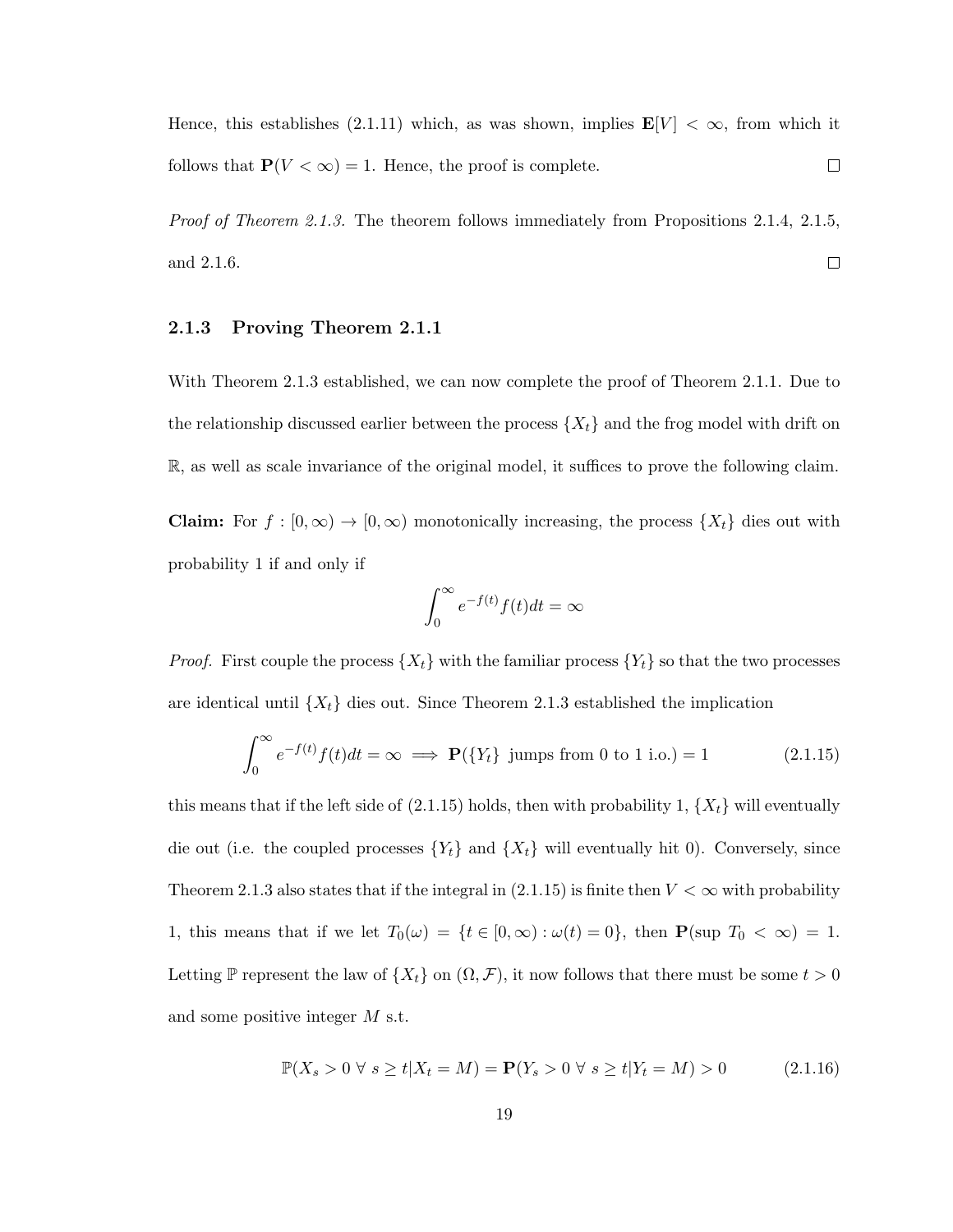and  $P(Y_t = M) > 0$ . This then implies that  $P(X_t = M) > 0$ , which along with (2.1.16), gives

$$
\int_0^\infty e^{-f(t)}f(t)dt < \infty \implies \mathbb{P}(X_s > 0 \,\forall\, s \ge 0) \ge \mathbb{P}(X_t = M)\mathbb{P}(X_s > 0 \,\forall\, s \ge t | X_t = M) > 0
$$

Alongside the first part of the proof, this last result establishes that  $\{X_t\}$  dies out with probability 1 if and only if the integral on the left side of (2.1.15) diverges. Thus we have established the above claim, which completes the proof of Theorem 2.1.1.  $\Box$ 

Remark 3. Note that the result of Theorem 2.1.1 can easily be extended to all measurable functions  $f : [0, \infty) \to [0, \infty)$  for which  $\exists r \in (0, \infty)$  such that f is bounded on  $[0, r)$  and increasing on  $[r, \infty)$ . This is established by first noting that it follows from (2.1.2) that the process is non-transient if and only if

$$
\mathbb{P}(\lim_{t \to \infty} X_t > 0) > 0 \Longleftrightarrow \mathbb{P}(X_r > 0)\mathbb{P}(\lim_{t \to \infty} X_t > 0|X_r > 0) > 0 \tag{2.1.17}
$$

Because  $\mathbb{P}(X_r > 0) \ge e^{-r}$  (since the particle beginning at time 0 remains "alive" at time r with probability  $e^{-r}$ ), and because  $\mathbb{P}(\lim_{t\to\infty} X_t > 0 | X_r = L) > 0$  (for some  $L > 0$ ) if and only if  $\mathbb{P}(\lim_{t\to\infty} X_t > 0 | X_r = 1) > 0$ , it follows from (2.1.17) and Theorem 2.1.1 that the process is non-transient if and only if

$$
\mathbb{P}(\lim_{t\to\infty}X_t>0|X_r=1)>0\Longleftrightarrow \int_r^{\infty}e^{-f(t)}f(t)dt<\infty\Longleftrightarrow \int_0^{\infty}e^{-f(t)}f(t)dt<\infty
$$

### 2.2 The non-uniform frog model with drift on  $\mathbb Z$

Recall that the non-uniform frog model with drift on Z contains  $\eta_j$  sleeping frogs at  $x = j$ for every positive integer j, where each  $\eta_j$  has distribution  $\text{Poiss}(f(j))$  for some function  $f : \mathbb{Z}^+ \to [0, \infty)$ , and the  $\eta_j$ 's are independent. Upon becoming activated (via being landed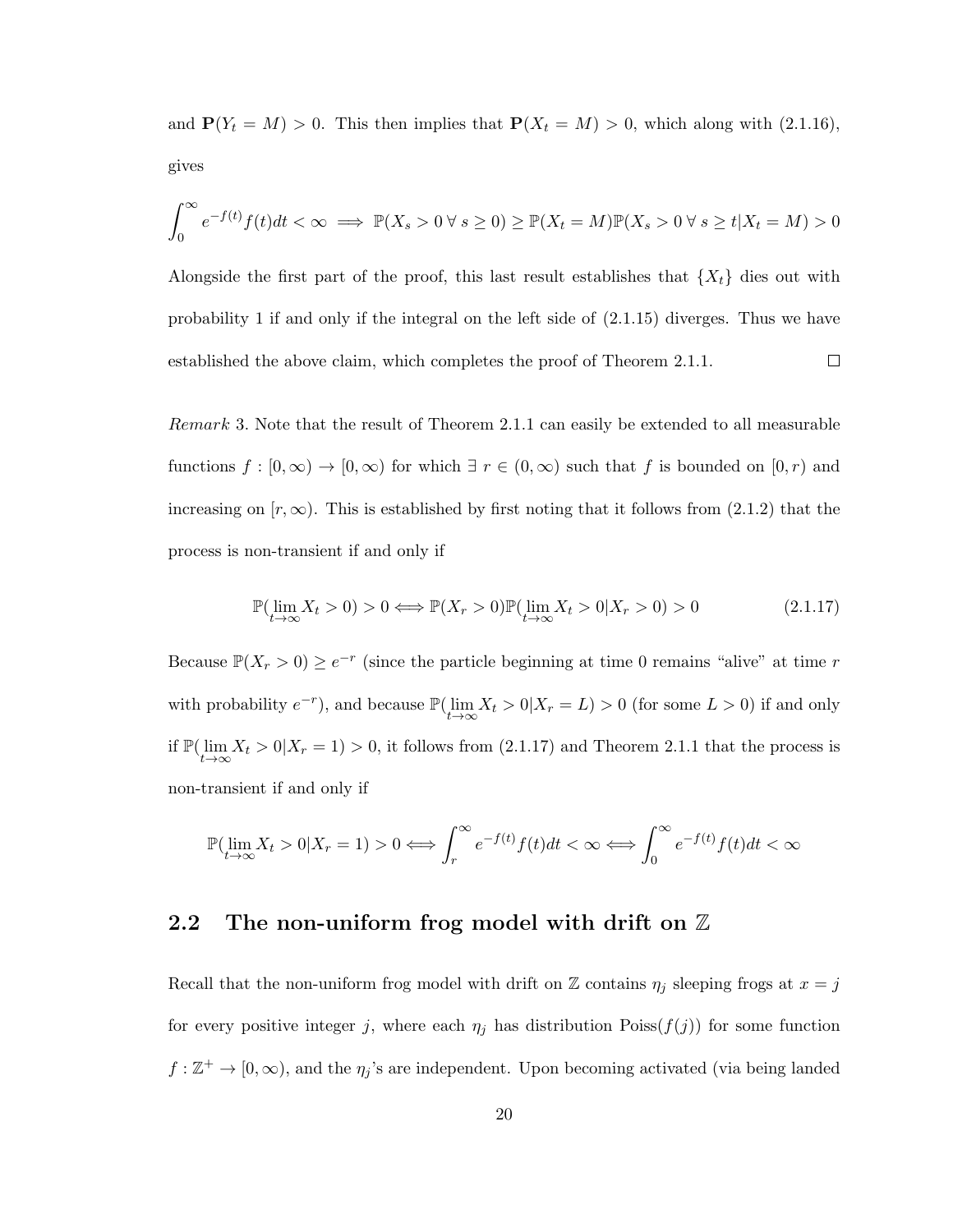on by an active frog), a frog performs a random walk independent of all other active frogs, that at each step goes left with probability  $p$  (for some  $p > \frac{1}{2}$ ) and right with probability  $1-p$ . We start with a single active frog at the origin which also goes left (or right) with probability p (or  $1 - p$  respectively). We again establish a sharp condition distinguishing between transience and non-transience in the form of the following theorem.

**Theorem 2.2.1.** For  $\frac{1}{2} < p < 1$  and f monotonically increasing, the non-uniform frog model with drift on  $Z$  is transient if and only if

$$
\sum_{j=1}^{\infty} e^{-\frac{1-p}{2p-1}f(j)} = \infty
$$
\n(2.2.1)

*Remark* 4. As with the model on  $\mathbb{R}$ , allowing sleeping frogs to also reside to the left of the origin does not complicate matters significantly in the case of the model on Z. If the domain of f is expanded to all of  $\mathbb{Z}\setminus\{0\}$ , then the condition given in Theorem 2.2.1 continues to apply as long as

$$
\sum_{j=1}^{\infty} \left(\frac{1-p}{p}\right)^j f(-j) < \infty
$$

since the above sum is equal to  $\mathbb{E}[L^*_{(-\infty,0)}]$  (where  $L^*_{(a,b)}$  denotes the number of distinct frogs originating in  $(a, b) \cap \mathbb{Z}$  that ever hit the origin). Conversely, since  $L^*_{(-N-1,0)}$  has a Poisson distribution with mean equal to the sum of the first  $N$  terms in the expression above, the divergence of this sum will, as with the continuous case (see Remark 1), imply recurrence of the model.

The proof that transience of the non-uniform frog model corresponds to (2.2.1) nearly mirrors that of the continuous case. A discrete-time-inhomogeneous Markov process  $\{M_i\}$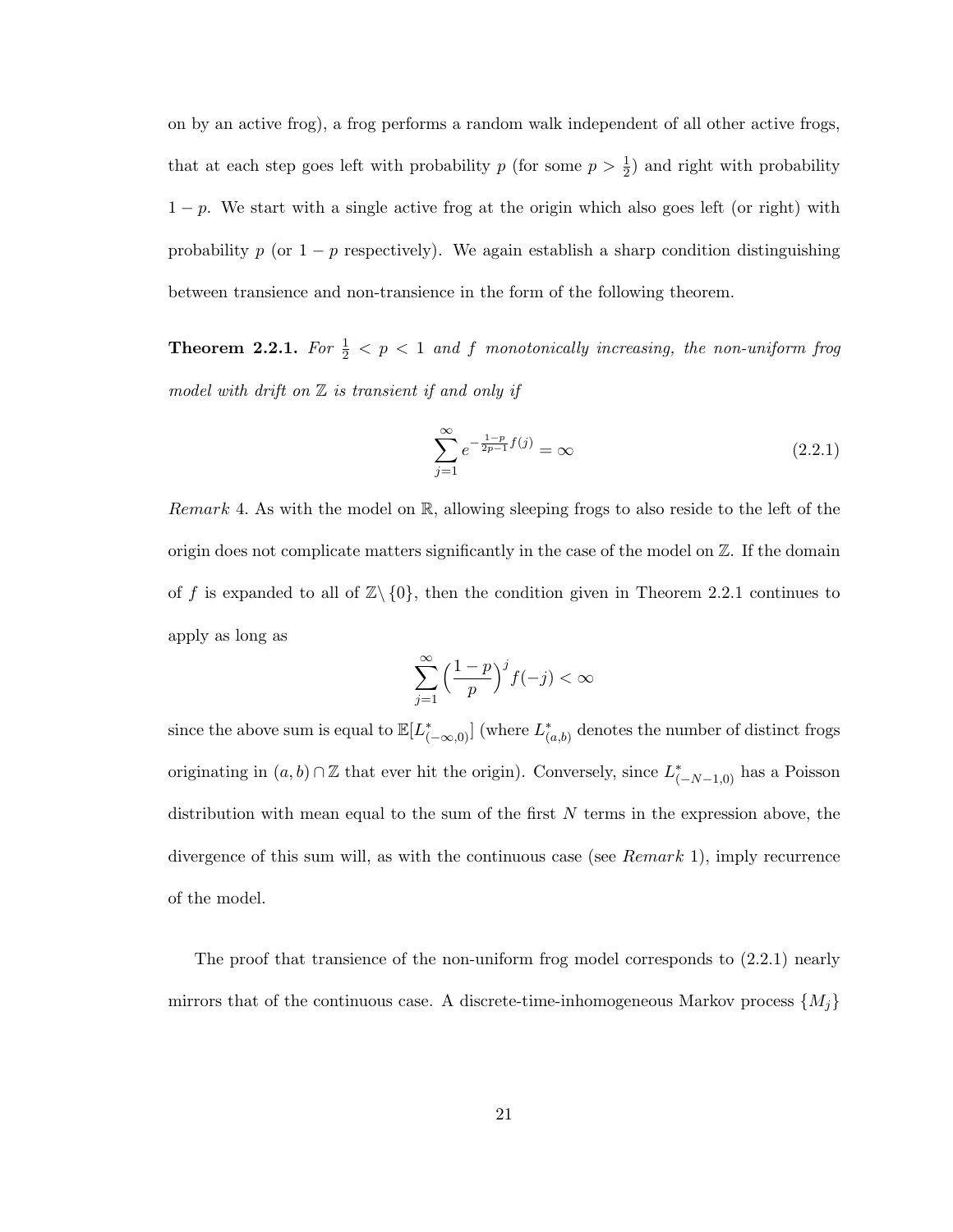is defined, where

$$
(M_{j+1}|M_j) = \begin{cases} \text{Bin}(M_j, \frac{1-p}{p}) + \text{Poiss}(\frac{1-p}{p}f(j)) & \text{if } M_j \ge 1 \\ 0 & \text{if } M_j = 0 \end{cases}
$$

Transience of the non-uniform frog model is shown to hold if and only if  $\{M_j\}$  eventually arrives at the absorbing state 0 with probability 1.  $\{N_j\}$  will then represent a process just like  $\{M_j\}$ , except  $(N_{j+1}|N_j=0) = \text{Poiss}(\frac{1-p}{p}f(j))$  (i.e. 0 is not an absorbing state). Most of the focus is devoted to showing that  $\{N_j\}$  will attain the value 0 infinitely often with probability 1 if and only if the sum in (2.2.1) diverges. The proof involves establishing a series of three propositions which are essentially the discrete analogs of a series of propositions that were used when dealing with the continuous model.

### **2.2.1** The processes  $\{M_j\}$  and  $\{N_j\}$

We begin by using the non-uniform frog model to define the process  $\{M_j\}$  as follows. Let  $M_0 = 1$  and, for  $j \ge 1$ , let  $M_j$  equal the number of frogs originating in  $\{0, 1, \ldots, j-1\}$  that ever hit  $x = j$ . Much like with the process  $\{X_t\}$ , we find that

$$
\lim_{j \to \infty} M_j > 0 \iff \{\text{infinitely many frogs return to the origin}\}\tag{2.2.2}
$$

Examining the process  $\{M_j\}$ , we also obtain this next proposition.

**Proposition 2.2.2.**  $\{M_j\}$  is a discrete-time-inhomogeneous Markov process with  $M_0 = 1$ ,  $M_1 = Bern(\frac{1-p}{n})$  $(\frac{-p}{p})$ , and for  $j \geq 1$ 

$$
(M_{j+1}|M_j) = \begin{cases} Bin(M_j, \frac{1-p}{p}) + Poiss(\frac{1-p}{p}f(j)) & \text{if } M_j \ge 1 \\ 0 & \text{if } M_j = 0 \end{cases}
$$

(where the two parts of the above sum are independent).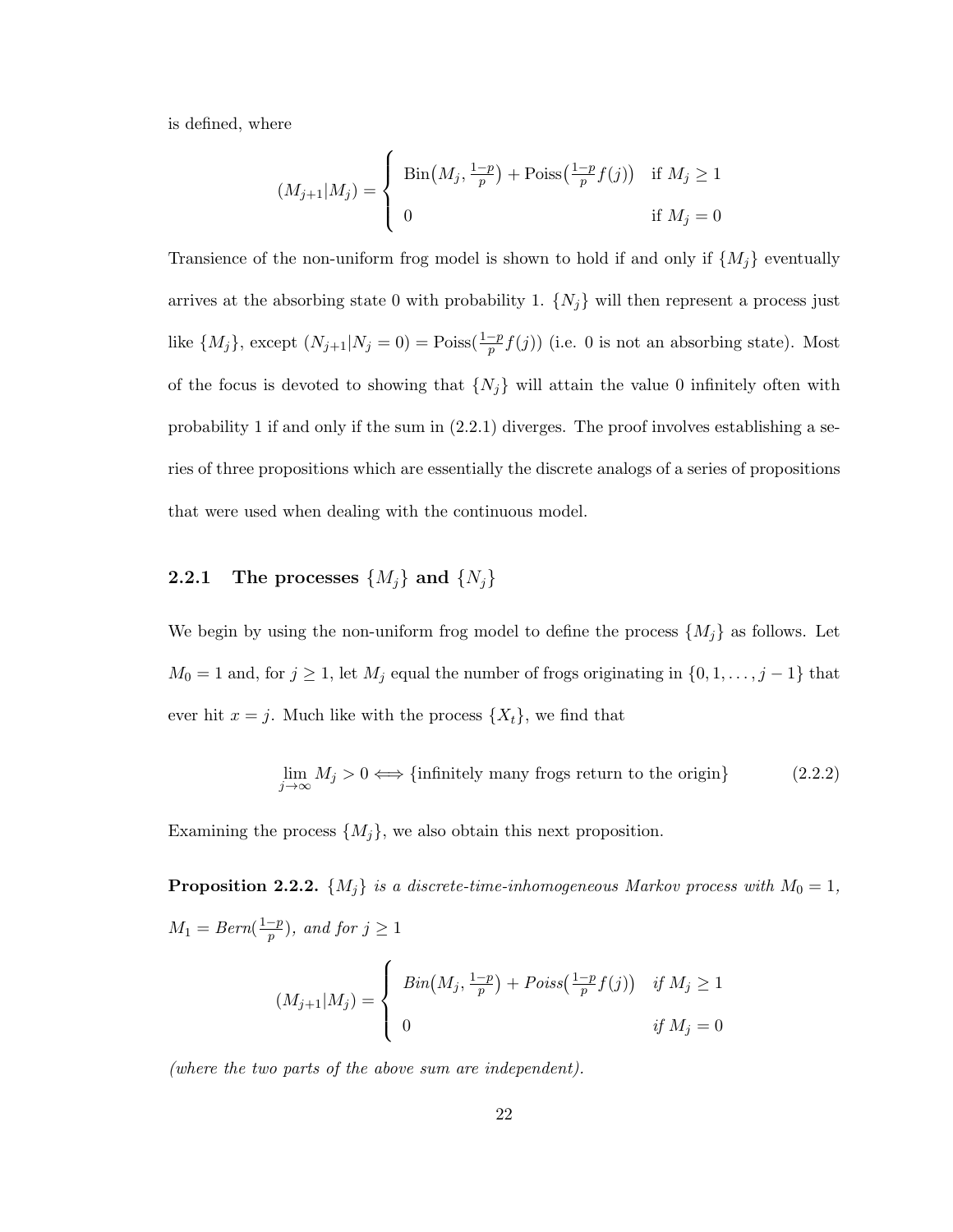*Proof.* By a simple martingale argument the probability an active frog residing at  $x = j$ ever makes it to  $x = j + 1$  is  $\frac{1-p}{p}$ . Therefore, the expression for  $M_1$  follows. This also implies that if we condition on  $M_j$ , then for  $j \geq 1$  the distribution of the number of frogs that make it to  $x = j + 1$  which originate in  $\{0, 1, \ldots, j - 1\}$ , is  $\text{Bin}(M_j, \frac{1-p}{p})$  $\frac{-p}{p}$ ). Adding this to the number of frogs originating at  $x = j$  that ever make it to  $x = j + 1$ , while again using the first line of this proof along with the fact that  $\eta_i$  (the number of sleeping frogs starting at  $x = j$ ) has distribution Poiss $(f(j))$ , gives us the above piecewise expression for  $(M_{j+1}|M_j).$  $\Box$ 

We now introduce the process  $\{N_i\}$  which, as stated in the introduction, will represent a process identical to  $\{M_j\}$  except that  $(N_{j+1}|N_j = 0)$  has distribution Poiss $(\frac{1-p}{p}f(j))$ (meaning 0 is not an absorbing state).  $\{N_j\}$  is identified with a triple  $(\Omega^*, \mathcal{F}^*, \mathbf{P}^*)$  defined as follows.  $\Omega^*$  will represent the set of all functions  $\omega : \mathbb{N} \to \mathbb{N}, \mathcal{F}^*$  will represent the  $\sigma$ -field on  $\Omega^*$  generated by the finite dimensional sets, and  $\mathbf{P}^*$  will refer to the probability measure on  $(\Omega^*, \mathcal{F}^*)$  associated with  $\{N_j\}$  (note that  $\mathbf{P}^*$  is supported on  $\{\omega \in \Omega^* : \omega(0) = 1, \omega(1) \leq 1\}$ ). Using the formalism defined above, we now present a result which constitutes the main step in proving Theorem 2.2.1.

**Theorem 2.2.3.** If  $\frac{1}{2}$  < p < 1, f is monotonically increasing, and we let  $K(\omega)$  =  $\#\{j \in \mathbb{Z}^+ : \omega(j) = 0\},\$  then  $\mathbf{P}^*(K = \infty) = 1$  if and only if

$$
\sum_{j=1}^{\infty} e^{-\frac{1-p}{2p-1}f(j)} = \infty
$$
\n(2.2.3)

If  $(2.2.3)$  does not hold then  $\mathbf{P}^*(K = \infty) = 0$ .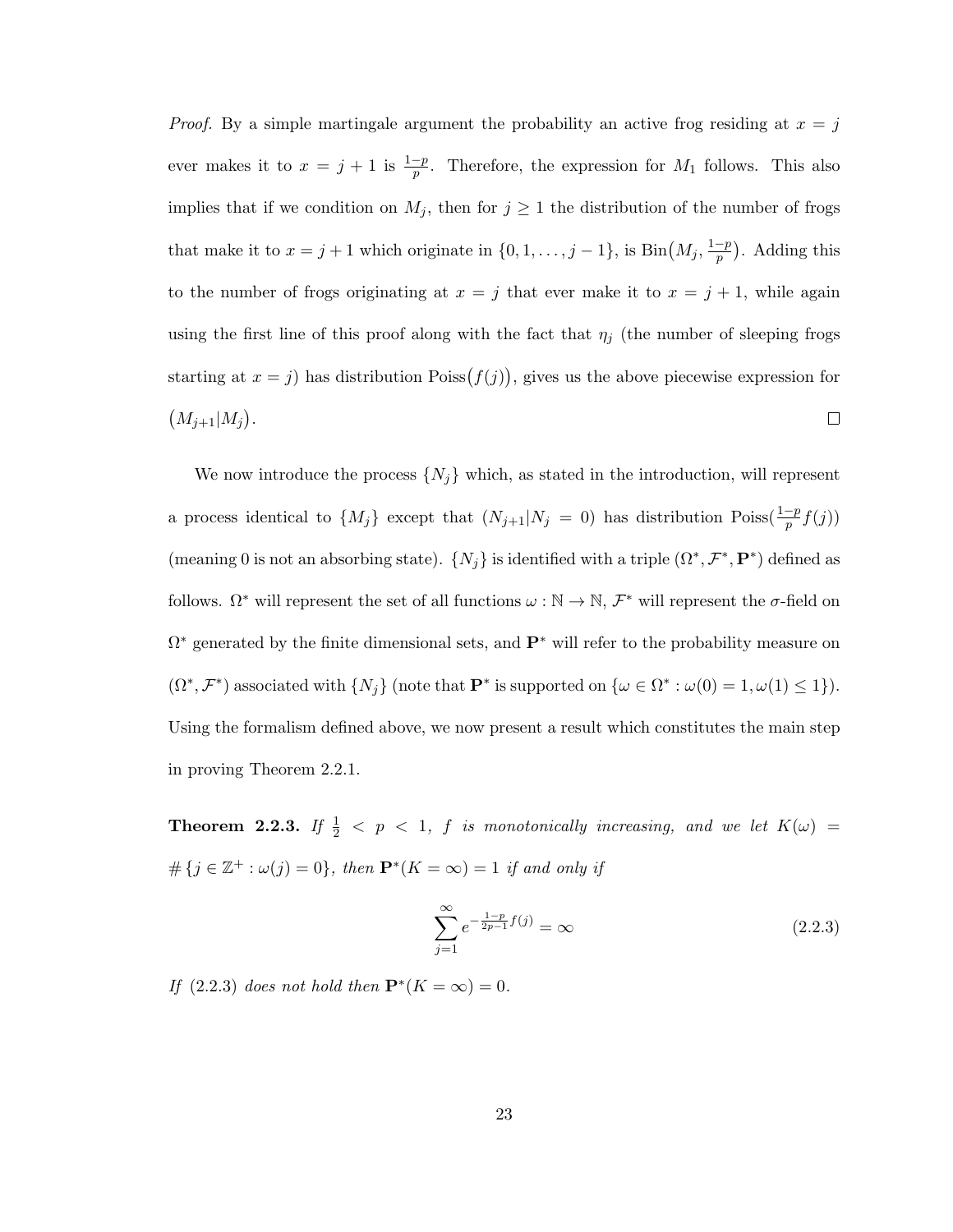#### 2.2.2 Proving Theorem 2.2.1

We begin this section by presenting Propositions 2.2.4, 2.2.5, and 2.2.6. In places where the proofs bear an especially strong resemblance to the proofs of the corresponding propositions for the model on  $\mathbb{R}$  (2.1.4, 2.1.5, and 2.1.6 respectively) some details are omitted. In what follows, f is always assumed to be monotonically increasing, and  $\mathbf{E}^*$  will represent expectation with respect to  $\mathbf{P}^*$ .

#### Proposition 2.2.4.

$$
\sum_{j=1}^{\infty} e^{-\frac{1-p}{2p-1}f(j)} = \infty \implies \mathbf{E}^*[K] = \infty
$$

*Proof.* As a random variable (for  $j \ge 1$ )

$$
N_j = \text{Bern}\left(\left(\frac{1-p}{p}\right)^j\right) + \text{Poiss}(\tau_j)
$$
\n(2.2.4)

where

$$
\tau_j = \sum_{i=1}^{j-1} \Big(\frac{1-p}{p}\Big)^{j-i} f(i)
$$

By an argument similar to the one employed in the proof of Proposition 2.1.4, we find that it follows from the fact f is increasing that  $\tau_j \leq \frac{1-p}{2p-1}$  $\frac{1-p}{2p-1}f(j)$  ∀ j. Combining this with  $(2.2.4)$ establishes that

$$
\mathbf{P}^*(\omega(j) = 0) \ge \left(1 - \left(\frac{1-p}{p}\right)^j\right) e^{-\frac{1-p}{2p-1}f(j)}\tag{2.2.5}
$$

Since  $\left(\frac{1-p}{p}\right)$  $\left(\frac{-p}{p}\right)^j \to 0$  as  $j \to \infty$  and

$$
\mathbf{E}^*[K] = \sum_{j=1}^{\infty} \mathbf{P}^*(\omega(j) = 0)
$$

the proposition follows.

Proposition 2.2.5.

$$
\mathbf{E}^*[K] = \infty \implies \mathbf{P}^*(K = \infty) = 1
$$

 $\Box$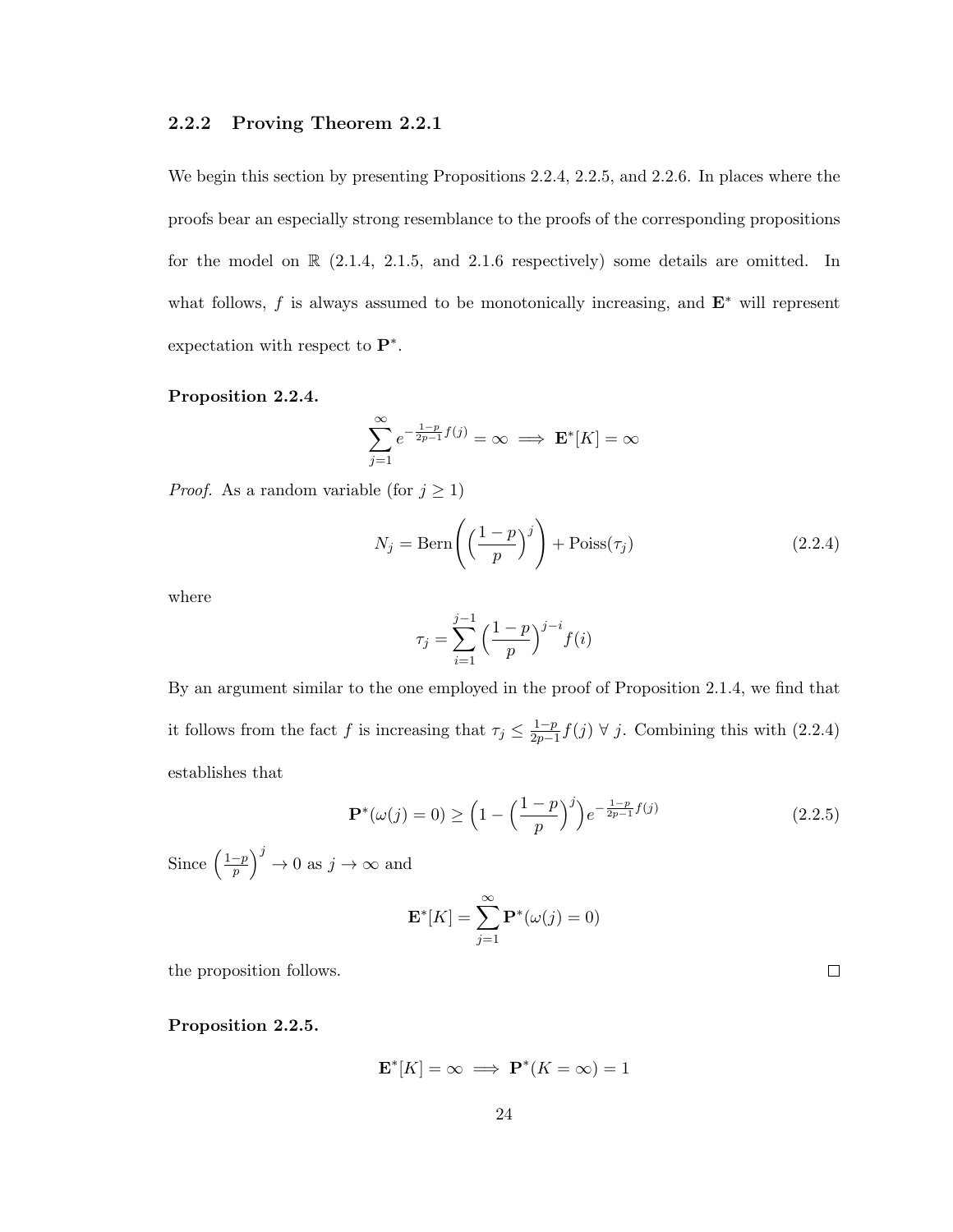*Proof.* Proceed by proving the contrapositive. Let  $U_j = {\omega \in \Omega^* : \omega(i) > 0 \forall i > j}.$  Assume  $\mathbf{P}^*(K = \infty) < 1$ . It will follow that  $\exists L \geq 1$  such that  $\mathbf{P}^*(U_L|\omega(L) = 0) > 0$ . Along with the fact that  $\mathbf{P}^*(U_L|\omega(L) = 0)$  is monotonically increasing (which follows from the fact that f is increasing), this implies that  $\mathbf{E}^* [K] - L$  can be bounded above by the sum of a geometric series with base  $1 - \mathbf{P}^*(U_L|\omega(L) = 0) < 1$ . The contrapositive of the proposition then follows, which establishes the proposition.  $\Box$ 

#### Proposition 2.2.6.

$$
\sum_{j=1}^{\infty} e^{-\frac{1-p}{2p-1}f(j)} < \infty \implies \mathbf{P}^*(K < \infty) = 1
$$

*Proof.* Since (2.2.4) implies that  $P^*(\omega(j) = 0) = e^{-\tau_j} (1 - (\frac{1-p}{n})$  $\left(\frac{-p}{p}\right)^j$ ), it follows that

$$
\mathbf{E}^*[K] = \sum_{j=1}^{\infty} e^{-\tau_j} \left( 1 - \left( \frac{1-p}{p} \right)^j \right) < \sum_{j=1}^{\infty} e^{-\tau_j}
$$

Hence, to show that

$$
\sum_{j=1}^{\infty} e^{-\frac{1-p}{2p-1}f(j)} < \infty \implies \mathbf{E}^*[K] < \infty
$$

it suffices to show that

$$
\sum_{j=1}^{\infty} e^{-\frac{1-p}{2p-1}f(j)} < \infty \implies \sum_{j=1}^{\infty} e^{-\tau_j} < \infty \tag{2.2.6}
$$

To establish (2.2.6), first note that

$$
\tau_{j+1} - \tau_j = \left(\frac{1-p}{p}\right)^{j+1} \sum_{i=1}^j \left(\frac{1-p}{p}\right)^{-i} f(i) - \left(\frac{1-p}{p}\right)^j \sum_{i=1}^{j-1} \left(\frac{1-p}{p}\right)^{-i} f(i)
$$

$$
= \left[\left(\frac{1-p}{p}\right)^{j+1} - \left(\frac{1-p}{p}\right)^j\right] \sum_{i=1}^{j-1} \left(\frac{1-p}{p}\right)^{-i} f(i) + \frac{1-p}{p} f(j)
$$

$$
= \frac{1-2p}{p}\tau_j + \frac{1-p}{p} f(j) \implies \frac{1-p}{2p-1} f(j) = \frac{p}{2p-1} \Delta \tau_j + \tau_j
$$

(where  $\Delta \tau_j$  denotes  $\tau_{j+1} - \tau_j$ ). Hence,

$$
\sum_{j=1}^{\infty} e^{-\frac{1-p}{2p-1}f(j)} = \sum_{j=1}^{\infty} e^{-\tau_j} \cdot e^{-\frac{p}{2p-1}\Delta\tau_j}
$$
 (2.2.7)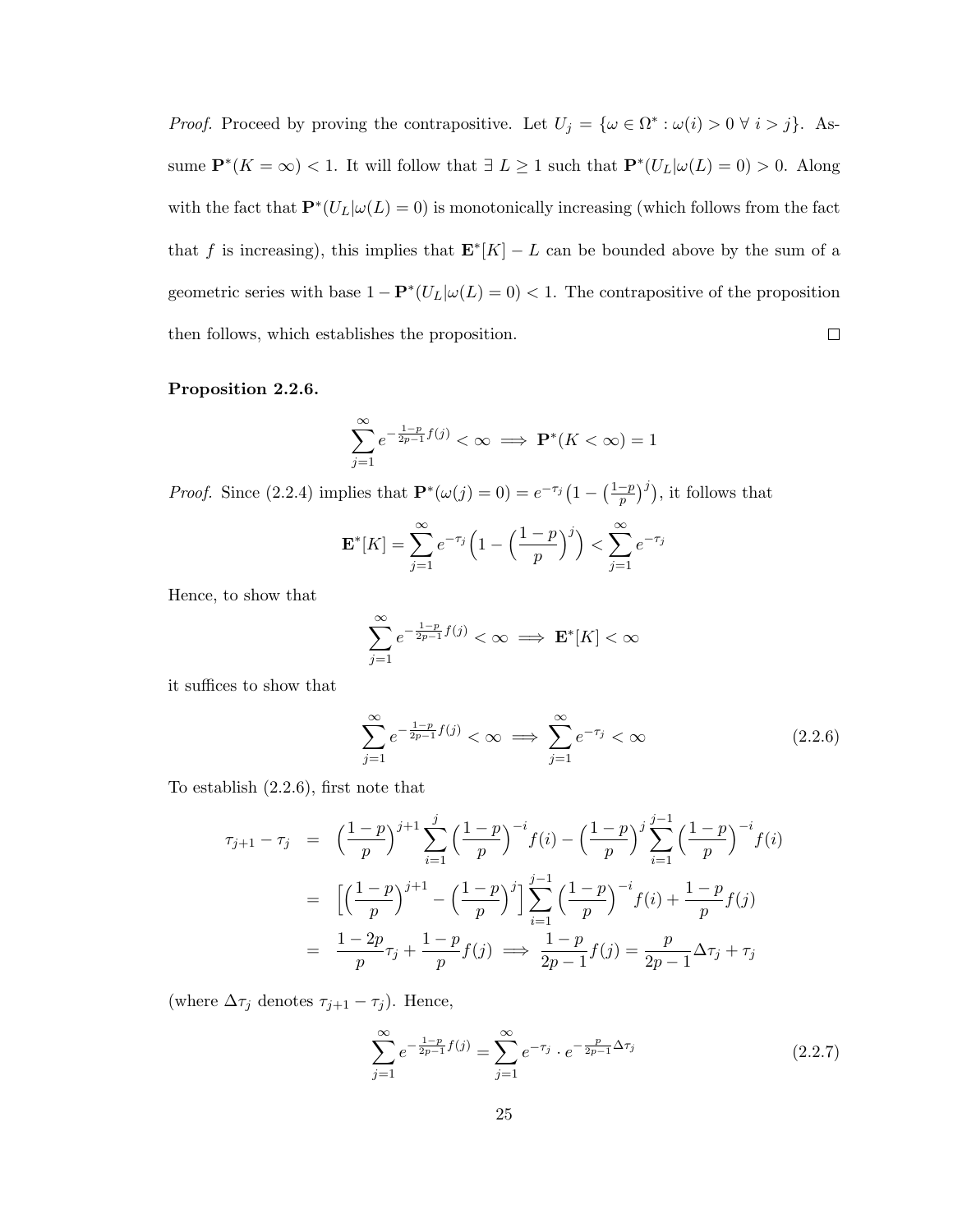Now if the sum on the right in (2.2.6) is written as

$$
\sum_{j=1}^{\infty} e^{-\tau_j} = \sum_{j=1}^{\infty} e^{-\tau_j} 1_{(\Delta \tau_j \le 1)} + \sum_{j=1}^{\infty} e^{-\tau_j} 1_{(\Delta \tau_j > 1)}
$$
(2.2.8)

then  $(2.2.7)$  and the left side of  $(2.2.6)$  imply that

$$
\sum_{j=1}^{\infty}e^{-\tau_j}\leq e^{\frac{p}{2p-1}}\sum_{j=1}^{\infty}e^{-\frac{1-p}{2p-1}f(j)}+\frac{e}{e-1}<\infty
$$

(where the  $\frac{e}{e-1}$  term follows from the fact that the last sum on the right in (2.2.8) can be bounded above by the sum of the geometric series with base  $e^{-1}$ ). Therefore, this establishes  $(2.2.6)$ , which implies  $\mathbf{E}^*[K] < \infty$ , from which it follows that  $\mathbf{P}^*(V < \infty) = 1$ . Hence, the  $\Box$ proof is complete.

*Proof of Theorem 2.2.3.* The theorem is an immediate consequence of Propositions 2.2.4-2.2.6.  $\Box$ 

Theorem 2.2.3 is now used to establish Theorem 2.2.1. Note that on account of  $(2.2.2)$ , establishing Theorem 2.2.1 reduces to proving the following claim.

**Claim:** For  $f : \mathbb{Z}^+ \to [0, \infty)$  monotonically increasing, the process  $\{M_j\}$  dies out with probability 1 if and only if

$$
\sum_{j=1}^{\infty} e^{-\frac{1-p}{2p-1}f(j)} = \infty
$$

*Proof.* By a coupling of  $\{M_j\}$  with  $\{N_j\}$ , it follows from Theorem 2.2.3 that if the above sum diverges, then  $\{M_j\}$  dies out with probability 1. For the other direction, we can apply an argument exactly like the one we used in the continuous case, but where we replace the integral with the sum and replace  $\{X_t\}$  and  $\{Y_t\}$  with  $\{M_j\}$  and  $\{N_j\}$  respectively.  $\Box$ Alongside the first part of the proof, this establishes Theorem 2.2.1.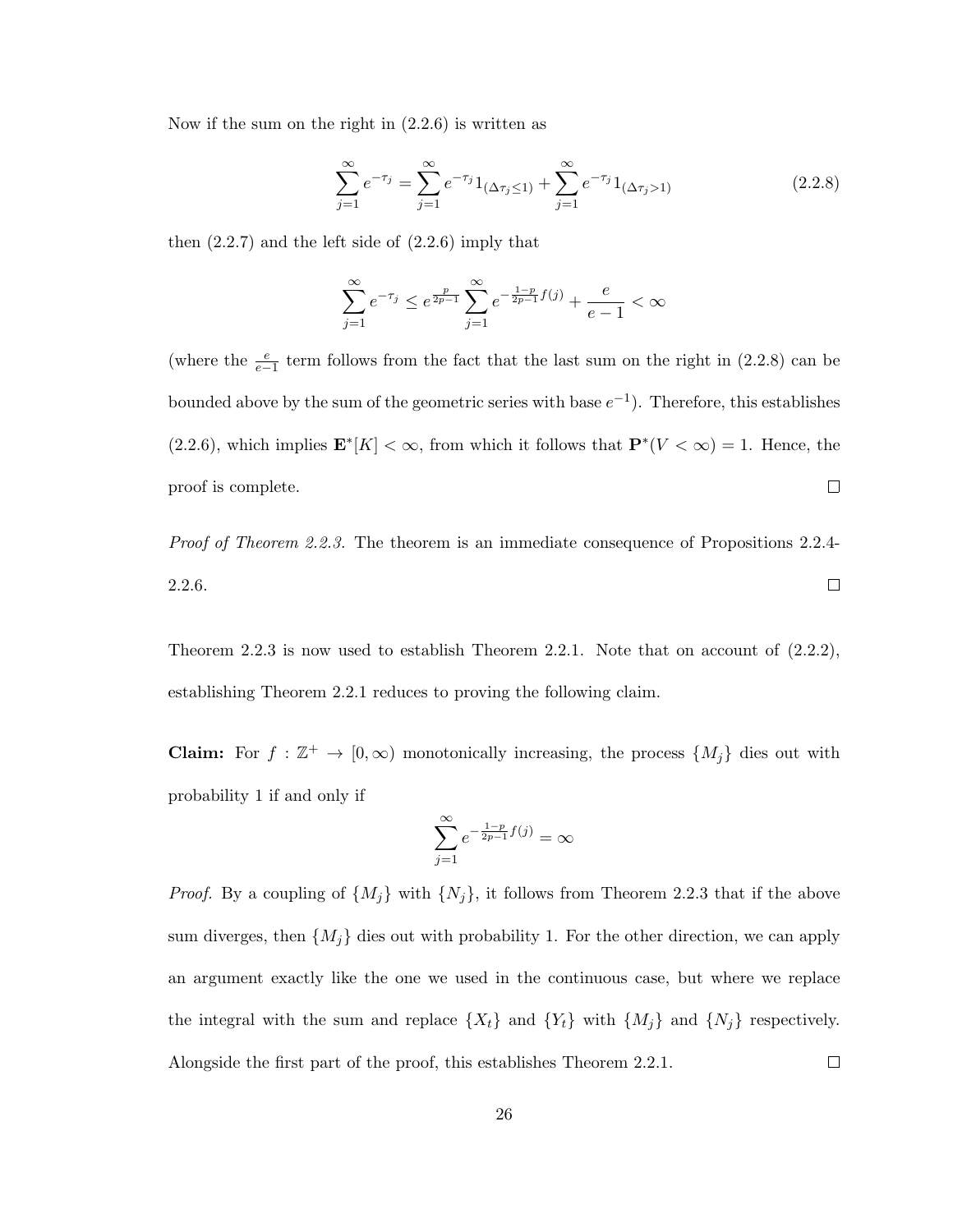Remark 5. Much like with the continuous case, the result of Theorem 2.2.1 extends to all functions  $f : \mathbb{Z}^+ \to [0, \infty)$  for which  $\exists q \in \mathbb{Z}^+$  such that f is increasing on  $\{q, q+1, q+2, \dots\}$ . Due to its strong similarity to the argument given in Remark 3, the explanation for this is omitted.

#### 2.3 Counterexamples and additional comments

In this final section I'll discuss a scenario in which  $f : [0, \infty) \to [0, \infty)$  is not monotonically increasing, and the tight condition of Theorem 2.1.1 ceases to hold. A similar case for the discrete model is also mentioned.

**Example 1.** Define  $f : [0, \infty) \to [0, \infty)$  as

$$
f(t) = \begin{cases} 1 & \text{if } t \in [2^n, 2^n + 1) \text{ for } n \in \mathbb{Z}^+ \\ t & \text{otherwise} \end{cases}
$$

Since  $\mathbf{E}[V] = \int_0^\infty e^{-\lambda_t} f(t) (1 - e^{-t}) dt$  (see (2.1.10)), to show that  $\mathbf{E}[V] < \infty$  it suffices to show that  $\int_0^\infty e^{-\lambda t} f(t) dt < \infty$ . Recalling from (2.1.6) that  $\lambda_t = \int_0^t e^{-(t-u)} f(u) du$ , we'll seek to achieve a lower bound for  $\lambda_t$ . Note first that if  $n \in \mathbb{Z}^+$  then

$$
\int_{2^n+1}^{2^{n+1}} e^u f(u) du = \int_{2^n+1}^{2^{n+1}} u e^u du = (2^{n+1} - 1) e^{2^{n+1}} - 2^n \cdot e^{2^n+1}
$$

Hence, for  $t = 2^{n+1}$  (for  $n \in \mathbb{Z}^+$ )

$$
\lambda_t = e^{-t} \Big( \int_0^2 u e^u du + \sum_{j=1}^n \int_{2^j}^{2^j + 1} e^u du + \sum_{j=1}^n (2^{j+1} - 1) e^{2^{j+1}} - 2^j \cdot e^{2^j + 1} \Big) (2.3.1)
$$
  
 
$$
\geq e^{-t} \Big( (t-1) e^t - \frac{t}{2} e^{\frac{t}{2} + 1} \Big) \geq t - 2
$$

(where the last inequality follows from the fact that  $\frac{t}{2}e^{\frac{t}{2}+1} < e^t$  for  $t \geq 4$ ). Since  $\lambda_{t+r} \geq$  $e^{-r}\lambda_t$ , it follows that for  $0 \le r \le 1$  (with  $t = 2^{n+1}$  as above) we have

$$
\lambda_{t+r} \ge e^{-1}(t-2) \tag{2.3.2}
$$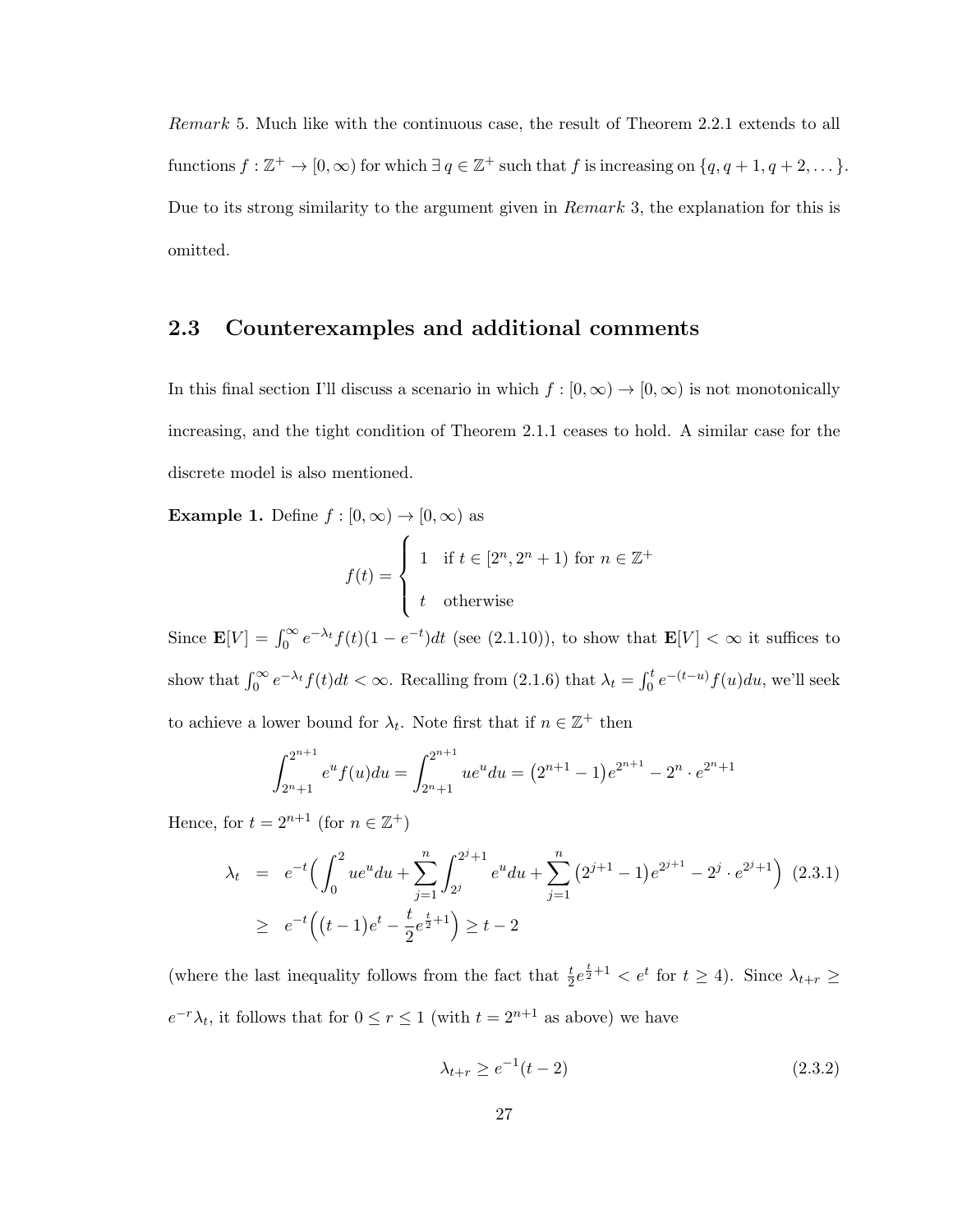Furthermore, note that if  $t_o \in (t + 1, 2t)$  then  $\lambda'_{t_o}$  exists (since f is continuous in  $(2^{n+1} +$ 1,  $2^{n+2}$ )) with  $\lambda'_{t_o} = f(t_o) - \lambda_{t_o}$ . Since  $\lambda_{t_o} \le e^{-t_o} \int_0^{t_o} ue^u du = t_o - 1 + e^{-t_o}$ , this means

$$
\lambda_{t_o} \leq t_o - e^{-1} \implies \lambda_{t_o}' = t_o - \lambda_{t_o} \geq e^{-1}
$$

which along with (2.3.2), implies  $\lambda_{t_o} \geq e^{-1}(t_o - 2)$ . Combining this with (2.3.1) and (2.3.2) then tells us that  $\lambda_s \geq e^{-1}(s-2)$   $\forall s \in [2^{n+1}, 2^{n+2})$  (for  $n \in \mathbb{Z}^+$ ), and therefore  $\lambda_s \geq e^{-1}(s-2)$   $\forall s \in [4,\infty)$ . Using this inequality, along with the fact that  $f(s) \leq s$   $\forall s \in \mathbb{R}$  $[0, \infty)$ , we find that

$$
\int_0^\infty e^{-\lambda t} f(t) dt \le \int_0^4 t dt + \int_4^\infty e^{-e^{-1}(t-2)} t dt < \infty \implies \mathbf{E}[V] < \infty \implies \mathbf{P}(V < \infty) = 1
$$

By the argument that was employed in subsection 2.1.3 to establish the implication  $P(V <$  $\infty$ ) = 1  $\implies$  {non-transience}, it follows that for the given Poisson intensity function f (with drift  $\frac{1}{2}$ ) the model is non-transient. Noting now that

$$
\int_0^{\infty} e^{-f(t)} f(t) dt \ge \sum_{j=1}^{\infty} \int_{2^j}^{2^j + 1} e^{-1} dt = \sum_{j=1}^{\infty} e^{-1} = \infty
$$

we find that the tight condition from Theorem 2.1.1 does indeed fail to apply in this case.

*Remark* 6. Notice that the tight condition of Theorem 2.1.1 also fails to hold when  $f$ :  $[0, \infty) \to [0, \infty)$  is a bounded (nonzero) function such that  $\int_0^\infty f(x) dx < \infty$  (since then  $\int_0^\infty e^{-f(x)}f(x)dx < \infty$ , but the model is transient). However, if the integral in (2.1.1) is changed to  $\int_0^\infty e^{-f(x)}(1+f(x))dx$ , then 2.1.1 remains valid, yet functions in  $L^1([0,\infty))$  that are bounded, nonzero, and nonnegative, no longer violate the new condition. Hence, such functions offer far less insight into the limits to which the result of Theorem 2.1.1 can be stretched, than does the case examined in Example 1.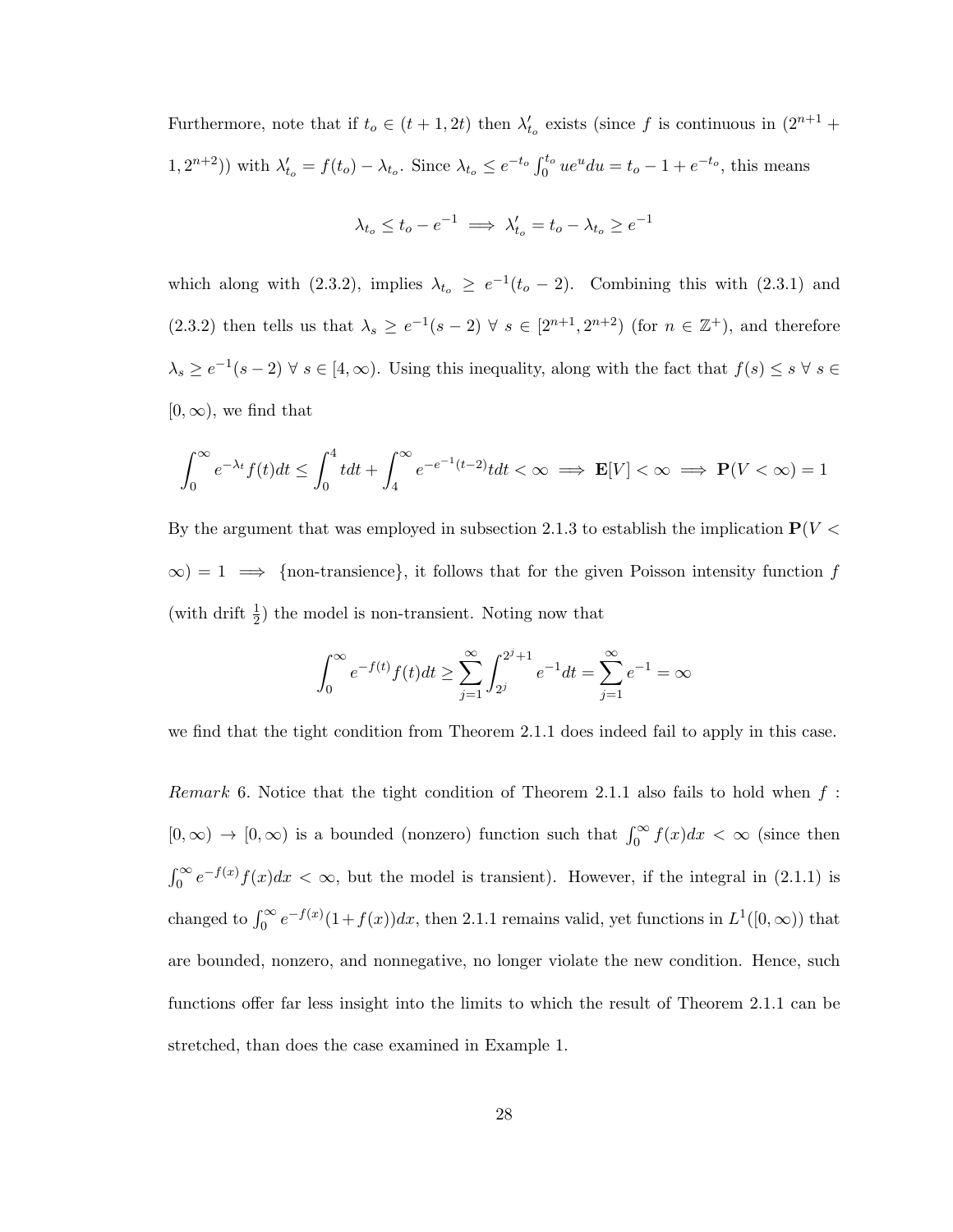**Example 2.** Define  $f : \mathbb{Z}^+ \to \mathbb{N}$  as

$$
f(j) = \begin{cases} 1 & \text{if } j = 2^n \text{ for } n \in \mathbb{Z}^+ \\ j & \text{otherwise} \end{cases}
$$

It follows from (2.2.4) that in order to show that  $\mathbf{E}^*[K] < \infty$  it suffices to show that  $\sum_{j=1}^{\infty} e^{-\tau_j} < \infty$  (with  $\tau_j$  defined as in the proof of Proposition 2.2.4). From the formulas for  $\tau_j$  and f we see that  $\tau_j \geq \left(\frac{1-p}{n}\right)$  $\left(\frac{-p}{p}\right)^2 (j-2) \ \forall \ j \geq 1 \text{ (recall } \frac{1}{2} < p < 1). \text{ Hence,}$  $\sum_{k=0}^{\infty} e^{-\tau_{j}} < \infty \implies \mathbf{E}^{*}[K] < \infty \implies \mathbf{P}^{*}(K < \infty) = 1$ 

$$
\frac{1}{j=1}
$$
in the proofs of Theorems 2.1.1 and 2.2.1 this implies non-transi-  
tion.

As we saw in the proofs of Theorems 2.1.1 and 2.2.1, this implies non-transience of the model. Combining this with the fact that

$$
\sum_{j=1}^{\infty} e^{-\frac{1-p}{2p-1}f(j)} \ge \sum_{j=1}^{\infty} e^{-\frac{1-p}{2p-1}f(2^j)} = \sum_{j=1}^{\infty} e^{-\frac{1-p}{2p-1}} = \infty
$$

we see that the tight condition of Theorem 2.2.1 does not apply in this case.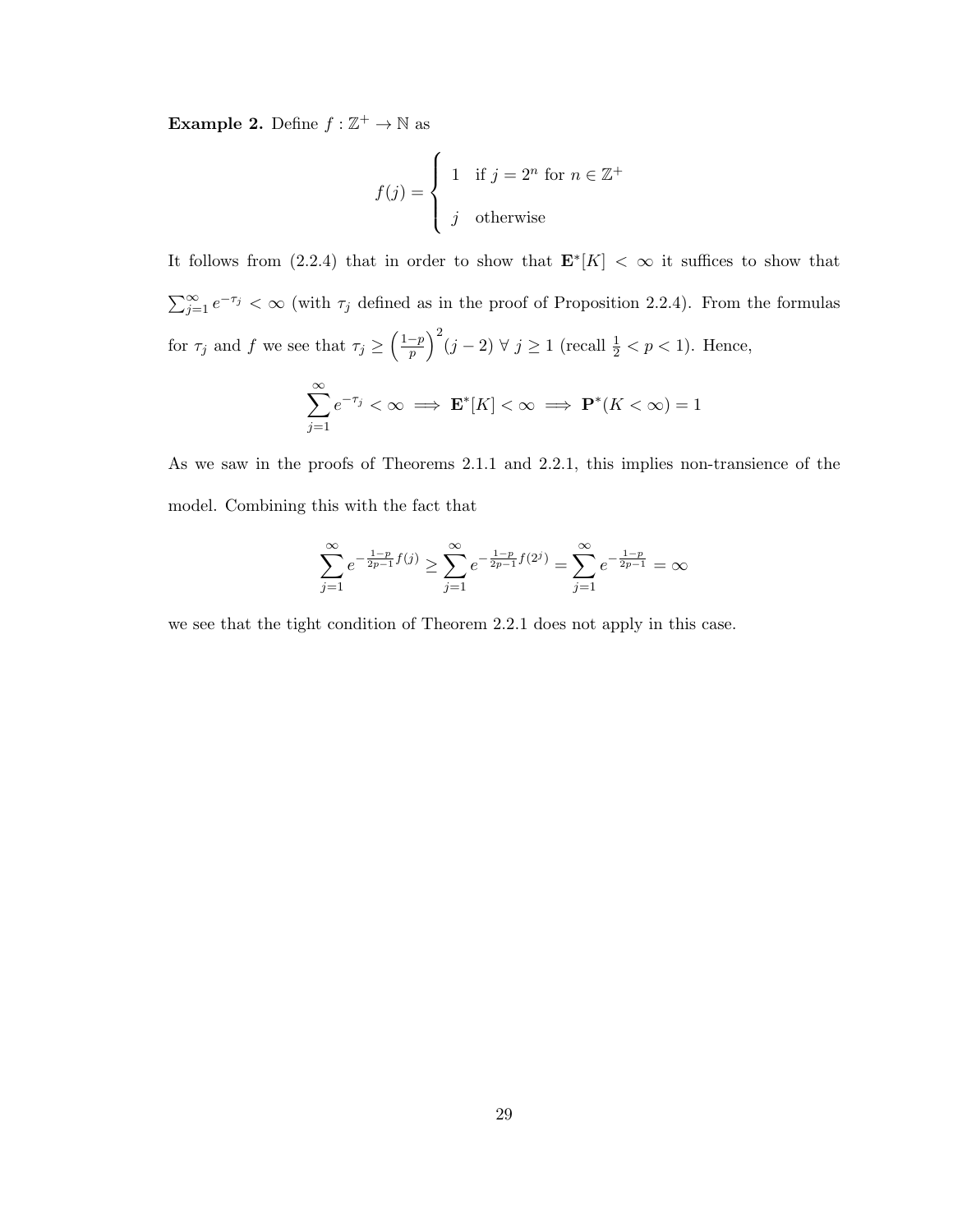# Chapter 3

# Several frog model variants on  $\mathbb Z$

### 3.1 The nonhomogeneous frog model

Refreshing the definition of the nonhomogeneous frog model on  $\mathbb{Z}$ , it begins with no frogs to the left of the origin, and one active frog at the origin which performs a random walk that at each step goes left with probability  $p_0$  (where  $\frac{1}{2}$  <  $p_0$  < 1) and right with probability  $1 - p_0$ . For  $j \ge 1$ , the number of sleeping frogs at  $x = j$  is a random variable  $X_j$ , where the  $X_j$ 's are independent, non-zero with positive probability, and where  $X_{j+1} \succeq X_j$  (here "  $\succeq$  " represents stochastic dominance). In addition, for each  $j \geq 1$  frogs originating at  $x = j$  (if activated) go left with probability  $p_j$  (where  $\frac{1}{2} < p_j < 1$ ) and right with probability  $1 - p_j$ , where the  $p_j$ 's are decreasing and the random walks are independent. My main result for the nonhomogeneous frog model on  $\mathbb Z$  is the following sharp condition that distinguishes between transience and non-transience of the model.

**Theorem 3.1.1.** Let  $f_j$  be the probability generating function of  $X_j$  for the nonhomogeneous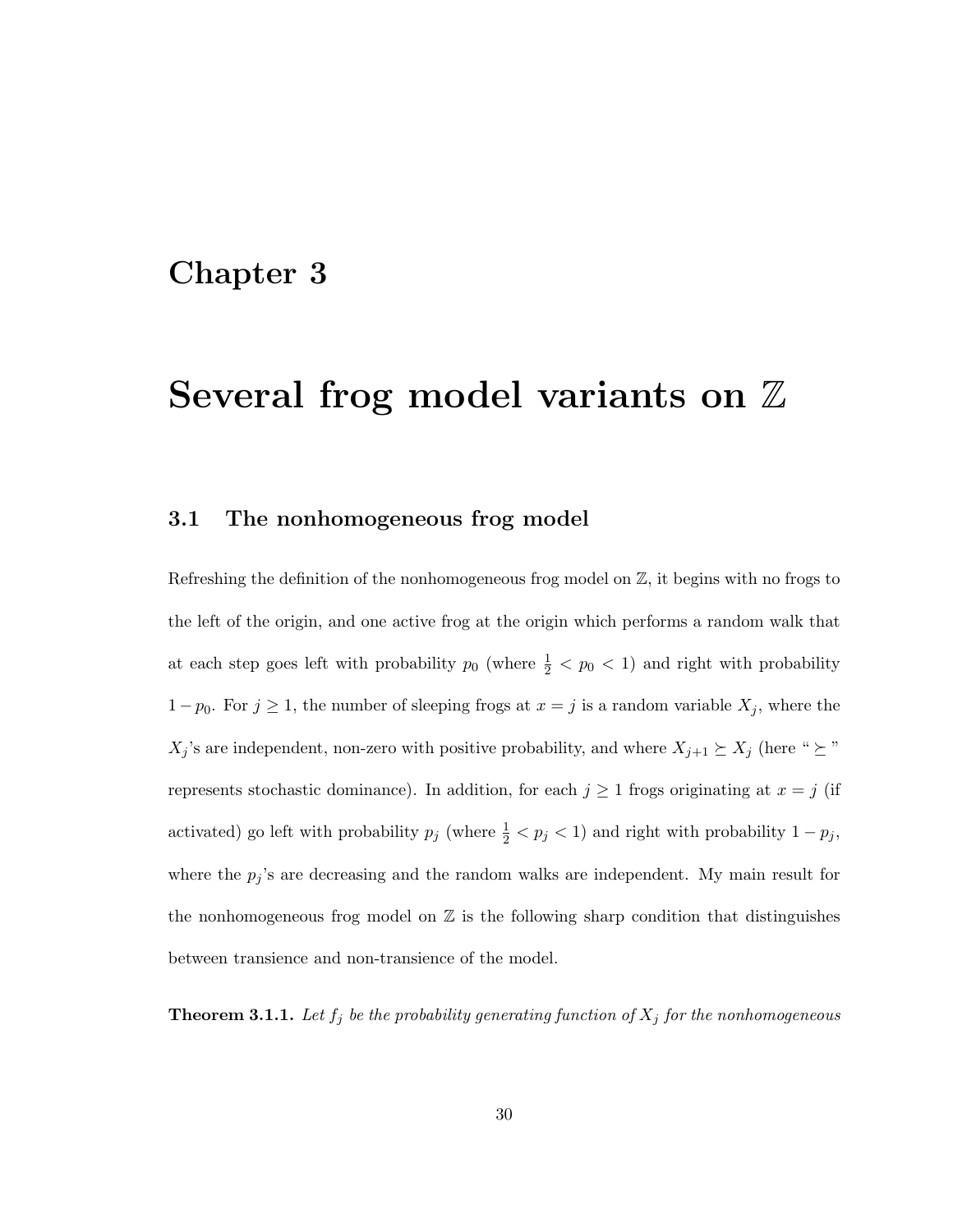frog model on Z. The model is transient if and only if

$$
\sum_{n=2}^{\infty} \prod_{j=1}^{n-1} f_j \left( 1 - \left( \frac{1 - p_j}{p_j} \right)^{n-j} \right) = \infty \tag{3.1.1}
$$

## **3.1.1** The processes  $\{M_j\}$  and  $\{N_j\}$

In order to move towards a proof of Theorem 3.1.1, we begin by defining the process  $\{M_i\}$ where, for each  $j \geq 1$ ,  $M_j$  represents the number of frogs originating in  $\{0, 1, \ldots, j-1\}$ that ever hit the point  $x = j$ .  ${M<sub>j</sub>}$  is now identified with a triple  $(\Omega, \mathcal{F}, \mathbf{P})$  defined as follows:  $\Omega$  will represent the set of all functions  $\omega : \mathbb{Z}^+ \to \mathbb{N}$  (i.e. the set of all possible trajectories of  $\{M_j\}$ , F will represent the σ-field on  $\Omega$  generated by the finite dimensional sets, and **P** will refer to the probability measure induced on  $(\Omega, \mathcal{F})$  by the process  $\{M_j\}.$ Since  $\mathbb{P}(X_n \geq 1) \geq \mathbb{P}(X_1 \geq 1) > 0 \ \forall n \geq 1$  (recall  $X_{j+1} \succeq X_j \ \forall j \geq 1$ ) and the  $X_j$ 's are independent, it follows from Borel-Cantelli II that  $\{X_j \geq 1 \text{ i.o.}\}\;$  a.s. Additionally, since each activated frog performs a random walk with nonzero leftward drift, this means that each activated frog will eventually hit the origin with probability 1. Coupling this with the fact that  $\{X_j \geq 1 \text{ i.o.}\}\$  a.s.  $\implies \sum_{j=1}^{\infty} X_j = \infty$  a.s., along with the implication  $M_l = 0 \implies M_j = 0 \forall j > l$ , we find that

{infinitely many frogs hit the origin} 
$$
\iff
$$
 min  $M_j > 0$  (3.1.2)

Now on account of (3.1.2), it follows that in order to establish Theorem 3.1.1, it suffices to show that

$$
\min M_j = 0 \quad \mathbf{P} - \text{a.s.} \iff \sum_{n=2}^{\infty} \prod_{j=1}^{n-1} f_j \left( 1 - \left( \frac{1 - p_j}{p_j} \right)^{n-j} \right) = \infty \tag{3.1.3}
$$

With this in mind, we define a new model which we'll call the  $F^+$  model. This model will resemble the non-homogeneous frog model on  $\mathbb Z$  in that the distribution of the number of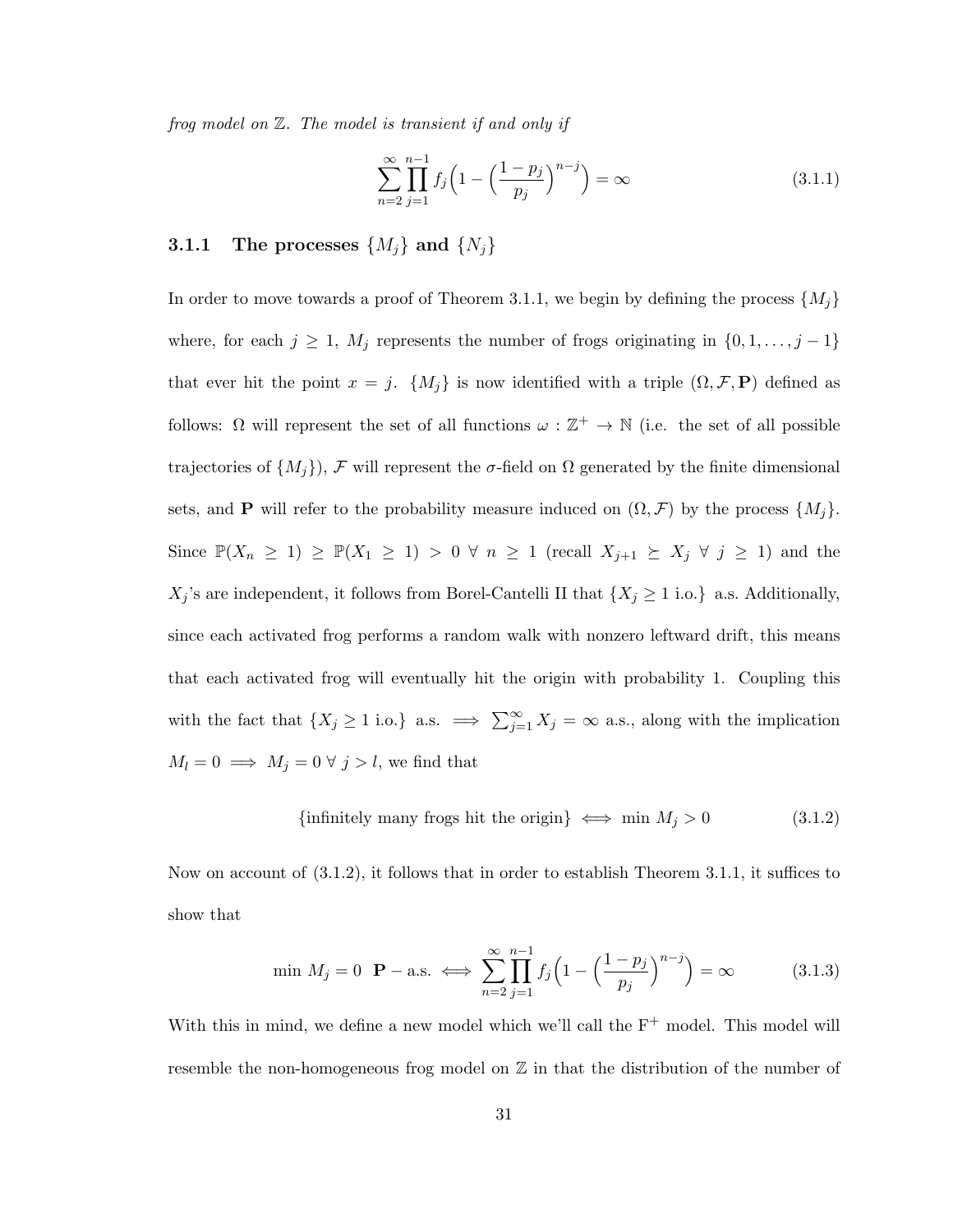frogs beginning at every vertex will be the same in the two cases, as will the drifts of the active frogs. The only difference will be that in the  $F^+$  model all frogs will begin as active frogs (i.e. they do not need to be landed on to be activated). The next step is to now use the F<sup>+</sup> model to define the process  $\{N_j\}$  where, for each  $j \geq 1$ ,  $N_j$  equals the number of frogs originating in  $\{0, 1, \ldots, j - 1\}$  that ever hit the point  $x = j$  in the F<sup>+</sup> model (i.e.  $\{N_j\}$ ) is identical to  $\{M_j\}$  except that the F<sup>+</sup> model replaces the non-homogeneous frog model on Z in the definition).  $\{N_j\}$  can now be identified with the triple  $(\Omega, \mathcal{F}, \mathbf{Q})$ , where **Q** will refer to the probability measure induced on  $(\Omega, \mathcal{F})$  by the process  $\{N_j\}$ . Having defined this construction, we'll now establish the following proposition, which will serve as the key step in proving Theorem 3.1.1.

**Proposition 3.1.2.** Define the random variable  $K(\omega) = # \{j \in \mathbb{Z}^+ : \omega(j) = 0\}$ . Then  $\mathbf{Q}(K = \infty) = 1$  if and only if

$$
\sum_{n=2}^{\infty} \prod_{j=1}^{n-1} f_j \left( 1 - \left( \frac{1 - p_j}{p_j} \right)^{n-j} \right) = \infty \tag{3.1.4}
$$

If (3.1.4) does not hold then  $\mathbf{Q}(K = \infty) = 0$ .

*Remark*. It is worth noting that it cannot be assumed that  $\{M_j\}$  and  $\{N_j\}$  are Markov processes, since  $M_j$  ( $N_j$  resp.) only gives the number of frogs originating to the left of the point  $x = j$  that ever hit  $x = j$ , rather than also providing the information about where each such frog originated (a significant detail, since frog origin determines drift). Nevertheless, because the only conditioning we will do with respect to these two processes will involve conditioning on  $M_j$  ( $N_j$  resp.) equalling 0, they prove to be sufficient for our purposes.

Proof of Proposition 3.1.2. By a simple martingale argument the probability a frog starting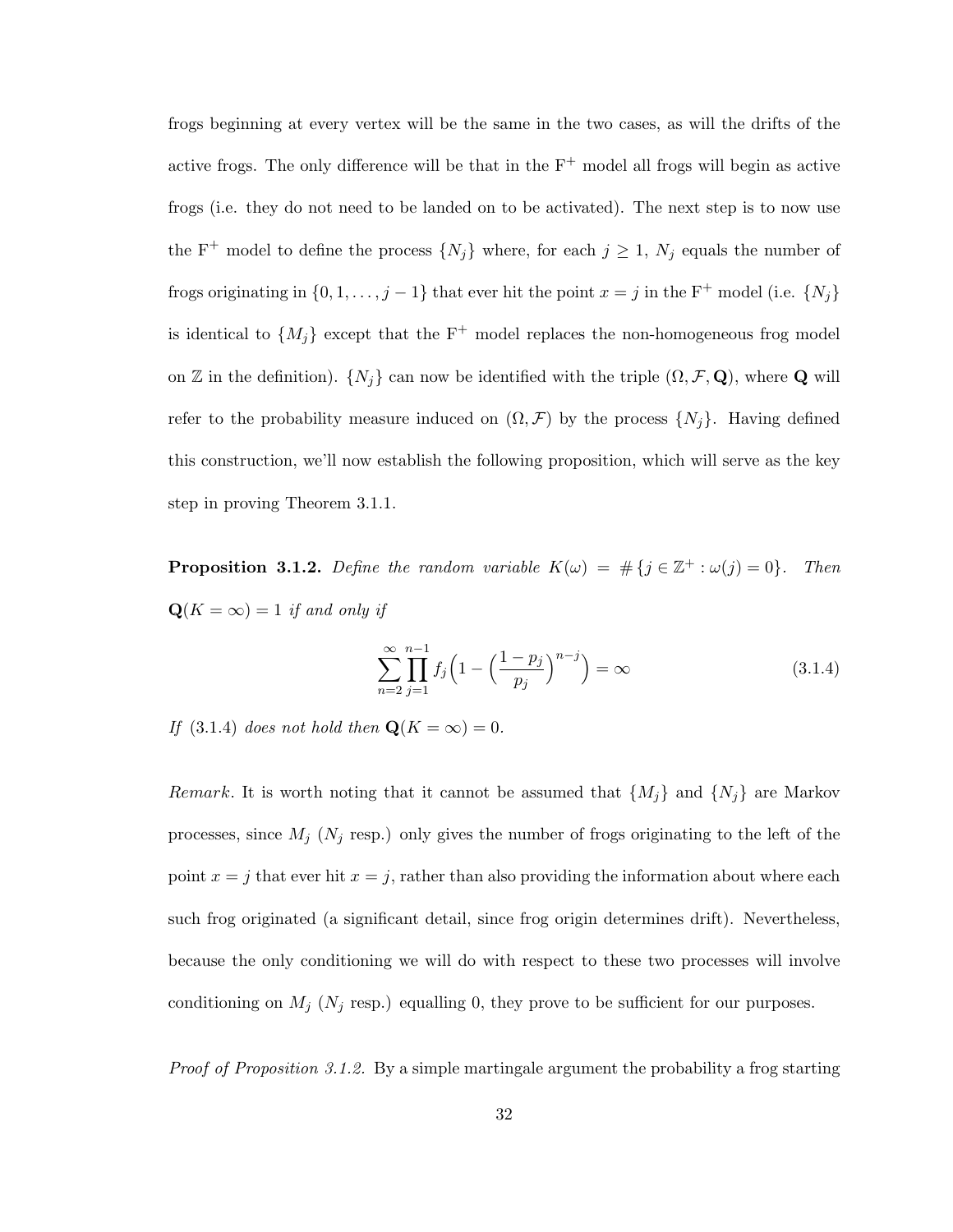at  $x = j$  ever hits  $x = n$  (for  $n > j$ ) is  $\left(\frac{1-p_j}{n}\right)$  $\overline{p_j}$  $\int^{n-j}$ . Hence, the probability that no frogs beginning at  $x = j$  ever hit  $x = n$  is

$$
\sum_{i=0}^{\infty} \mathbb{P}(X_j = i) \left( 1 - \left( \frac{1 - p_j}{p_j} \right)^{n-j} \right)^i = f_j \left( 1 - \left( \frac{1 - p_j}{p_j} \right)^{n-j} \right)
$$

It then follows that for every  $n \geq 1$  we have

$$
\mathbf{Q}(\omega(n) = 0) = \left(1 - \left(\frac{1 - p_0}{p_0}\right)^n\right) \prod_{j=1}^{n-1} f_j \left(1 - \left(\frac{1 - p_j}{p_j}\right)^{n-j}\right)
$$
  
\n
$$
\implies \mathbf{E}[K] = \frac{2p_0 - 1}{p_0} + \sum_{n=2}^{\infty} \left(1 - \left(\frac{1 - p_0}{p_0}\right)^n\right) \prod_{j=1}^{n-1} f_j \left(1 - \left(\frac{1 - p_j}{p_j}\right)^{n-j}\right)
$$

(where **E** refers to expectation with respect to the probability measure Q). Since  $(1 \left( \frac{1-p_0}{p_0} \right)$  $\overline{p_0}$  $\binom{n}{n} \rightarrow 1$  as  $n \rightarrow \infty$ , this means

$$
\mathbf{E}[K] < \infty \iff \sum_{n=2}^{\infty} \prod_{j=1}^{n-1} f_j \left( 1 - \left( \frac{1 - p_j}{p_j} \right)^{n-j} \right) < \infty \tag{3.1.5}
$$

It now immediately follows that if the right side of (3.1.5) holds, then  $\mathbf{Q}(K = \infty) = 0$ . Hence, to prove the proposition it suffices to establish the implication  $\mathbf{Q}(K = \infty) < 1 \implies$  $\mathbf{E}[K] < \infty$  (note this is just the contrapositive of  $\mathbf{E}[K] = \infty \implies \mathbf{Q}(K = \infty) = 1$ ).

Now since the event  $\{K = \infty\}$  cannot depend on the behavior of the frogs from any finite collection of vertices (for the process  $\{N_j\}$ ), it follows that  $\mathbf{Q}(K = \infty | \omega(1) = 0)$  $\mathbf{Q}(K=\infty|\omega(1)=1),$  which in turn establishes the implication

$$
\mathbf{Q}(K=\infty) < 1 \implies \mathbf{Q}(1 \le K < \infty) > 0 \tag{3.1.6}
$$

Next define  $V_n = \{ \omega \in \Omega : \omega(j) > 0 \ \forall \ j > n \}$  and assume  $\mathbf{Q}(K = \infty) < 1$ . Letting  $\mathbf{Q}^{(n)}$ denote the probability measure obtained by conditioning on the event  $\omega(n) = 0$ , (3.1.6) then implies that there must exist  $L \geq 1$  such that  $\mathbf{Q}^{(L)}(V_L) > 0$ . Additionally, because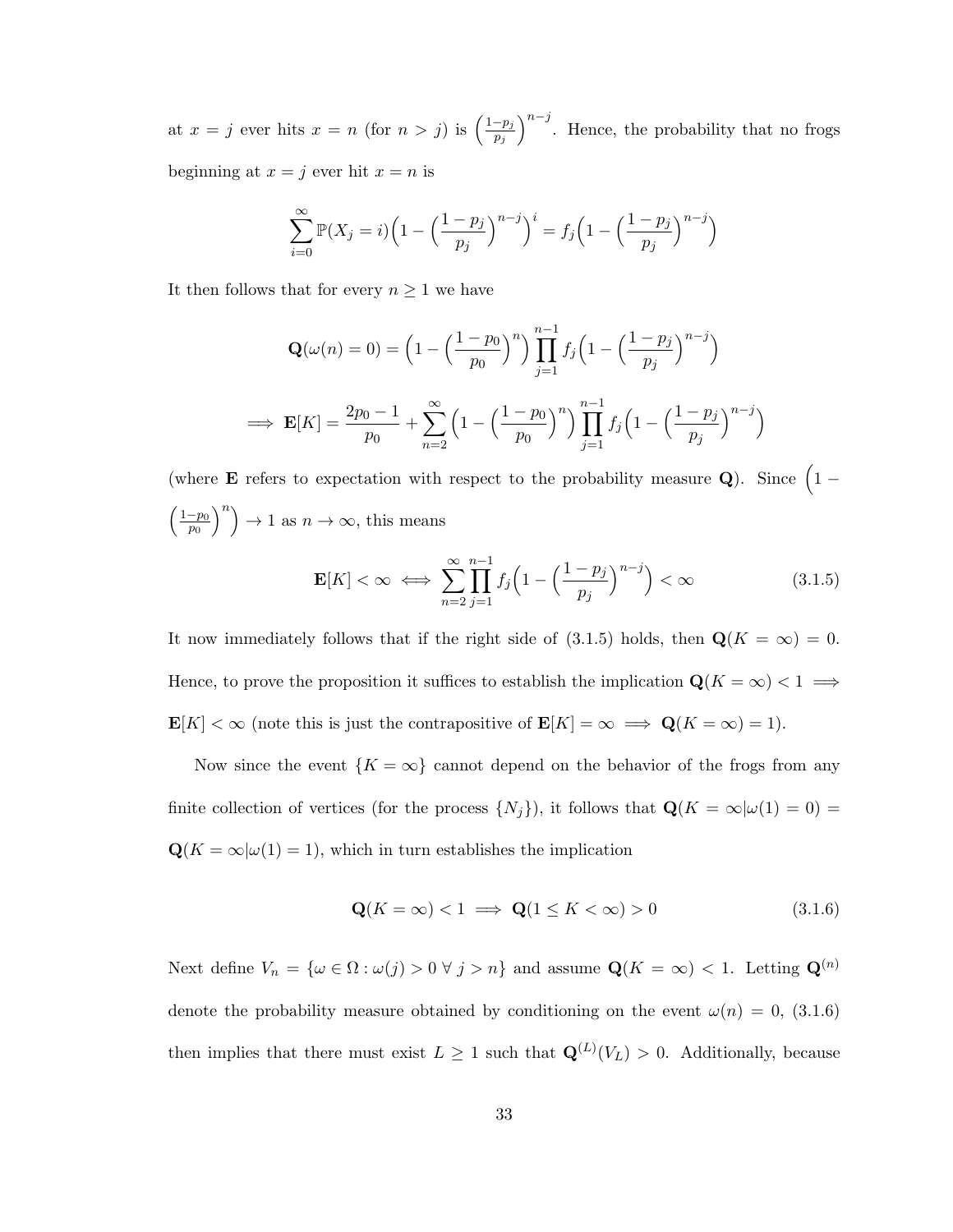$X_{i_1+i_2} \succeq X_{i_1} \ \forall \ i_1, i_2 \geq 1$  (since  $X_{i+1} \succeq X_i \ \forall \ i \geq 1$  and  $\succeq$  is transitive) and because the sequence of drifts  $\{p_j\}$  is decreasing with respect to j, this implies that for any  $L' > L$ there exists a coupling of the models  $(F^+|N_L=0)$  and  $(F^+|N_{L'}=0)$  (i.e. the  $F^+$  model with all frogs to the left of the point  $x = L'$  removed) with the following properties: (i) Every frog originating at  $x = L + j$  in  $(F^+|N_L = 0)$  has a particular frog that corresponds to it originating at  $x = L' + j$  in the coupled model  $(F^+|N_{L'}=0)$  (note that unless  $X_{L+j}$  and  $X_{L'+j}$  are identically distributed, there can be frogs originating at  $x = L' + j$  in  $(F^+|N_{L'}=0)$  that do not correspond to frogs originating at  $x=L+j$  in  $(F^+|N_L=0)$ ), and (ii) whenever a frog in  $(F^+|N_L=0)$  takes a step to the right, the corresponding frog in  $(F^+|N_{L'}=0)$  does as well (and where if a frog with drift  $p_{L+j}$  in  $(F^+|N_L=0)$  takes a step to the left, then the corresponding frog in  $(F^+|N_{L'}=0)$  must have it's step go to the right with probability  $\frac{p_{L'+j}-p_{L+j}}{1-p_{L+j}}$ . Letting  $K_n(\omega) = \#\{j > n : \omega(j) = 0\}$ , the above coupling then implies that

$$
(K_L|\omega(L) = 0) \succeq (K_{L'}|\omega(L') = 0) \implies \mathbf{Q}^{(L')}(V_{L'}) \ge \mathbf{Q}^{(L)}(V_L) \tag{3.1.7}
$$

Now if we define the stopping times  $T_n$  where  $T_1(\omega) = \min\{j \geq 1 : \omega(L+j) = 0\}$  and, for  $n \geq 2$ ,  $T_n(\omega) = \min\{j > T_{n-1}(\omega) : \omega(L+j) = 0\}$ , we find that for every  $n \geq 2$ 

$$
\mathbf{Q}^{(L)}(K_L \ge n) = \sum_{j=1}^{\infty} \mathbf{Q}^{(L)}(T_{n-1} = j) \mathbf{Q}^{(L+j)}(V_{L+j}^c) \le \mathbf{Q}^{(L)}(V_L^c) \mathbf{Q}^{(L)}(K_L \ge n-1) \quad (3.1.8)
$$

(where the inequality follows from (3.1.7)). From this it then follows that for  $n \geq 1$ 

$$
\mathbf{Q}^{(L)}(K_L \ge n) \le \left(1 - \mathbf{Q}^{(L)}(V_L)\right)^n
$$
  
\n
$$
\implies \mathbf{E}[K_L|\omega(L) = 0] \le \sum_{n=1}^{\infty} \left(1 - \mathbf{Q}^{(L)}(V_L)\right)^n
$$
  
\n
$$
= \frac{1 - \mathbf{Q}^{(L)}(V_L)}{\mathbf{Q}^{(L)}(V_L)} < \infty
$$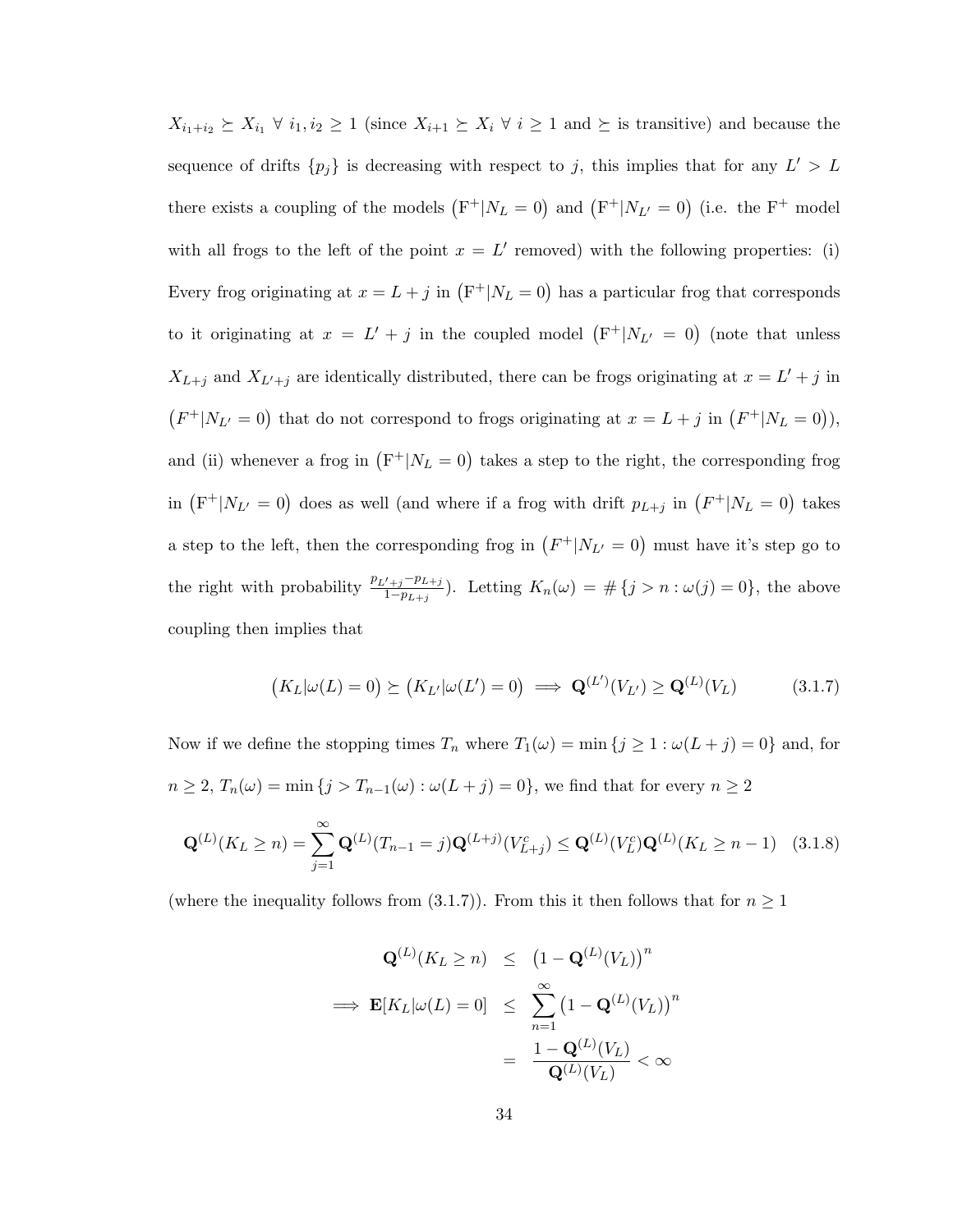Since  $\mathbf{E}[K_L] \leq \mathbf{E}[K_L | \omega(L) = 0]$  and  $\mathbf{E}[K] \leq L + \mathbf{E}[K_L]$ , we find that

$$
\mathbf{E}[K] \leq L + \frac{1 - \mathbf{Q}^{(L)}(V_L)}{\mathbf{Q}^{(L)}(V_L)} < \infty
$$

Hence, we've established the implication  $\mathbf{Q}(K = \infty) < 1 \implies \mathbf{E}[K] < \infty$ , which then gives the implication  $\mathbf{E}[K] = \infty \implies \mathbf{Q}(K = \infty) = 1$ , thus completing the proof of the  $\Box$ proposition.

#### 3.1.2 Proving Theorem 3.1.1

*Proof of Theorem 3.1.1.* Coupling the fact that Theorem 3.1.1 is equivalent to  $(3.1.3)$  with the fact that  $P(\min \omega(j) = 0) = 1 \iff Q(K \ge 1) = 1$ , we find the task of proving Theorem 3.1.1 is reduced to establishing that

$$
\mathbf{Q}(K \ge 1) = 1 \iff \sum_{n=2}^{\infty} \prod_{j=1}^{n-1} f_j \left( 1 - \left( \frac{1 - p_j}{p_j} \right)^{n-j} \right) = \infty \tag{3.1.9}
$$

Noting that the implication

$$
\sum_{n=2}^{\infty} \prod_{j=1}^{n-1} f_j \left( 1 - \left( \frac{1 - p_j}{p_j} \right)^{n-j} \right) = \infty \implies \mathbf{Q}(K \ge 1) = 1 \tag{3.1.10}
$$

follows immediately from Proposition 3.1.2, as does the fact that

$$
\sum_{n=2}^{\infty} \prod_{j=1}^{n-1} f_j \left( 1 - \left( \frac{1 - p_j}{p_j} \right)^{n-j} \right) < \infty \implies \mathbf{Q}(K < \infty) = 1
$$

our task is reduced to establishing the implication  $\mathbf{Q}(K < \infty) = 1 \implies \mathbf{Q}(K = 0) > 0$ . Now recalling that (3.1.6) implies that if  $\mathbf{Q}(K < \infty) = 1$  then  $\exists L$  such that  $\mathbf{Q}(V_L | \omega(L) =$  $\int_{-L}^{L} \mathbf{Q}(V_L | \omega(L) = 0) > 0 \text{ (where } \left( \frac{1-p_0}{p_0} \right)$  $\Big)^L$  is the 0) > 0, we find that  $\mathbf{Q}(K=0) \geq \left(\frac{1-p_0}{p_0}\right)$  $\overline{p}_0$  $\overline{p}_0$ probability that the frog starting at  $x = 0$  in the F<sup>+</sup> model ever hits the point  $x = L$ ), thus  $\Box$ completing the final step of the proof.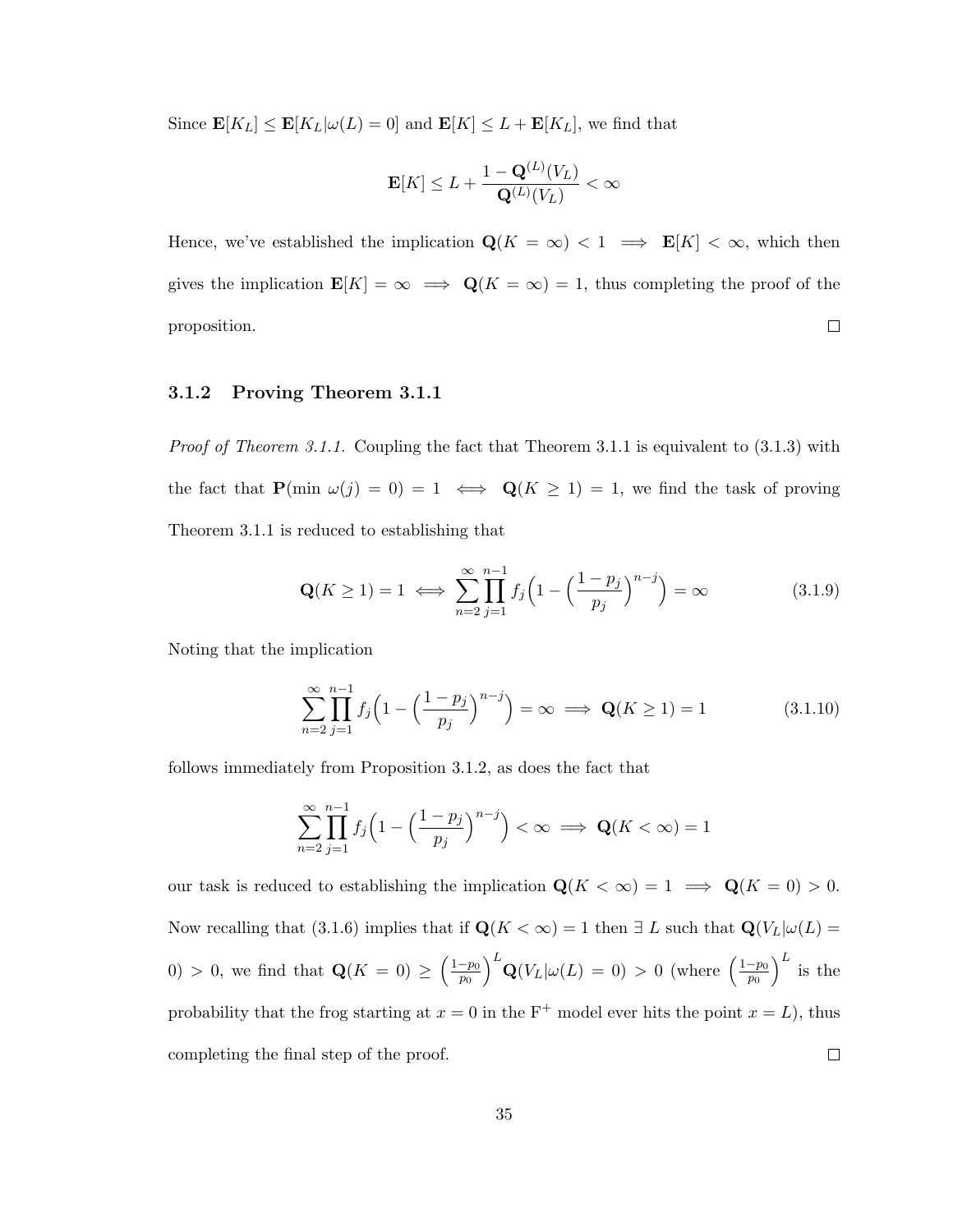### 3.2 A simple proof of Gantert and Schmidt's result

In order to demonstrate the utility of Theorem 3.1.1, in this section we show how it can be used to obtain a simple two step proof of Gantert and Schmidt's result from [5] described in subsection 1.2.1. Recall that in the Gantert and Schmidt model the number of sleeping frogs at every non-zero vertex are i.i.d. copies of some random variable  $\eta$ . It begins with a single active frog at the origin and, once activated, a frog performs a random walk, independent of the other active frogs, that at each step goes left with probability  $p$  (where  $\frac{1}{2} < p < 1$ ) and right with probability  $1 - p$ . Their result stated that the model is recurrent if and only if  $\mathbb{E}[\log^+ \eta] = \infty$  (and otherwise it is transient).

Part 1 of my proof uses a method similar to Gantert and Schmidt's, while part 2 employs a more novel approach which simplifies matters considerably.

# **Part 1:** WTS:  $\mathbb{E}[\log^+ \eta] = \infty \implies$  recurrence

Begin by defining the process  $\{A_j\}$  where for every  $j \in \mathbb{Z}/\{0\}$   $A_j$  represents the number of distinct frogs originating at  $x = j$  that ever hit the origin in the Gantert-Schmidt model. Next we define the triple  $(\Omega^*, \mathcal{F}^*, \mathbf{P}^*)$  where  $\Omega^*$  represents the set of functions  $\omega : \mathbb{Z}/\{0\} \to$ N (i.e. the possible trajectories of  $\{A_j\}$ ),  $\mathcal{F}^*$  represents the  $\sigma$ -field on  $\Omega^*$  generated by the finite dimensional sets, and  $\mathbf{P}^*$  represents the probability measure induced on  $(\Omega^*, \mathcal{F}^*)$  by the process  $\{A_j\}$ . Additionally, denoting the two sided sequence  $\{\ldots, \eta_{-2}, \eta_{-1}, \eta_1, \eta_2, \ldots\}$ that gives the number of sleeping frogs beginning at every nonzero vertex as  $H$ , we define the process  $\{A_i^{(H)}\}$  $\{H_j\}$  in the same way as  $\{A_j\}$ , but where the number of sleeping frogs starting at each vertex is given by the terms of H. As with  $\{A_i\}$ , each such process can be identified with a triple  $(\Omega^*, \mathcal{F}^*, \mathbf{P}_H^*)$ , where  $\mathbf{P}_H^*$  represents the probability measure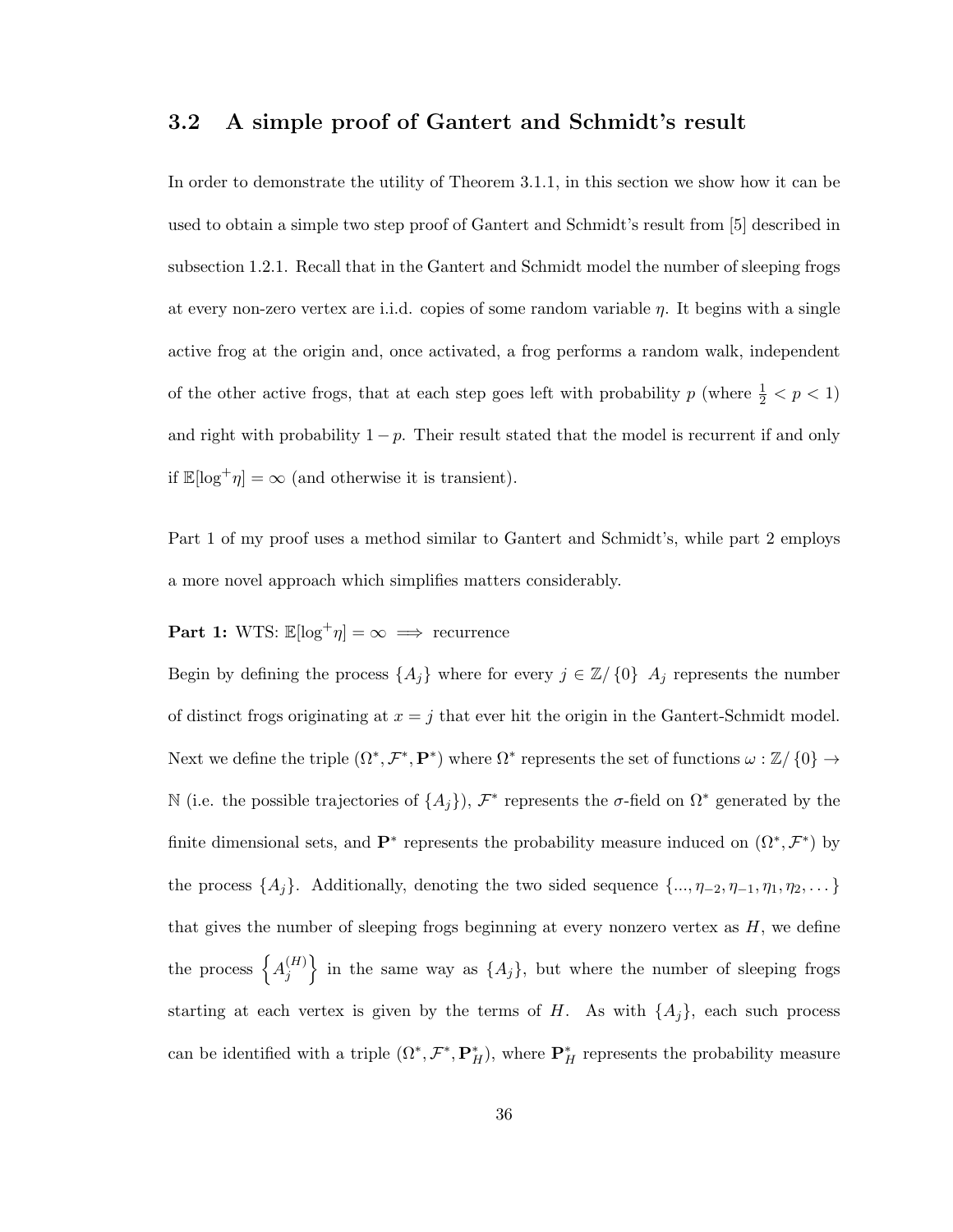that  $\big\{A_i^{(H)}\big\}$  $\{H_j^{(H)}\}$  induces on  $(\Omega^*, \mathcal{F}^*)$ . Now since the activated frogs in this model all have nonzero leftward drift, this means all frogs that begin to the left of the origin are activated with probability 1. Hence, for  $j \geq 1$  and  $H = \{..., \eta_{-2}, \eta_{-1}, \eta_1, \eta_2, ...\}$ , we find that  ${\bf P}^{*}_{H}(\omega(-j) > 0) = 1 - \Bigl(1 - \Bigl(\frac{1-p}{p}\Bigr)$  $\left(\frac{-p}{p}\right)^j\right)^{\eta_{-j}}$ . Now defining  $U(\omega) = \# \{j \in \mathbb{Z}^+ : \omega(-j) > 0\},$ noting that the random variables  $\omega(-j)$  are independent with respect to  $\mathbf{P}_{H}^{*}$ , and noting that if  $\eta_{-j} \geq \left(\frac{p}{1-p}\right)$  $\frac{p}{1-p}$ <sup>j</sup> then  $\mathbf{P}_{H}^{*}(\omega(-j) > 0) = 1 - \left(1 - \left(\frac{1-p}{p}\right)\right)$  $\left(\frac{-p}{p}\right)^j\right)^{\eta_{-j}} \ge 1 - e^{-1} > 0$ , we see that the implication

$$
\left\{\eta_{-j} \ge \left(\frac{p}{1-p}\right)^j \text{ i.o.}\right\} \implies \mathbf{P}_H^*(U=\infty) = 1 \tag{3.2.1}
$$

follows from B.C. II. Furthermore, if we define  $\Gamma = \{ H \in (\eta_j)_{j \in \mathbb{Z}^*} : \eta_{-j} \geq (\frac{p}{1-\eta_j}) \}$  $\frac{p}{1-p}$ <sup>j</sup> i.o. and let  $\mu$  represent the probability measure associated with  $(\eta_j)_{j\in\mathbb{Z}^*}$ , then since

$$
\sum_{j=1}^{\infty} \mathbb{P}\left(\eta \ge \left(\frac{p}{1-p}\right)^j\right) = \sum_{j=1}^{\infty} \mathbb{P}\left(\log^+ \eta \ge j \log\left(\frac{p}{1-p}\right)\right) \ge \sum_{j=1}^{\infty} \mathbb{P}\left(\log^+ \eta \ge j \left\lceil \log\left(\frac{p}{1-p}\right)\right\rceil\right)
$$

$$
\ge \frac{1}{\left\lceil \log\left(\frac{p}{1-p}\right)\right\rceil} \left(\mathbb{E}[\log^+ \eta] - \left\lceil \log\left(\frac{p}{1-p}\right)\right\rceil\right)
$$

we find that another application of B.C. II gives the implication  $\mathbb{E}[\log^+ \eta] = \infty \implies \mu(\Gamma) =$ 1. Alongside (3.2.1), this establishes part 1.

Part 2: WTS:  $\mathbb{E}[\log^+ \eta] < \infty \implies$  transience

Choose a constant C such that  $0 < C < 1$  and  $C \cdot \frac{p}{1-p} > 1$ . Noting that

$$
\sum_{j=1}^{\infty} \mu\left(\eta_{-j} \ge C^j \left(\frac{p}{1-p}\right)^j\right) = \sum_{j=1}^{\infty} \mathbb{P}\left(\log^+ \eta \ge j \log\left(\frac{Cp}{1-p}\right)\right) \le \frac{1}{\log\left(\frac{Cp}{1-p}\right)} \mathbb{E}[\log^+ \eta]
$$

it follows from B.C. I that

$$
\mathbb{E}[\log^+ \eta] < \infty \implies \mu \left( \eta_{-j} \ge C^j \left( \frac{p}{1-p} \right)^j \text{ i.o.} \right) = 0 \tag{3.2.2}
$$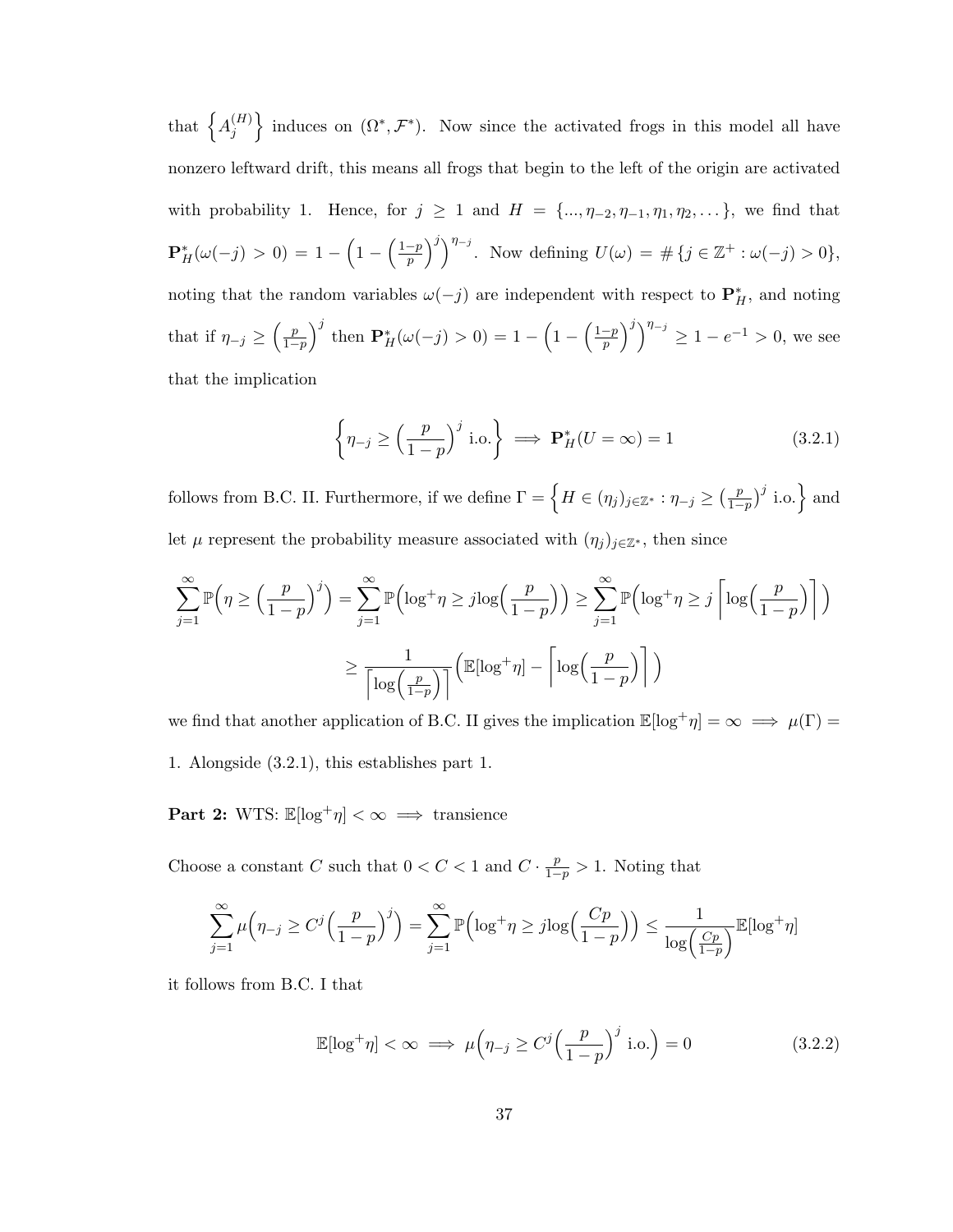In addition, since for  $j \geq 1$  we have  $\mathbf{P}_{H}^{*}(\omega(-j) > 0) = 1 - \left(1 - \left(\frac{1-p}{p}\right)\right)$  $\left(\frac{-p}{p}\right)^j\right)^{\eta_{-j}}$  (see line preceding (3.2.1)) and

$$
1 - \left(1 - \left(\frac{1-p}{p}\right)^j\right)^{C^j \left(\frac{p}{1-p}\right)^j} = (1 + o(1))C^j \text{ as } j \to \infty
$$

we find that if  $\eta_{-j} \geq C^j \left( \frac{p}{1-p} \right)$  $\frac{p}{1-p}$ <sup>j</sup> at only finitely many points, then  $\sum_{j=1}^{\infty} \mathbf{P}_{H}^{*}(\omega(-j) > 0)$  $\infty$ . Now coupling this with (3.2.2) and employing B.C. I, we get (for  $j \ge 1$ )

$$
\mathbb{E}[\log^+ \eta] < \infty \implies \mathbf{P}^*(\omega(-j) > 0 \text{ i.o.}) = 0 \tag{3.2.3}
$$

Letting  $\mathcal{A} = \sum_{j=1}^{\infty} \omega(-j)$ , it follows from  $(3.2.3)$  that  $\mathbb{E}[\log^+ \eta] < \infty \implies \mathbf{P}^*(\mathcal{A} < \infty) =$ 1. If we now let  $\mathcal{B} = \sum_{j=1}^{\infty} \omega(j)$ , we find that in order to prove that  $\mathbb{E}[\log^+ \eta] < \infty$  implies transience, it suffices to establish that for each  $k$  with  $0\leq k<\infty$  the following implication holds.

$$
\mathbb{E}[\log^+ \eta] < \infty \implies \mathbf{P}^*(\mathcal{B} < \infty | \mathcal{A} = k) = 1 \tag{3.2.4}
$$

Now note that in terms of whether or not  $\mathcal{B} = \infty$ , the only relevant detail regarding the frogs beginning to the left of the origin is how far the one(s) that travels the furthest to the right of the origin gets. Denoting this value as C, if we assume  $\mathbf{P}^*(\mathcal{B} = \infty) > 0$ , then there would have to exist  $r \geq 0$  such that  $\mathbf{P}^*(\mathcal{B} = \infty | \mathcal{C} = r) > 0$ . Since the frog beginning at the origin reaches the point  $x = r$  with positive probability, it would follow that  $\mathbf{P}^*(\mathcal{B} = \infty | \mathcal{A} = 0) > 0$ . Hence, in order to establish (3.2.4), it suffices to establish the implication  $\mathbb{E}[\log^+ \eta] < \infty \implies \mathbf{P}^*(\mathcal{B} < \infty | \mathcal{A} = 0) = 1.$ 

The next step is to observe that  $(\mathcal{B}|\mathcal{A}=0)$  has the same distribution as the number of distinct (initially sleeping) frogs that hit the origin in the non-homogeneous model on  $\mathbb{Z}$  (in the case where  $p_j = p$  for each  $j \geq 0$  and the  $X_j$ 's are i.i.d. copies of  $\eta$ ). Using Theorem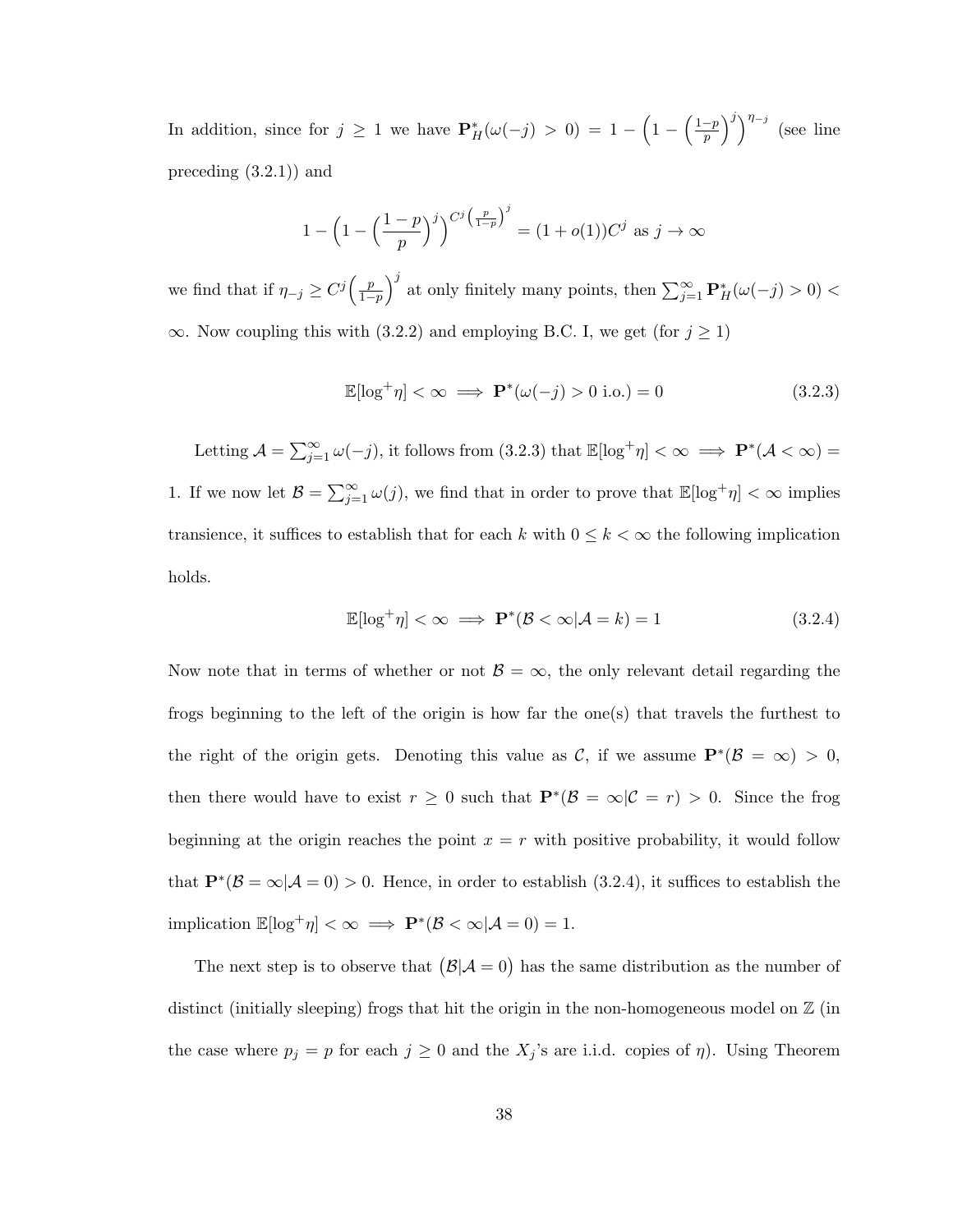3.1.1, it then follows that in order to establish that  $\mathbb{E}[\log^+\eta] < \infty$  implies transience, it is sufficient to establish the implication

$$
\mathbb{E}[\log^+ \eta] < \infty \implies \sum_{n=2}^{\infty} \prod_{j=1}^{n-1} f\left(1 - \left(\frac{1-p}{p}\right)^j\right) = \infty \tag{3.2.5}
$$

(where f represents the probability generating function of  $\eta$ ). Now noting that

$$
\sum_{n=2}^{\infty} \prod_{j=1}^{n-1} f\left(1 - \left(\frac{1-p}{p}\right)^j\right) = \mathbb{E}\left[\sum_{n=2}^{\infty} e^{\sum_{j=1}^{n-1} \log\left(1 - \left(\frac{1-p}{p}\right)^j\right) X_j}\right]
$$
(3.2.6)

we observe that because  $\log(1 - (\frac{1-p}{n})$  $\left(\frac{-p}{p}\right)^j$  =  $-(1+o(1))\left(\frac{1-p}{p}\right)$  $(\frac{-p}{p})^j$  as  $j \to \infty$ , it follows that if we have  $0 < C < 1$  such that  $\frac{Cp}{1-p} > 1$  and  $X_j \leq \left(\frac{Cp}{1-p}\right)$  $\frac{C_p}{1-p}$ <sup>j</sup> for all but finitely many j, then

$$
\sum_{n=2}^{\infty} e^{\sum_{j=1}^{n-1} \log(1 - (\frac{1-p}{p})^j)X_j} = \infty
$$

When coupled with (3.2.2) (where we replace  $\eta_{-j}$  with  $\eta_j$  on the right) and (3.2.6), this establishes (3.2.5) which, as we saw, indicates that the left side of (3.2.5) implies transience, thus completing the proof.

### 3.3 Applications of Theorem 3.1.1

#### 3.3.1 Sharp conditions for the i.i.d. case

Having shown in the previous subsection how Theorem 3.1.1 can be used to obtain a concise proof of Gantert and Schmidt's result from [5], this subsection is devoted to establishing a new result that involves a model similar to the one from [5], but where the drifts of the individual frogs are dependent on where they originated (it will be assumed that no sleeping frogs reside to the left of the origin). This result comes in the form of the following theorem.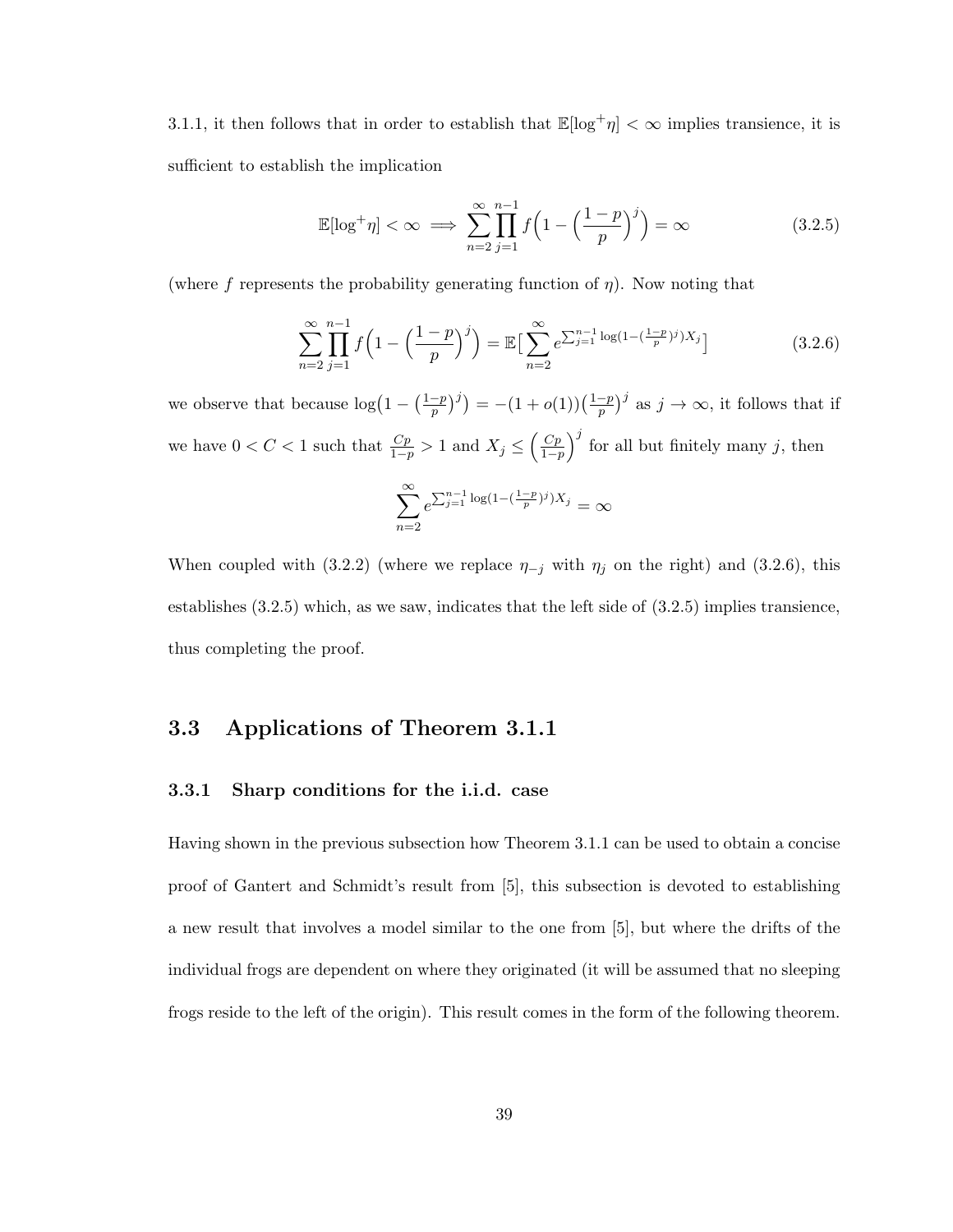**Theorem 3.3.1.** For any version of the nonhomogeneous frog model on  $\mathbb{Z}$  for which the  $X_j$ 's are i.i.d. with  $\mathbb{E}[X_1] < \infty$ ,  $p_j = \frac{1}{2} + a_j$  with  $g(j) = \frac{1}{a_j}$  being concave, and  $d =$  $min\{j : \mathbb{P}(X_1 = j) > 0\},\$  the model is transient if and only if  $\sum_{n=1}^{\infty} \frac{e^{-\frac{K}{4a_n}}}{(a_n)^{d/2}}$  $\frac{e^{-4a_n}}{(a_n)^{d/2}} = \infty$  (where f represents the generating function of  $X_j$  and  $\mathcal{K} = -\int_0^\infty \log[f(1-e^{-x})]dx$ .

Remark 1. Note that  $X_1$  having finite first moment (as stated in the theorem) gives us

$$
\mathbb{E}[X_1] < \infty \implies f'(1) = \mathbb{E}[X_1] < \infty \implies \log[f(1 - e^{-x})] = -q \cdot e^{-x} + o(e^{-x}) \implies \mathcal{K} < \infty
$$
\n(where  $q = f'(1)$ ).

Remark 2. One noteworthy (and immediate) consequence of Theorem 3.3.1 is that for fixed  $f, a_n = \frac{\mathcal{K}/4}{\log n}$  $\frac{\kappa}{4}$  (for all but finitely many *n*) represents a natural critical case in the sense that for  $a_n = \frac{C}{\log n}$  $\frac{C}{\log n}$  the model is transient if and only if  $C \geq \mathcal{K}/4$ . An instance of particular significance is the case where  $X_j = 1 \forall j$  (i.e. each positive integer point begins with exactly one sleeping frog). Since in this scenario  $f(x) = x$ , we find that

$$
\mathcal{K} = \int_0^\infty |\log(1 - e^{-x})| dx = \int_0^\infty \sum_{n=1}^\infty \frac{e^{-nx}}{n} dx = \sum_{n=1}^\infty \int_0^\infty \frac{e^{-nx}}{n} dx = \sum_{n=1}^\infty \frac{1}{n^2} = \frac{\pi^2}{6}
$$

Hence, it follows that if  $a_n = \frac{C}{\log n}$  $\frac{C}{\log n}$ , then the model is transient if and only if  $C \geq \frac{\pi^2}{24}$ , thus providing a new phase transition for the model from [2] that was mentioned in subsection 1.3.1 of the introduction.

Proof of Theorem 3.3.1. Given our result in Theorem 3.1.1, it follows that in order to establish this new result, it will suffice to show that

$$
\sum_{n=1}^{\infty} \frac{e^{-\frac{\mathcal{K}}{4a_n}}}{(a_n)^{d/2}} = \infty \iff \sum_{n=2}^{\infty} \prod_{j=1}^{n-1} f\left(1 - \left(1 - \frac{4a_{n-j}}{1 + 2a_{n-j}}\right)^j\right) = \infty
$$
(3.3.1)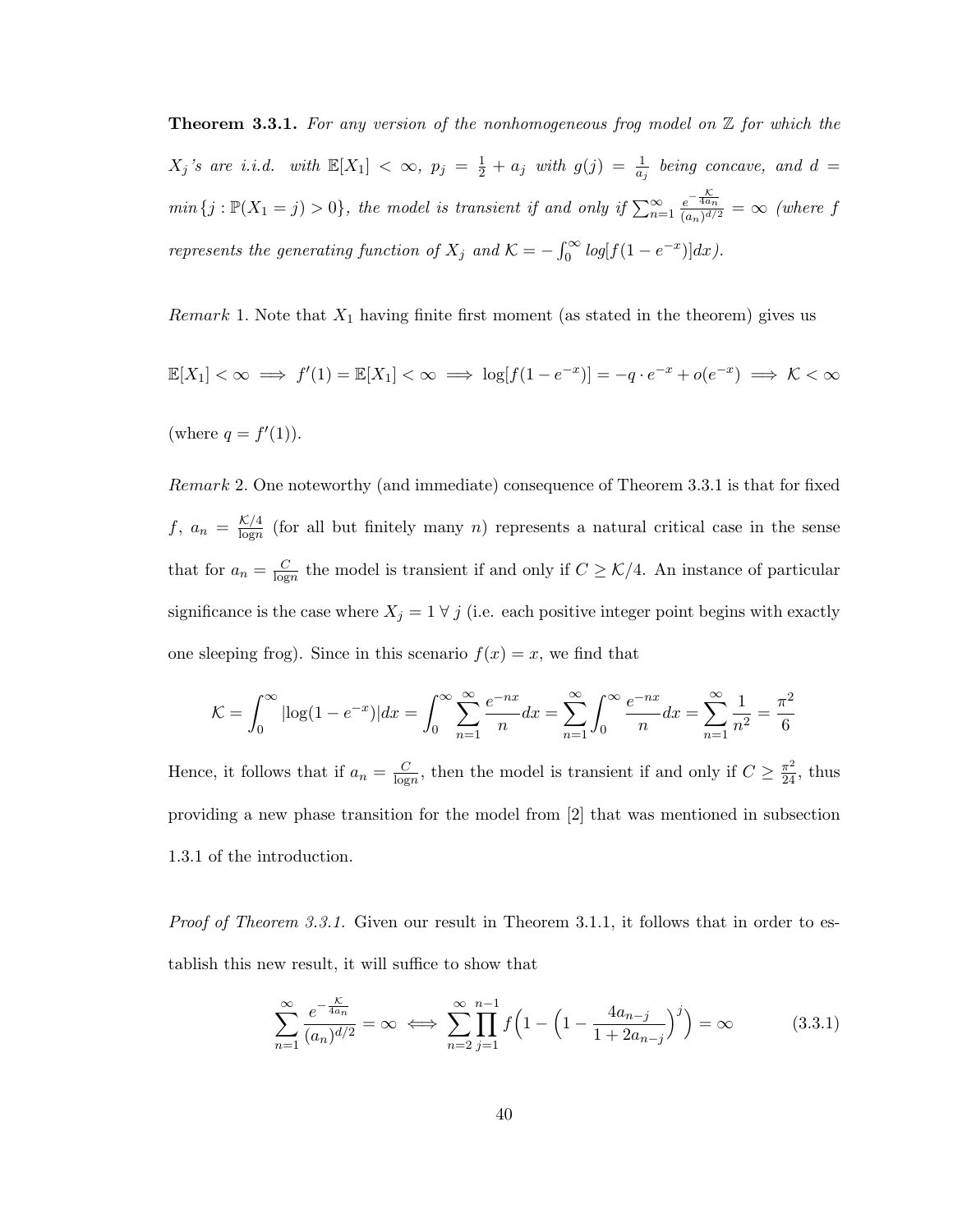(where the expression on the right in (3.3.1) is obtained by substituting  $\frac{1}{2} + a_j$  for  $p_j$  and switching j and  $n - j$  in (3.1.1)). Furthermore, if we define  $w_n = \frac{4a_n}{1+2a}$  $\frac{4a_n}{1+2a_n}$  and note that

$$
\frac{e^{-\frac{\mathcal{K}}{w_n}}}{(w_n)^{d/2}} / \frac{e^{-\frac{\mathcal{K}}{4a_n}}}{(a_n)^{d/2}} \to Ae^{-\frac{\mathcal{K}}{2}} \text{ as } n \to \infty
$$
\n(3.3.2)

(where  $A = \lim_{n \to \infty} \left(\frac{1+2a_n}{4}\right)^{d/2}$ ) we find that (3.3.1) is equivalent to the following:

$$
\sum_{n=1}^{\infty} \frac{e^{-\frac{\mathcal{K}}{w_n}}}{(w_n)^{d/2}} = \infty \iff \sum_{n=2}^{\infty} \prod_{j=1}^{n-1} f(1 - (1 - w_{n-j})^j) = \infty
$$
\n(3.3.3)

We'll first establish (3.3.1) (via (3.3.3)) under the condition that  $a_n^{-1}$  is  $O(\sqrt{n})$  (see steps (i)-(iv)), following which we'll address the general case.

(i) 
$$
\sum_{n=2}^{\infty} \prod_{j=1}^{n-1} f(1 - (1 - w_n)^j) = \infty \iff \sum_{n=2}^{\infty} \prod_{j=1}^{n-1} f(1 - (1 - w_{n-j})^j) = \infty
$$

Since  $a_n$  is decreasing this means  $w_n$  is as well, from which it follows that

$$
\prod_{j=1}^{n-1} f(1 - (1 - w_{n-j})^j) \ge \prod_{j=1}^{n-1} f(1 - (1 - w_n)^j)
$$

for all  $n$ . Hence, in order to establish (i) it suffices to show that

$$
\limsup \sum_{j=1}^{n-1} \log[f(1 - (1 - w_{n-j})^j)] - \log[f(1 - (1 - w_n)^j)] < \infty \tag{3.3.4}
$$

Rewriting the expression in (3.3.4) (see below) we now get the inequality

$$
\limsup \sum_{j=1}^{n-1} \log[f(1 - (1 - w_n)^j + ((1 - w_n)^j - (1 - w_{n-j})^j))] - \log[f(1 - (1 - w_n)^j)] \quad (3.3.5)
$$
  

$$
\leq \limsup \sum_{j=1}^{n-1} \left( \log[f(1 - (1 - w_n)^j + ((j \cdot (w_{n-j} - w_n)) \wedge (1 - w_n)) \cdot (1 - w_n)^{j-1})] - \log[f(1 - (1 - w_n)^j)] \right)
$$

Since  $a_n^{-1}$  being  $O(\sqrt{n})$  implies  $w_n^{-1}$  is as well, this means the larger expression in (3.3.5) is equal to

$$
\limsup_{n-1 > \frac{1}{w_n}} \sum_{j=1}^{n-1} \left( \log[f(1 - (1 - w_n)^j + ((j \cdot (w_{n-j} - w_n)) \wedge (1 - w_n)) \cdot (1 - w_n)^{j-1})] \right) \tag{3.3.6}
$$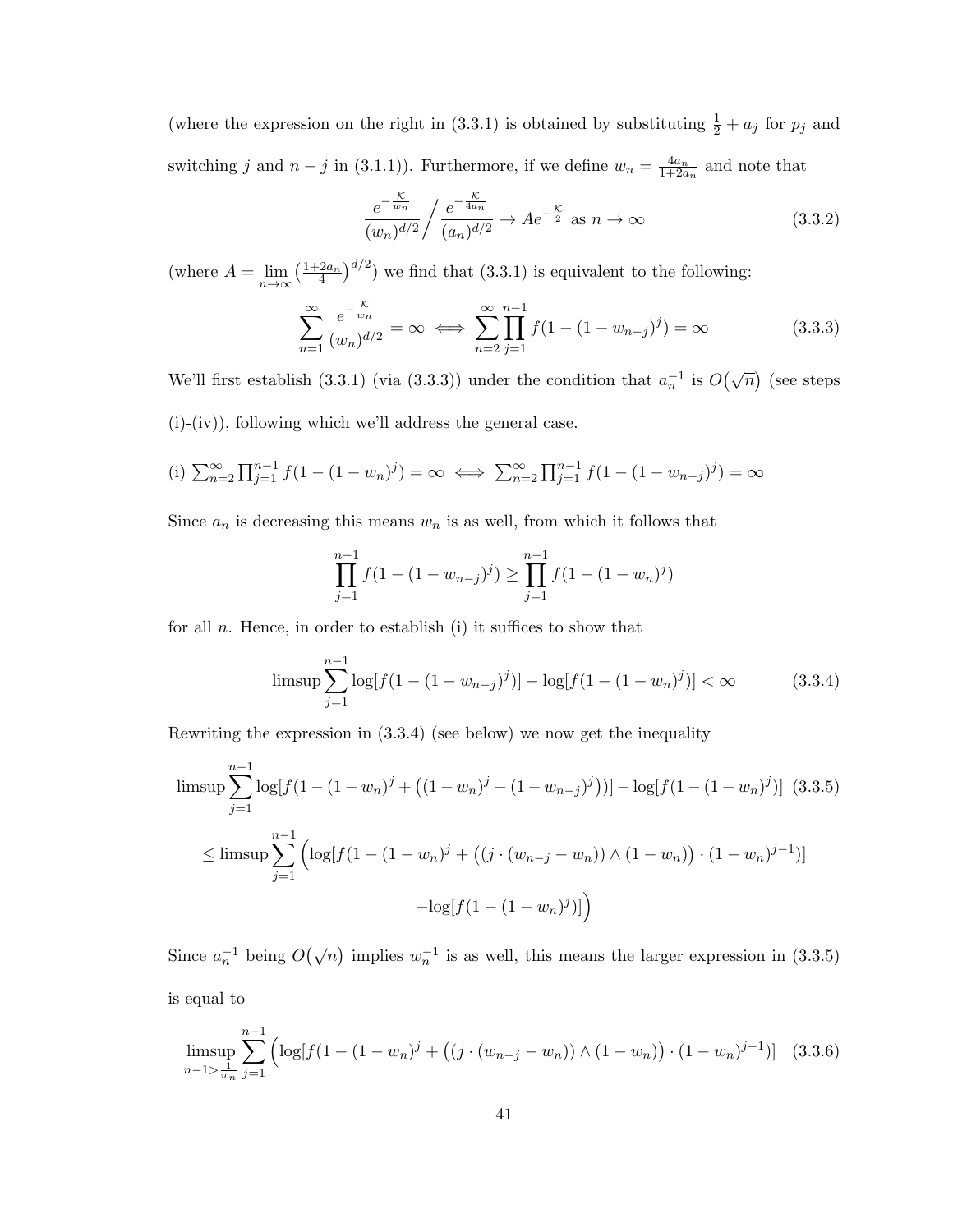$$
-\log[f(1 - (1 - w_n)^j)]\n\n\leq \limsup_{n-1 > \frac{1}{w_n}} \sum_{j \leq \frac{1}{w_n}} \left( \log[f(1 - (1 - w_n)^j + ((j \cdot (w_{n-j} - w_n)) \wedge (1 - w_n)) \cdot (1 - w_n)^{j-1}) \right]\n\n- \log[f(1 - (1 - w_n)^j)]\n\n+ \limsup_{n-1 > \frac{1}{w_n}} \sum_{\frac{1}{w_n} < j \leq n-1} \frac{q \cdot (w_{n-j} - w_n) \cdot j \cdot (1 - w_n)^{j-1}}{f(1 - (1 - w_n)^{\frac{1}{w_n}})}
$$

(recall that  $q = f'(1)$ ). The second term to the right of the inequality in (3.3.6) can now be bounded above by

$$
\frac{q}{f(1-e^{-1})} \limsup_{n-1 > \frac{1}{w_n}} \sum_{\frac{1}{w_n} < j \le n-1} (w_{n-j} - w_n) \cdot j \cdot (1-w_n)^{j-1} \tag{3.3.7}
$$
\n
$$
\le \frac{q}{f(1-e^{-1})} \limsup_{n-1 > \frac{1}{w_n}} \sum_{\frac{1}{w_n} < j \le n-1} \left(1 - \frac{w_n}{w_{n-j}}\right) \cdot \frac{w_{n-j}}{w_n} \cdot w_n \cdot j \cdot e^{-w_n(j-1)} \le \frac{q \cdot e}{f(1-e^{-1})} \limsup_{n-1 > \frac{1}{w_n}} \sum_{\frac{1}{w_n} < j \le n-1} \frac{1}{w_n \cdot (n-j)} \cdot (w_n \cdot j)^2 \cdot e^{-w_n j}
$$

(where the final inequality in (3.3.7) follows from the fact that  $\frac{w_{n-j}}{w_n} \leq \frac{n}{n-j}$ , which follows from the concavity of  $\frac{1}{w_n}$ , which in turn follows from the concavity of  $\frac{1}{a_n}$ ). Next we bound the final term in (3.3.7) by

$$
\frac{q \cdot e}{f(1 - e^{-1}) \cdot \liminf n w_n^2} \lim_{n-1 > \frac{1}{w_n}} \sum_{\frac{1}{w_n} < j \le n-1} \frac{1}{1 - \frac{j}{n}} \cdot w_n \cdot (w_n j)^2 \cdot e^{-w_n j} \tag{3.3.8}
$$
\n
$$
\le \frac{q \cdot e}{f(1 - e^{-1}) \cdot \liminf n w_n^2} \lim_{n-1 > \frac{1}{w_n}} \sum_{\frac{1}{w_n} < j \le n-1} w_n \cdot (w_n j)^2 \cdot e^{\frac{-3w_n j}{4}}
$$

(with the last inequality following from the fact, implied by  $w_n^{-1}$  being  $O(\sqrt{n})$ , that for sufficiently large *n* we have  $\frac{1}{1-\frac{j}{n}} \leq e^{n-\frac{2}{3}j} \leq e^{\frac{w_{nj}}{4}}$  for  $1 \leq j \leq n-1$ ). Finally, comparing the last sum to the integral of  $x^2e^{-\frac{3}{4}x}$ , we see there must exist  $K < \infty$  (independent of n) such that the sum is bounded above by  $\int_0^\infty x^2 e^{\frac{-3}{4}x} dx + K$ . Combining this with  $w_n^{-1}$ being  $O(\sqrt{n})$  then implies that the bottom expression in (3.3.8) is finite which, coupled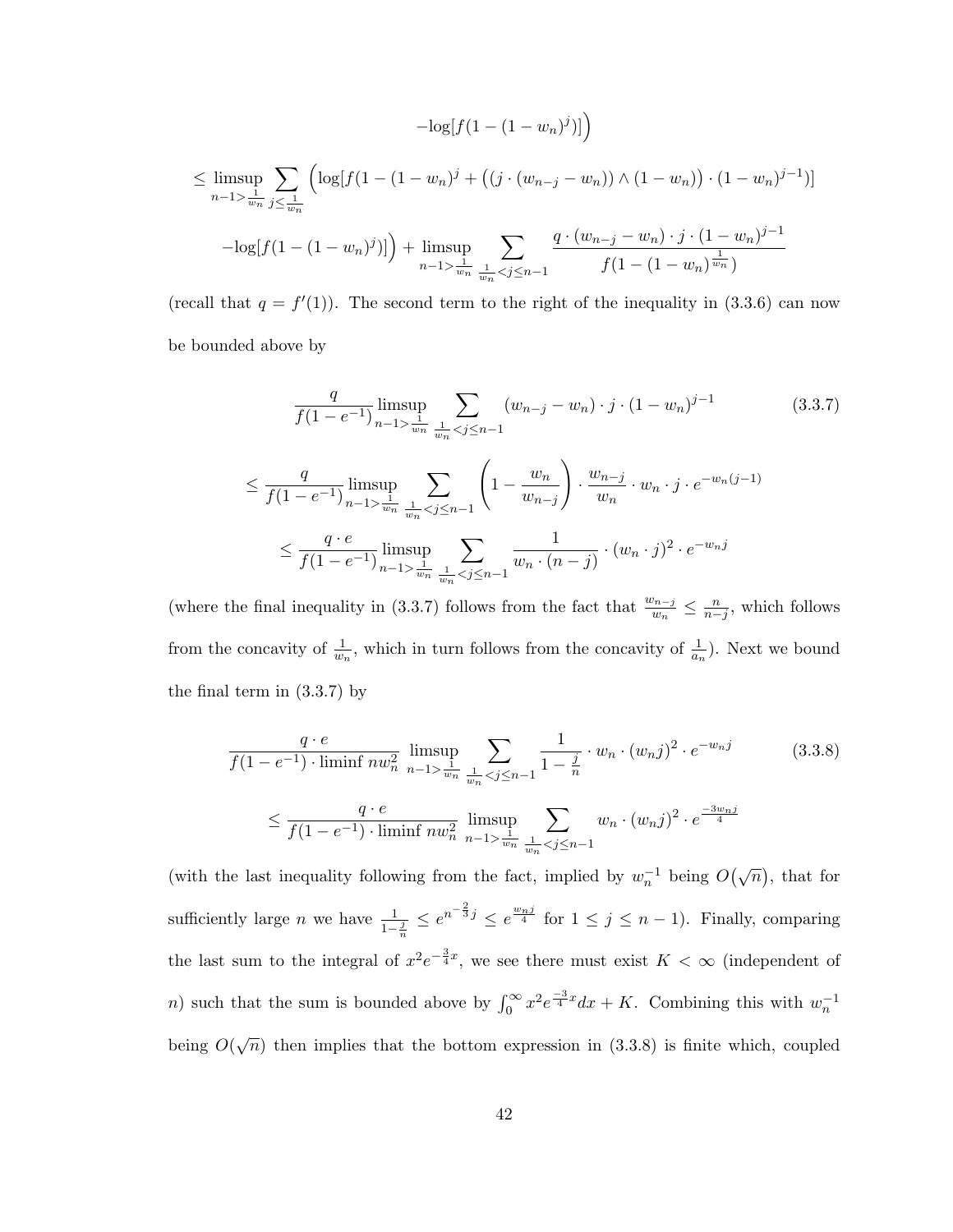with  $(3.3.7)$  and  $(3.3.8)$ , establishes that the second term on the right of the inequality in (3.3.6) is finite as well.

To complete the proof of (i), it now just needs to be shown that the first term on the right of the inequality in (3.3.6) is finite as well. Now because for any probability generating function of a non negative integer valued random variable with finite mean  $\frac{f'(x)}{f(x)}$  $\frac{f'(x)}{f(x)}$  is  $O\left(\frac{1}{x}\right)$  $\frac{1}{x}$ , this means there must exist a constant  $C < \infty$  such that  $\frac{f'(x)}{f(x)} \leq \frac{C}{x}$  $\frac{C}{x}$   $\forall x \in (0,1]$ , from which it follows that the term in question is bounded above by

$$
\limsup_{n-1 > \frac{1}{w_n}} \sum_{j \le \frac{1}{w_n}} \frac{C \cdot (w_{n-j} - w_n) \cdot j \cdot (1 - w_n)^{j-1}}{1 - (1 - w_n)^j} \tag{3.3.9}
$$

Next noting that for  $x \in (0,1]$  and  $m \in \mathbb{Z}^+$  we have  $\frac{1-(1-x)^m}{mx} = \frac{1}{m}$  $\frac{1}{m}(1+(1-x)+\cdots+(1-x))$  $(x)^{m-1}$  ≥  $(1-x)^{m-1}$ , it follows that  $(3.3.9)$  can be bounded above by

$$
C \cdot \limsup_{n-1 > \frac{1}{w_n}} \sum_{j \leq \frac{1}{w_n}} \frac{(w_{n-j} - w_n)}{w_n} = C \cdot \limsup_{n-1 > \frac{1}{w_n}} \sum_{j \leq \frac{1}{w_n}} \left( \frac{1}{w_n} - \frac{1}{w_{n-j}} \right) \cdot w_{n-j}
$$

On account of the concavity of  $\frac{1}{w_n}$ , this last expression can itself be bounded above by

$$
C\cdot\limsup_{n-1>\frac{1}{w_n}}\sum_{j\leq\frac{1}{w_n}}\frac{j}{n}\cdot\frac{1}{w_n}\cdot\frac{n}{n-j}\cdot w_n=C\cdot\limsup_{n-1>\frac{1}{w_n}}\sum_{j\leq\frac{1}{w_n}}\frac{j}{n-j}=\frac{C}{2}\cdot\limsup_{n-1>\frac{1}{w_n}}\frac{1}{n\cdot w_n^2}<\infty
$$

(where the second equality along with the finiteness of the last term both follow from the fact that  $w_n^{-1}$  is  $O(\sqrt{n})$ ). Hence, this establishes that (3.3.9), as well as the first term to the right of the inequality in (3.3.6), is finite. Now if this is combined with the finiteness of the second expression to the right of the inequality in (3.3.6), along with the inequality in  $(3.3.5)$ , we see that  $(3.3.4)$  follows, thus completing the proof of (i).

(ii) 
$$
\sum_{n=2}^{\infty} \prod_{j=1}^{n-1} f(1 - e^{-w_n \cdot j}) = \infty \iff \sum_{n=2}^{\infty} \prod_{j=1}^{n-1} f(1 - (1 - w_n)^j) = \infty
$$

Because we know that

$$
1 - w_n \le e^{-w_n} \implies \sum_{n=2}^{\infty} \prod_{j=1}^{n-1} f(1 - e^{-w_n \cdot j}) \le \sum_{n=2}^{\infty} \prod_{j=1}^{n-1} f(1 - (1 - w_n)^j)
$$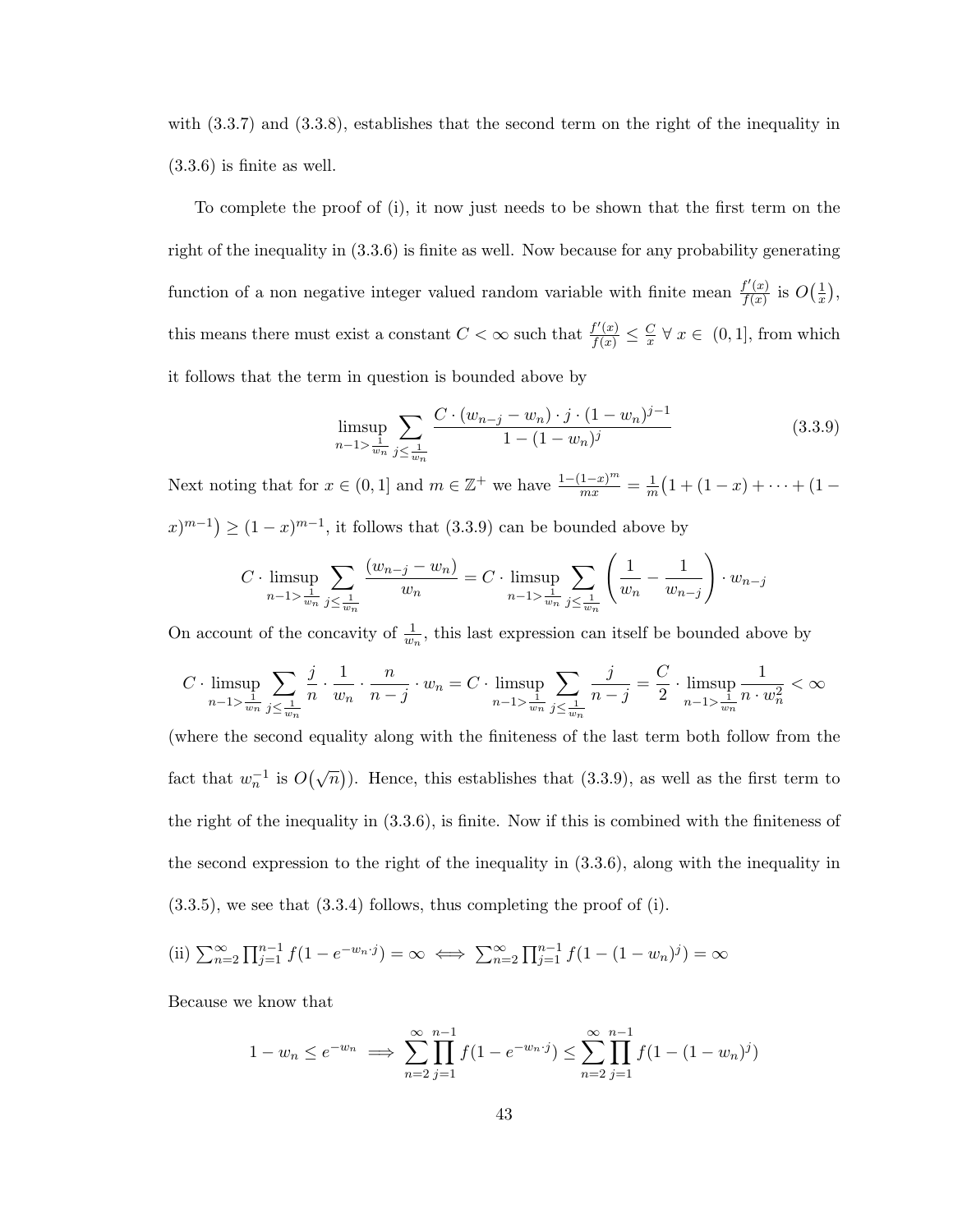it follows that in order to establish (ii), it suffices to show (much like in the case of (i)) that

$$
\limsup \sum_{j=1}^{n-1} \log[f(1 - (1 - w_n)^j)] - \log[f(1 - e^{-w_n \cdot j})] < \infty \tag{3.3.10}
$$

Defining  $C_n = \frac{e^{-w_n} - (1 - w_n)}{w^2}$  $\frac{-(1-w_n)}{w_n^2}$ , we have the following string of inequalities (where the expression on the first line equals the expression in  $(3.3.10)$ , and with  $S(n, j)$  representing the summand on the second line).

$$
\limsup \sum_{j=1}^{n-1} \log[f(1 - e^{-w_n \cdot j} + ((1 - w_n + C_n w_n^2)^j - (1 - w_n)^j)] - \log[f(1 - e^{-w_n \cdot j})] \quad (3.3.11)
$$
  

$$
\leq \limsup \sum_{j=1}^{n-1} \log[f(1 - e^{-w_n \cdot j} + ((j \cdot C_n \cdot w_n^2) \wedge (1 - w_n)) \cdot e^{-w_n(j-1)})] - \log[f(1 - e^{-w_n \cdot j})]
$$
  

$$
\leq \limsup_{n-1 > \frac{1}{w_n}} \sum_{j \leq \frac{1}{w_n}} S(n, j) + \limsup_{n-1 > \frac{1}{w_n}} \sum_{\frac{1}{w_n} < j \leq n-1} S(n, j)
$$

If we can show that both of the expressions on the last line of (3.3.11) are finite, then (3.3.10) will immediately follow. Beginning with the first expression, observe that if we use the fact (referenced in the proof of (i)) that there must exist  $C < \infty$  such that  $\frac{f'(x)}{f(x)} \leq \frac{C}{x}$  $\frac{C}{x}$   $\forall$   $x \in (0,1],$ then we can obtain the string of inequalities

$$
\limsup_{n-1 > \frac{1}{w_n}} \sum_{j \leq \frac{1}{w_n}} S(n,j) \leq \limsup_{n-1 > \frac{1}{w_n}} \sum_{j \leq \frac{1}{w_n}} \frac{C \cdot C_n \cdot j \cdot w_n^2 \cdot e^{-w_n(j-1)}}{1 - e^{-w_n \cdot j}} \qquad (3.3.12)
$$
\n
$$
\leq \frac{C}{2} \limsup_{n-1 > \frac{1}{w_n}} \sum_{j \leq \frac{1}{w_n}} \frac{j \cdot w_n^2}{1 - e^{-w_n \cdot j}}
$$

(where the second inequality follows from the fact that  $C_n \leq \frac{1}{2}$  $\frac{1}{2}$   $\forall$  *n*). Now using the fact that

$$
1 - e^{-w_n \cdot j} = \left(1 - e^{-w_n}\right) \cdot \left(1 + e^{-w_n} + \dots + \left(e^{-w_n}\right)^{j-1}\right) \geq j \cdot \left(1 - e^{-w_n}\right) \cdot \left(e^{-w_n}\right)^{j-1}
$$

and that  $\frac{1-e^{-w_n}}{w_n} \geq 1-e^{-1}$  (since  $0 < w_n < 1 \forall n$ ), we find that the expression on the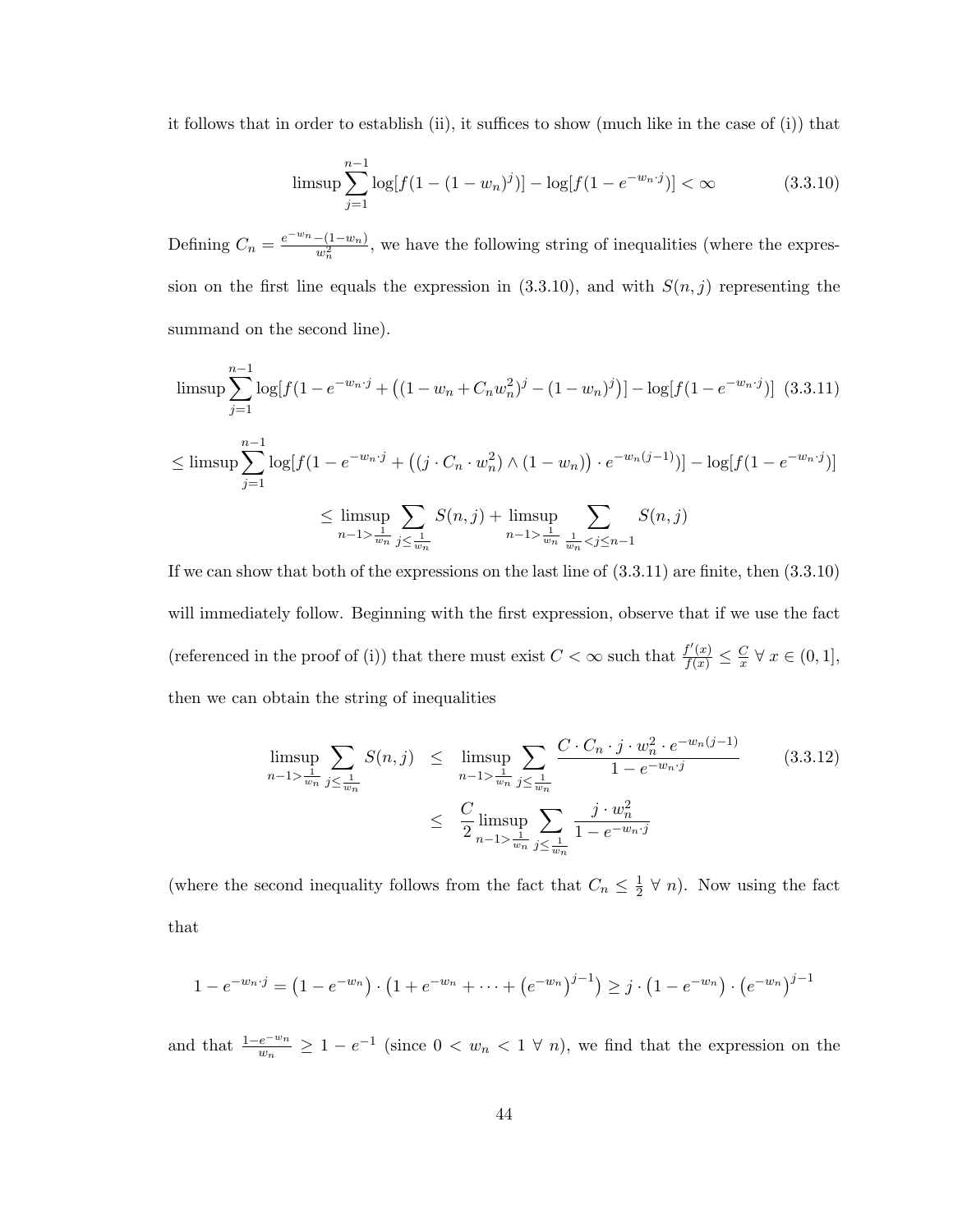second line in (3.3.12) is bounded above by

$$
\frac{C}{2(1-e^{-1})}\limsup_{n-1 > \frac{1}{w_n}} \sum_{j \le \frac{1}{w_n}} \frac{j \cdot w_n^2}{j \cdot w_n \cdot e^{-1}} = \frac{C \cdot e}{2(1-e^{-1})} \limsup_{n-1 > \frac{1}{w_n}} \sum_{j \le \frac{1}{w_n}} w_n \le \frac{C \cdot e}{2(1-e^{-1})} < \infty
$$

thus establishing that the first sum on the last line of (3.3.11) is finite.

In order to establish  $(3.3.10)$ , and thus complete the proof of  $(ii)$ , it only remains to show that the second sum on the last line of (3.3.11) is finite as well. We accomplish this via the following string of inequalities:

$$
\limsup_{n-1 > \frac{1}{w_n}} \sum_{\frac{1}{w_n} < j \le n-1} S(n,j) \le \frac{C}{2(1 - e^{-1})} \limsup_{n-1 > \frac{1}{w_n} \le j < \infty} \sum_{\frac{1}{w_n} < j < \infty} w_n \cdot (w_n j) \cdot e^{-w_n(j-1)} \le \frac{C \cdot e}{2(1 - e^{-1})} \int_0^\infty x \cdot e^{-x} dx + K
$$

(where the first inequality follows from the same argument used in (3.3.12)). Hence, the proof of (ii) is complete.

(iii) 
$$
\sum_{n=2}^{\infty} \prod_{j=1}^{\infty} f(1 - e^{-w_n \cdot j}) = \infty \iff \sum_{n=2}^{\infty} \prod_{j=1}^{n-1} f(1 - e^{-w_n \cdot j}) = \infty
$$

Since one direction is immediate, we're left with just having to show that

$$
\limsup \sum_{j=n}^{\infty} -\log[f(1 - e^{-w_n \cdot j})] < \infty \tag{3.3.13}
$$

Observing that

$$
\limsup \sum_{j=n}^{\infty} -\log[f(1 - e^{-w_n \cdot j})] = \limsup \frac{1}{w_n} \sum_{j=n}^{\infty} -w_n \log[f(1 - e^{-w_n \cdot j})]
$$
  

$$
\leq \limsup \frac{1}{w_n} \int_{(n-1)\cdot w_n}^{\infty} -\log[f(1 - e^{-x})] dx
$$

we find that, as a consequence of the fact that  $f'(1) = q < \infty$  and  $w_n^{-1}$  is  $O(\sqrt{n})$ , we have

$$
\limsup \frac{1}{w_n} \int_{(n-1)\cdot w_n}^{\infty} -\log[f(1-e^{-x})]dx = \limsup \frac{1}{w_n} \int_{(n-1)\cdot w_n}^{\infty} q \cdot e^{-x}dx
$$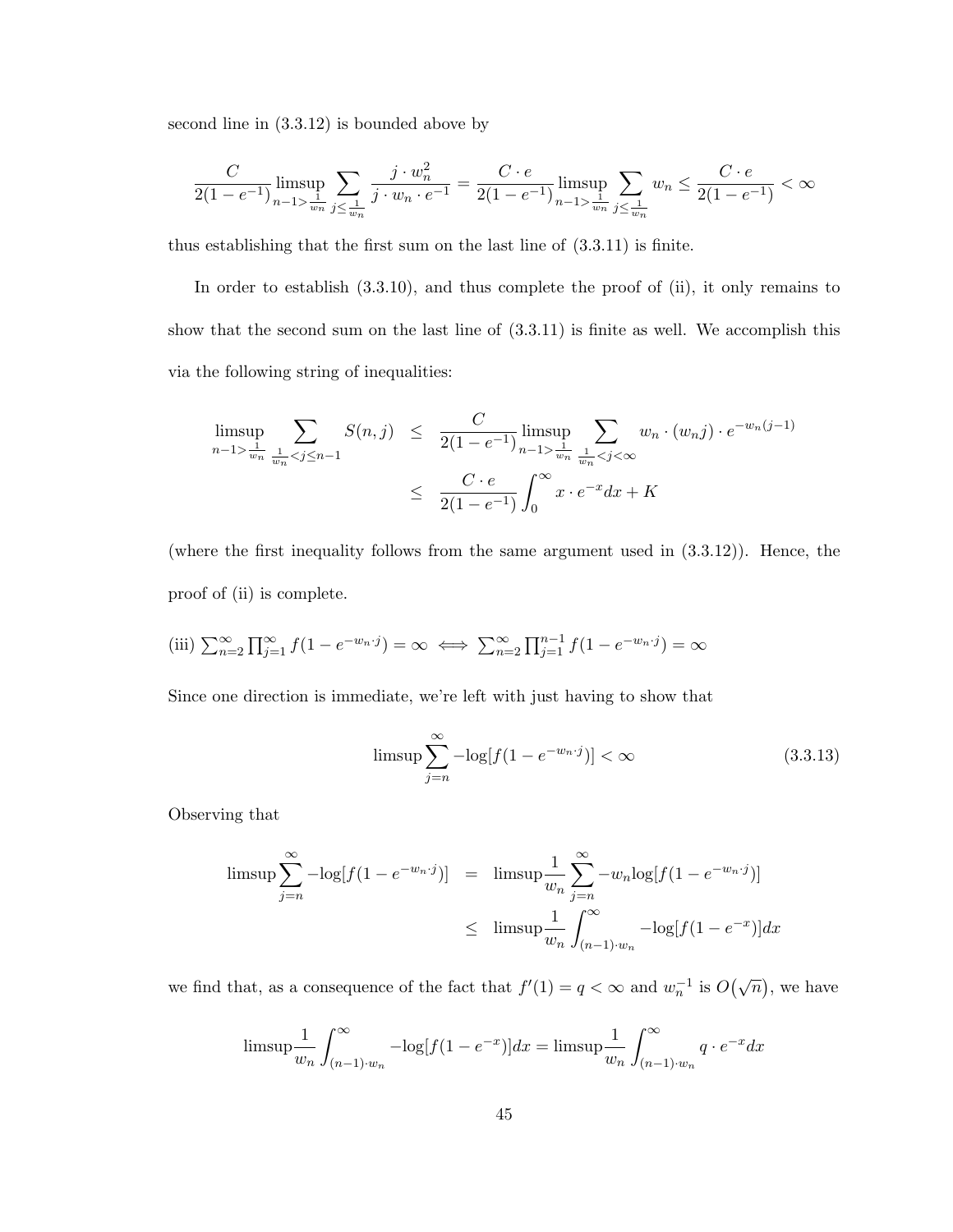$$
= \text{limsup}\frac{1}{w_n} \cdot q \cdot e^{-(n-1)\cdot w_n} \le \text{limsup}\frac{\sqrt{n}}{\sqrt{l}} \cdot q \cdot e^{-\frac{n-1}{n}\cdot \sqrt{n}\cdot \sqrt{l}} = 0
$$

(where l denotes the value of liminf  $n \cdot w_n^2$ ). Hence, this establishes (3.3.13), thus completing the proof of (iii).

(iv) 
$$
\sum_{n=1}^{\infty} \frac{e^{\frac{-\mathcal{K}}{w_n}}}{(w_n)^{d/2}} = \infty \iff \sum_{n=2}^{\infty} \prod_{j=1}^{\infty} f(1 - e^{-w_n \cdot j}) = \infty
$$

Denoting  $c_d = \mathbb{P}(X_1 = d)$  (recall  $d = \min\{j : \mathbb{P}(X_1 = j) > 0\}$ ), observe that

$$
\frac{d(\log[f(x)])}{dx} = \frac{f'(x)}{f(x)} = \frac{dc_d + (d+1)c_{d+1}x + \dots}{c_d x + c_{d+1}x^2 + \dots}
$$
\n
$$
= \frac{d}{x} \cdot \frac{1 + \frac{d+1}{d} \frac{c_{d+1}}{c_d} x + \dots}{1 + \frac{c_{d+1}}{c_d} x + \dots} = \frac{d}{x} + O(1)
$$
\n(3.3.14)

Now we want to approximate

$$
\frac{-\mathcal{K}}{w_n} - \log \Big[ \prod_{j=1}^{\infty} f(1 - e^{-w_n \cdot j}) \Big] = \frac{1}{w_n} \int_0^{\lfloor \frac{1}{w_n} \rfloor w_n} \log[f(1 - e^{-x})] dx \tag{3.3.15}
$$

$$
-\frac{1}{w_n} \sum_{j=1}^{\lfloor \frac{1}{w_n} \rfloor} w_n \log[f(1-e^{-w_n \cdot j})] + \frac{1}{w_n} \int_{\lfloor \frac{1}{w_n} \rfloor w_n}^{\infty} \log[f(1-e^{-x})] dx - \frac{1}{w_n} \sum_{\lceil \frac{1}{w_n} \rceil}^{\infty} w_n \log[f(1-e^{-w_n \cdot j})]
$$

within an order of  $O(1)$ . First noting that the expression on the second line of  $(3.3.15)$  is  $O(1)$  as  $n \to \infty$  (this follows from the fact that it is bounded above by 0 and below by  $\log \left[ f\left(1 - e^{-w_n \cdot \left\lfloor \frac{1}{w_n} \right\rfloor} \right) \right]$ , we see that our task is reduced to approximating

$$
\frac{1}{w_n} \int_0^{\lfloor \frac{1}{w_n} \rfloor w_n} \log[f(1 - e^{-x})] dx - \frac{1}{w_n} \sum_{j=1}^{\lfloor \frac{1}{w_n} \rfloor} w_n \cdot \log[f(1 - e^{-w_n \cdot j})] \tag{3.3.16}
$$

$$
= \frac{1}{w_n} \sum_{j=2}^{\lfloor \frac{1}{w_n} \rfloor} \int_0^{w_n} \log[f(1 - e^{-(w_n \cdot j - t)})] - \log[f(1 - e^{-w_n \cdot j})]dt + O(1)
$$

(where the  $O(1)$  term represents  $\frac{1}{w_n} \int_0^{w_n} \log[f(1-e^{-x})] dx - \log[f(1-e^{-w_n})]$ ). Using (3.3.14),

we then find that the integrand in the bottom expression equals

$$
-\int_{1-e^{-(w_n\cdot j-t)}}^{1-e^{-w_n\cdot j}} \frac{d}{x} + O(1)dx = d\log\left[\frac{1-e^{-(w_n\cdot j-t)}}{1-e^{-w_n\cdot j}}\right] + O(e^{-(w_n\cdot j-t)} - e^{-w_n\cdot j})
$$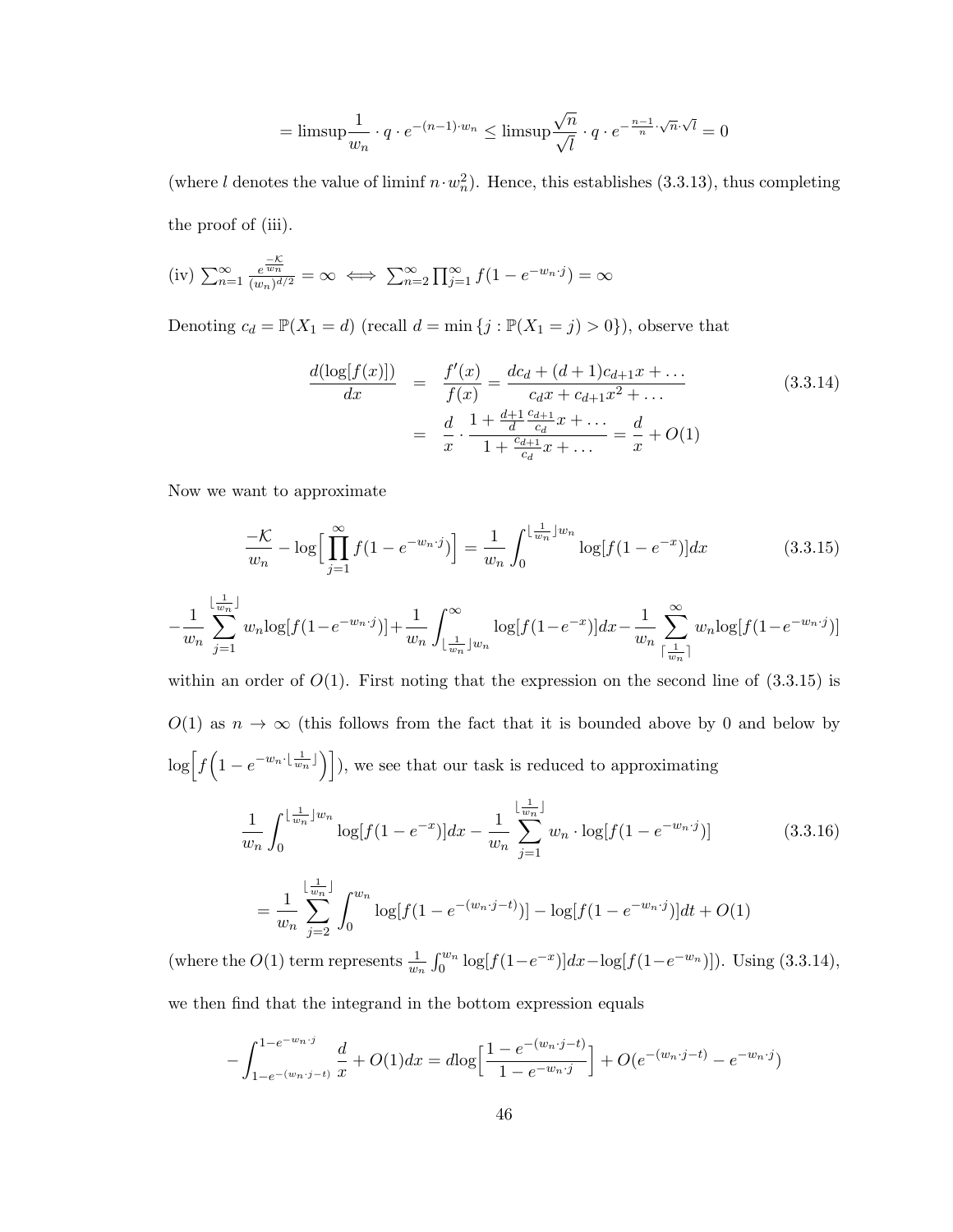$$
= d\log\left[\frac{1 - e^{-(w_n \cdot j - t)}}{1 - e^{-w_n \cdot j}}\right] + O(t) = d\log\left[1 + \frac{e^{-w_n \cdot j}(1 - e^t)}{1 - e^{-w_n \cdot j}}\right] + O(t)
$$

$$
= d\log\left[1 - \frac{t}{w_n \cdot j} + O(t)\right] + O(t) = d\log\left[1 - \frac{t}{w_n \cdot j}\right] + O(t)
$$

(with the final equality following from the fact that  $n \geq 2 \implies 1 - \frac{t}{w_n \cdot j} \geq \frac{1}{2} > 0 \forall t$ ). Plugging this back into the expression on the second line of (3.3.16) now gives

$$
\frac{1}{w_n} \sum_{j=2}^{\lfloor \frac{1}{w_n} \rfloor} \int_0^{w_n} d\log\left[1 - \frac{t}{w_n \cdot j}\right] + O(t)dt = \frac{d}{w_n} \sum_{j=2}^{\lfloor \frac{1}{w_n} \rfloor} -(j-1) \cdot w_n \cdot \log\left[1 - \frac{1}{j}\right] - w_n + O(w_n^2)
$$
\n
$$
= d \sum_{j=2}^{\lfloor \frac{1}{w_n} \rfloor} -(j-1) \cdot \log\left[1 - \frac{1}{j}\right] - 1 + O(w_n) = d \sum_{j=2}^{\lfloor \frac{1}{w_n} \rfloor} \frac{-1}{2j} + O\left(\frac{1}{j^2}\right) + O(w_n) = \frac{-d}{2} \log\left[\frac{1}{w_n}\right] + O(1)
$$

(where the  $O(t)$  expressions indicate that the absolute value of the term in question is bounded above by ct for some  $c < \infty$  that is independent of both n and t). Looking back now at the first line of (3.3.15), we find that

$$
\frac{-\mathcal{K}}{w_n} - \log \Big[ \prod_{j=1}^{\infty} f(1 - e^{-w_n \cdot j}) \Big] = \frac{-d}{2} \log \Big[ \frac{1}{w_n} \Big] + O(1)
$$
  

$$
\implies C_1 \cdot \frac{e^{\frac{-\mathcal{K}}{w_n}}}{(w_n)^{d/2}} \le \prod_{j=1}^{\infty} f(1 - e^{-w_n \cdot j}) \le C_2 \cdot \frac{e^{\frac{-\mathcal{K}}{w_n}}}{(w_n)^{d/2}}
$$

(for some  $0 < C_1 < C_2 < \infty$  independent of *n*), thus completing the proof of (iv).

Having now established (3.3.1) via (i)-(iv) when  $a_n^{-1}$  is  $O(\sqrt{n})$ , our final task is to address the general case. To do this, we first note that because the proof of (iv) does not use that  $a_n^{-1}$  is  $O(\sqrt{n})$ , it follows that it continues to hold without this assumption. Coupling this with (3.3.2), along with the fact that

$$
\sum_{n=2}^{\infty} \prod_{j=1}^{\infty} f(1 - e^{-w_n \cdot j}) \le \sum_{n=2}^{\infty} \prod_{j=1}^{n-1} f(1 - e^{-w_n \cdot j})
$$
  

$$
\le \sum_{n=2}^{\infty} \prod_{j=1}^{n-1} f(1 - (1 - w_n)^j) \le \sum_{n=2}^{\infty} \prod_{j=1}^{n-1} f(1 - (1 - w_{n-j})^j)
$$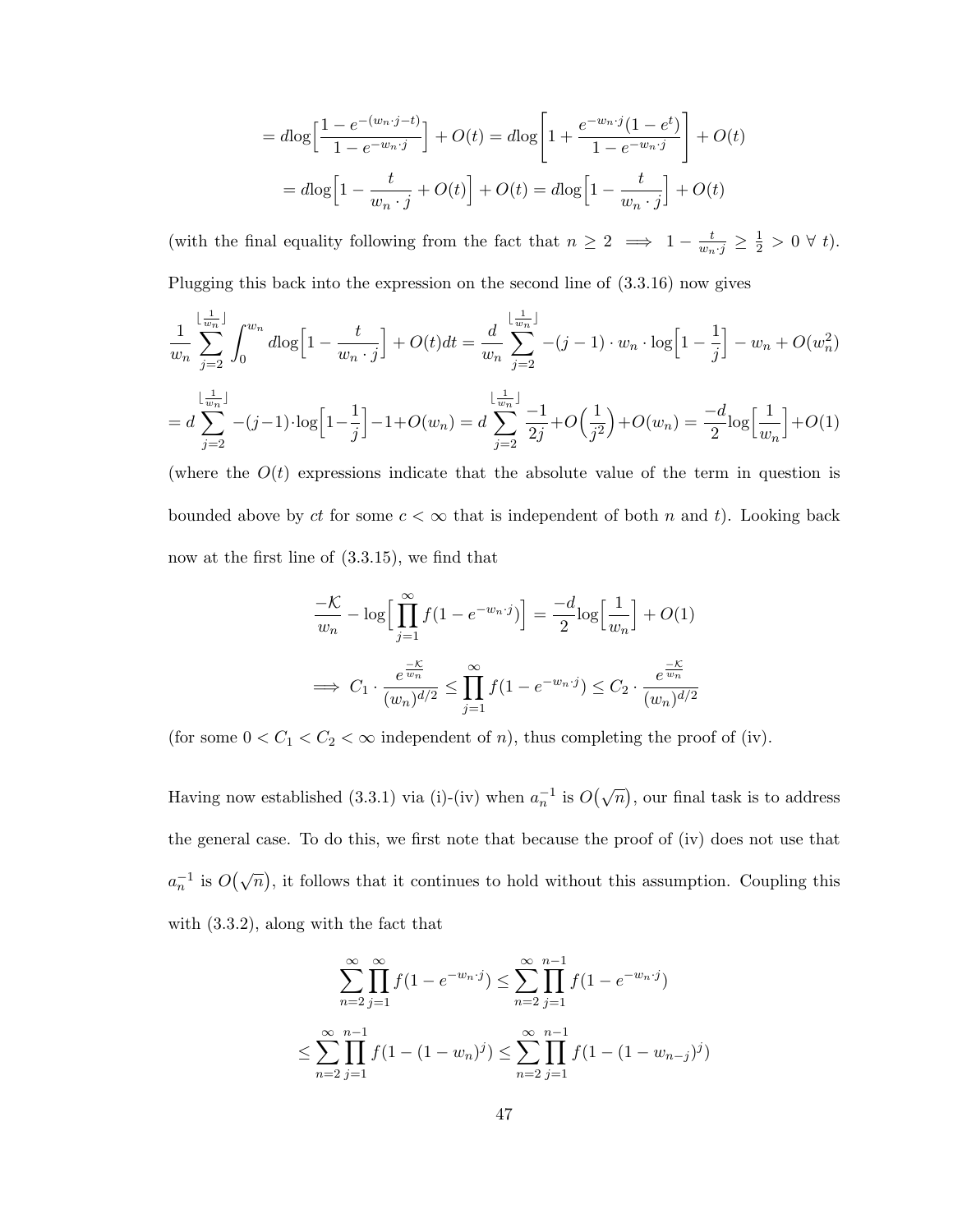we find that the implication going from left to right in (3.3.1) holds regardless of whether or not  $a_n^{-1}$  is  $O(\sqrt{n})$ . Hence, to complete the proof of the theorem we simply need to show that when  $a_n^{-1}$  is not  $O(\sqrt{n})$ , finiteness of the expression on the left side of (3.3.1), still implies finiteness of the expression on the right.

If we define the sequence  $\tilde{a}_n$  so that

$$
\frac{1}{\tilde{a}_n} = \begin{cases} \frac{1}{a_n} & \text{if } \frac{1}{a_n} < 3\sqrt{n} \\ 3\sqrt{n} & \text{otherwise} \end{cases}
$$

it then follows that  $\frac{1}{\tilde{a}_n}$  is concave and  $O(\sqrt{n})$  (also note  $\frac{1}{2} < \frac{1}{2} + \tilde{a}_n < 1$  still holds). In addition, since we're assuming that the expression on the left side of (3.3.1) is finite, this means

$$
\sum_{n=1}^{\infty} \frac{e^{\frac{-\mathcal{K}}{4\bar{a}_n}}}{(\tilde{a}_n)^{d/2}} \le \sum_{n=1}^{\infty} \frac{e^{\frac{-\mathcal{K}}{4a_n}}}{(a_n)^{d/2}} + \sum_{n=1}^{\infty} e^{\frac{-\mathcal{K}\cdot 3\sqrt{n}}{4}} \cdot 3^{d/2} \cdot n^{d/4} < \infty
$$

Hence, the proof of (3.3.1), for the case where  $a_n^{-1}$  is  $O(\sqrt{n})$ , implies that

$$
\sum_{n=2}^{\infty} \prod_{j=1}^{n-1} f\left(1 - \left(1 - \frac{4\tilde{a}_{n-j}}{1 + 2\tilde{a}_{n-j}}\right)^j\right) < \infty
$$

Coupling this with the fact that  $a_n \leq \tilde{a}_n$ , we can now conclude that

$$
\sum_{n=2}^{\infty} \prod_{j=1}^{n-1} f\Big(1 - \Big(1 - \frac{4a_{n-j}}{1 + 2a_{n-j}}\Big)^j\Big) < \infty
$$

which, along with the argument in the previous paragraph, establishes that  $(3.3.1)$  continues to hold when  $a_n^{-1}$  is not  $O(\sqrt{n})$ . Hence, the proof of the theorem is complete.  $\Box$ 

### 3.3.2 Sharp conditions for the Poiss( $\lambda_i$ ) scenario

In this section we'll address the non-uniform frog model with drift on  $\mathbb Z$  (see Section 2.2), establishing sharp conditions for the case where the drift values of individual frogs are dependent on where they originate. The result is as follows.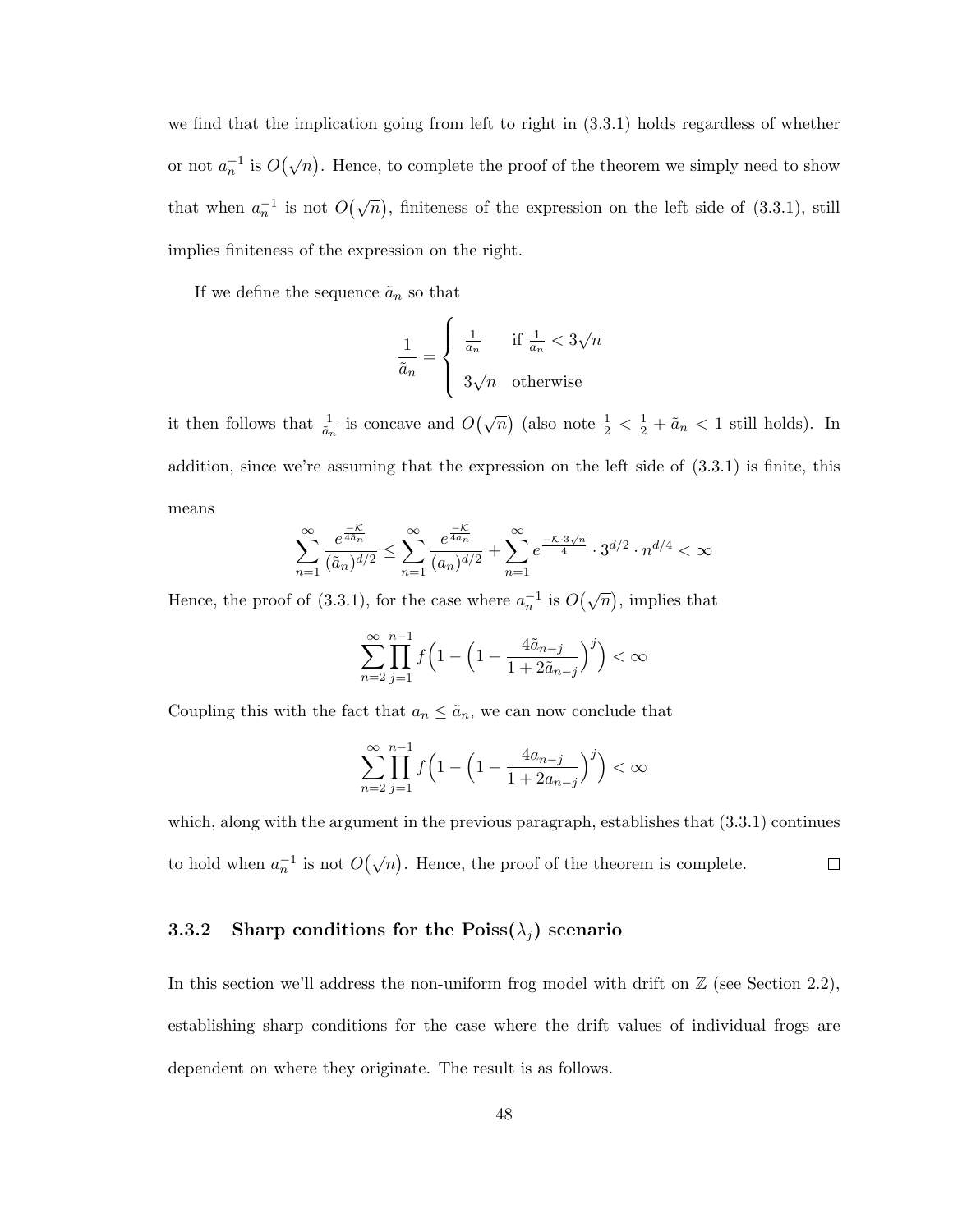**Theorem 3.3.2.** For  $X_j = Poiss(\lambda_j)$  and  $p_j = \frac{1}{2} + a_j$  (with the sequences  $\frac{1}{a_j}$  and  $\lambda_j$  both being concave), the nonhomogeneous frog model on  $\mathbb Z$  is transient if and only if

$$
\sum_{n=1}^{\infty} e^{-\lambda_n \left(\frac{1}{4a_n} - \frac{1}{2}\right)} = \infty \tag{3.3.17}
$$

*Proof.* Since Poiss( $\lambda_j$ ) has generating function  $e^{\lambda_j(x-1)}$ , applying Theorem 3.1.1 reduces our task to showing that

$$
\sum_{n=1}^{\infty} e^{-\lambda_n \left(\frac{1}{4a_n} - \frac{1}{2}\right)} = \infty \iff \sum_{n=2}^{\infty} e^{-\sum_{j=1}^{n-1} \lambda_{n-j} \left(1 - \frac{4a_{n-j}}{1 + 2a_{n-j}}\right)^j} = \infty
$$

Noting also that

$$
\sum_{n=2}^{\infty} e^{-\lambda_n \left(\frac{1}{4a_n} - \frac{1}{2}\right)} = \sum_{n=2}^{\infty} e^{-\sum_{j=1}^{\infty} \lambda_n \left(1 - \frac{4a_n}{1 + 2a_n}\right)^j}
$$

$$
\leq \sum_{n=2}^{\infty} e^{-\sum_{j=1}^{n-1} \lambda_n \left(1 - \frac{4a_n}{1 + 2a_n}\right)^j} \leq \sum_{n=2}^{\infty} e^{-\sum_{j=1}^{n-1} \lambda_{n-j} \left(1 - \frac{4a_{n-j}}{1 + 2a_{n-j}}\right)^j}
$$

we see that it will in fact suffice to establish the implication

$$
\sum_{n=1}^{\infty} e^{-\lambda_n \left(\frac{1}{4a_n} - \frac{1}{2}\right)} < \infty \implies \sum_{n=2}^{\infty} e^{-\sum_{j=1}^{n-1} \lambda_{n-j} \left(1 - \frac{4a_{n-j}}{1 + 2a_{n-j}}\right)^j} < \infty \tag{3.3.18}
$$

To do this we'll begin by proving (3.3.18) for the case where  $\lambda_n$  and  $a_n^{-1}$  are both  $O(n^{1/3})$ . Much like with the proof of Theorem 3.3.1, this will be accomplished by showing that

$$
\text{limsup } \lambda_n \left( \frac{1}{4a_n} - \frac{1}{2} \right) - \sum_{j=1}^{n-1} \lambda_{n-j} \left( 1 - \frac{4a_{n-j}}{1 + 2a_{n-j}} \right)^j < \infty \tag{3.3.19}
$$

As a first step towards establishing (3.3.19), we observe the following string of inequalities (with  $\epsilon_j$  denoting  $\frac{a_j}{1+2a_j}$ ).

$$
\limsup \sum_{j=1}^{n-1} \lambda_n (1 - 4\epsilon_{n-j})^j - \lambda_{n-j} (1 - 4\epsilon_{n-j})^j = \limsup \sum_{j=1}^{n-1} (\lambda_n - \lambda_{n-j}) \cdot (1 - 4\epsilon_{n-j})^j \quad (3.3.20)
$$
  

$$
\leq \limsup \sum_{j=1}^{n-1} (\lambda_n - \lambda_{n-j}) \cdot (1 - 4\epsilon_n)^j \leq \limsup \sum_{j=1}^{n-1} \frac{j}{n} \cdot \lambda_n \cdot e^{-4j\epsilon_n}
$$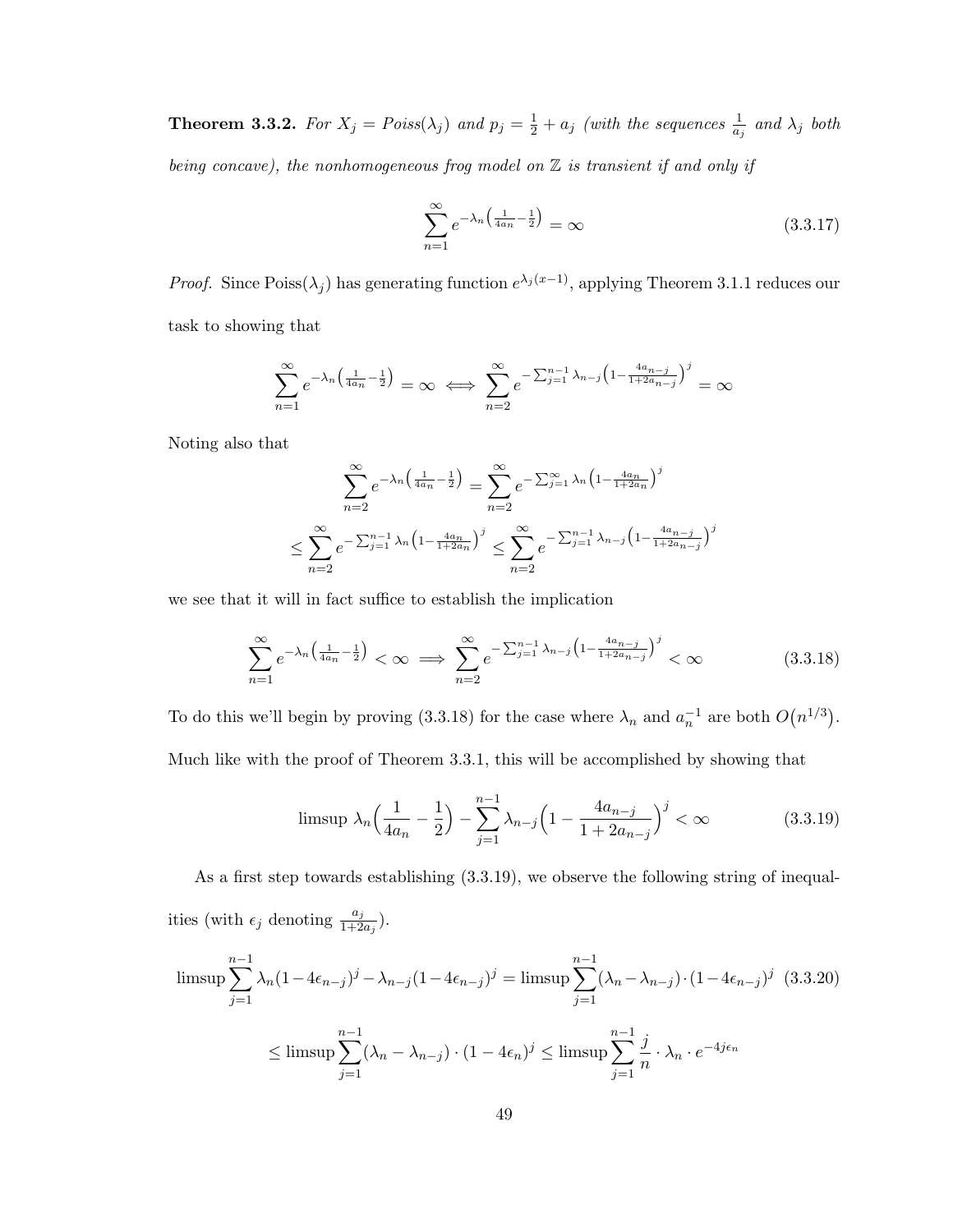$$
\leq \limsup \frac{\lambda_n/\epsilon_n^2}{n} \sum_{j=1}^{\infty} \epsilon_n \cdot (\epsilon_n j) \cdot e^{-4j\epsilon_n} < \infty
$$

(where the inequality between the two sums on the second line of (3.3.20) follows from the fact that  $\lambda_j$  is concave and  $(1-4\epsilon_n)^j \leq e^{-4j\epsilon_n}$ , and the finiteness of the last expression derives from the fact that  $\lambda_n$  and  $\epsilon_n^{-1}$  are both  $O(n^{1/3})$ , along with the fact that the sum is bounded above by  $\int_0^\infty xe^{-4x}dx + K$  for some  $K < \infty$ ). Next, we present another string of inequalities as shown.

$$
\limsup_{j=1} \sum_{j=1}^{n-1} \lambda_n (1 - 4\epsilon_n)^j - \sum_{j=1}^{n-1} \lambda_n (1 - 4\epsilon_{n-j})^j = \limsup_{j=1} \lambda_n \sum_{j=1}^{n-1} (1 - 4\epsilon_n)^j - (1 - 4\epsilon_{n-j})^j \quad (3.3.21)
$$
  

$$
\leq \limsup 4\lambda_n \sum_{j=1}^{n-1} (\epsilon_{n-j} - \epsilon_n) \cdot j \cdot (1 - 4\epsilon_n)^{j-1} = \limsup 4\lambda_n \sum_{j=1}^{n-1} (\epsilon_n^{-1} - \epsilon_{n-j}^{-1}) \cdot \epsilon_n \epsilon_{n-j} \cdot j \cdot (1 - 4\epsilon_n)^{j-1}
$$

Because  $\epsilon_n^{-1}$  is concave (since it equals  $a_n^{-1}+2$ ), it follows that the expression on the second line of (3.3.21) is less than or equal to

$$
\limsup 4\lambda_n \sum_{j=1}^{n-1} \frac{j}{n} \cdot \epsilon_{n-j} \cdot j \cdot (1 - 4\epsilon_n)^{j-1} \le \limsup 4\lambda_n \sum_{j=1}^{n-1} \epsilon_{n-j} \cdot \frac{j^2}{n} \cdot e^{-4(j-1)\epsilon_n}
$$
  

$$
\le \limsup 4e\lambda_n \sum_{j=1}^{n-1} \frac{\epsilon_n}{1 - \frac{j}{n}} \cdot \frac{j^2}{n} \cdot e^{-4j\epsilon_n} = \limsup \frac{4e\lambda_n/\epsilon_n^2}{n} \sum_{j=1}^{n-1} \frac{1}{1 - \frac{j}{n}} \cdot (j\epsilon_n)^2 \cdot e^{-4j\epsilon_n} \epsilon_n
$$
  

$$
\le \limsup \frac{4e\lambda_n/\epsilon_n^2}{n} \sum_{j=1}^{\infty} \epsilon_n \cdot (\epsilon_n j)^2 \cdot e^{-3j\epsilon_n} < \infty
$$

(where the inequality on the second line follows from the fact that for sufficiently large  $n$ we have  $\frac{1}{1-\frac{j}{n}} < e^{j\epsilon_n}$  for all j with  $1 \leq j < n$ , and where the finiteness of the last term follows from  $\lambda_n$  and  $\epsilon_n^{-1}$  both being  $O(n^{1/3})$ , along with the fact that the sum is once again bounded above by  $\int_0^\infty x^2 e^{-3x} dx + K$  for some  $K < \infty$ ). Combining this last string of inequalities with (3.3.21), we see that

$$
\limsup_{j=1} \sum_{n=1}^{n-1} \lambda_n (1 - 4\epsilon_n)^j - \sum_{j=1}^{n-1} \lambda_n (1 - 4\epsilon_{n-j})^j < \infty \tag{3.3.22}
$$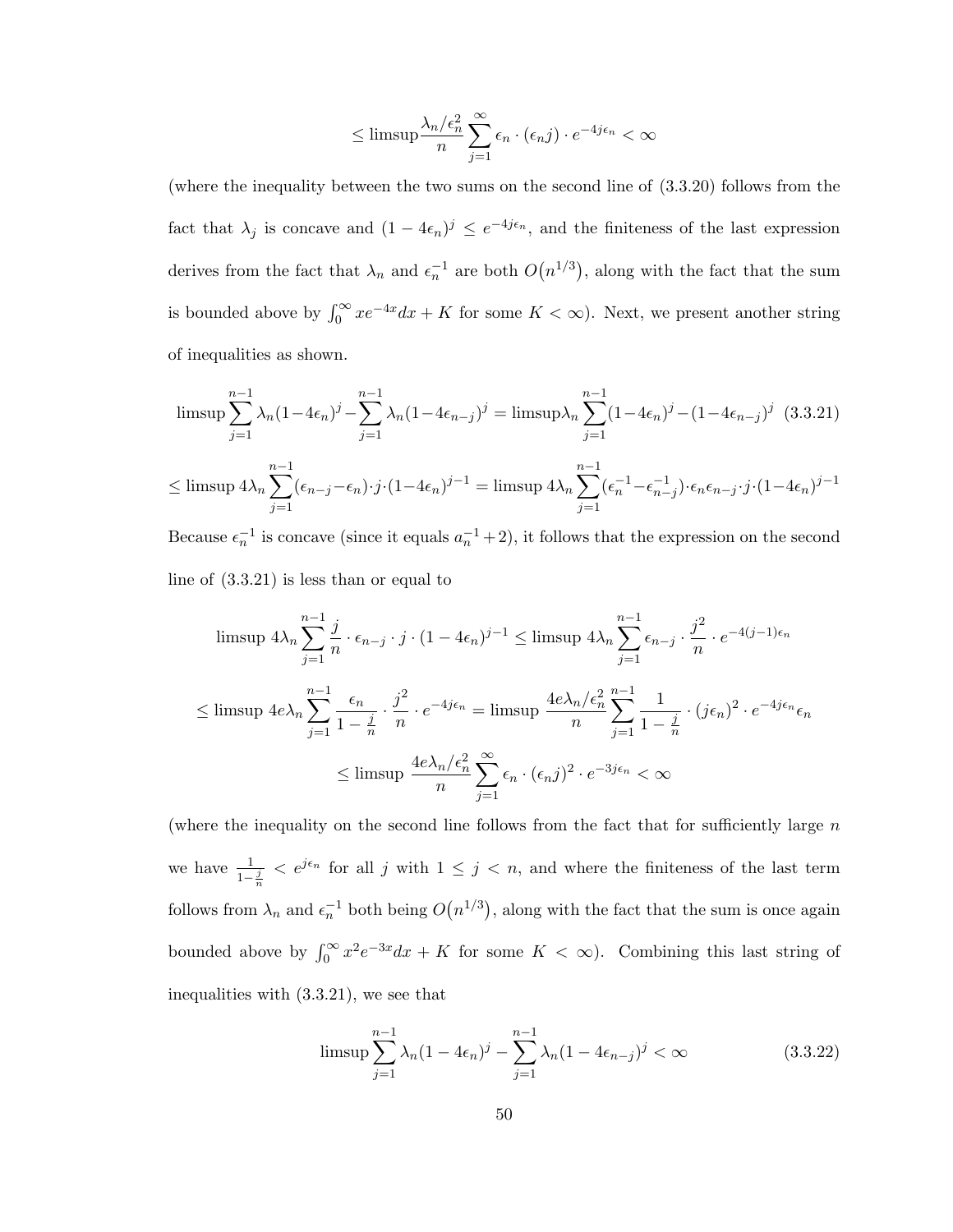Finally, we observe that

$$
\limsup \lambda_n \left( \frac{1}{4a_n} - \frac{1}{2} \right) - \sum_{j=1}^{n-1} \lambda_n (1 - 4\epsilon_n)^j = \limsup \sum_{j=1}^{\infty} \lambda_n (1 - 4\epsilon_n)^j - \sum_{j=1}^{n-1} \lambda_n (1 - 4\epsilon_n)^j \quad (3.3.23)
$$

$$
= \limsup \sum_{j=n}^{\infty} \lambda_n (1 - 4\epsilon_n)^j = \limsup \lambda_n \cdot \frac{(1 - 4\epsilon_n)^n}{4\epsilon_n} \le \limsup \frac{\lambda_n}{4\epsilon_n} \cdot e^{-4n\epsilon_n} = 0
$$

(where the last equality again follows from  $\lambda_n$  and  $\epsilon_n^{-1}$  both being  $O(n^{1/3})$ ). Now putting (3.3.20), (3.3.22), and (3.3.23) together, we see that (3.3.19) (and therefore (3.3.18)) does indeed hold if  $\lambda_n$  and  $a_n^{-1}$  are  $O(n^{1/3})$ .

To complete the proof of the theorem, (3.3.18) now just needs to be proven for the general case (i.e. without the condition that  $\lambda_n$  and  $a_n^{-1}$  are  $O(n^{1/3})$ ). To do this we begin by defining  $\tilde{\lambda}_n$  and  $\tilde{a}_n$  as

$$
\tilde{\lambda}_n = \begin{cases}\n\lambda_n & \text{if } \lambda_n < n^{1/3} \\
n^{1/3} & \text{otherwise}\n\end{cases}
$$

and

$$
\frac{1}{\tilde{a}_n} = \begin{cases} \frac{1}{a_n} & \text{if } \frac{1}{a_n} < 3n^{1/3} \\ 3n^{1/3} & \text{otherwise} \end{cases}
$$

(again the coefficient 3 has been chosen so that  $\frac{1}{2} < \frac{1}{2} + \tilde{a}_n < 1 \forall n$ ). Now noting that

$$
\sum_{n=1}^{\infty} e^{-\tilde{\lambda}_n \left(\frac{1}{4\tilde{a}_n} - \frac{1}{2}\right)} \le \left(\sum_{n=1}^{\infty} e^{-n^{1/3} \left(\frac{3n^{1/3}}{4} - \frac{1}{2}\right)} + \sum_{n=1}^{\infty} e^{-n^{1/3} \left(\frac{1}{4a_n} - \frac{1}{2}\right)} + \sum_{n=1}^{\infty} e^{-\lambda_n \left(\frac{3n^{1/3}}{4} - \frac{1}{2}\right)} + \sum_{n=1}^{\infty} e^{-\lambda_n \left(\frac{1}{4a_n} - \frac{1}{2}\right)} \right) < \infty
$$

(where the finiteness of the middle two sums on the right of the inequality follows from the fact that  $a_n < \frac{1}{2}$  $\frac{1}{2}$  and  $\lambda_n > 0 \forall n \ge 1$ , it follows from the proof of (3.3.18) for the case where  $\lambda_n$  and  $a_n^{-1}$  are  $O(n^{1/3})$ , that

$$
\sum_{n=2}^{\infty} e^{-\sum_{j=1}^{n-1} \lambda_{n-j} \left(1 - \frac{4a_{n-j}}{1 + 2a_{n-j}}\right)^j} \le \sum_{n=2}^{\infty} e^{-\sum_{j=1}^{n-1} \tilde{\lambda}_{n-j} \left(1 - \frac{4\tilde{a}_{n-j}}{1 + 2\tilde{a}_{n-j}}\right)^j} < \infty
$$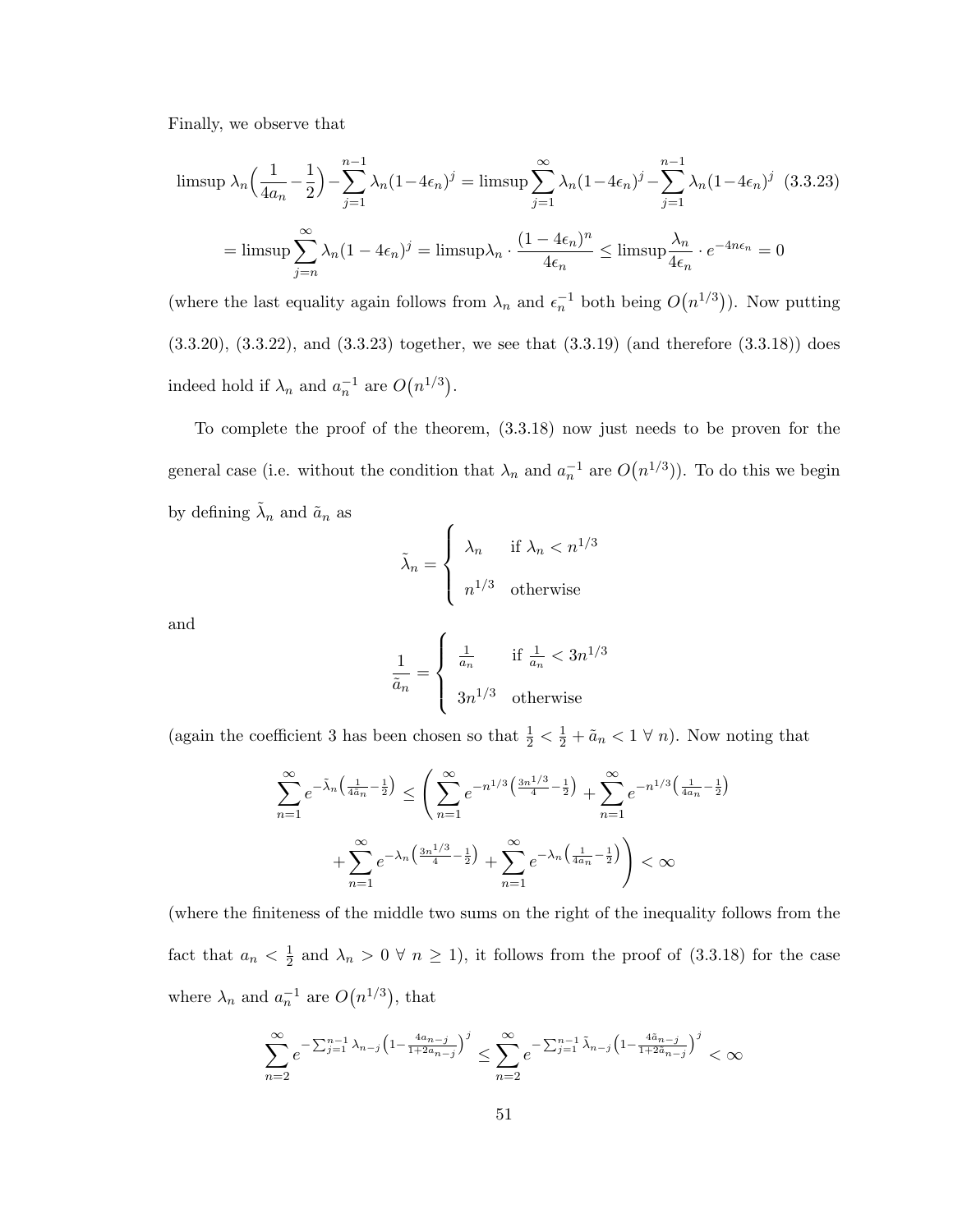(where the first inequality follows from the fact that  $\tilde{\lambda}_j \leq \lambda_j$  and  $\tilde{a}_j^{-1} \leq a_j^{-1}$ ). Hence, this  $\Box$ establishes (3.3.18) for the general case, and thus completes the proof of the theorem.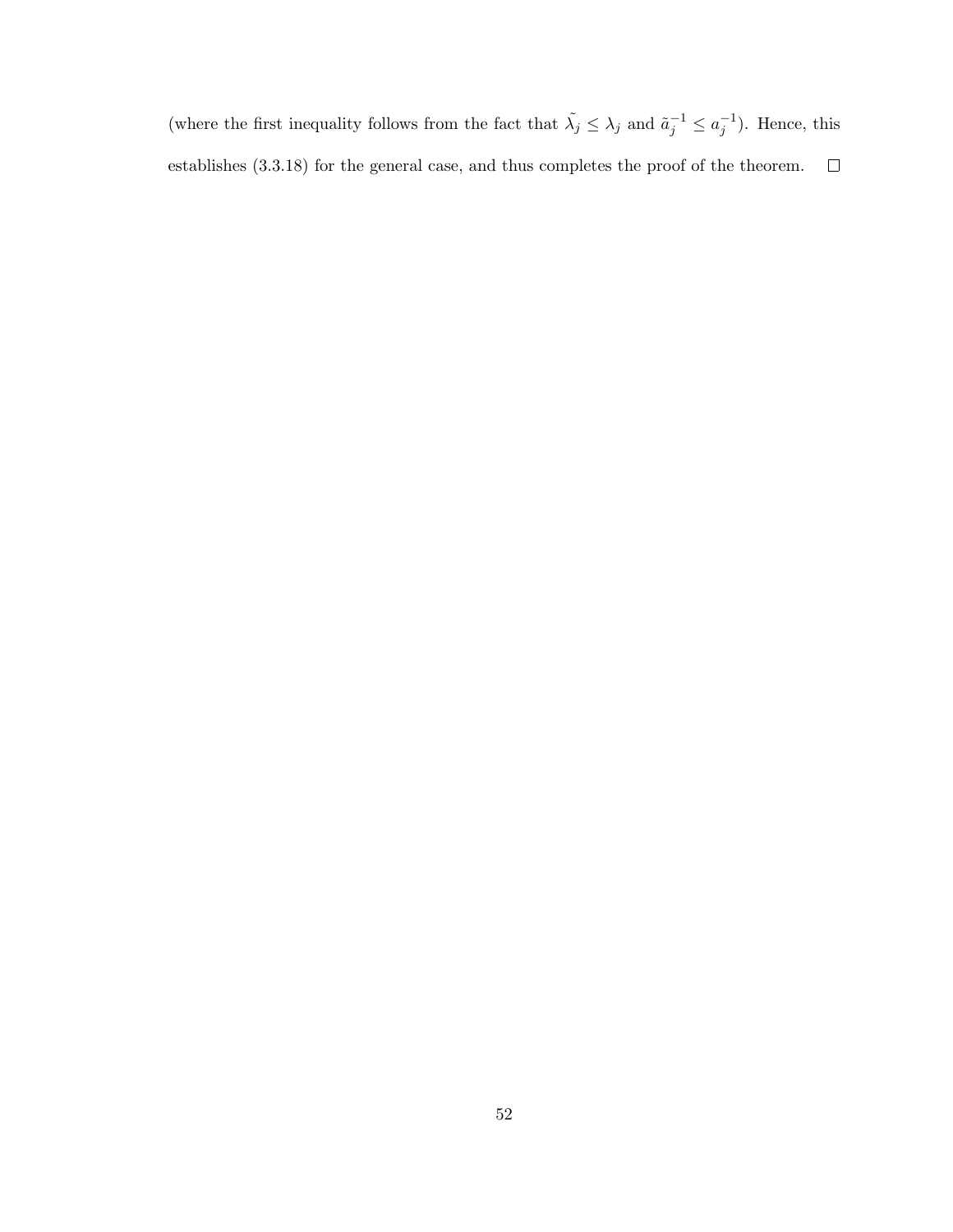# Chapter 4

# The frog model on trees

### 4.1 Recurrence on  $\mathbb{T}_{3,2}$

As noted in the introduction, the frog model on  $\mathbb{T}_{3,2}$  features one sleeping frog at every nonroot vertex, and a single active frog starting at the root. Once activated, a frog performs an unbiased random walk on the tree, independent of those performed by the other active frogs. The main result that will be presented for this model is the following theorem.

**Theorem 4.1.1.** The frog model on  $\mathbb{T}_{3,2}$  is recurrent.

Since the proof of this result centers around modifying the approach used by Hoffman, Johnson, and Junge in  $[7]$  to prove recurrence on  $\mathbb{T}_2$ , I will begin by providing a brief outline of their proof. They begin by constructing a new self-similar model on  $\mathbb{T}_2$  (the 2-ary tree), by having active particles perform non-backtracking random walks that can terminate under certain carefully chosen conditions. After the introduction of the self-similar model it is shown how it can be coupled with the original model so that the number of returns to the root in the original case always dominates that of the self-similar, thus reducing the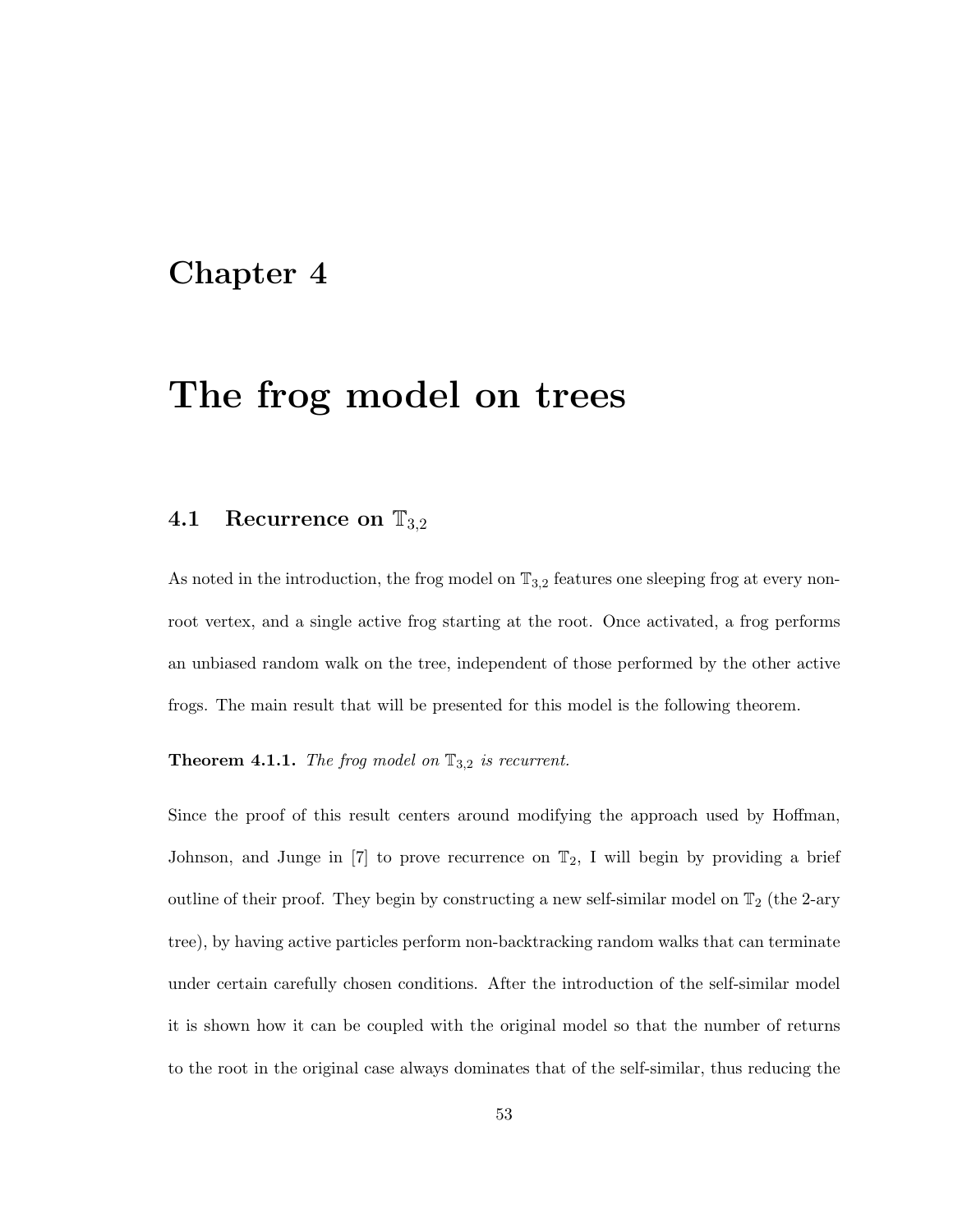problem to establishing recurrence in the self-similar case. From here, the self-similarity properties of the new model are exploited in order to show that the generating function f of the number of particles that return to the root is a fixed point of an operator  $\mathcal A$  given by

$$
\mathcal{A}g(x) = \frac{x+2}{3}g\left(\frac{x+1}{2}\right)^2 + \frac{x+1}{3}g\left(\frac{x}{2}\right)\left(1 - g\left(\frac{x+1}{2}\right)\right).
$$

A bootstrapping argument called Poisson thinning is then employed, wherebye  $\mathcal A$  is repeatedly applied to the generating functions of a series of Poisson random variables of gradually increasing mean, in order to show that the only fixed point of  $A$  is the zero function, thus establishing recurrence for both the self-similar and original models.

The difficulty in extending the above result to the 3-ary tree seems to derive from the 3-ary case (it appears) being very close to criticality. Specifically, various constructions of alternate models that are dominated by the original and possess some reasonable degree of self similarity, when analyzed both through simulations and iterative applications of their corresponding operators on generating functions, appear to produce cases that cease to be recurrent. Hence the decision to address the intermediate case of the 3,2-alternating tree. The strategy that I use in order to establish recurrence of the frog model on  $\mathbb{T}_{3,2}$  (the 3,2-alternating tree) is similar to the one just described. However, many of the techniques have to be modified substantially in order to accommodate the additional complexity of the new model. First, a set of constraints similar to those used to define the self-similar model on the 2-ary tree need to be chosen very carefully in the 3,2 case. This is because we face the competing necessities of both preserving recurrence and also obtaining enough self-similarity so that the corresponding operator on generating functions is simple enough to work with. In attempting to perform this delicate balancing act, we obtain a quasiself-similar model which appears to be recurrent. In order to confirm recurrence for the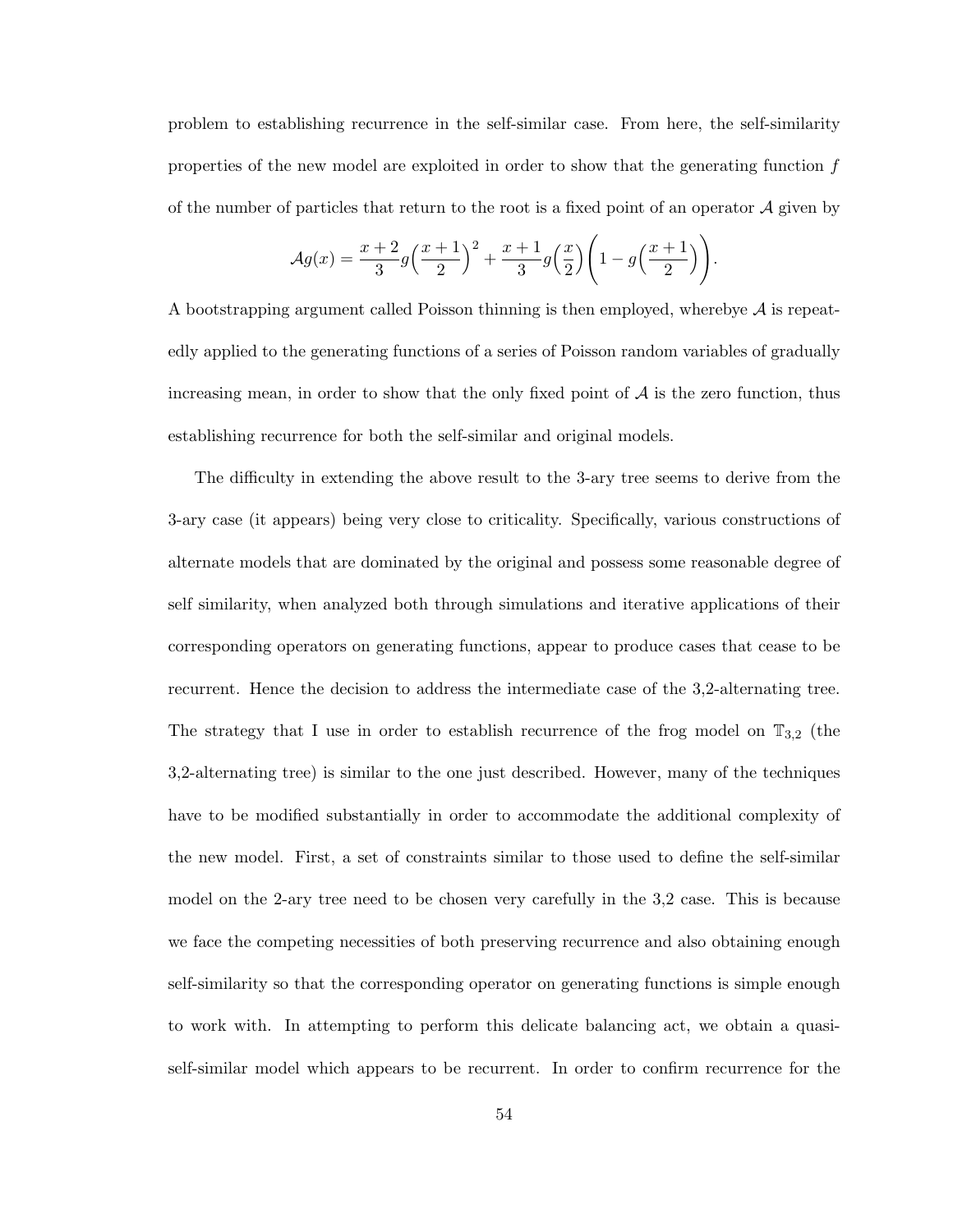new model via a bootstrapping argument similar to the one used for  $\mathbb{T}_2$ , it is necessary to establish that the corresponding operator is monotone (i.e. that  $h \ge g \implies Ah \ge Ag$ ). This turns out to be one of the more difficult parts of the proof, and is accomplished by expressing  $\mathcal A$  as a composition of several other operators, each of which is then shown to be monotone increasing. Once this has been done, a combination of techniques, including the use of a Python program in which an interval arithmetic package is imported in order to escape rounding errors, are used to complete the proof. A print out of the Python program can be found in Appendix A at the end of this dissertation.

#### 4.1.1 The non-backtracking frog model

In order to construct the self-similar frog model referenced above, we first introduce an intermediate model called the non-backtracking frog model, in which individual frogs perform uniformly random non-backtracking walks (i.e. at each step a frog chooses randomly from the set of all adjacent vertices except the one from which it just came) that are stopped at the root. As with the original model, we start with one sleeping frog at each non-root vertex and a single active frog at the root (note that due to the non-backtracking property, the frog starting at the root will only take steps away from the root). Ultimately, we will show that the non-backtracking frog model can be embedded inside of the original model, but we will first need to address some technical details related to non-backtracking random walks on  $\mathbb{T}_{3,2}$ .

We start by defining the Markov process  $\Upsilon : \mathbb{N} \to \mathbb{T}_{3,2}$  as follows: If  $\Upsilon(0) = \varnothing$  (where  $\varnothing$  represents the root) then  $\Upsilon$  simply proceeds as an unbiased random walk on  $\mathbb{T}_{3,2}$ . If  $\Upsilon(0) \neq \emptyset$  then  $\Upsilon$  proceeds as an unbiased random walk except that if  $\Upsilon(n) = \emptyset$  (for some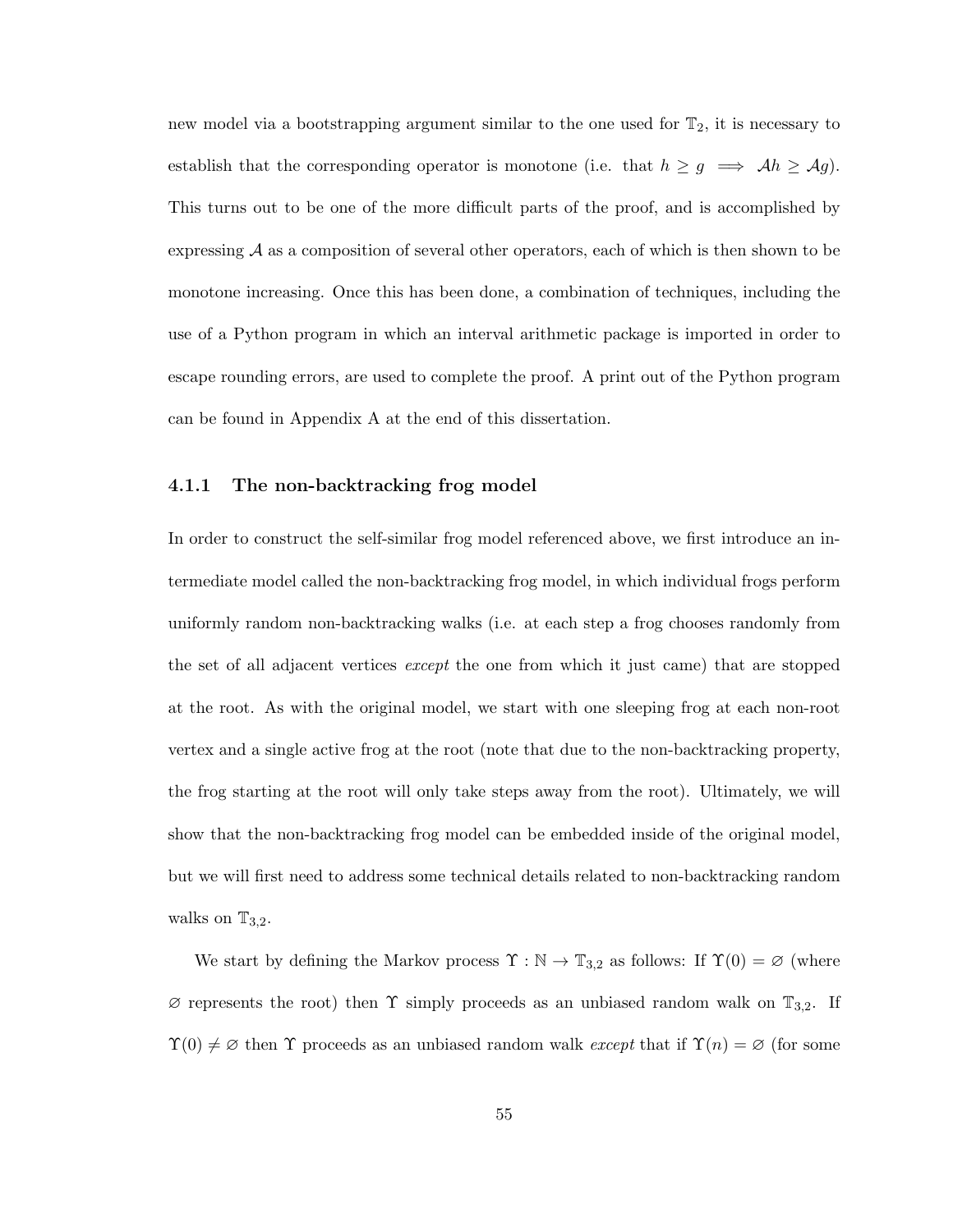

Figure 4.1: The first four levels of  $\mathbb{T}_{3,2}$  with relevant nodes labeled.

n) and  $\Upsilon(n+1)$  is one of the two nodes that does not belong to the sub-tree containing  $\Upsilon(0)$ , then with probability  $\frac{5}{8}$  the process terminates at  $\Upsilon(n+1)$  (i.e.  $\Upsilon(j) = \Upsilon(n+1) \ \forall \ j \geq n+1$ ). Next  $\Upsilon$  is used to define the sequence  $\{t_n\}$  in the following way: Let  $t_0 = 0$  and, for  $k \geq 0$ , let  $s_k = \sup\{s \ge t_k : \Upsilon(s) = \Upsilon(t_k)\}\$ . If  $s_k < \infty$  let  $t_{k+1} = s_k + 1$ . Otherwise, let  $t_{k+1} = t_k$ (note that, modulo a set of measure 0,  $s_k$  only equals infinity in the case where  $\Upsilon$  is stopped at one of the children of the root as described above).

We now use  $\Upsilon$  and  $\{t_k\}$  to define the new process  $\Phi : \mathbb{N} \to \mathbb{T}_{3,2}$  as follows: First, if  $\Upsilon(0) = \emptyset$  then we just let  $\Phi(k) = \Upsilon(t_k) \ \forall \ k \geq 0$ . Otherwise, let  $\Phi(0) = \Upsilon(0)$  and for each  $k \geq 0$  let

$$
\Phi(k+1) = \begin{cases} \varnothing & \text{if } \Phi(k) = \varnothing \\ \Upsilon(t_{k+1}) & \text{otherwise} \end{cases}
$$

Next an important result regarding the process  $\Phi$  will be established.

**Proposition 4.1.2.** The process  $\Phi$  is identical (in terms of its transition probabilities) to an unbiased non-backtracking random walk on  $\mathbb{T}_{3,2}$  that terminates upon hitting the root.

*Proof.* In the case where  $\Phi(0) = \emptyset$  the process  $\Phi$  moves one step away from the root each time, so the conclusion follows by symmetry. When  $\Phi(0) \neq \emptyset$  a more complicated argument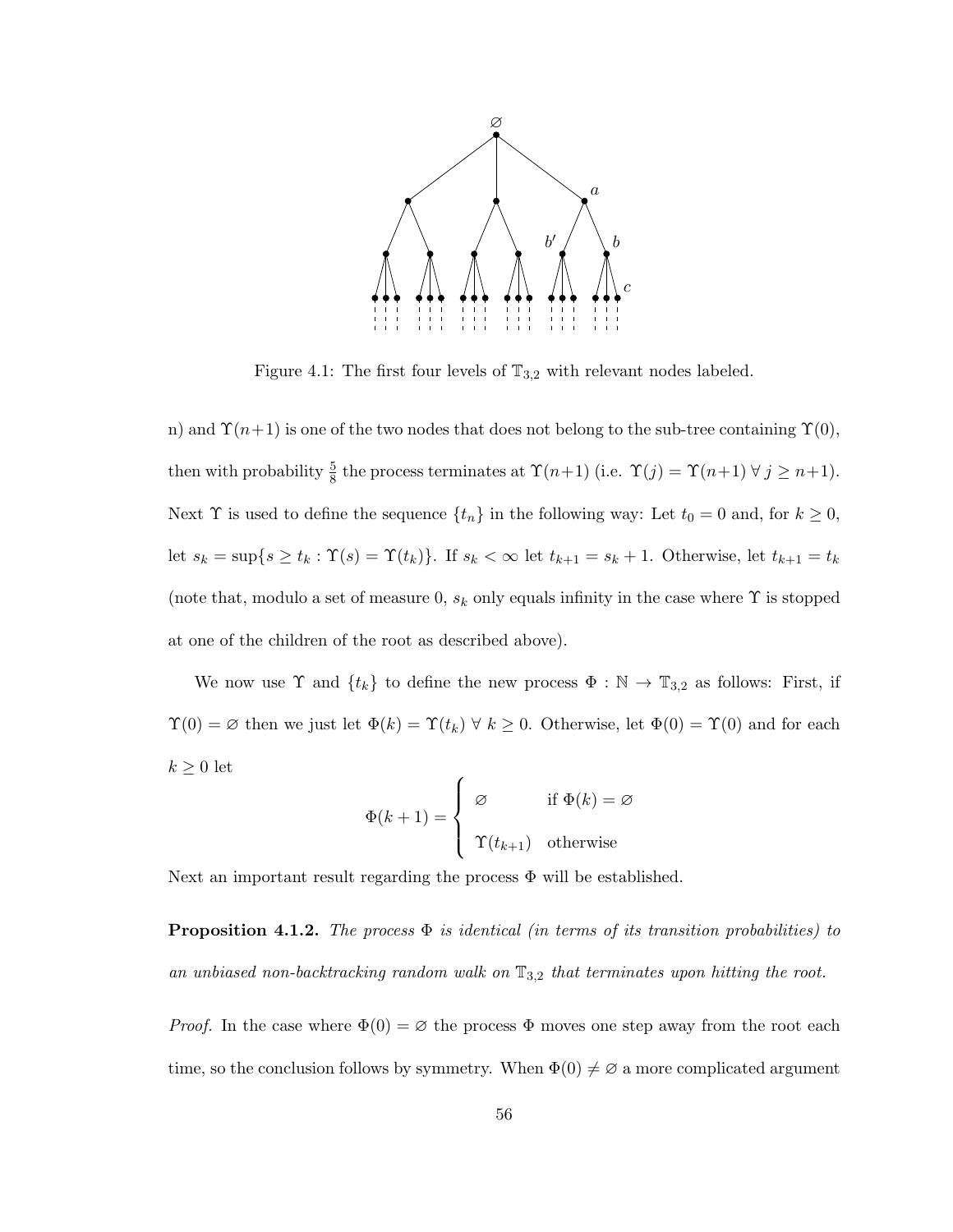will be required. We start by making some preliminary computations. Let  $p_1$  represent the probability that an unbiased random walk on  $\mathbb{T}_{3,2}$  that starts at a (see Figure 4.1 above) ever hits the root. Likewise, let  $p_2$  represent the probability that an unbiased random walk on  $\mathbb{T}_{3,2}$  starting at b ever hits a. More generally we see by symmetry that the probability an unbiased random walk on  $\mathbb{T}_{3,2}$  starting at a node on an odd numbered level (even resp.) ever hits the parent of this node is  $p_1$  ( $p_2$  resp.). Calculating these values we get the expressions

$$
p_1 = \frac{1}{3} + \frac{2}{3}p_2p_1
$$
,  $p_2 = \frac{1}{4} + \frac{3}{4}p_1p_2 \implies p_1 = \frac{1}{3 - 2p_2}$ ,  $p_2 = \frac{1}{4 - 3p_1}$ 

Solving for  $p_1$  then gives

$$
p_1 = \frac{1}{3 - \frac{2}{4 - 3p_1}} = \frac{4 - 3p_1}{10 - 9p_1} \implies 9p_1^2 - 13p_1 + 4 = 0 \implies p_1 = \frac{4}{9} \text{ or } 1
$$

Since the value 1 can clearly be disregarded this then gives  $p_1 = \frac{4}{9}$  $\frac{4}{9}$ . Plugging this into the formula for  $p_2$  above we get  $p_2 = \frac{3}{8}$  $\frac{3}{8}$ .

Returning now to the task of establishing that the transition probabilities of  $\Phi$  match those of the non-backtracking random walk, we begin by addressing the task of showing that  $\mathbb{P}(\Phi(1) = \emptyset | \Phi(0) = a) = \frac{1}{3}$ . Denoting  $\mathbb{P}(\Phi(1) = \emptyset | \Phi(0) = a)$  as p and  $\mathbb{P}(\Upsilon(n + j) = a)$ a for some  $j > 0$ | $\Upsilon(n) = \emptyset$  as q (where we're assuming here that  $\Upsilon$  originates in the sub-tree rooted at a), we find (based on the definition of  $\Phi$ ) that

$$
p = \frac{2}{3}p_2p + \frac{1}{3}(1-q) + \frac{1}{3}qp = \frac{1}{4}p + \frac{1}{3}(1-q) + \frac{1}{3}qp \implies p = \frac{4-4q}{9-4q}
$$

Noting that

$$
q = \frac{1}{3} + \frac{1}{4}p_1q = \frac{1}{3} + \frac{1}{9}q \implies q = \frac{3}{8}
$$

it then follows from the above formula for p in terms of q, that indeed  $p=\frac{1}{3}$  $\frac{1}{3}$ . Using this, symmetry implies that  $\mathbb{P}(\Phi(1) = b | \Phi(0) = a) = \mathbb{P}(\Phi(1) = b' | \Phi(0) = a) = \frac{1}{3}$ . Hence, we find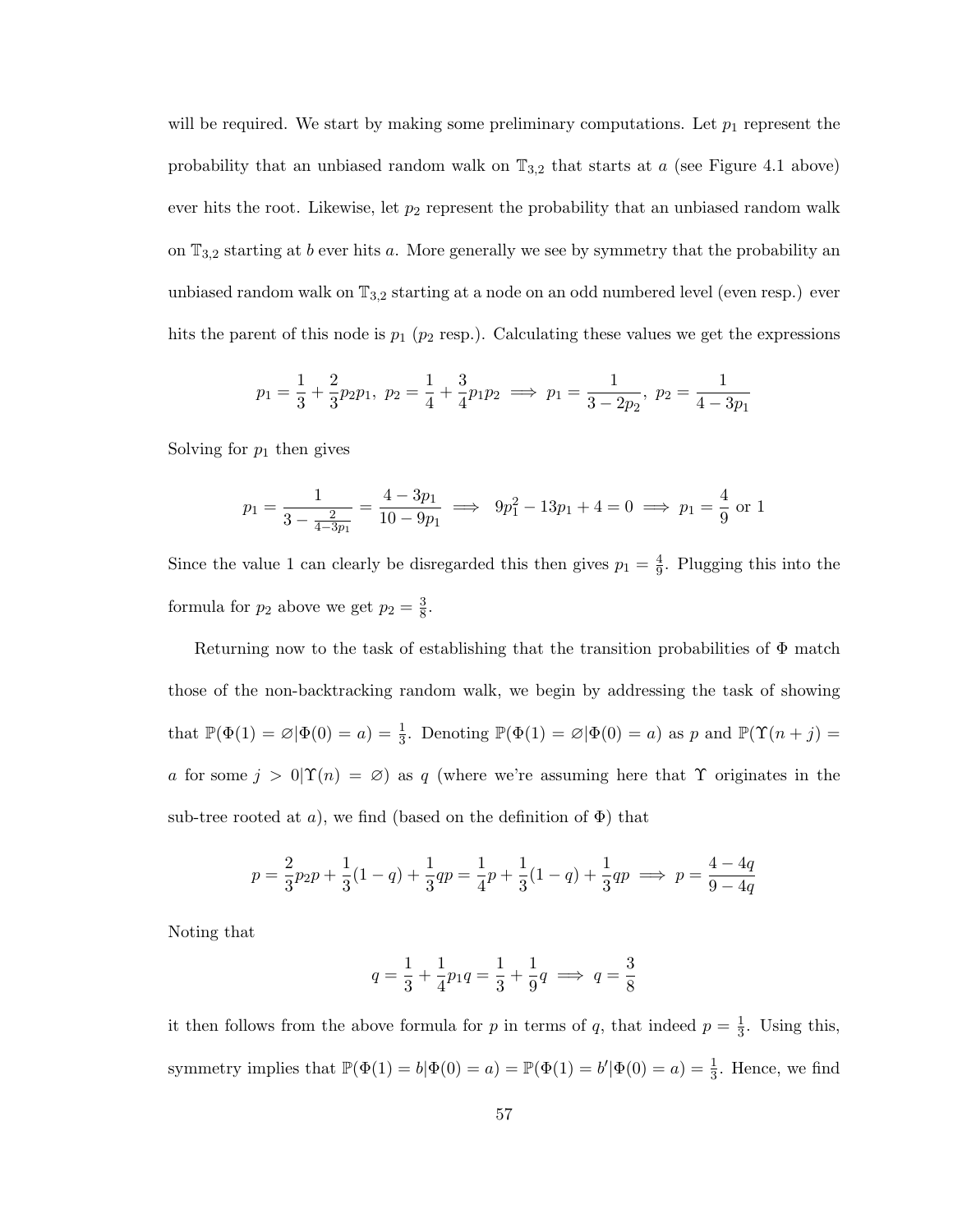that in the case where  $t = 0$  and  $\Phi(0) = a$ , the transition probabilities of  $\Phi$  do agree with those of the non-backtracking random walk that is stopped at the root.

Moving on, we now want to show that  $\mathbb{P}(\Phi(1) = a | \Phi(0) = b) = \frac{1}{4}$ . Denoting this last probability as p and the value  $\mathbb{P}(\Upsilon(n+j) = b \text{ for some } j > 0 | \Upsilon(n) = a)$  as q (again assuming  $\Upsilon$  originates in the sub-tree rooted at a), it follows from the definition of  $\Phi$  that

$$
p = \frac{1}{4}(1-q) + \frac{1}{4}qp + \frac{3}{4}p_1p = \frac{1}{4}(1-q) + \frac{1}{4}qp + \frac{1}{3}p \implies p = \frac{3-3q}{8-3q}
$$

Using the fact that

$$
q = \frac{1}{3} + \frac{1}{3}p_2q + \frac{1}{8}q = \frac{1}{3} + \frac{1}{4}q \implies q = \frac{4}{9}
$$

our formula for p in terms of q then tells us that  $p = \frac{1}{4}$  $\frac{1}{4}$ . Again using symmetry, we find that if  $\Phi$  starts at b at time  $t = 0$ , it then goes to each of the four adjacent nodes with equal probability. Generalizing these results, if we now let  $p'_n$  represent the probability that the first step made by  $\Phi$  is towards the root (given that  $\Phi(0)$  resides at level n) and let  $q_n'$ represent the probability that  $\Upsilon$  (starting at level n-1) ever hits a particular child node of its starting node (e.g. the rightmost node), we find that it follows from induction, along with the computations for the base cases  $p'_1, p'_2, q'_1$ , and  $q'_2$  given above, that

$$
p'_n = \begin{cases} \frac{1}{3} & \text{for n odd} \\ \frac{1}{4} & \text{for n even} \end{cases}
$$

Once again exploiting symmetry, we find that the above result implies that when beginning at a non-root vertex, Φ moves to each of the adjacent vertices with equal probability.

Now note that by the same symmetry considerations which ensure that the transition probabilities for Φ, when begun at the root, match those in the non-backtracking case, it also follows that, following a down step,  $\Phi$ 's transition probabilities again match those of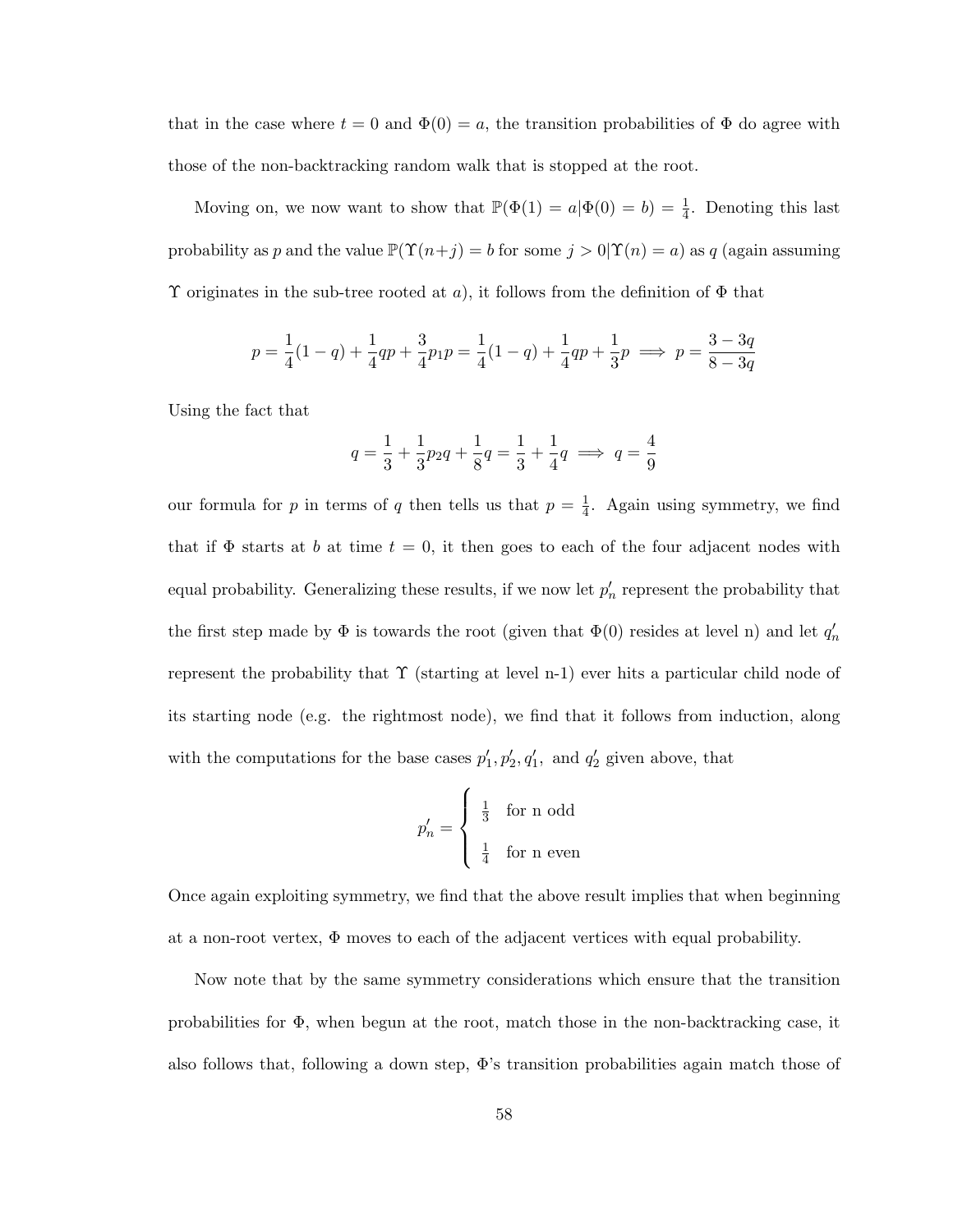the non-backtracking random walk (stopped at  $\varnothing$ ). Coupling this with the results from the previous paragraph, the only remaining task involved in establishing the proposition is addressing the case of  $\Phi$ 's transition probabilities after it has just taken a step *towards* the root. Since  $\Phi$  always stops upon hitting the root, the case where its previous step brought it to  $\emptyset$  is immediate. Now if we let  $r_n$  (for  $n \geq 1$ ) represent the probability of  $\Phi$  taking a step towards the root, conditioned on its previous step having brought it from level  $n + 1$ of  $\mathbb{T}_{3,2}$  to level n, we find that

$$
r_n = \left\{ \begin{array}{ll} \frac{p_2p'_n}{p'_{n+1}} & \mbox{if n is odd} \\ \\ \frac{p_1p'_n}{p'_{n+1}} & \mbox{if n is even} \end{array} \right.
$$

Plugging in the values for  $p_1$ ,  $p_2$ , and  $p'_n$ , then gives  $r_n = \frac{1}{2}$  $\frac{1}{2}$  for n odd and  $r_n = \frac{1}{3}$  $\frac{1}{3}$  for n even. From this it then follows that, conditioned on having just moved from a node to its parent (not the root),  $\Phi$  then moves to each of the available adjacent nodes (other than the one it just came from) with equal probability. Hence, we've completed the task of showing that the transition probabilities of  $\Phi$  match those of the non-backtracking random walk  $\Box$ that is stopped at the root, and thus, have completed the proof of the proposition.

Having obtained the above result, the proceeding corollary regarding the non-backtracking frog model on  $\mathbb{T}_{3,2}$  follows as an almost immediate consequence.

Corollary 4.1.3. There exists a coupling between the non-backtracking and original frog models on  $\mathbb{T}_{3,2}$  where the path of each non-backtracking frog is a subset of the path of the corresponding frog in the original model.

*Proof.* First recalling how the process  $\Phi$  was constructed using  $\Upsilon$ , we can see that the collection of vertices landed on for an instance of  $\Phi$  is a subset of the collection of vertices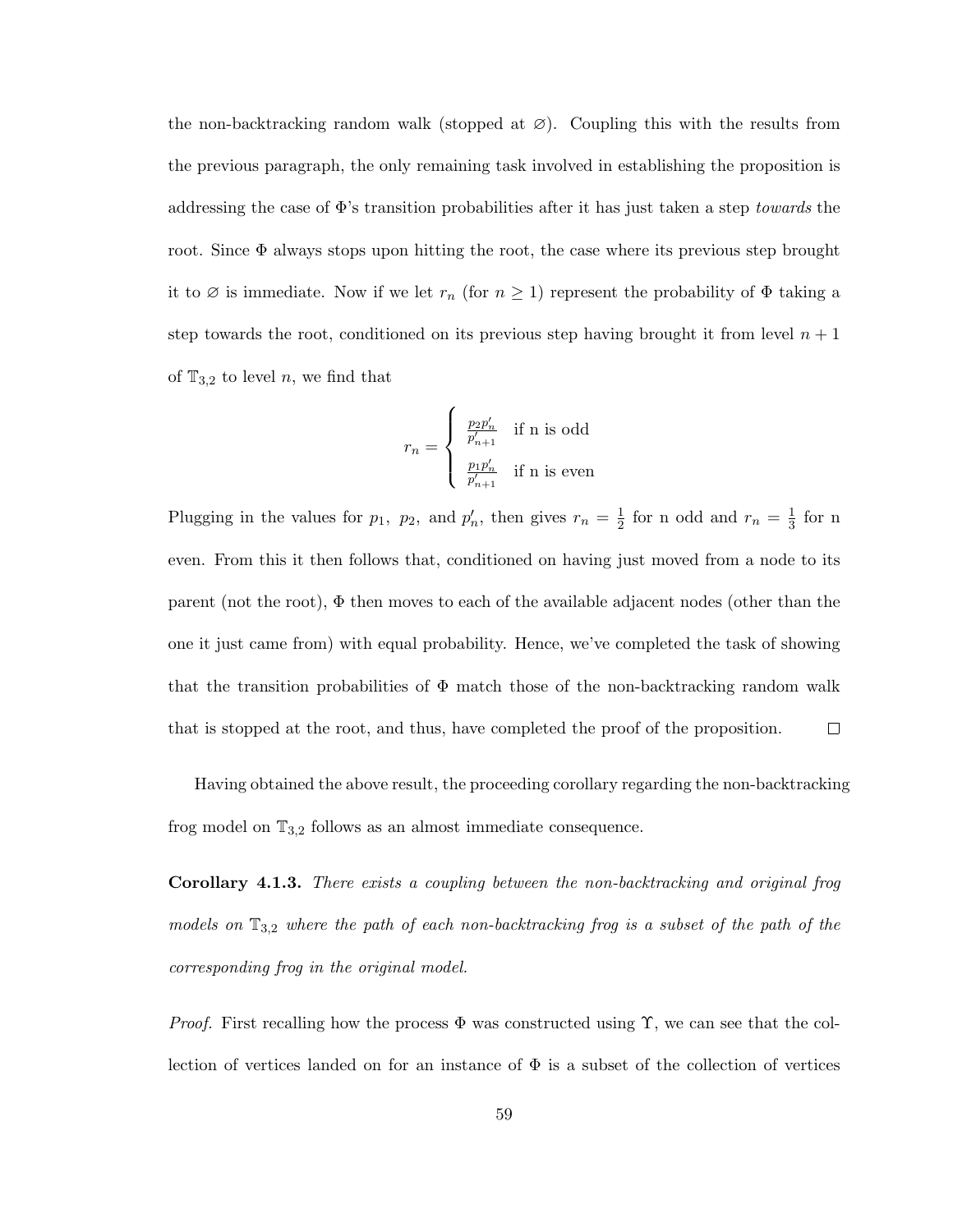landed on for the corresponding instance of  $\Upsilon$ . Likewise, since the process  $\Upsilon$  is just a (potentially) truncated version of an unbiased random walk on  $\mathbb{T}_{3,2}$ , it follows from Proposition 4.1.2 that the non-backtracking random walk on  $\mathbb{T}_{3,2}$  that terminates upon hitting the root can be coupled with the unbiased random walk on  $\mathbb{T}_{3,2}$  so that the path traversed in the non-backtracking case is a subset of the path traversed in the unbiased case. From here the entire non-backtracking frog model on  $\mathbb{T}_{3,2}$  can be coupled with the original model by starting with the original, and defining a corresponding non-backtracking model for which the path of each activated frog is determined by the instance of  $\Phi$  corresponding to the path traversed by the same frog in the original model. Using this coupling, we find that the path of each frog in the non-backtracking model is a subset of that of its counterpart in the original model.  $\Box$ 

#### 4.1.2 Coupling the original and self-similar models

The self-similar frog model on  $\mathbb{T}_{3,2}$  is obtained by refining the non-backtracking frog model through the addition of the following constraints: (i) Any frog that goes down an edge (i.e. travels away from the root) from an even to an odd level, where that edge has already been traveled along by another frog, is immediately stopped. If multiple frogs go down a previously untraveled edge simultaneously then all but one are stopped. (ii) The same rule applies for frogs traveling down an edge from an odd to an even level except that a node on an even level can have up to two frogs land on it without being stopped (the frog originating at its parent node along with whichever frog activated the frog at its parent node) provided that the frog residing at the sibbling of the node in question has yet to be activated (see Figure 4.2 below).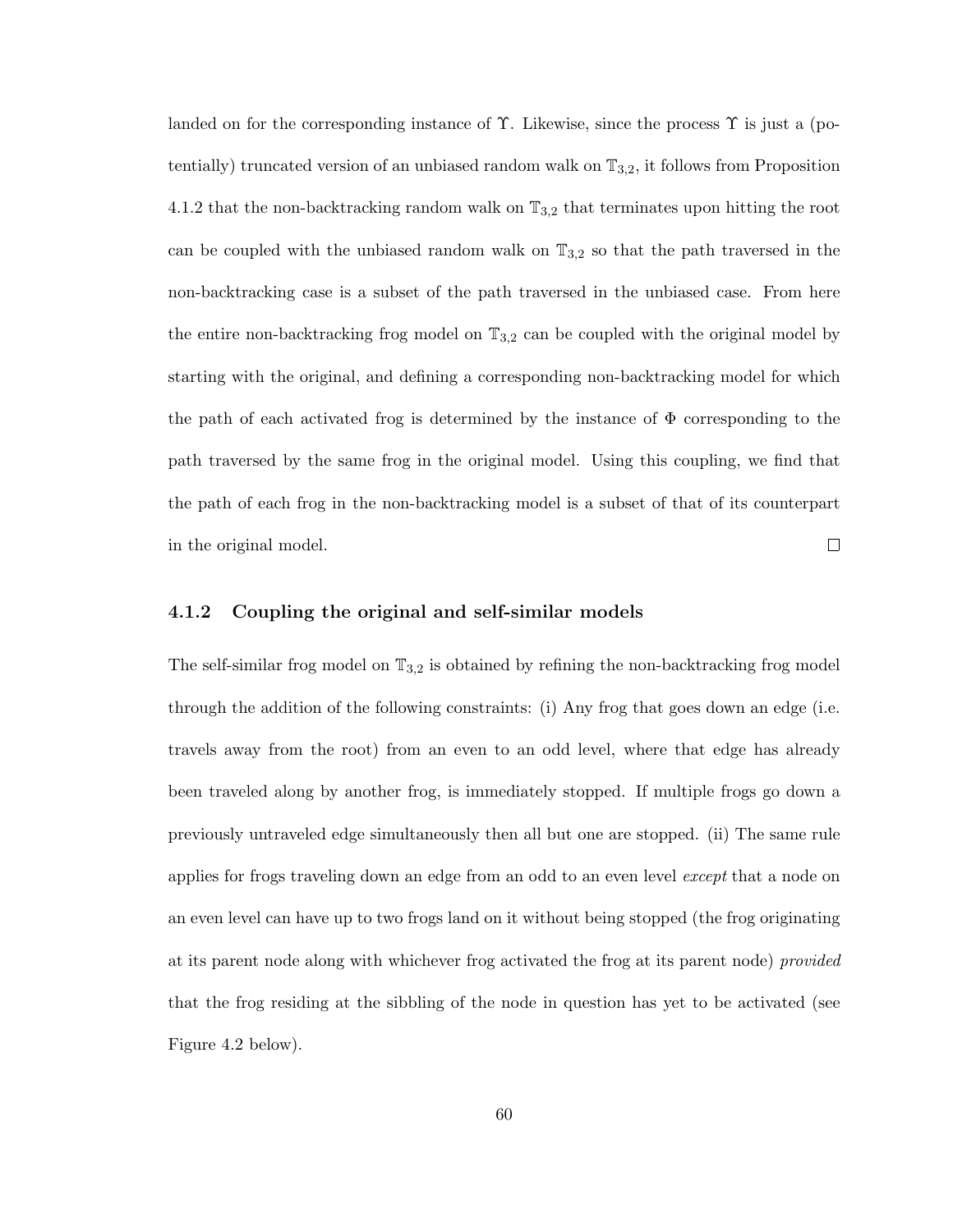

Figure 4.2: A depiction of a scenario in which a node on an even level (node b) has two frogs land on it without being stopped. Note that in order for such an event to accord with the specifications of the self-similar model, the sibling node (labeled  $\alpha$  in the figure) cannot yet have been landed on by an active frog.

Since the frogs in the self-similar model defined above conduct truncated non-backtracking random walks stopped at the root, this yields a natural coupling between the self-similar and non-backtracking frog models in which the frogs in the self-similar model follow paths which are subsets of the paths followed by the corresponding non-backtracking frogs. Composing this coupling with the coupling described in the proof of Corollary 4.1.3 then gives a coupling between the self-similar and original frog models that also possesses this property. Letting  $V$  and  $Z$  represent the number of frogs that hit the root in the self-similar and original models respectively, we obtain the following proposition.

Proposition 4.1.4. There exists a coupling between the self-similar and original frog models on  $\mathbb{T}_{3,2}$  in which V is dominated by Z.

Armed with this result, we now find that to prove Theorem 4.1.1 it suffices to prove recurrence of the self-similar frog model (i.e. that  $\mathbb{P}(V = \infty) = 1$ ).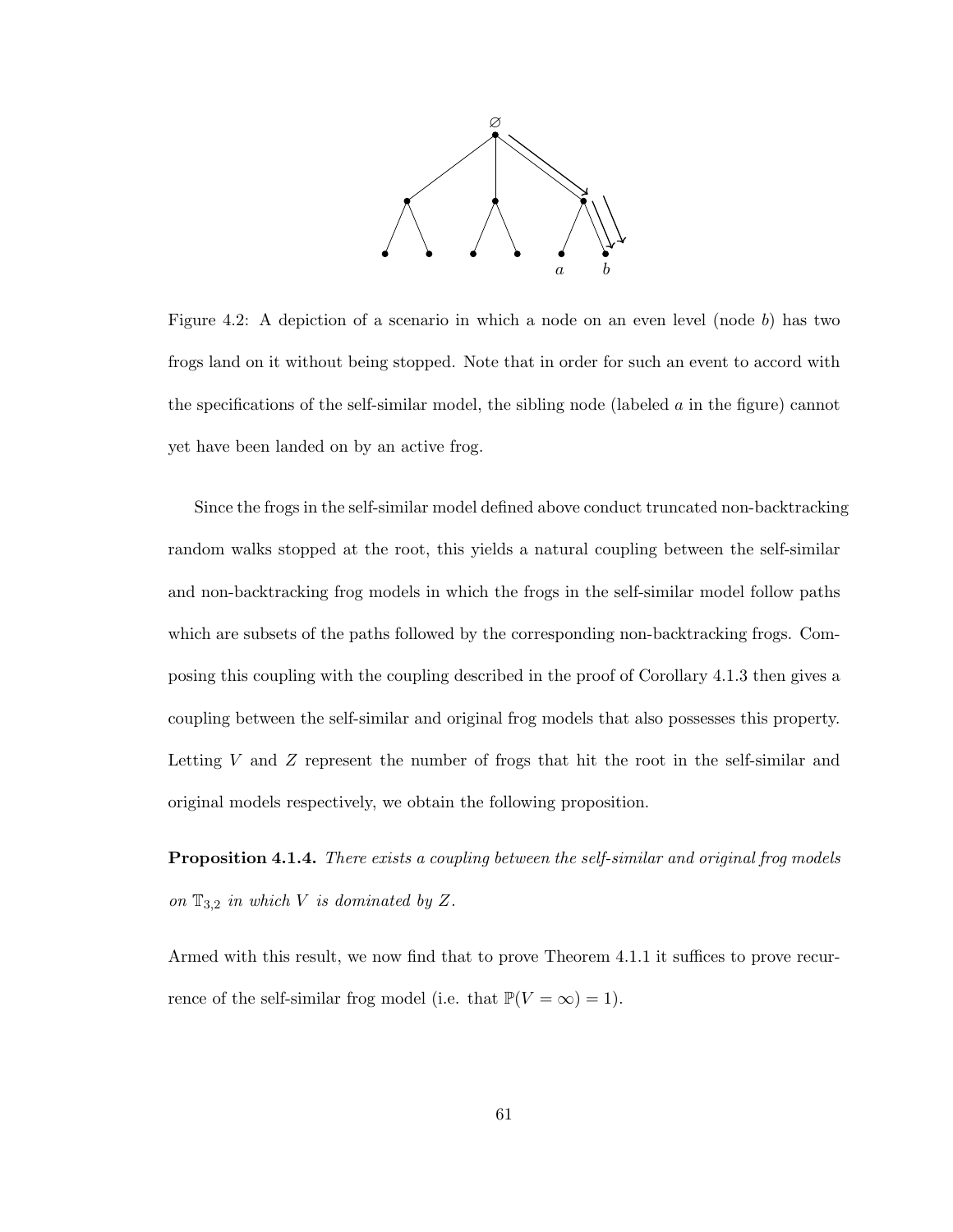#### 4.1.3 Constructing the operator A

Let  $f(x) := \mathbb{E}[x^V]$  be the generating function for V. Establishing that  $\mathbb{P}(V = \infty) = 1$ will involve showing that  $f(x)$  is a fixed point for an operator A. This will be done by introducing operators  $\mathcal L$  and  $\mathcal H$ . We can initially think of all three operators as acting on  $C^0([0,1])$  (though we'll restrict our focus to a much smaller class of functions later on).

To start, define the random variable  $V_c$  to be the number of frogs (in the self-similar frog model) originating from the sub-tree rooted at  $c$  (see Figure 4.1 in subsection 4.1.1), which hit b (conditioned on the frog at c being activated). Letting  $\mathbb{T}_{3,2}(c)$  represent the sub-tree rooted at c, we find that if we ignore frogs originating from outside  ${b} \cup \mathbb{T}_{3,2}(c)$  which are stopped at b or c after the frog at c has been activated (this can be done since these frogs do not activate any other frogs in  ${b} \cup \mathbb{T}_{3,2}(c)$ , then the self-similar frog model restricted to  ${b} \cup \mathbb{T}_{3,2}(c)$  (following the activation of the frog at c) looks exactly like the self-similar frog model on  $\mathbb{T}_{3,2}$  following the initial step taken by the frog originating at the root. From this it then follows that V and  $V_c$  have the same distribution, and therefore that  $V_c$  also has f as its probability generating function.

Next define the random variable  $V<sub>b</sub>$  to be the number of frogs originating from the subtree rooted at b (see Figure 4.1 again), which hit a (conditioned on the frog at b being activated by exactly one frog from the pair consisting of the frog starting at the root and the frog starting at a). Now letting  $l(x)$  represent the probability generating function of  $V_b$ , we present the lemma below relating the functions  $l(x)$  and  $f(x)$  via the following operator.

Definition 4.1.5.  $\mathcal{L} g(x):=\frac{x+3}{4}g(\frac{x+2}{3})$  $(\frac{+2}{3})^3 + 2 \cdot \frac{x+2}{4}$  $\frac{+2}{4}$  $\left( g(\frac{x+1}{3}\right)$  $\frac{+1}{3}$ )<sup>2</sup> – g( $\frac{x+2}{3}$  $\frac{+2}{3}$ )g( $\frac{x+1}{3}$  $(\frac{+1}{3})^2$  +  $\frac{x+1}{4}$  $rac{\pm 1}{4}$   $\left(g(\frac{x}{3}\right)$  $\frac{x}{3}) 2g(\frac{x+1}{3})$  $\frac{+1}{3}$ )g( $\frac{x}{3}$  $\frac{x}{3}$ ) –  $g(\frac{x+2}{3})$  $\frac{+2}{3}$ )<sup>2</sup> $g(\frac{x}{3})$  $(\frac{x}{3})+2g(\frac{x+2}{3})$  $\frac{+2}{3}$ )g( $\frac{x+1}{3}$  $\frac{+1}{3}$ )g( $\frac{x}{3}$  $\left(\frac{x}{3}\right)\bigg).$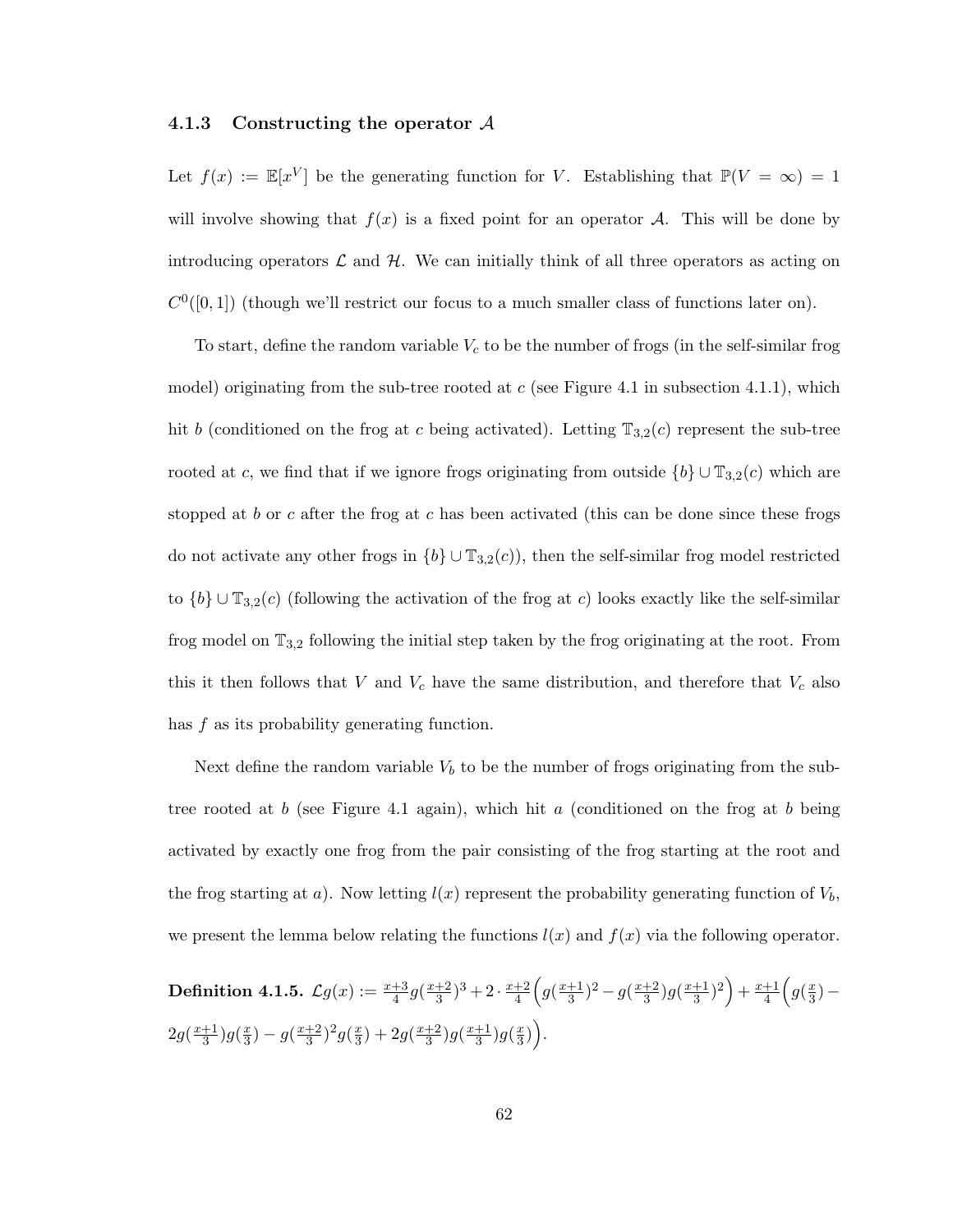

Figure 4.3: The right side of the first three levels of the subtree of  $\mathbb{T}_{3,2}$  rooted at a.

Lemma 4.1.6.  $l(x) = \mathcal{L}f(x)$ .

Now the operator  $H$  will be introduced, along with another important lemma. In the lemma,  $h(x)$  will refer to  $\mathbb{E}[x^{V'_{b}}]$ , where  $V'_{b}$  is the random variable representing the number of frogs originating from the sub-tree rooted at b which hit a (see Figures 4.1 and 4.3), conditioned on vertex b being hit by both the frog starting at the root and the frog that started at a.

**Definition 4.1.7.** 
$$
\mathcal{H}g(x) := \frac{1}{3}\mathcal{L}g(x) + \frac{x+3}{6}g(\frac{x+2}{3})^3 + \frac{x+2}{6}\left(g(\frac{x+1}{3})^2 - g(\frac{x+2}{3})g(\frac{x+1}{3})^2\right).
$$

Lemma 4.1.8.  $h(x) = Hf(x)$ 

Next we define  $A$  and state the main result of this section, following which are the proofs of our two lemmas.

 $\textbf{Definition 4.1.9.} \ \ \mathcal{A} g(x):=\frac{x}{3}\mathcal{L}[g](\frac{x}{2})+\frac{x+1}{3}\Big(\mathcal{L}[g](\frac{x+1}{2})\Big)^2-\frac{x}{3}$  $\frac{x}{3}\mathcal{L}[g](\frac{x+1}{2})\mathcal{L}[g](\frac{x}{2})+\frac{1}{3}\mathcal{H}[g](\frac{x}{2})+$ 1  $\frac{1}{3}\mathcal{L}[g](\frac{x+1}{2})\mathcal{H}[g](\frac{x+1}{2}) - \frac{1}{3}$  $\frac{1}{3}\mathcal{L}[g](\frac{x+1}{2})\mathcal{H}[g](\frac{x}{2}).$ 

Remark 1. Note the brackets in expressions of the form  $\mathcal{L}[g](\frac{x}{2})$  above, which are there to indicate that the expression is to be interpreted as the value of the function  $\mathcal{L}g$  at  $\frac{x}{2}$ .

Theorem 4.1.10.  $Af = f$ .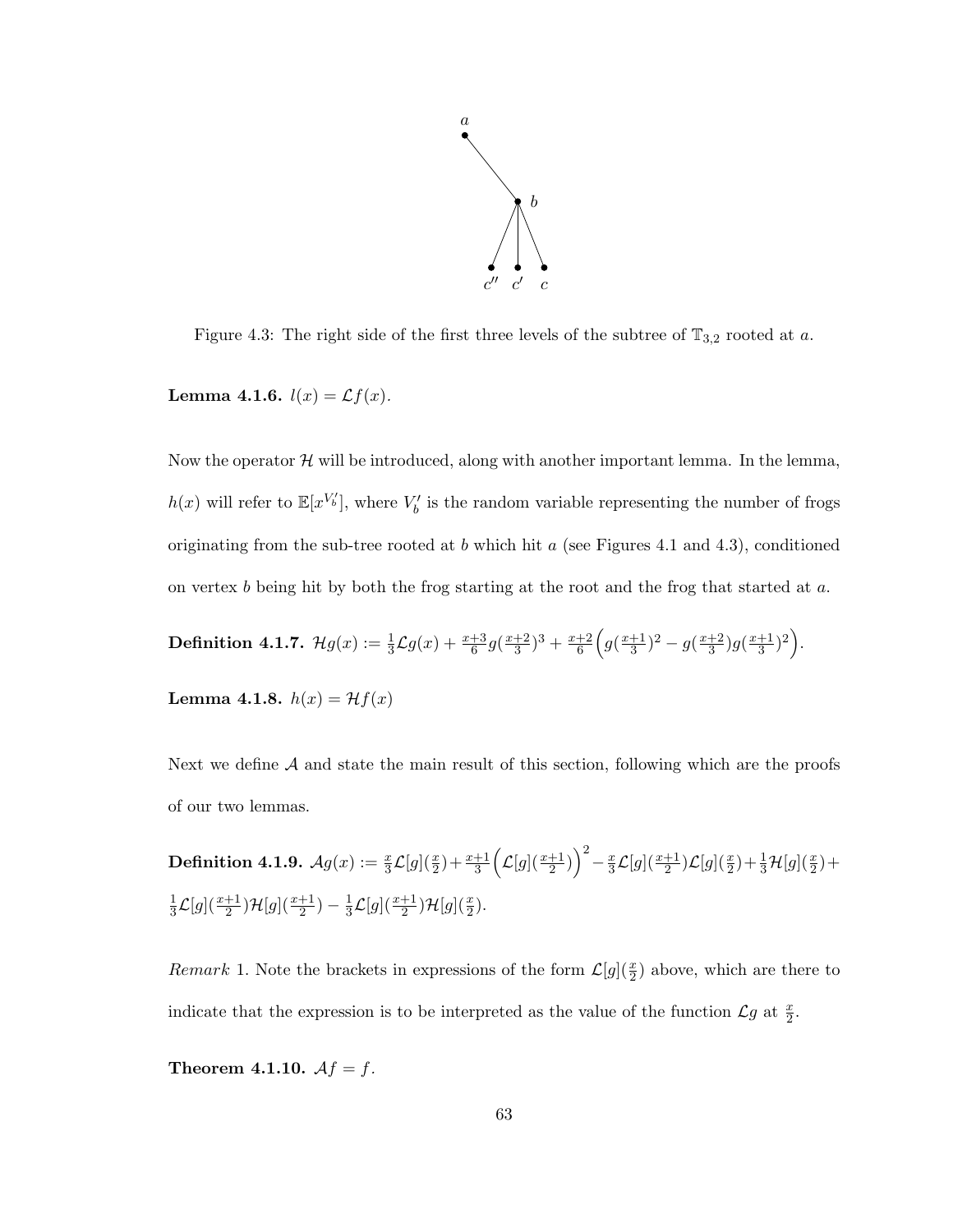

Figure 4.4: Diagrams representing the four events (from left to right)  $A_1$ ,  $A_2$ ,  $A_3$ , and  $A_4$ .

Proof of Lemma 4.1.6. Observe Figure 4.3 on the previous page, which shows the relevant portion of  $\mathbb{T}_{3,2}$ . Since we are conditioning on the frog at b being activated by either the frog from a or the frog from the root (but not both), it follows from property (ii) of the self-similar model (see beginning of subsection 4.1.2) that no additional frogs can enter the sub-tree rooted at b (meaning any such frogs are stopped at b). Hence, once the frog beginning at  $b$  is activated, we are starting with two active frogs there where one of them (we'll call it  $\#1$ ) can go in any of the four available directions and the other (call it  $\#2$ ) must travel away from vertex a. Letting A represent the event that  $\#1$  goes to a,  $l(x)$  can then be expressed as  $l(x) = \mathbb{E}[x^{V_b}] = \mathbb{E}[x^{V_b};A] + \mathbb{E}[x^{V_b};A^c].$ 

Now A is split up into the four separate events  $A_1$ ,  $A_2$ ,  $A_3$ , and  $A_4$  (see Figure 4.4 above) as follows:  $A_1$  represents having the sub-tree activated by  $\#2$  fail to activate either of its two sibling sub-trees (represented by  $c'$  and  $c''$  in leftmost figure);  $A_2$  represents the sub-tree activated by  $#2$  activating exactly one of its sibling sub-trees, which itself fails to activate the other sibling;  $A_3$  represents the sub-tree activated by  $\#2$  activating exactly one of its sibling sub-trees, which itself activates the other sibling; and  $A_4$  represents the sub-tree activated by  $#2$  activating both of its sibling sub-trees.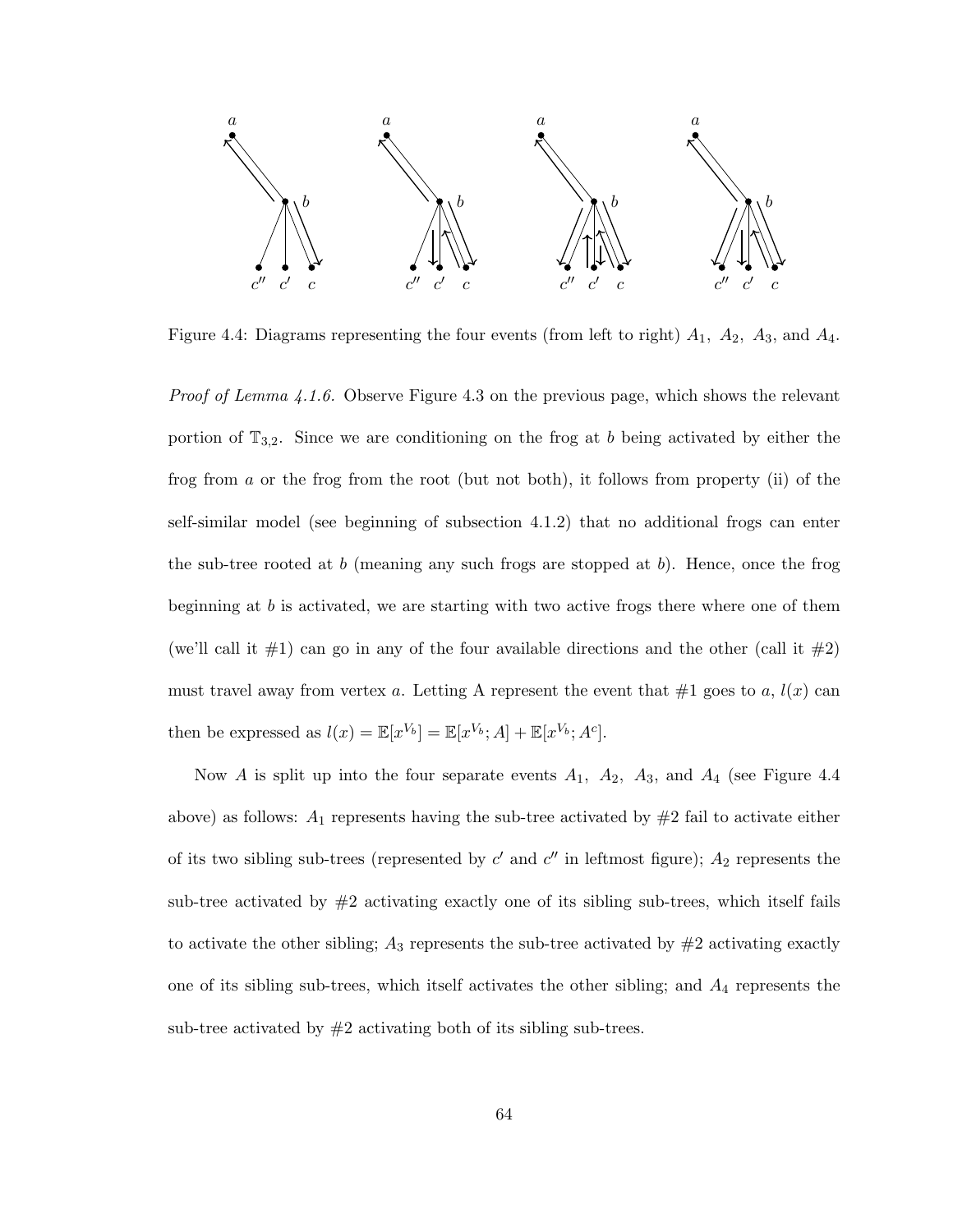The next step is to evaluate  $\mathbb{E}[x^{V_b}; A_i]$  for each i as follows:

$$
\mathbb{E}[x^{V_b}; A_1] = \frac{x}{4} \sum_{k=0}^{\infty} \mathbb{P}(V_c = k) \left(\frac{1}{3}\right)^k x^k = \frac{x}{4} f\left(\frac{x}{3}\right)
$$
(4.1.1)

$$
\mathbb{E}[x^{V_b}; A_2] = \frac{x}{4} \sum_{k=1}^{\infty} \mathbb{P}(V_c = k) \sum_{j=0}^{k-1} \left(\frac{1}{3}\right)^j \left(\frac{2}{3}\right)^{k-j} \left(\frac{k}{j}\right) x^j \cdot 2 \cdot \left(\frac{1}{2}\right)^{k-j}
$$
\n
$$
\cdot \left(\sum_{i=0}^{\infty} \mathbb{P}(V_c = i) \left(\frac{1}{3}\right)^i \sum_{l=0}^i \binom{i}{l} x^l\right)
$$
\n
$$
= \frac{x}{2} \sum_{k=1}^{\infty} \mathbb{P}(V_c = k) \sum_{j=0}^{k-1} \left(\frac{x}{3}\right)^j \left(\frac{1}{3}\right)^{k-j} \binom{k}{j} \sum_{i=0}^{\infty} \mathbb{P}(V_c = i) \left(\frac{x+1}{3}\right)^i
$$
\n
$$
= \frac{x}{2} f \left(\frac{x+1}{3}\right) \sum_{k=1}^{\infty} \mathbb{P}(V_c = k) \sum_{j=0}^{k-1} \left(\frac{x}{3}\right)^j \left(\frac{1}{3}\right)^{k-j} \binom{k}{j}
$$
\n
$$
= \frac{x}{2} f \left(\frac{x+1}{3}\right) \sum_{k=1}^{\infty} \mathbb{P}(V_c = k) \left(\left(\frac{x+1}{3}\right)^k - \left(\frac{x}{3}\right)^k\right)
$$
\n
$$
= \frac{x}{2} f \left(\frac{x+1}{3}\right) \left(f \left(\frac{x+1}{3}\right) - f \left(\frac{x}{3}\right)\right)
$$
\n(4.1.2)

$$
\mathbb{E}[x^{V_b}; A_3] = \frac{x}{4} \sum_{k=1}^{\infty} \mathbb{P}(V_c = k) \sum_{j=0}^{k-1} \left(\frac{1}{3}\right)^j \left(\frac{2}{3}\right)^{k-j} \left(\frac{k}{j}\right) x^j \cdot 2 \cdot \left(\frac{1}{2}\right)^{k-j} \cdot \sum_{i=1}^{\infty} \mathbb{P}(V_c = i) \tag{4.1.3}
$$
\n
$$
\sum_{l=0}^{i-1} \left(\frac{1}{3}\right)^l \left(\frac{2}{3}\right)^{i-l} \binom{i}{l} x^l \left(1 - \left(\frac{1}{2}\right)^{i-l}\right) \sum_{m=0}^{\infty} \mathbb{P}(V_c = m) \sum_{n=0}^m \left(\frac{1}{3}\right)^n \left(\frac{2}{3}\right)^{m-n} \binom{m}{n} x^n
$$
\n
$$
= \frac{x}{2} \sum_{k=1}^{\infty} \mathbb{P}(V_c = k) \sum_{j=0}^{k-1} \left(\frac{x}{3}\right)^j \left(\frac{1}{3}\right)^{k-j} \binom{k}{j} \sum_{i=1}^{\infty} \mathbb{P}(V_c = i)
$$
\n
$$
\sum_{l=0}^{i-1} \left(\frac{x}{3}\right)^l \left(\frac{2}{3}\right)^{i-l} \binom{i}{l} \left(1 - \left(\frac{1}{2}\right)^{i-l}\right) f \left(\frac{x+2}{3}\right)
$$
\n
$$
= \frac{x}{2} f \left(\frac{x+2}{3}\right) \sum_{k=1}^{\infty} \mathbb{P}(V_c = k) \left(\left(\frac{x+1}{3}\right)^k - \left(\frac{x}{3}\right)^k\right)
$$
\n
$$
\cdot \left(\sum_{i=1}^{\infty} \mathbb{P}(V_c = i) \left(\left(\frac{x+2}{3}\right)^i - \left(\frac{x+1}{3}\right)^i\right)\right)
$$
\n
$$
= \frac{x}{2} f \left(\frac{x+2}{3}\right) \left(f \left(\frac{x+1}{3}\right) - f \left(\frac{x}{3}\right)\right) \left(f \left(\frac{x+2}{3}\right) - f \left(\frac{x+1}{3}\right)\right)
$$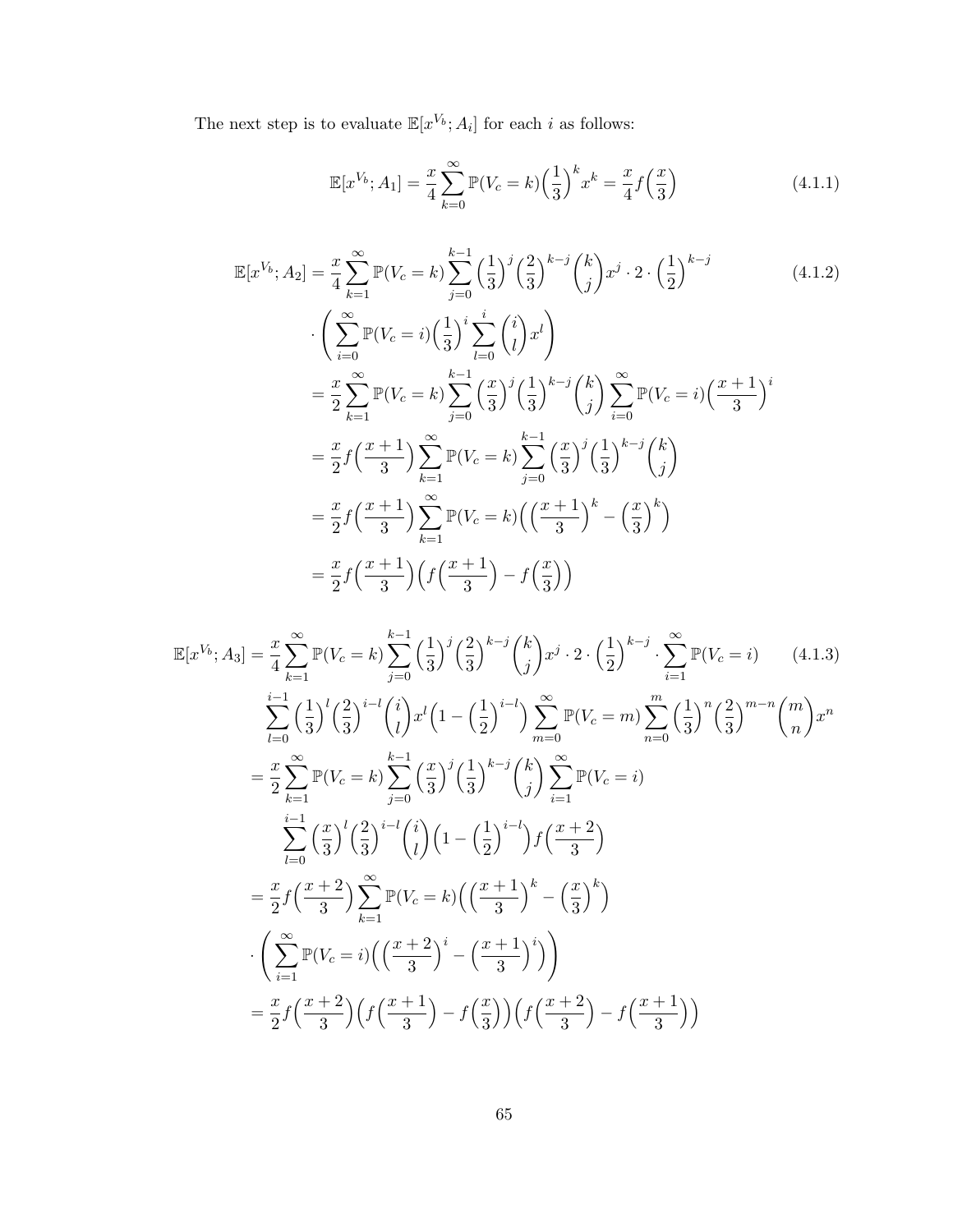

Figure 4.5: Illustrations representing the three events (from left to right)  $B_1$ ,  $B_2$ , and  $B_3$ .

$$
\mathbb{E}[x^{V_b}; A_4] = \frac{x}{4} \sum_{k=2}^{\infty} \mathbb{P}(V_c = k) \sum_{j=0}^{k-2} \left(\frac{1}{3}\right)^j \left(\frac{2}{3}\right)^{k-j} \left(\frac{k}{j}\right) x^j \left(1 - 2\left(\frac{1}{2}\right)^{k-j}\right)
$$
\n
$$
\cdot \left(\sum_{i=0}^{\infty} \mathbb{P}(V_c = i) \sum_{l=0}^i \left(\frac{1}{3}\right)^l \left(\frac{2}{3}\right)^{i-l} {i \choose l} x^l\right)^2
$$
\n
$$
= \frac{x}{4} \sum_{k=2}^{\infty} \mathbb{P}(V_c = k) \left(\left(\frac{x+2}{3}\right)^k - 2\left(\frac{x+1}{3}\right)^k + \left(\frac{x}{3}\right)^k\right)
$$
\n
$$
\cdot \left(\sum_{i=0}^{\infty} \mathbb{P}(V_c = i) \left(\frac{x+2}{3}\right)^i\right)^2
$$
\n
$$
= \frac{x}{4} f \left(\frac{x+2}{3}\right)^2 \left(f \left(\frac{x+2}{3}\right) - 2f \left(\frac{x+1}{3}\right) + f \left(\frac{x}{3}\right)\right)
$$
\n(4.1.4)

Having obtained expressions for the  $A_i$ 's, we now split up  $A<sup>c</sup>$  into the three separate events  $B_1$ ,  $B_2$ , and  $B_3$  (see Figure 4.5 above) in the following way:  $B_1$  represents having #1 and #2 activate the same sub-tree;  $B_2$  represents #1 and #2 activating different subtrees (represented by  $c$  and  $c'$  in middle figure above), neither of which activates the third sub-tree; and  $B_3$  represents  $\#1$  and  $\#2$  activating different sub-trees, which then activate the third sub-tree. Next the expression  $\mathbb{E}[x^{V_b};B_i]$  is evaluated for each i as follows:

$$
\mathbb{E}[x^{V_b};B_1] = \frac{1}{x}\mathbb{E}[x^{V_b};A]
$$
\n(4.1.5)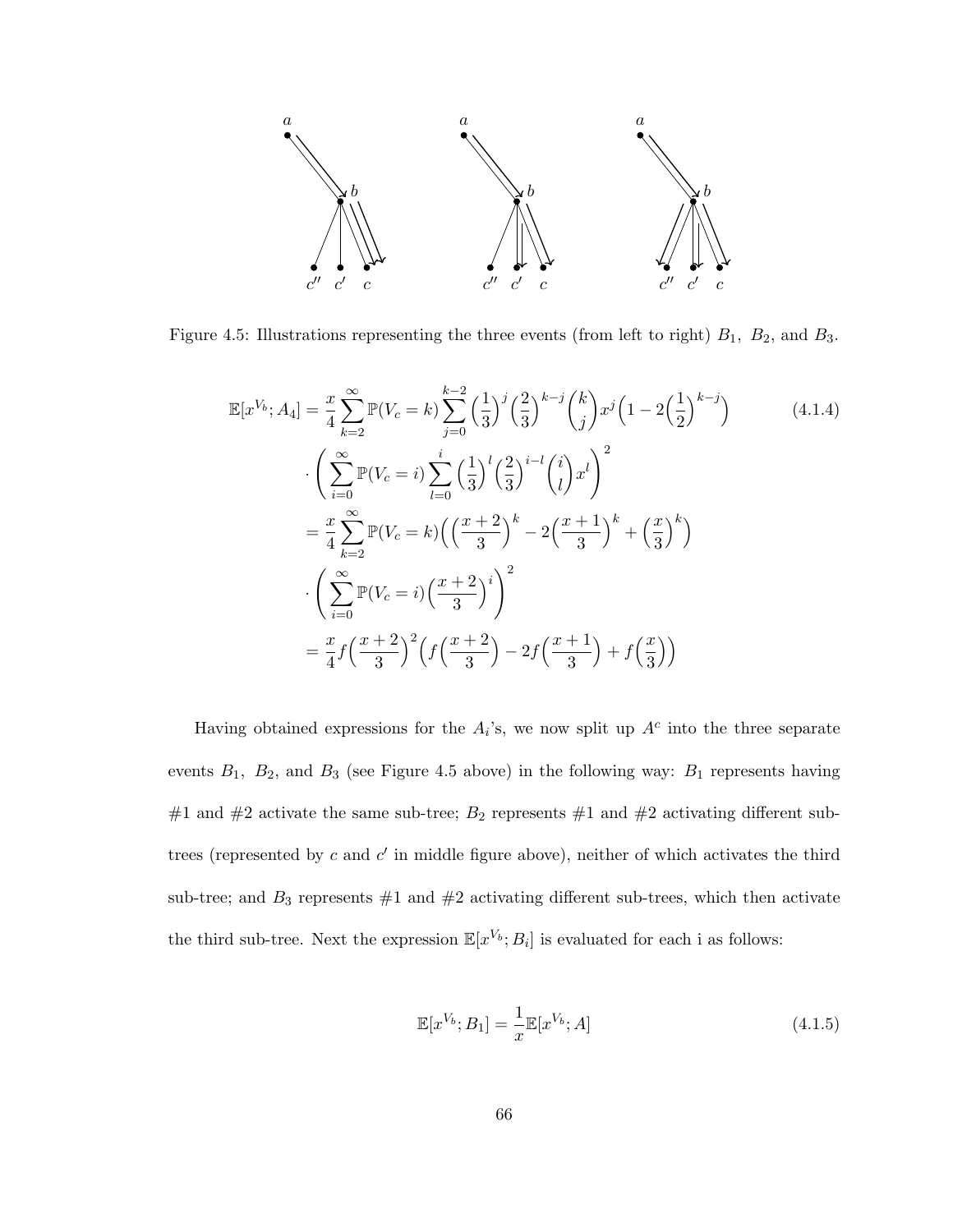(this follows from the fact that  $\mathbb{P}(A) = \mathbb{P}(B_1)$  and  $(V_b - 1)|A = V_b|B_1$ )

$$
\mathbb{E}[x^{V_b}; B_2] = \frac{1}{2} \left( \sum_{k=0}^{\infty} \mathbb{P}(V_c = k) \sum_{j=0}^{k} \left( \frac{1}{3} \right)^k {k \choose j} x^j \right)^2 = \frac{1}{2} \left( \sum_{k=0}^{\infty} \mathbb{P}(V_c = k) \left( \frac{x+1}{3} \right)^k \right)^2 \tag{4.1.6}
$$

$$
= \frac{1}{2} f \left( \frac{x+1}{3} \right)^2
$$

$$
\mathbb{E}[x^{V_b}; B_3] = \frac{1}{2} \sum_{k_1 + k_2 \ge 1} \mathbb{P}(V_c = k_1) \mathbb{P}(V_c = k_2)
$$
\n
$$
\cdot \left( \sum_{j=0}^{k_1 + k_2 - 1} \left( \frac{1}{3} \right)^j \left( \frac{2}{3} \right)^{k_1 + k_2 - j} x^j \left( k_1 + k_2 \right) \left( 1 - \left( \frac{1}{2} \right)^{k_1 + k_2 - j} \right) \right)
$$
\n
$$
\cdot \left( \sum_{i=0}^{\infty} \mathbb{P}(V_c = i) \sum_{l=0}^i \left( \frac{1}{3} \right)^l \left( \frac{2}{3} \right)^{i-l} \left( \frac{i}{l} \right) x^l \right)
$$
\n
$$
= \frac{1}{2} \sum_{k_1 + k_2 \ge 1} \mathbb{P}(V_c = k_1) \mathbb{P}(V_c = k_2) \left( \left( \frac{x+2}{3} \right)^{k_1 + k_2} - \left( \frac{x+1}{3} \right)^{k_1 + k_2} \right)
$$
\n
$$
\cdot \left( \sum_{i=0}^{\infty} \mathbb{P}(V_c = i) \left( \frac{x+2}{3} \right)^i \right)
$$
\n
$$
= \frac{1}{2} f \left( \frac{x+2}{3} \right) \left( f \left( \frac{x+2}{3} \right)^2 - f \left( \frac{x+1}{3} \right)^2 \right)
$$
\n(4.1.7)

Using the calculations from  $(4.1.1)-(4.1.7)$  we now find that

$$
l(x) = \mathbb{E}[x^{V_b}] = \sum_{i=1}^{4} \mathbb{E}[x^{V_b}; A_i] + \sum_{i=1}^{3} \mathbb{E}[x^{V_b}; B_i]
$$
(4.1.8)

$$
= \left(1 + \frac{1}{x}\right) \left(\frac{x}{4}f\left(\frac{x}{3}\right) + \frac{x}{2}f\left(\frac{x+1}{3}\right)^2 - \frac{x}{2}f\left(\frac{x+1}{3}\right)f\left(\frac{x}{3}\right) + \frac{x}{2}f\left(\frac{x+2}{3}\right)^2 f\left(\frac{x+1}{3}\right) -\frac{x}{2}f\left(\frac{x+2}{3}\right)^2 f\left(\frac{x}{3}\right) - \frac{x}{2}f\left(\frac{x+2}{3}\right)f\left(\frac{x+1}{3}\right)^2 + \frac{x}{2}f\left(\frac{x+2}{3}\right)f\left(\frac{x+1}{3}\right)f\left(\frac{x}{3}\right) +\frac{x}{4}f\left(\frac{x+2}{3}\right)^3 - \frac{x}{2}f\left(\frac{x+2}{3}\right)^2 f\left(\frac{x+1}{3}\right) + \frac{x}{4}f\left(\frac{x+2}{3}\right)^2 f\left(\frac{x}{3}\right) +\frac{1}{2}f\left(\frac{x+1}{3}\right)^2 + \frac{1}{2}f\left(\frac{x+2}{3}\right)^3 - \frac{1}{2}f\left(\frac{x+2}{3}\right)f\left(\frac{x+1}{3}\right)^2
$$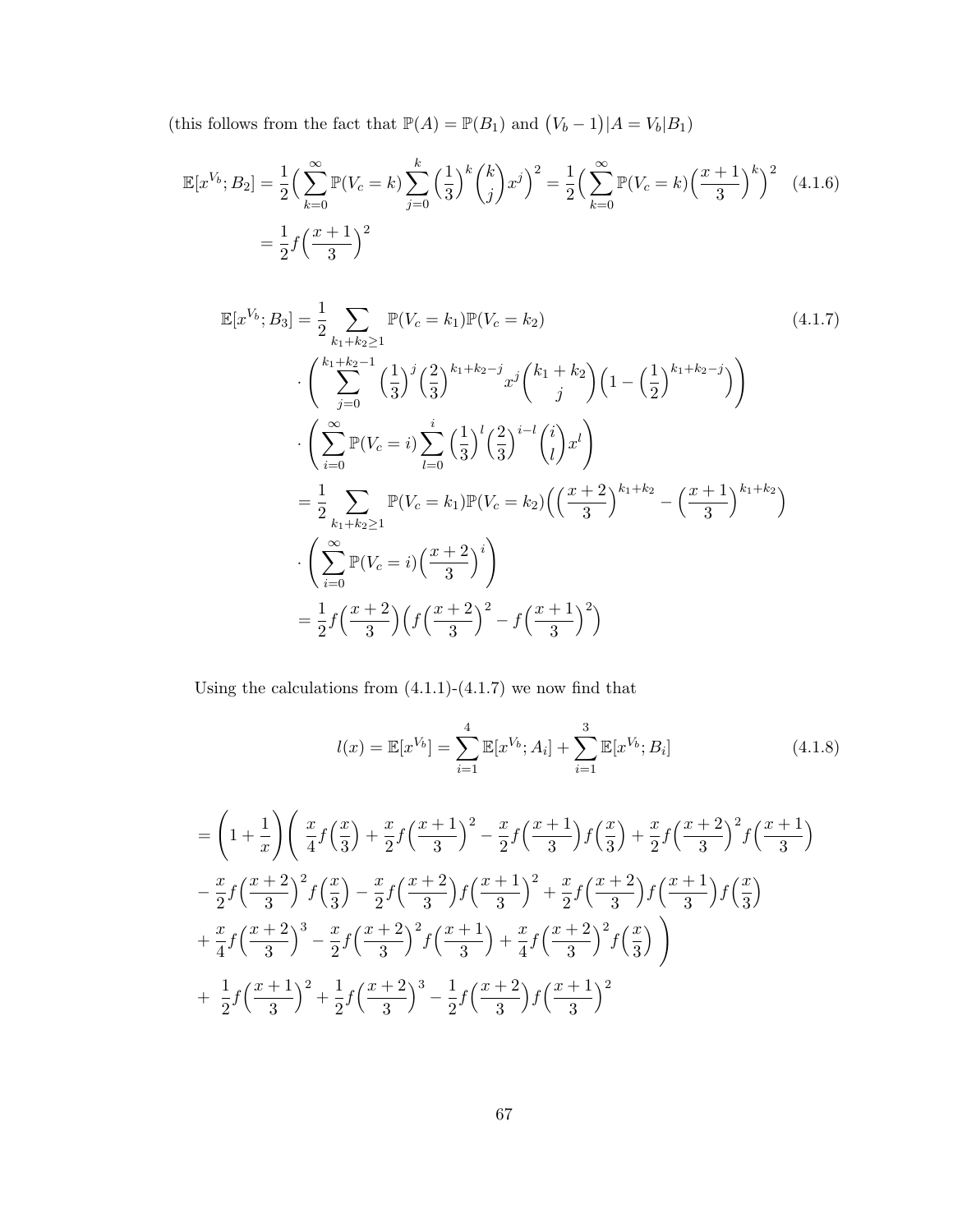$$
= \frac{x+3}{4} f\left(\frac{x+2}{3}\right)^3 + 2 \cdot \frac{x+2}{4} \left(f\left(\frac{x+1}{3}\right)^2 - f\left(\frac{x+2}{3}\right) f\left(\frac{x+1}{3}\right)^2\right) + \frac{x+1}{4} \left(f\left(\frac{x}{3}\right) - 2f\left(\frac{x+1}{3}\right) f\left(\frac{x}{3}\right) - f\left(\frac{x+2}{3}\right)^2 f\left(\frac{x}{3}\right) + 2f\left(\frac{x+2}{3}\right) f\left(\frac{x+1}{3}\right) f\left(\frac{x}{3}\right)\right) = \mathcal{L}f(x)
$$

Hence, the proof of Lemma 4.1.6 is complete.

 $\Box$ 

*Proof of Lemma 4.1.8.* The scenario under consideration (see Figure 4.3 again) begins with three active frogs at vertex b, where one (call it  $\#1$ ) is free to go in any of the four available directions, and the other two (call them the  $#2$  frogs) can go in any of the three directions away from the root. Letting  $A_0$  represent the event that the two  $#2$  frogs travel to the same node from b (call this node c),  $h(x)$  can be expressed as  $\mathbb{E}[x^{V'_b}] = \mathbb{E}[x^{V'_b}; A_0] + \mathbb{E}[x^{V'_b}; A_0^c]$ . If the event  $A_0$  occurs, since one of the two  $#2$  frogs is stopped at c, it follows that  $V'_b|A_0$ has the same distribution as  $V_b$ . Hence, this implies that  $\mathbb{E}[x^{V'_b};A_0] = \mathbb{P}(A_0)\mathbb{E}[x^{V'_b}|A_0] =$  $\mathbb{P}(A_0)\mathbb{E}[x^{V_b}] = \frac{1}{3}\mathcal{L}f(x).$ 

Turning next to the event  $A_0^c$ , it will be split up into the events  $C_1$ ,  $C_2$ , and  $C_3$  (see Figure 4.6 below) as follows:  $C_1$  represents having the  $#2$  frogs go to different nodes and the  $\#1$  frog go to a;  $C_2$  represents the  $\#2$  frogs going to different nodes and the  $\#1$  frog going to the same node as one of the  $#2$  frogs; and  $C_3$  represents the  $#2$  frogs going to different nodes and the #1 frog going to the third sibling node. Evaluating  $\mathbb{E}[x^{V'_b};C_i]$  for each i now gives the following: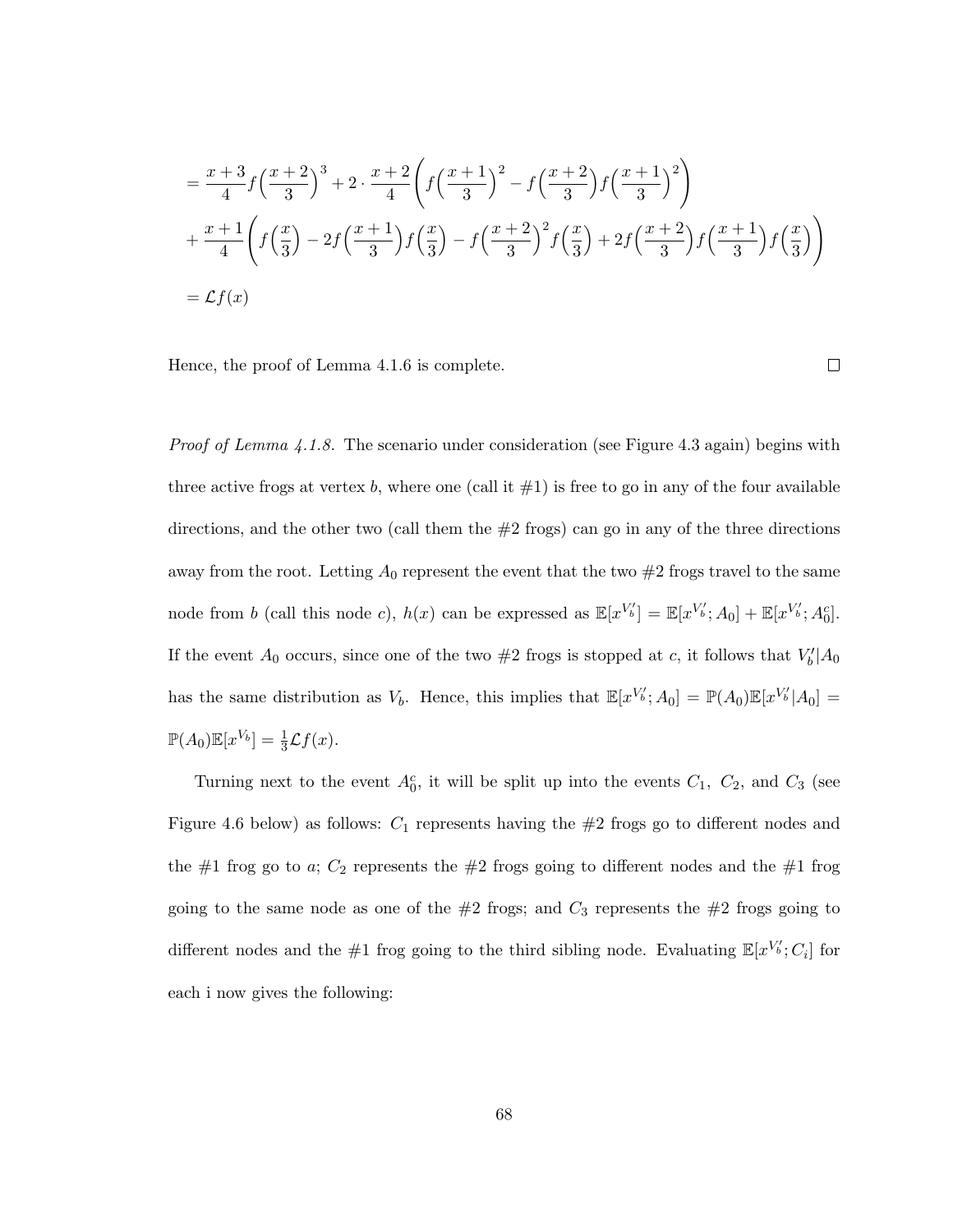

Figure 4.6: Illustrations representing the three events (from left to right)  $C_1$ ,  $C_2$ , and  $C_3$ .

$$
\mathbb{E}[x^{V'_b}; C_1] = \frac{x}{4} \cdot \frac{2}{3} \cdot \mathbb{E}[x^{V_b} | B_2 \cup B_3]
$$
\n
$$
= \frac{x}{6} \cdot \frac{\left(\frac{1}{2}f\left(\frac{x+1}{3}\right)^2 + \frac{1}{2}f\left(\frac{x+2}{3}\right)^3 - \frac{1}{2}f\left(\frac{x+2}{3}\right)f\left(\frac{x+1}{3}\right)^2\right)}{1/2}
$$
\n
$$
= \frac{x}{6} \left(f\left(\frac{x+1}{3}\right)^2 + f\left(\frac{x+2}{3}\right)^3 - f\left(\frac{x+2}{3}\right)f\left(\frac{x+1}{3}\right)^2\right)
$$
\n(4.1.9)

$$
\mathbb{E}[x^{V'_b}; C_2] = \frac{1}{3} \mathbb{E}[x^{V_b} | B_2 \cup B_3]
$$
\n
$$
= \frac{1}{3} \Big( f \Big( \frac{x+1}{3} \Big)^2 + f \Big( \frac{x+2}{3} \Big)^3 - f \Big( \frac{x+2}{3} \Big) f \Big( \frac{x+1}{3} \Big)^2 \Big)
$$
\n
$$
\mathbb{E}[x^{V'_b}; C_3] = \frac{1}{6} \Big( \sum_{k=0}^{\infty} \mathbb{P}(V_c = k) \sum_{j=0}^k \Big( \frac{1}{3} \Big)^j \Big( \frac{2}{3} \Big)^{k-j} \Big( \frac{k}{j} \Big) x^j \Big)^3
$$
\n
$$
= \frac{1}{6} f \Big( \frac{x+2}{3} \Big)^3
$$
\n(4.1.11)

Adding the expressions (4.1.9)-(4.1.11) to our expression for  $\mathbb{E}[x^{V'_b};A_0]$  then gives

$$
h(x) = \mathbb{E}[x^{V'_b}] = \frac{1}{3}\mathcal{L}f(x) + \frac{x+3}{6}f\left(\frac{x+2}{3}\right)^3 + \frac{x+2}{6}\left(f\left(\frac{x+1}{3}\right)^2 - f\left(\frac{x+2}{3}\right)f\left(\frac{x+1}{3}\right)^2\right)
$$
  
=  $\mathcal{H}f(x)$ 

Hence, the proof is complete.

 $\Box$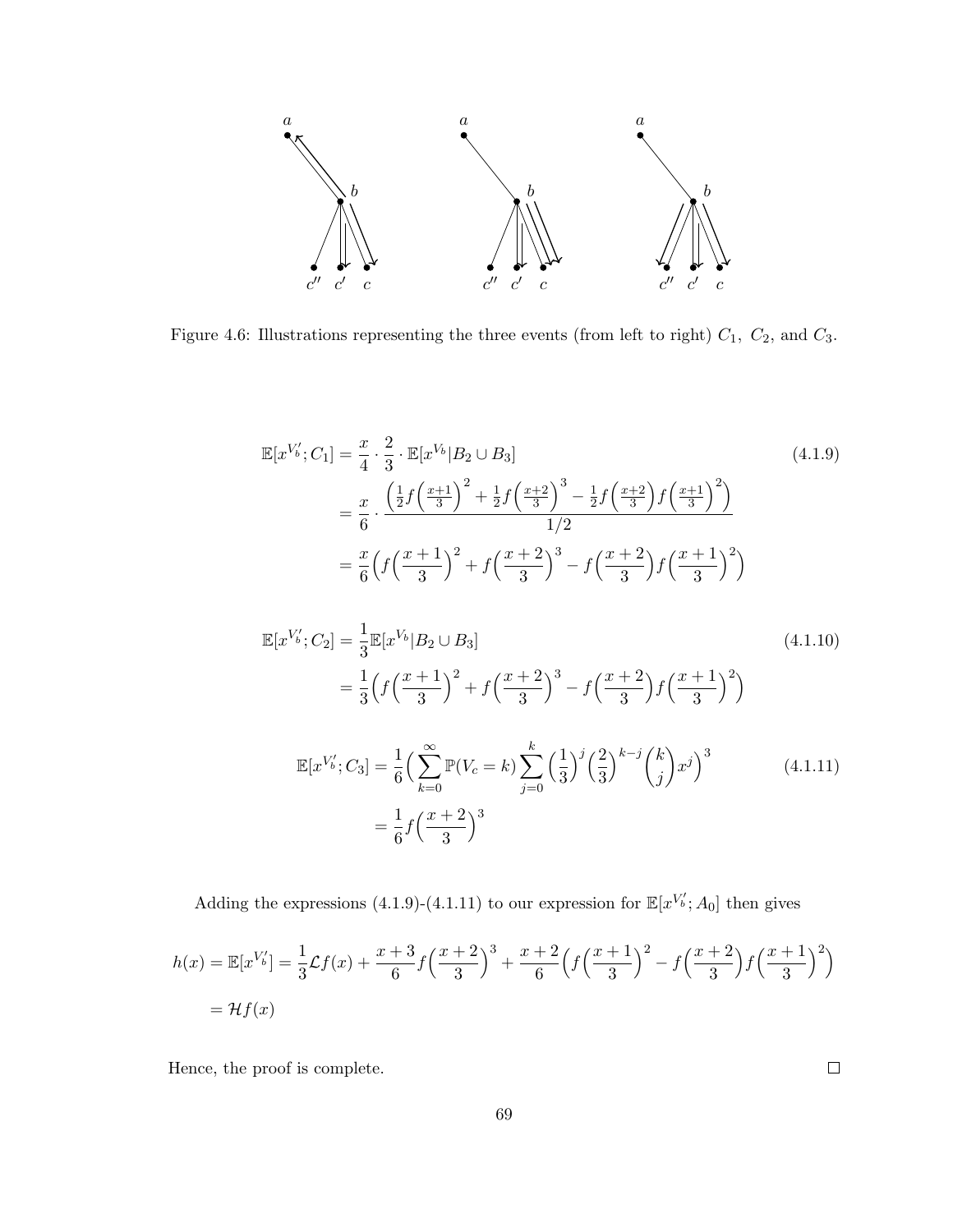

Figure 4.7: A representation of  $D_1$ , defined as the event in which the frog coming from the root and the frog at the first vertex it hits (labelled a in the figure above) go to different children of a.



Figure 4.8: A representation of  $D_2$ , defined as the event in which the frog at the first vertex hit, upon being activated, returns to the root.



Figure 4.9: A representation of  $D_3$ , defined as the event in which the frog coming from the root and the frog coming from a (where a once again represents the first vertex landed on) go to the same child of a.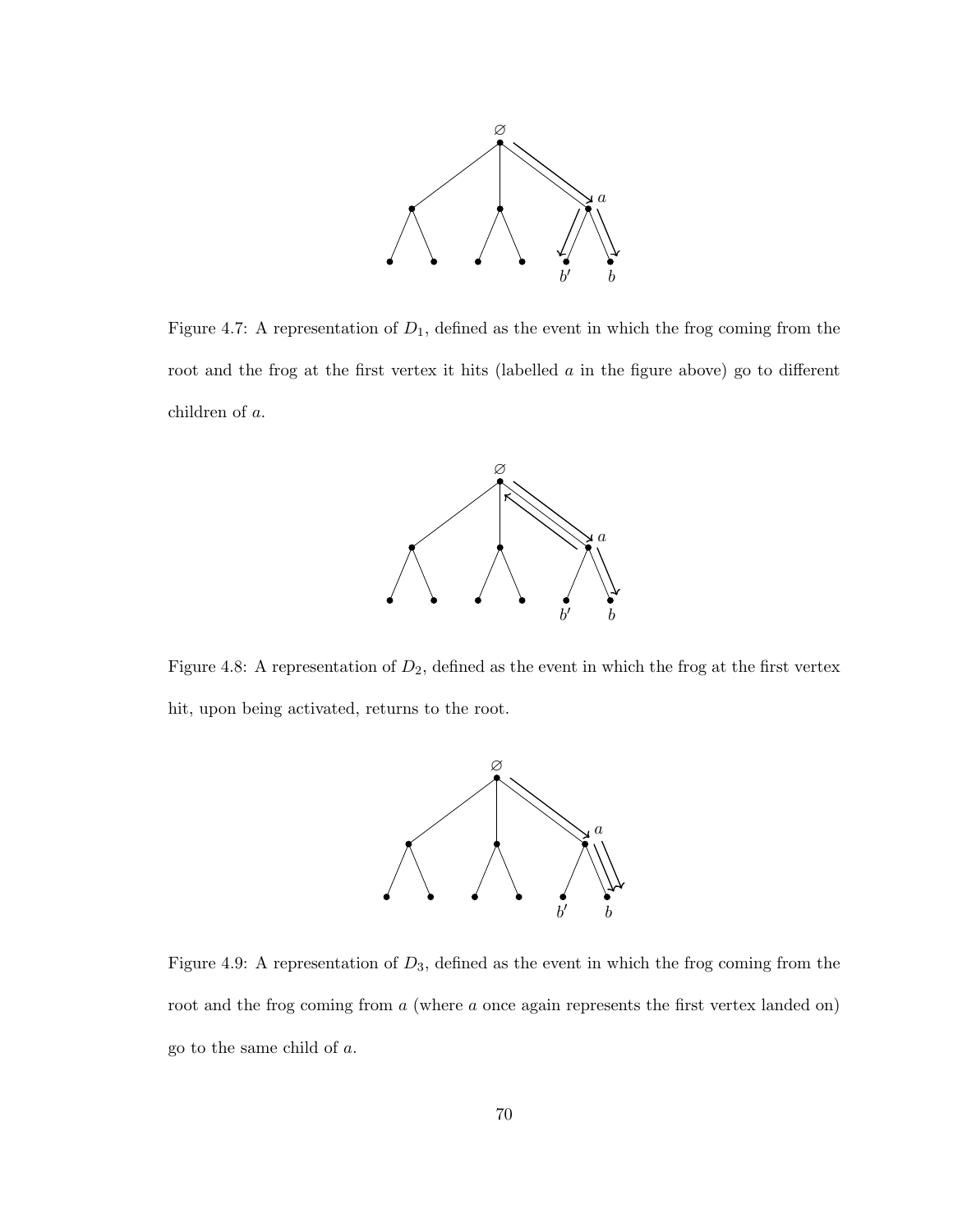With Lemmas 4.1.6 and 4.1.8 established, the proof of Theorem 4.1.10 can now be presented.

Proof of Theorem 4.1.10. Begin by separating the collection of possible outcomes into the three events  $D_1$ ,  $D_2$ , and  $D_3$  (see Figures 4.7, 4.8, and 4.9 above). Next we compute  $\mathbb{E}[x^V; D_i]$  for each i beginning with  $i = 1$ .

$$
\mathbb{E}[x^V; D_1] = \frac{1}{3} \left( \sum_{k=0}^{\infty} \mathbb{P}(V_b = k) \sum_{j=0}^k \left( \frac{1}{2} \right)^k x^j \binom{k}{j} \right)^2 = \frac{1}{3} \left( \mathcal{L}[f] \left( \frac{x+1}{2} \right) \right)^2 \tag{4.1.12}
$$

(where above we use the fact, shown in (4.1.8), that  $\mathbb{E}[x^{V_b}] = \mathcal{L}f(x)$ ).  $D_2$  can be separated into the two events  $D_2^{(1)}$  $_{2}^{(1)}$  and  $D_{2}^{(2)}$  $2^{(2)}$  as follows:  $D_2^{(1)}$  $_2^{(1)}$  represents having all frogs that go to a from the sub-tree rooted at b then travel to the root; and  $D_2^{(2)}$  $2^{(2)}$  represents having at least one frog that travels to a from the sub-tree rooted at b then go to b' (i.e.  $D_2/D_2^{(1)}$ ). Computing  $\mathbb{E}[x^V; D_2^{(i)}]$  $\binom{v}{2}$  for  $i = 1, 2$  now gives

$$
\mathbb{E}[x^V; D_2^{(1)}] = \frac{x}{3} \sum_{k=0}^{\infty} \mathbb{P}(V_b = k) \left(\frac{1}{2}\right)^k x^k = \frac{x}{3} \mathcal{L}[f] \left(\frac{x}{2}\right)
$$
(4.1.13)

$$
\mathbb{E}[x^{V}; D_{2}^{(2)}] = \frac{x}{3} \sum_{k=1}^{\infty} \mathbb{P}(V_{b} = k) \sum_{j=0}^{k-1} \left(\frac{1}{2}\right)^{k} {k \choose j} x^{j} \mathcal{L}[f] \left(\frac{x+1}{2}\right)
$$
\n
$$
= \frac{x}{3} \mathcal{L}[f] \left(\frac{x+1}{2}\right) \sum_{k=1}^{\infty} \mathbb{P}(V_{b} = k) \left(\left(\frac{x+1}{2}\right)^{k} - \left(\frac{x}{2}\right)^{k}\right)
$$
\n
$$
= \frac{x}{3} \mathcal{L}[f] \left(\frac{x+1}{2}\right) \left(\mathcal{L}[f] \left(\frac{x+1}{2}\right) - \mathcal{L}[f] \left(\frac{x}{2}\right)\right)
$$
\n(4.1.14)

Moving on to  $D_3$ , it can also be broken up into two separate events in the following way:  $D_3^{(1)}$  $_3<sup>(1)</sup>$  represents having all frogs that go to a from the sub-tree rooted at b then travel to the root; and  $D_3^{(2)}$  $_3<sup>(2)</sup>$  represents having at least one frog that travels to a from the sub-tree rooted at  $b$  then go to  $b'$  (note the only difference between these two events and the events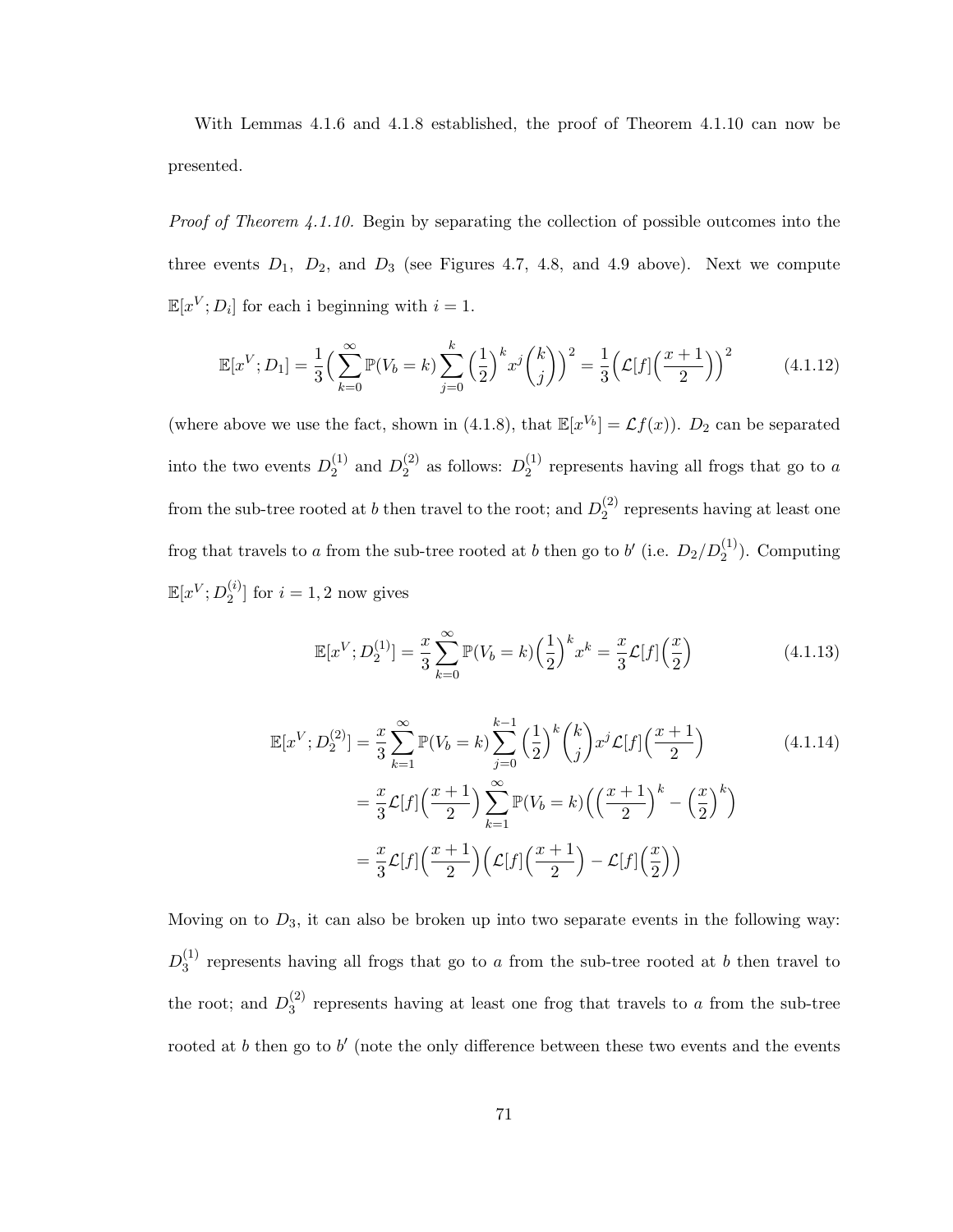$D_2^{(1)}$  $_{2}^{(1)}$  and  $D_{2}^{(2)}$  $_2^{(2)}$  respectively is the behavior of the frog starting at a; as seen in Figures 4.8 and 4.9). Computing  $\mathbb{E}[x^V; D_3^{(i)}]$  $\binom{v}{3}$  for  $i = 1, 2$  gives

$$
\mathbb{E}[x^V; D_3^{(1)}] = \frac{1}{3} \sum_{k=0}^{\infty} \mathbb{P}(V_b' = k) \left(\frac{1}{2}\right)^k x^k = \frac{1}{3} \mathcal{H}[f] \left(\frac{x}{2}\right)
$$
(4.1.15)

$$
\mathbb{E}[x^{V}; D_{3}^{(2)}] = \frac{1}{3} \sum_{k=1}^{\infty} \mathbb{P}(V'_{b} = k) \sum_{j=0}^{k-1} \left(\frac{1}{2}\right)^{k} {k \choose j} x^{j} \mathcal{L}[f] \left(\frac{x+1}{2}\right)
$$
\n
$$
= \frac{1}{3} \mathcal{L}[f] \left(\frac{x+1}{2}\right) \sum_{k=1}^{\infty} \mathbb{P}(V'_{b} = k) \left(\left(\frac{x+1}{2}\right)^{k} - \left(\frac{x}{2}\right)^{k}\right)
$$
\n
$$
= \frac{1}{3} \mathcal{L}[f] \left(\frac{x+1}{2}\right) \left(\mathcal{H}[f] \left(\frac{x+1}{2}\right) - \mathcal{H}[f] \left(\frac{x}{2}\right)\right)
$$
\n(4.1.16)

Now adding together the expressions (4.1.12)-(4.1.16) gives

$$
f(x) = \mathbb{E}[x^V] = \sum_{i=1}^{3} \mathbb{E}[x^V; D_i]
$$
  
=  $\frac{1}{3} \Big( \mathcal{L}[f] \Big( \frac{x+1}{2} \Big) \Big)^2 + \frac{x}{3} \mathcal{L}[f] \Big( \frac{x}{2} \Big) + \frac{x}{3} \mathcal{L}[f] \Big( \frac{x+1}{2} \Big) \Big( \mathcal{L}[f] \Big( \frac{x+1}{2} \Big) - \mathcal{L}[f] \Big( \frac{x}{2} \Big) \Big)$   
+  $\frac{1}{3} \mathcal{H}[f] \Big( \frac{x}{2} \Big) + \frac{1}{3} \mathcal{L}[f] \Big( \frac{x+1}{2} \Big) \Big( \mathcal{H}[f] \Big( \frac{x+1}{2} \Big) - \mathcal{H}[f] \Big( \frac{x}{2} \Big) \Big)$   
=  $\frac{x}{3} \mathcal{L}[f] \Big( \frac{x}{2} \Big) + \frac{x+1}{3} \Big( \mathcal{L}[f] \Big( \frac{x+1}{2} \Big) \Big)^2 - \frac{x}{3} \mathcal{L}[f] \Big( \frac{x+1}{2} \Big) \mathcal{L}[f] \Big( \frac{x}{2} \Big) + \frac{1}{3} \mathcal{H}[f] \Big( \frac{x}{2} \Big)$   
+  $\frac{1}{3} \mathcal{L}[f] \Big( \frac{x+1}{2} \Big) \mathcal{H}[f] \Big( \frac{x+1}{2} \Big) - \frac{1}{3} \mathcal{L}[f] \Big( \frac{x+1}{2} \Big) \mathcal{H}[f] \Big( \frac{x}{2} \Big) = \mathcal{A}f(x)$ 

Hence, the proof of Theorem 4.1.10 is complete.

 $\Box$ 

## 4.1.4 Monotonicity of A

In order to prove Theorem 4.1.1 (i.e. show that  $\mathbb{P}(V = \infty) = 1$ ) it suffices to show that  $f(x) = 0$  on [0,1]. With the proof of Theorem 4.1.10 now complete, this task is reduced to showing that  $\mathcal{A}^n f(x) \to 0$  as  $n \to \infty$   $\forall x \in [0,1)$ . The first major step involved in accomplishing this will be to prove the following proposition.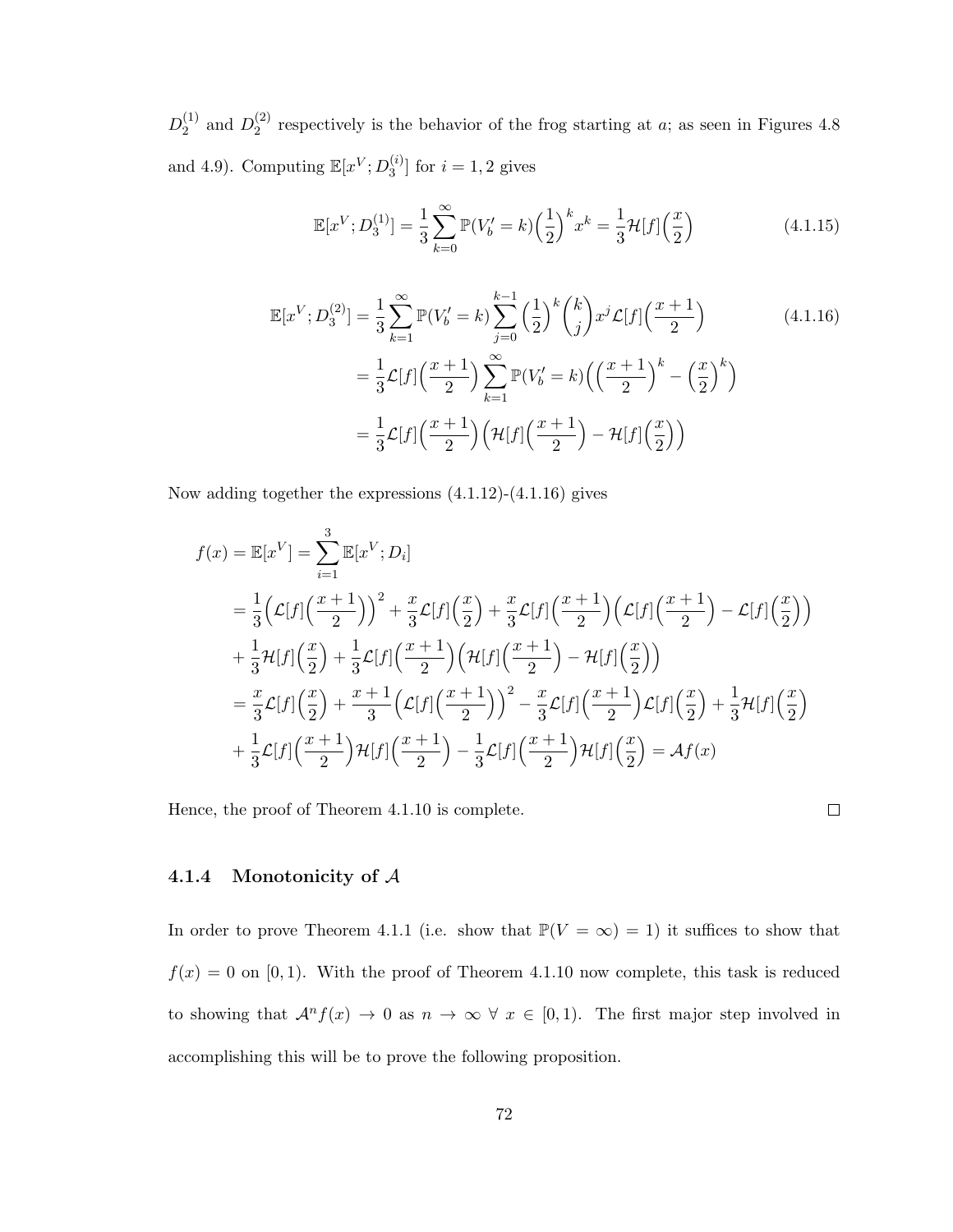

Figure 4.10: A depiction of the construction used to show that  $\mathcal{AS} \subseteq \mathcal{S}$ .

**Proposition 4.1.11.** Define  $S$  to be the space of all probability generating functions (on [0, 1]) associated with probability distributions on  $\{0, 1, ...\} \cup \{\infty\}$ . Let  $g_1, g_2 \in S$  with  $g_1 \ge g_2$  on [0, 1]. Then  $\mathcal{A}g_1 \ge \mathcal{A}g_2$  on [0, 1].

The proof of 4.1.11 will require the lemma below.

Lemma 4.1.12.  $\mathcal{LS} \subseteq \mathcal{S}$ ,  $\mathcal{HS} \subseteq \mathcal{S}$ , and  $\mathcal{AS} \subseteq \mathcal{S}$ .

Proof. Begin by defining the following model: Start with a single active frog at the root and sleeping frogs at the other three nodes (see Figure 4.10 above). The frog at the root performs a non-backtracking random walk that is stopped upon hitting any one of the six boxes, and any time an active frog hits a vertex with a sleeping frog, that frog is activated and begins performing its own non-backtracking random walk that is stopped upon hitting either the root or one of the boxes. In addition, the first time a box is hit by a frog, it releases frogs which also perform non-backtracking random walks that are stopped upon hitting either the root or another box.

The number of frogs released by the different boxes, conditioned on being hit, are i.i.d. random variables with distribution  $U$ . Furthermore, the model obeys property (ii) with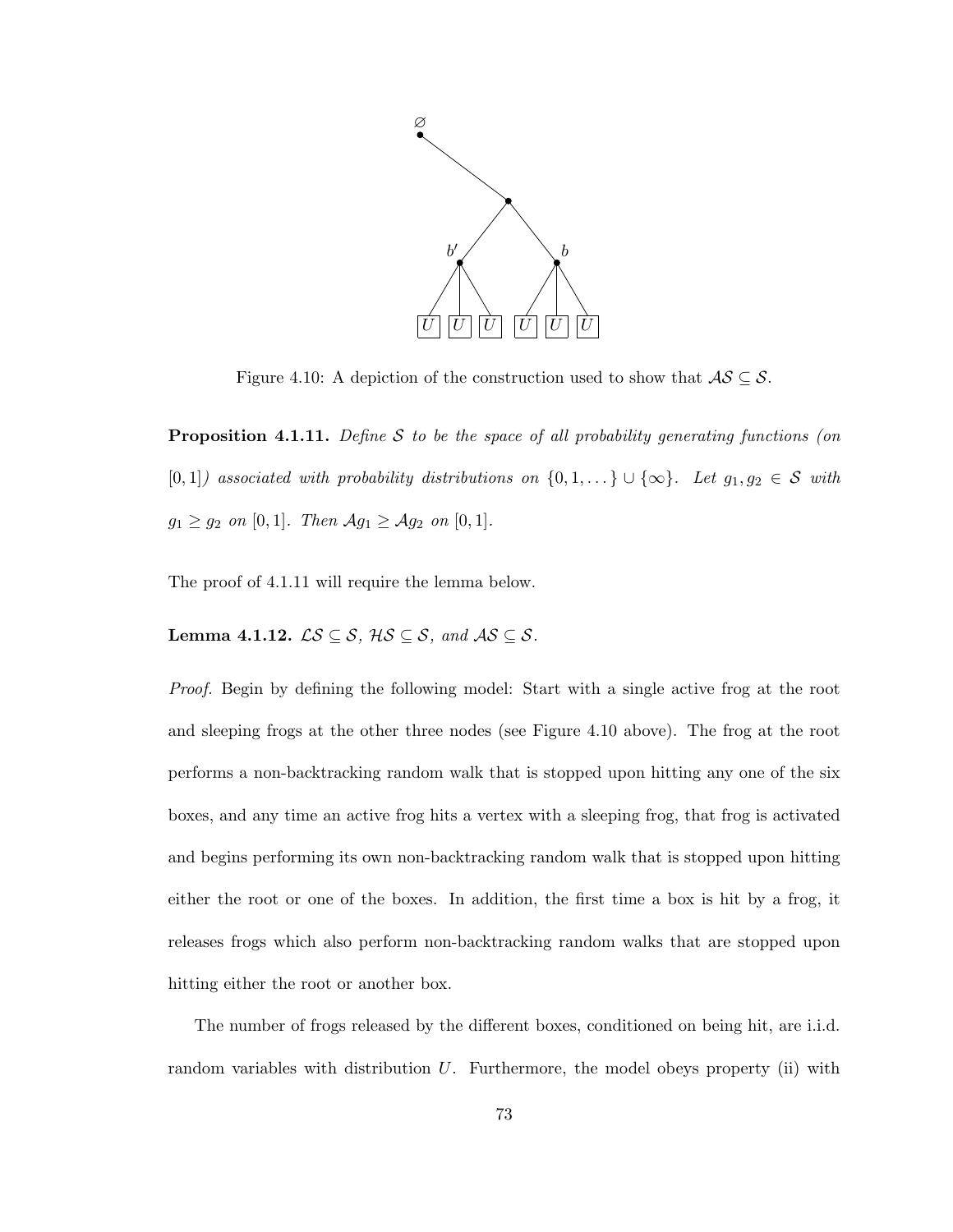respect to the nodes b and b' (see beginning of subsection 4.1.2). Now let  $\mathcal{A}^*U$  represent the distribution of the number of frogs that hit the root in this model. It then follows that  $\mathcal{A}^*\tilde{V}_c = \tilde{V}$  (where  $\tilde{V}$  and  $\tilde{V}_c$  represent the distributions of V and  $V_c$ ). Now recall that the proof of Theorem 4.1.10 involved calculating the generating function of V (denoted as  $f(x)$ ) in terms of the generating function of  $V_c$  (also denoted as  $f(x)$  on account of our recognition that V and  $V_c$  share the same distribution) and showing that V has generating function Af (i.e. Af is the generating function associated with the distribution  $\mathcal{A}^*\tilde{V}_c$ ). Since the derivation of this formula was carried out purely symbolically (meaning without taking into account the particular properties of  $V_c$  or its generating function f), this means that for any probability distribution U (concentrated on  $\{1, 2, \ldots\} \cup \{\infty\}$ ) with generating function  $\eta$ , the generating function of the distribution  $\mathcal{A}^*U$  is  $\mathcal{A}\eta$ . Hence, it follows that  $\mathcal{A}\mathcal{S} \subseteq \mathcal{S}$ .

The proofs of  $\mathcal{LS} \subseteq \mathcal{S}$  and  $\mathcal{HS} \subseteq \mathcal{S}$  are very similar to the proof of  $\mathcal{AS} \subseteq \mathcal{S}$ , so some of the details will therefore be omitted. In both cases we define a model using the diagram below (see Figure 4.11). For  $\mathcal{L}$ , begin with two active frogs at vertex b, one of which must go in one of the three downward directions, while the other is free to go in any of the four available directions. Active frogs are to perform non-backtracking random walks which stop upon hitting either  $a$  or any of the boxes. The first time a box is hit by an active frog, it releases active frogs according to the distribution  $U$ . The numbers of frogs released by the different boxes (conditioned on being hit) are independent. Letting  $\mathcal{L}^*U$  represent the distribution of the number of frogs that hit a, we find (by a similar argument to the one used for  $\mathcal{A}^*$ ) that the generating function of  $\mathcal{L}^*U$  is  $\mathcal{L}\eta$  (where  $\eta$  once again represents the generating function associated with the distribution U). From this it follows that  $\mathcal{LS} \subseteq \mathcal{S}$ . Furthermore, using a model which differs from this one only in that a single additional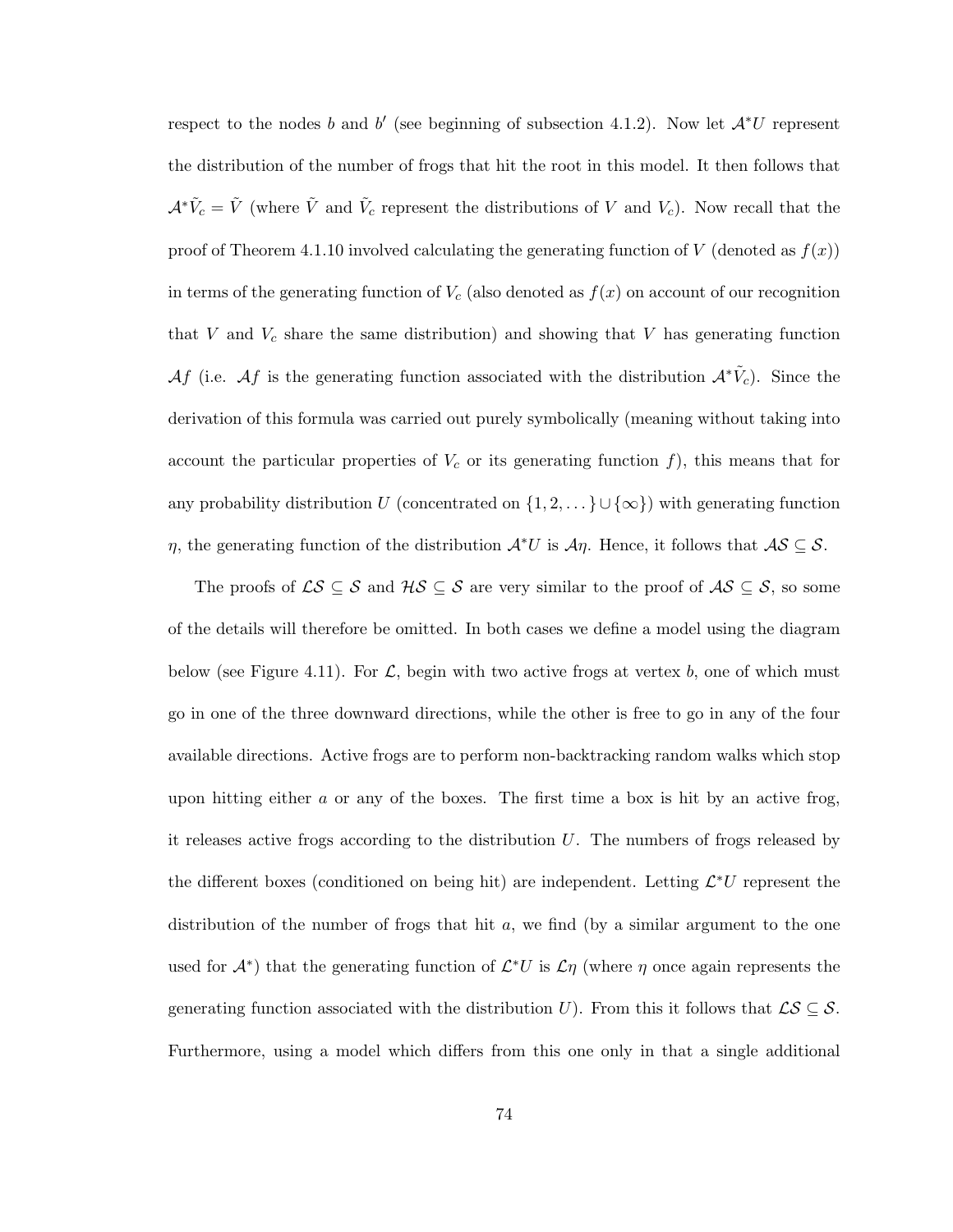

Figure 4.11: A depiction of the construction used to show that  $\mathcal{HS} \subseteq \mathcal{S}$  and  $\mathcal{LS} \subseteq \mathcal{S}$ .

active frog that can go in any of the three downward directions is positioned at b, we also find that  $\mathcal{H}^*U$  has generating function  $\mathcal{H}\eta$ , from which it follows that  $\mathcal{H}\mathcal{S}\subseteq\mathcal{S}$ . Hence, the  $\Box$ proof is complete.

*Proof of Proposition 4.1.11.* The first step will be to show that  $\mathcal{L}g_1(x) \geq \mathcal{L}g_2(x)$  on [0, 1]. Letting  $F_t(x) = tg_1(x) + (1-t)g_2(x)$ , it will suffice to show that  $\frac{\partial (E_t(x))}{\partial t} \ge 0 \ \forall \ x, t \in [0,1].$ Using the formula for  $\mathcal L$  (see Definition 4.1.5) along with the fact that  $\frac{\partial F_t(x)}{\partial t} = g_1(x) - g_2(x)$ , then gives the following equalities:

$$
\frac{\partial(\mathcal{L}F_t(x))}{\partial t} = 3 \cdot \frac{x+3}{4} F_t \left(\frac{x+2}{3}\right)^2 \left(g_1 \left(\frac{x+2}{3}\right) - g_2 \left(\frac{x+2}{3}\right)\right)
$$
  
+4 \cdot \frac{x+2}{4} F\_t \left(\frac{x+1}{3}\right) \left(g\_1 \left(\frac{x+1}{3}\right) - g\_2 \left(\frac{x+1}{3}\right)\right)  
-2 \cdot \frac{x+2}{4} F\_t \left(\frac{x+1}{3}\right)^2 \left(g\_1 \left(\frac{x+2}{3}\right) - g\_2 \left(\frac{x+2}{3}\right)\right)  
-4 \cdot \frac{x+2}{4} F\_t \left(\frac{x+2}{3}\right) F\_t \left(\frac{x+1}{3}\right) \left(g\_1 \left(\frac{x+1}{3}\right) - g\_2 \left(\frac{x+1}{3}\right)\right)  
-2 \cdot \frac{x+1}{4} F\_t \left(\frac{x+2}{3}\right) F\_t \left(\frac{x}{3}\right) \left(g\_1 \left(\frac{x+2}{3}\right) - g\_2 \left(\frac{x+2}{3}\right)\right)  
-\frac{x+1}{4} F\_t \left(\frac{x+2}{3}\right)^2 \left(g\_1 \left(\frac{x}{3}\right) - g\_2 \left(\frac{x}{3}\right)\right)  
-2 \cdot \frac{x+1}{4} F\_t \left(\frac{x+1}{3}\right) \left(g\_1 \left(\frac{x}{3}\right) - g\_2 \left(\frac{x}{3}\right)\right)  
-2 \cdot \frac{x+1}{4} F\_t \left(\frac{x}{3}\right) \left(g\_1 \left(\frac{x+1}{3}\right) - g\_2 \left(\frac{x+1}{3}\right)\right)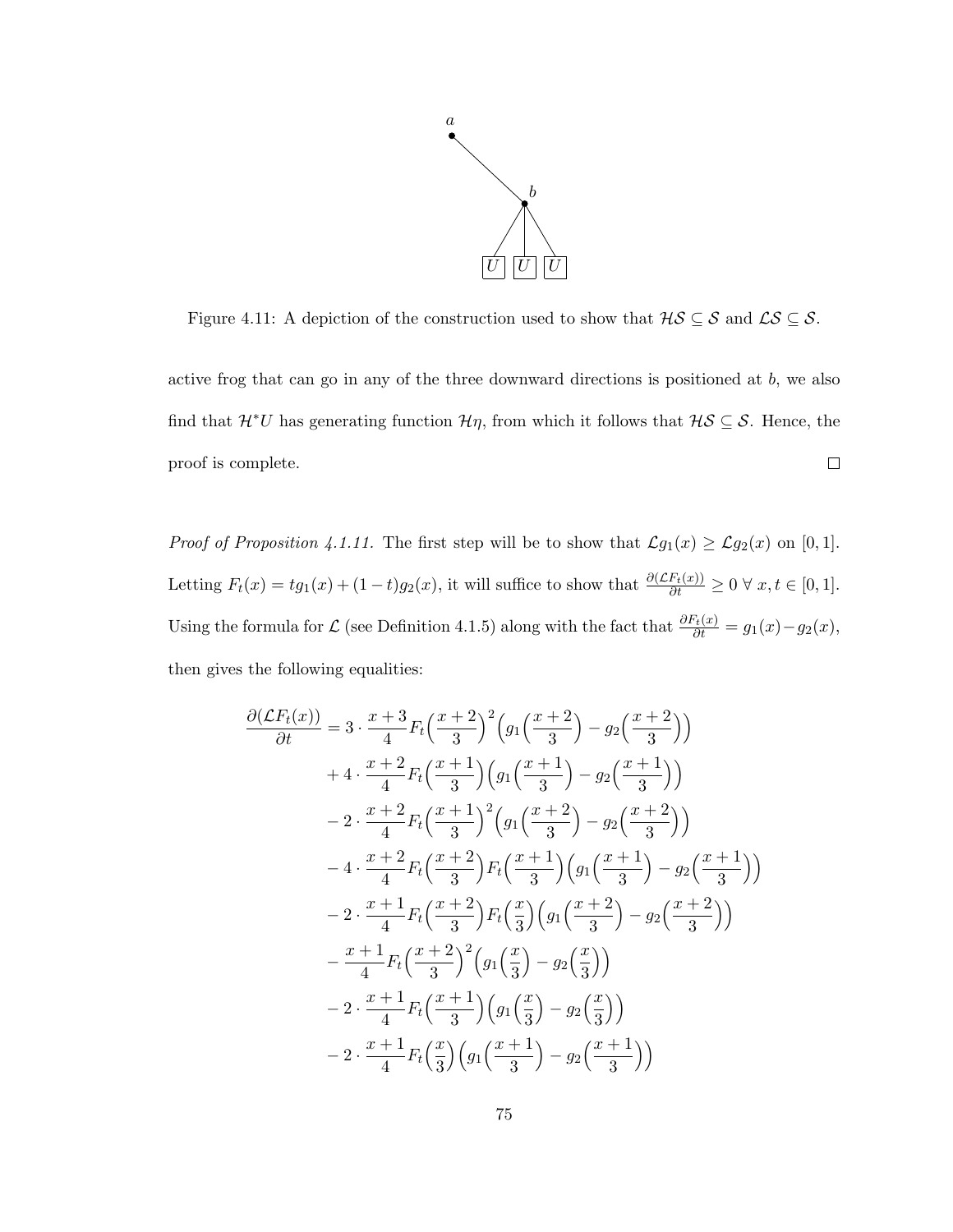$$
+ 2 \cdot \frac{x+1}{4} F_t\left(\frac{x+2}{3}\right) F_t\left(\frac{x+1}{3}\right) \left(g_1\left(\frac{x}{3}\right) - g_2\left(\frac{x}{3}\right)\right) + 2 \cdot \frac{x+1}{4} F_t\left(\frac{x+2}{3}\right) F_t\left(\frac{x}{3}\right) \left(g_1\left(\frac{x+1}{3}\right) - g_2\left(\frac{x+1}{3}\right)\right) + 2 \cdot \frac{x+1}{4} F_t\left(\frac{x+1}{3}\right) F_t\left(\frac{x}{3}\right) \left(g_1\left(\frac{x+2}{3}\right) - g_2\left(\frac{x+2}{3}\right)\right) + \frac{x+1}{4} \left(g_1\left(\frac{x}{3}\right) - g_2\left(\frac{x}{3}\right)\right)
$$

$$
= \left[ \left( 2 \cdot \frac{x+3}{4} F_t \left( \frac{x+2}{3} \right)^2 - 2 \cdot \frac{x+2}{4} F_t \left( \frac{x+1}{3} \right)^2 \right) + \left( \frac{x+3}{4} F_t \left( \frac{x+2}{3} \right)^2 - \frac{x+1}{2} F_t \left( \frac{x+2}{3} \right) F_t \left( \frac{x}{3} \right) \right) + \left( \frac{x+1}{2} F_t \left( \frac{x+1}{3} \right) F_t \left( \frac{x}{3} \right) \right) \left( g_1 \left( \frac{x+2}{3} \right) - g_2 \left( \frac{x+2}{3} \right) \right) + \left[ \left( 1 - F_t \left( \frac{x+2}{3} \right) \right) \left( (x+2) F_t \left( \frac{x+1}{3} \right) - \frac{x+1}{2} F_t \left( \frac{x}{3} \right) \right) \right] \left( g_1 \left( \frac{x+1}{3} \right) - g_2 \left( \frac{x+1}{3} \right) \right) + \left[ \frac{x+1}{4} \left( 1 + F_t \left( \frac{x+2}{3} \right) - 2 F_t \left( \frac{x+1}{3} \right) \right) \left( 1 - F_t \left( \frac{x+2}{3} \right) \right) \right] \left( g_1 \left( \frac{x}{3} \right) - g_2 \left( \frac{x}{3} \right) \right)
$$

Since  $F_t$  is a convex combination of the probability generating functions  $g_1$  and  $g_2$ , this means  $F_t \in \mathcal{S}$  (for any  $t \in [0,1]$ ). It follows that  $0 \leq F_t \leq 1$  on  $[0,1]$  and that  $F_t$  is increasing on  $[0, 1]$  (w.r.t. x). This then implies that each of the three terms inside the first set of brackets above is non-negative. Likewise, it also follows that the expressions inside the second and third sets of brackets are non-negative. Coupling this with the fact that  $g_1 \ge g_2$ , it can then be concluded that  $\frac{\partial (E_t(x))}{\partial t} \ge 0 \ \forall \ x, t \in [0,1]$ , from which it follows that  $\mathcal{L}g_1 \geq \mathcal{L}g_2$  on [0, 1].

It is also necessary to establish that  $\mathcal{H}g_1 \geq \mathcal{H}g_2$  on [0, 1]. Recalling the formula for  $\mathcal{H}$  (see Definition 4.1.7) and using the fact, established above, that  $\mathcal{L}g_1 \geq \mathcal{L}g_2$ , this task amounts to showing that  $\mathcal{G}g_1 \geq \mathcal{G}g_2$  (where  $\mathcal{G}g(x) = \frac{x+3}{6}g(\frac{x+2}{3})$  $\frac{+2}{3}$ <sup>3</sup> +  $\frac{x+2}{6}$  $\frac{+2}{6}(g(\frac{x+1}{3}))$  $\frac{+1}{3}$ )<sup>2</sup> – g( $\frac{x+2}{3}$  $\frac{+2}{3}$ )g( $\frac{x+1}{3}$  $\frac{+1}{3})^2$ ).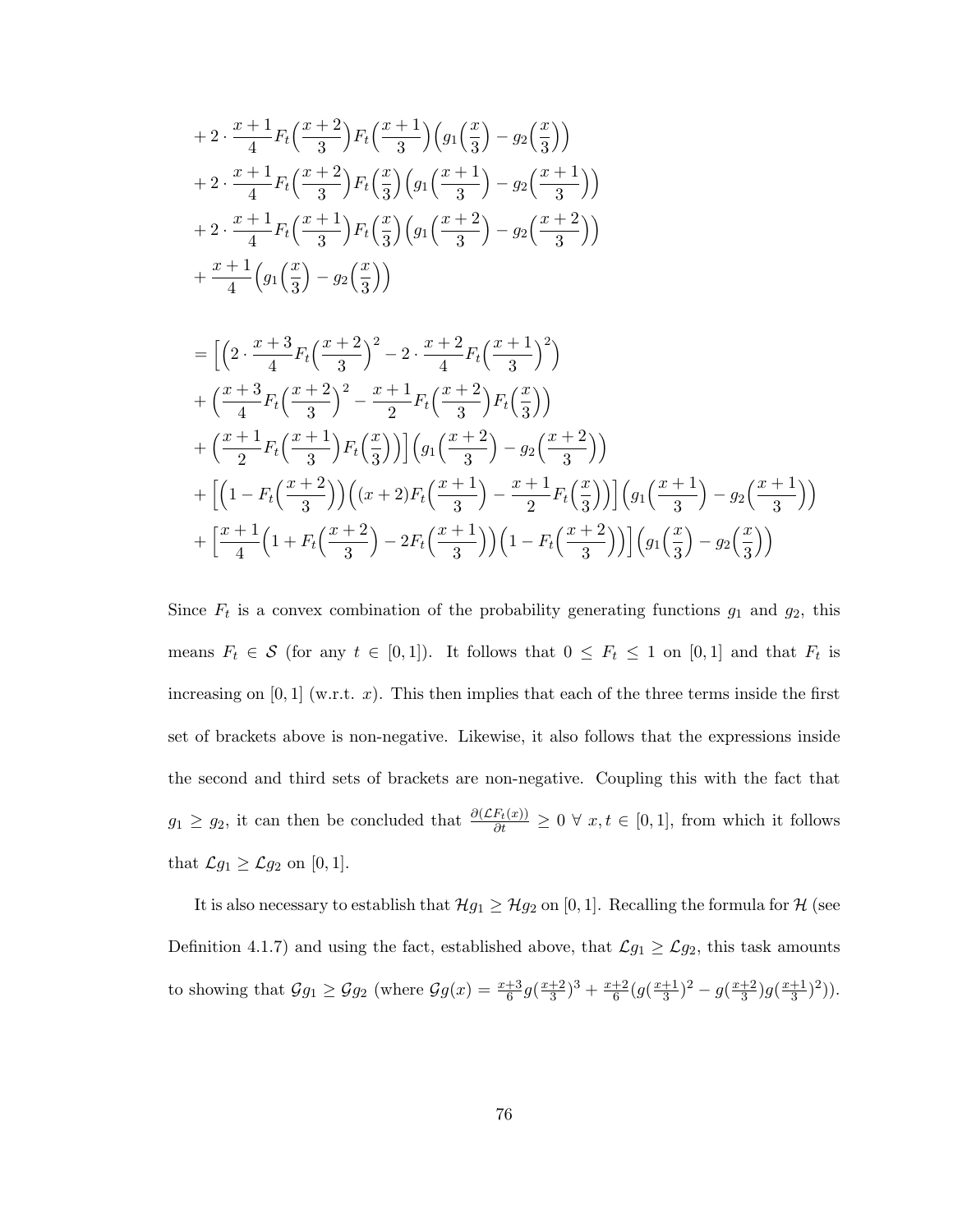Once again letting  $F_t(x) = tg_1(x) + (1-t)g_2(x)$ , we find that

$$
\frac{\partial(\mathcal{G}F_t(x))}{\partial t} = \frac{x+3}{6} \cdot 3F_t \left(\frac{x+2}{3}\right)^2 \left(g_1 \left(\frac{x+2}{3}\right) - g_2 \left(\frac{x+2}{3}\right)\right)
$$
  
+ 
$$
\frac{x+2}{6} \cdot 2F_t \left(\frac{x+1}{3}\right) \left(g_1 \left(\frac{x+1}{3}\right) - g_2 \left(\frac{x+1}{3}\right)\right)
$$
  
- 
$$
\frac{x+2}{6}F_t \left(\frac{x+1}{3}\right)^2 \left(g_1 \left(\frac{x+2}{3}\right) - g_2 \left(\frac{x+2}{3}\right)\right)
$$
  
- 
$$
\frac{x+2}{6} \cdot 2F_t \left(\frac{x+2}{3}\right) F_t \left(\frac{x+1}{3}\right) \left(g_1 \left(\frac{x+1}{3}\right) - g_2 \left(\frac{x+1}{3}\right)\right)
$$
  
= 
$$
\left[3 \cdot \frac{x+3}{6}F_t \left(\frac{x+2}{3}\right)^2 - \frac{x+2}{6}F_t \left(\frac{x+1}{3}\right)^2\right] \left(g_1 \left(\frac{x+2}{3}\right) - g_2 \left(\frac{x+2}{3}\right)\right)
$$
  
+ 
$$
\left[\frac{x+2}{3}F_t \left(\frac{x+1}{3}\right) - \frac{x+2}{3}F_t \left(\frac{x+1}{3}\right)F_t \left(\frac{x+2}{3}\right)\right] \left(g_1 \left(\frac{x+1}{3}\right) - g_2 \left(\frac{x+1}{3}\right)\right)
$$

It then follows from the three facts –(i)  $0 \leq F_t \leq 1$ , (ii)  $F_t$  is increasing with respect to x, and (iii)  $g_1 \ge g_2$  – that both terms in the above sum are non-negative, which means

$$
\frac{\partial(\mathcal{G}F_t(x))}{\partial t} \ge 0 \,\forall \, x, t \in [0,1] \implies \mathcal{G}g_1 \ge \mathcal{G}g_2 \implies \mathcal{H}g_1 \ge \mathcal{H}g_2
$$

as desired.

Having established the monotonicity of  $\mathcal L$  and  $\mathcal H$  on  $\mathcal S$ , we are now ready to prove the proposition. To start, define  $\tilde{A}$  to be an operator on  $S \times S$  where

$$
\tilde{\mathcal{A}}[f_1, f_2](x) = \frac{1}{3} f_1 \left(\frac{x+1}{2}\right)^2 + \frac{x}{3} f_1 \left(\frac{x}{2}\right) + \frac{x}{3} f_1 \left(\frac{x+1}{2}\right) \left(f_1 \left(\frac{x+1}{2}\right) - f_1 \left(\frac{x}{2}\right)\right) + \frac{1}{3} f_2 \left(\frac{x}{2}\right) + \frac{1}{3} f_1 \left(\frac{x+1}{2}\right) \left(f_2 \left(\frac{x+1}{2}\right) - f_2 \left(\frac{x}{2}\right)\right)
$$

Noting that  $\mathcal{A}g(x) = \tilde{\mathcal{A}}[\mathcal{L}g, \mathcal{H}g](x)$  and that  $\mathcal{LS} \subseteq \mathcal{S}$ ,  $\mathcal{HS} \subseteq \mathcal{S}$ ,  $\mathcal{L}g_1 \geq \mathcal{L}g_2$ , and  $\mathcal{H}g_1 \geq \mathcal{H}g_2$ , it suffices to show that if  $H_1, H_2, G_1, G_2 \in \mathcal{S}$  with  $H_1 \geq G_1$  and  $H_2 \geq G_2$ , then the following inequality holds:

$$
\tilde{\mathcal{A}}[H_1, H_2](x) \ge \tilde{\mathcal{A}}[G_1, G_2](x) \tag{4.1.17}
$$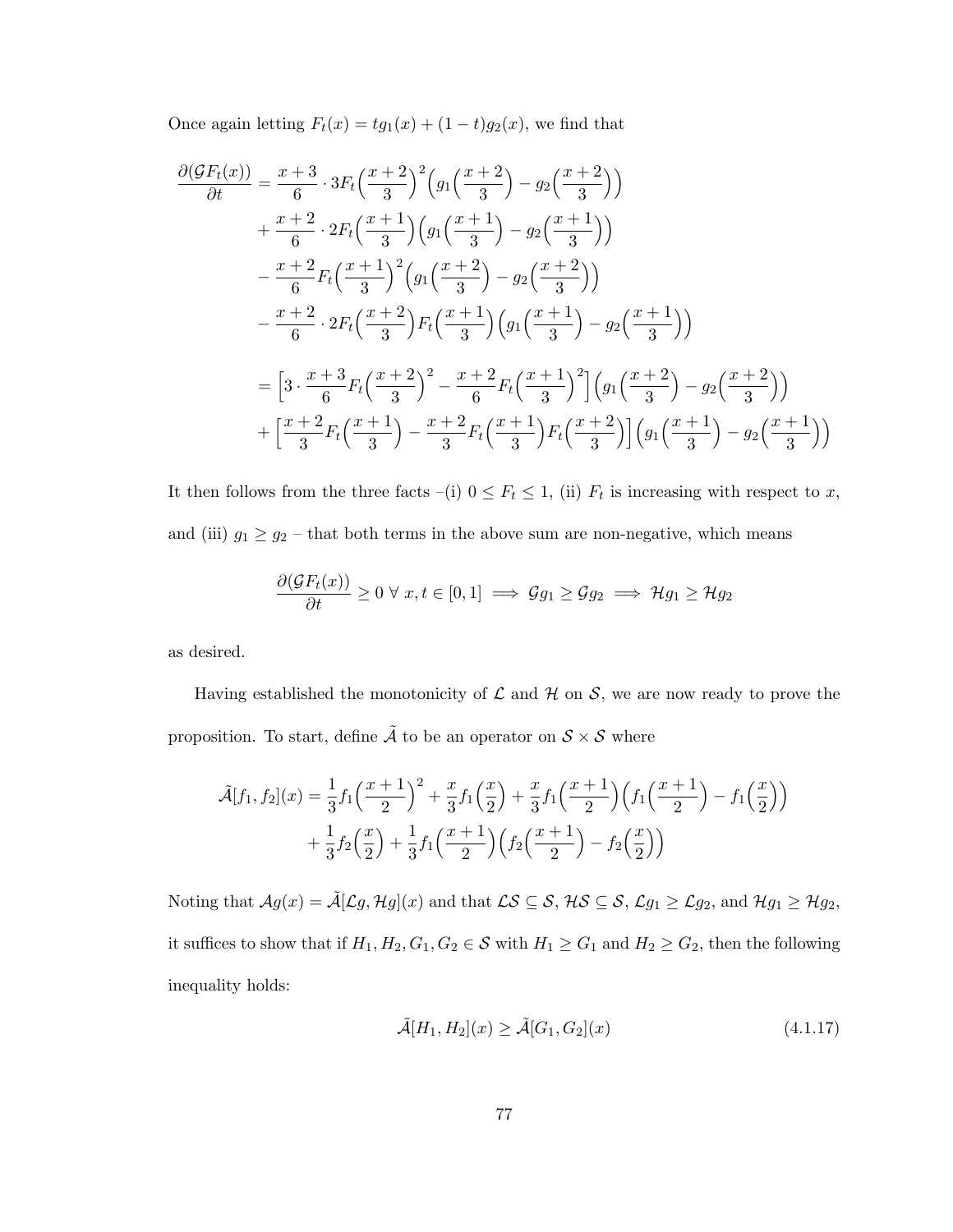Defining  $F_t^{(i)} = tH_i + (1-t)G_i$  (for  $i = 1, 2$ ), if it can be established that

$$
\frac{\partial(\tilde{\mathcal{A}}[F_t^{(1)}, F_t^{(2)}](x))}{\partial t} \ge 0
$$
\n(4.1.18)

 $\forall t, x \in [0,1],$  then (4.1.17) will follow. Now writing out the formula for the left side of (4.1.18) gives the following expression:

$$
\frac{2}{3}F_t^{(1)}\left(\frac{x+1}{2}\right)\left(H_1\left(\frac{x+1}{2}\right)-G_1\left(\frac{x+1}{2}\right)\right)+\frac{x}{3}\left(H_1\left(\frac{x}{2}\right)-G_1\left(\frac{x}{2}\right)\right) \n+\frac{2x}{3}F_t^{(1)}\left(\frac{x+1}{2}\right)\left(H_1\left(\frac{x+1}{2}\right)-G_1\left(\frac{x+1}{2}\right)\right)-\frac{x}{3}F_t^{(1)}\left(\frac{x+1}{2}\right)\left(H_1\left(\frac{x}{2}\right)-G_1\left(\frac{x}{2}\right)\right) \n-\frac{x}{3}F_t^{(1)}\left(\frac{x}{2}\right)\left(H_1\left(\frac{x+1}{2}\right)-G_1\left(\frac{x+1}{2}\right)\right)+\frac{1}{3}\left(H_2\left(\frac{x}{2}\right)-G_2\left(\frac{x}{2}\right)\right) \n+\frac{1}{3}F_t^{(1)}\left(\frac{x+1}{2}\right)\left(H_2\left(\frac{x+1}{2}\right)-G_2\left(\frac{x+1}{2}\right)\right)+\frac{1}{3}F_t^{(2)}\left(\frac{x+1}{2}\right)\left(H_1\left(\frac{x+1}{2}\right)-G_1\left(\frac{x+1}{2}\right)\right) \n-\frac{1}{3}F_t^{(1)}\left(\frac{x+1}{2}\right)\left(H_2\left(\frac{x}{2}\right)-G_2\left(\frac{x}{2}\right)\right)-\frac{1}{3}F_t^{(2)}\left(\frac{x}{2}\right)\left(H_1\left(\frac{x+1}{2}\right)-G_1\left(\frac{x+1}{2}\right)\right)
$$

$$
= \frac{1}{3}\Biggl(\Biggl[\Bigl(2\cdot(x+1)F_t^{(1)}\Bigl(\frac{x+1}{2}\Bigr)-xF_t^{(1)}\Bigl(\frac{x}{2}\Bigr)\Bigr)+\Bigl(F_t^{(2)}\Bigl(\frac{x+1}{2}\Bigr)-F_t^{(2)}\Bigl(\frac{x}{2}\Bigr)\Bigr)\Biggr]
$$

$$
\Bigl(H_1\Bigl(\frac{x+1}{2}\Bigr)-G_1\Bigl(\frac{x+1}{2}\Bigr)\Bigr)+\Bigl[x-xF_t^{(1)}\Bigl(\frac{x+1}{2}\Bigr)\Bigr]\Bigl(H_1\Bigl(\frac{x}{2}\Bigr)-G_1\Bigl(\frac{x}{2}\Bigr)\Bigr)
$$

$$
+\Bigl[F_t^{(1)}\Bigl(\frac{x+1}{2}\Bigr)\Bigr]\Bigl(H_2\Bigl(\frac{x+1}{2}\Bigr)-G_2\Bigl(\frac{x+1}{2}\Bigr)\Bigr)+\Bigl[1-F_t^{(1)}\Bigl(\frac{x+1}{2}\Bigr)\Bigr]\Bigl(H_2\Bigl(\frac{x}{2}\Bigr)-G_2\Bigl(\frac{x}{2}\Bigr)\Bigr)\Biggr)
$$

Now noting that  $F_t^{(1)}$  $t_t^{(1)}, t_t^{(2)} \in \mathcal{S}$  (implying they are increasing and between 0 and 1), and recalling that  $H_i \ge G_i$  for  $i = 1, 2$ , we see that (4.1.18) follows. This then implies (4.1.17), which implies  $\mathcal{A}_{g_1} \geq \mathcal{A}_{g_2}$ . Hence, the proof of the proposition is complete.  $\Box$ 

## 4.1.5 Completing the proof of Theorem 4.1.1

Having established that A is monotone, it follows that  $\mathcal{A}^n f \leq \mathcal{A}^n 1 \ \forall n \geq 1$ . Hence, to show that the expression on the left goes to 0, it suffices to show that  $\mathcal{A}^{n}1 \to 0$  on [0, 1). This will be achieved by employing a method referred to in  $[6]$  as Poisson thinning. Specifically,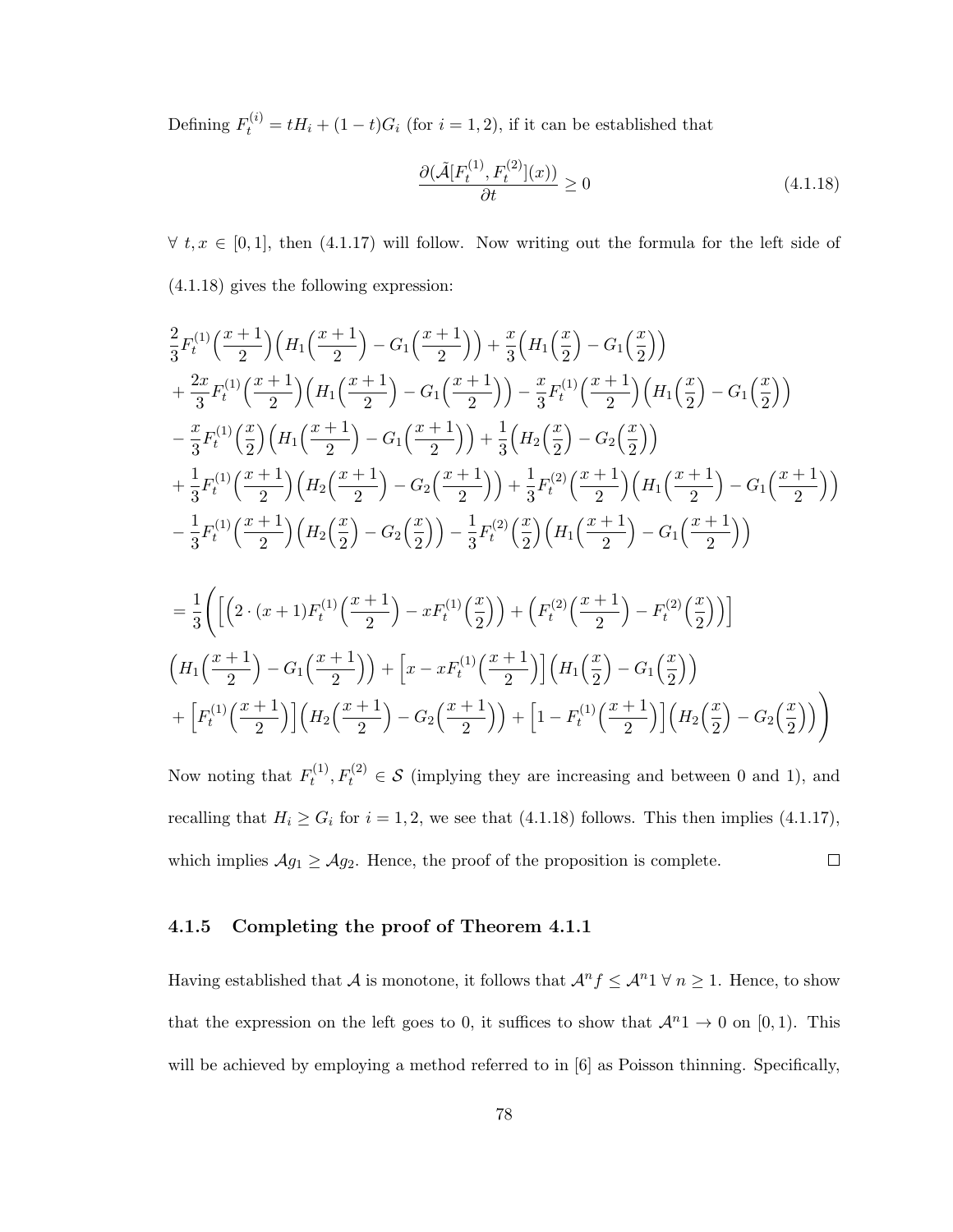it involves establishing the existence of a sequence  $0 = a_0 < a_1 < a_2 < \dots$  (diverging to infinity) such that  $\mathcal{A}^{n}1 \leq e^{a_n(x-1)}$  (the probability generating function for  $Poiss(a_n)$ ) for all  $n \geq 0$ . The existence of this sequence is established in two parts. First, in Proposition 4.1.13 it is shown that  $\forall a \geq 15$ ,  $\mathcal{A}[e^{a(x-1)}] \leq e^{(a+\epsilon)(x-1)}$  on  $[0,1]$  (where  $\epsilon = \frac{1}{20}$ ). It then follows from a simple induction argument which relies on the monotonicity of  $A$  established in Proposition 4.1.11, that  $\mathcal{A}^n[e^{a(x-1)}] \leq e^{(a+n\epsilon)(x-1)} \forall n \geq 1$ . From this point, establishing the existence of the sequence  $\{a_n\}$  reduces to establishing the existence of a finite sequence  $0 = a_0 < a_1 < \cdots < a_N$  (where  $a_N \geq 15$ ) such that  $\mathcal{A}^{n} \leq e^{a_n(x-1)}$  on  $[0,1] \forall n$  with  $0 \leq n \leq N$ . This is accomplished (with the help of a Python program) in Proposition 4.1.15, where we inductively construct a sequence  $0 = a_0 < a_1 < \cdots < a_N$  satisfying the above constraints. Along with Proposition 4.1.13, this will then establish the existence of  ${a_n}$ . The result  $\mathcal{A}^n 1 \to 0$  on  $[0,1)$  follows immediately, which then implies  $\mathcal{A}^n f \to 0$ on  $[0, 1)$ . As explained at the beginning of the previous section, this is then sufficient for establishing Theorem 4.1.1.

**Proposition 4.1.13.** If  $a \ge 15$  then  $\mathcal{A}[e^{a(x-1)}] \le e^{(a+\frac{1}{20})(x-1)}$  on [0, 1].

*Proof.* The first step will be to define a simple expression  $\Psi(x, a)$  to serve as an upper bound on  $A[e^{a(x-1)}]$  (for  $a \ge 15$ ). To start, note that

$$
\mathcal{A}[g](x) = \frac{x}{3}\mathcal{L}[g]\left(\frac{x}{2}\right) + \frac{x+1}{3}\left(\mathcal{L}[g]\left(\frac{x+1}{2}\right)\right)^2 - \frac{x}{3}\mathcal{L}[g]\left(\frac{x+1}{2}\right)\mathcal{L}[g]\left(\frac{x}{2}\right) \n+ \frac{1}{3}\mathcal{H}[g]\left(\frac{x}{2}\right) + \frac{1}{3}\mathcal{L}[g]\left(\frac{x+1}{2}\right)\mathcal{H}[g]\left(\frac{x+1}{2}\right) - \frac{1}{3}\mathcal{L}[g]\left(\frac{x+1}{2}\right)\mathcal{H}[g]\left(\frac{x}{2}\right) \n\leq \frac{x}{3}\mathcal{L}[g]\left(\frac{x}{2}\right) + \frac{x+1}{3}\left(\mathcal{L}[g]\left(\frac{x+1}{2}\right)\right)^2 + \frac{1}{3}\mathcal{H}[g]\left(\frac{x}{2}\right) + \frac{1}{3}\mathcal{L}[g]\left(\frac{x+1}{2}\right)\mathcal{H}[g]\left(\frac{x+1}{2}\right)
$$
\n(4.1.19)

 $∀ g ∈ S.$  To bound the larger expression in (4.1.19) above (for  $g(x) = e^{a(x-1)}$ ) we'll first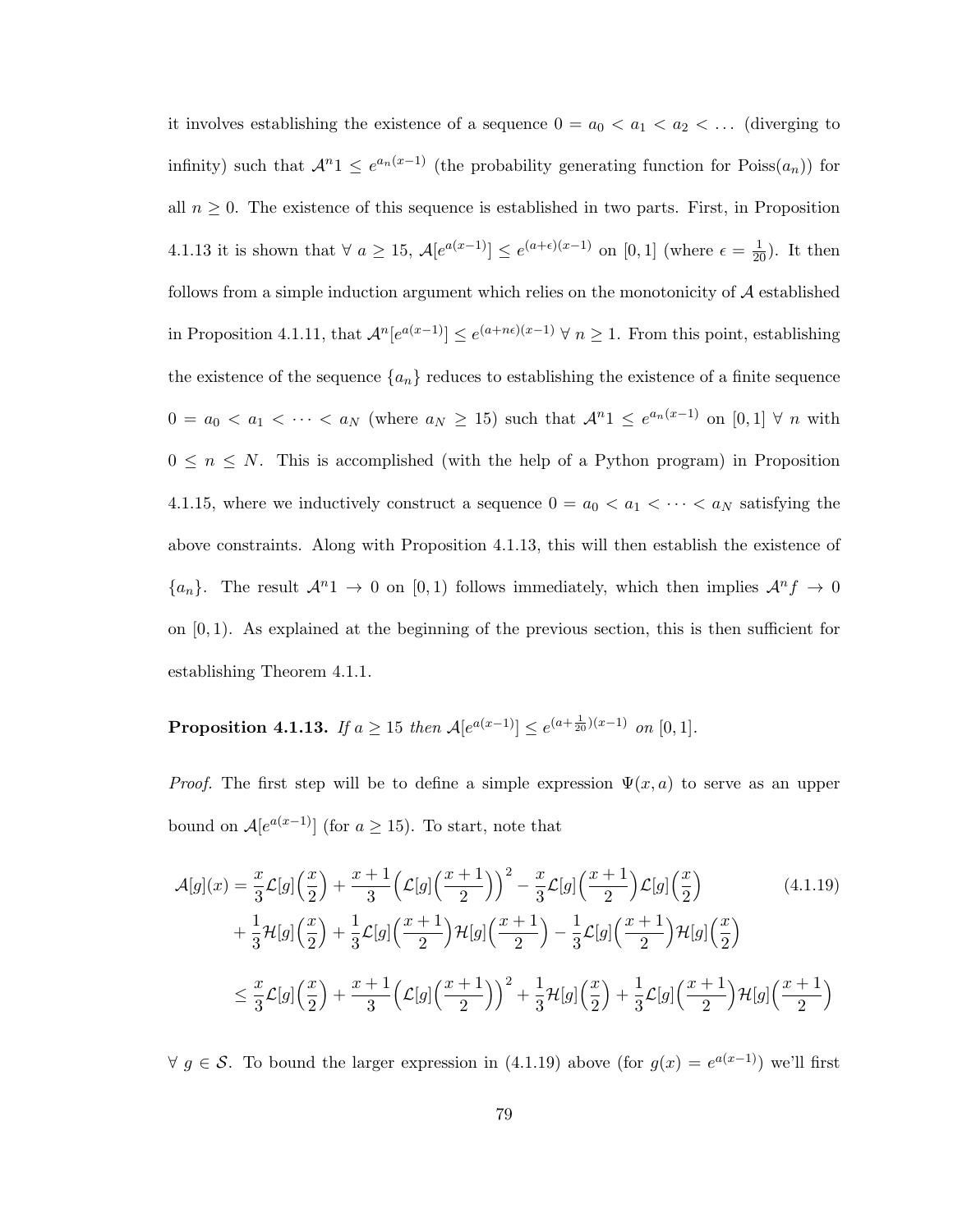obtain upper bounds for  $\mathcal{L}[e^{a(x-1)}]$  and  $\mathcal{H}[e^{a(x-1)}]$  as follows:

$$
\mathcal{L}[e^{a(x-1)}] = \frac{x+3}{4}e^{a(x-1)} + 2 \cdot \frac{x+2}{4} \left(e^{\frac{2a}{3}(x-2)} - e^{a(x-\frac{5}{3})}\right) + \frac{x+1}{4} \left(e^{\frac{a}{3}(x-3)} - 2e^{\frac{2a}{3}(x-\frac{5}{2})} - e^{a(x-\frac{5}{3})} + 2e^{a(x-2)}\right)
$$

Observing that for all  $x \in [0,1], 2 \cdot \frac{x+2}{4}$  $\frac{+2}{4}e^{a(x-\frac{5}{3})} \geq e^{-\frac{a}{3}}e^{\frac{2a}{3}(x-2)}, 2 \cdot \frac{x+1}{4}$  $\frac{+1}{4}e^{\frac{2a}{3}(x-\frac{5}{2})} \geq \frac{1}{2}$  $\frac{1}{2}e^{-\frac{a}{3}}e^{\frac{2a}{3}(x-2)},$ and  $\frac{x+1}{4}e^{a(x-\frac{5}{3})} \geq \frac{1}{4}$  $\frac{1}{4}e^{-\frac{a}{3}}e^{\frac{2a}{3}(x-2)}$ , along with the fact that  $2 \cdot \frac{x+2}{4}$  $\frac{+2}{4}e^{\frac{2a}{3}(x-2)} \leq \frac{3}{2}$  $\frac{3}{2}e^{\frac{2a}{3}(x-1)}$  and  $2 \cdot \frac{x+1}{4}$  $\frac{+1}{4}e^{a(x-2)} \leq e^{-\frac{a}{3}}e^{\frac{2a}{3}(x-2)}$ , we find that if we make the given substitutions in the expression for  $\mathcal{L}[e^{a(x-1)}]$  above, it gives

$$
\mathcal{L}[e^{a(x-1)}] \le \frac{x+3}{4}e^{a(x-1)} + \frac{x+1}{4}e^{\frac{a}{3}(x-3)} + ce^{\frac{2a}{3}(x-2)}
$$

(where  $c = \frac{3}{2} - \frac{3}{4}$  $\frac{3}{4}e^{-\frac{a}{3}}$ . The above upper bound on  $\mathcal{L}[e^{a(x-1)}]$  will be denoted as  $l_a(x)$ . Now noting that

$$
\mathcal{H}[e^{a(x-1)}] = \frac{x+3}{4}e^{a(x-1)} + 2 \cdot \frac{x+2}{6} \left(e^{\frac{2a}{3}(x-2)} - e^{a(x-\frac{5}{3})}\right) \n+ \frac{x+1}{12} \left(e^{\frac{a}{3}(x-3)} - 2e^{\frac{2a}{3}(x-\frac{5}{2})} - e^{a(x-\frac{5}{3})} + 2e^{a(x-2)}\right)
$$

applying a similar set of inequalities then gives the bound

$$
\mathcal{H}[e^{a(x-1)}] \le \frac{x+3}{4}e^{a(x-1)} + \frac{x+1}{12}e^{\frac{a}{3}(x-3)} + de^{\frac{2a}{3}(x-2)}
$$

(where  $d = 1 - \frac{7}{12}e^{-\frac{a}{3}}$ ). This upper bound on  $\mathcal{H}[e^{a(x-1)}]$  will be denoted as  $h_a(x)$ .

Combining the above bounds with (4.1.19) we obtain the inequality

$$
\mathcal{A}[e^{a(x-1)}] \leq \frac{x}{3}l_a\left(\frac{x}{2}\right) + \frac{x+1}{3}l_a\left(\frac{x+1}{2}\right)^2 + \frac{1}{3}h_a\left(\frac{x}{2}\right) + \frac{1}{3}l_a\left(\frac{x+1}{2}\right)h_a\left(\frac{x+1}{2}\right)
$$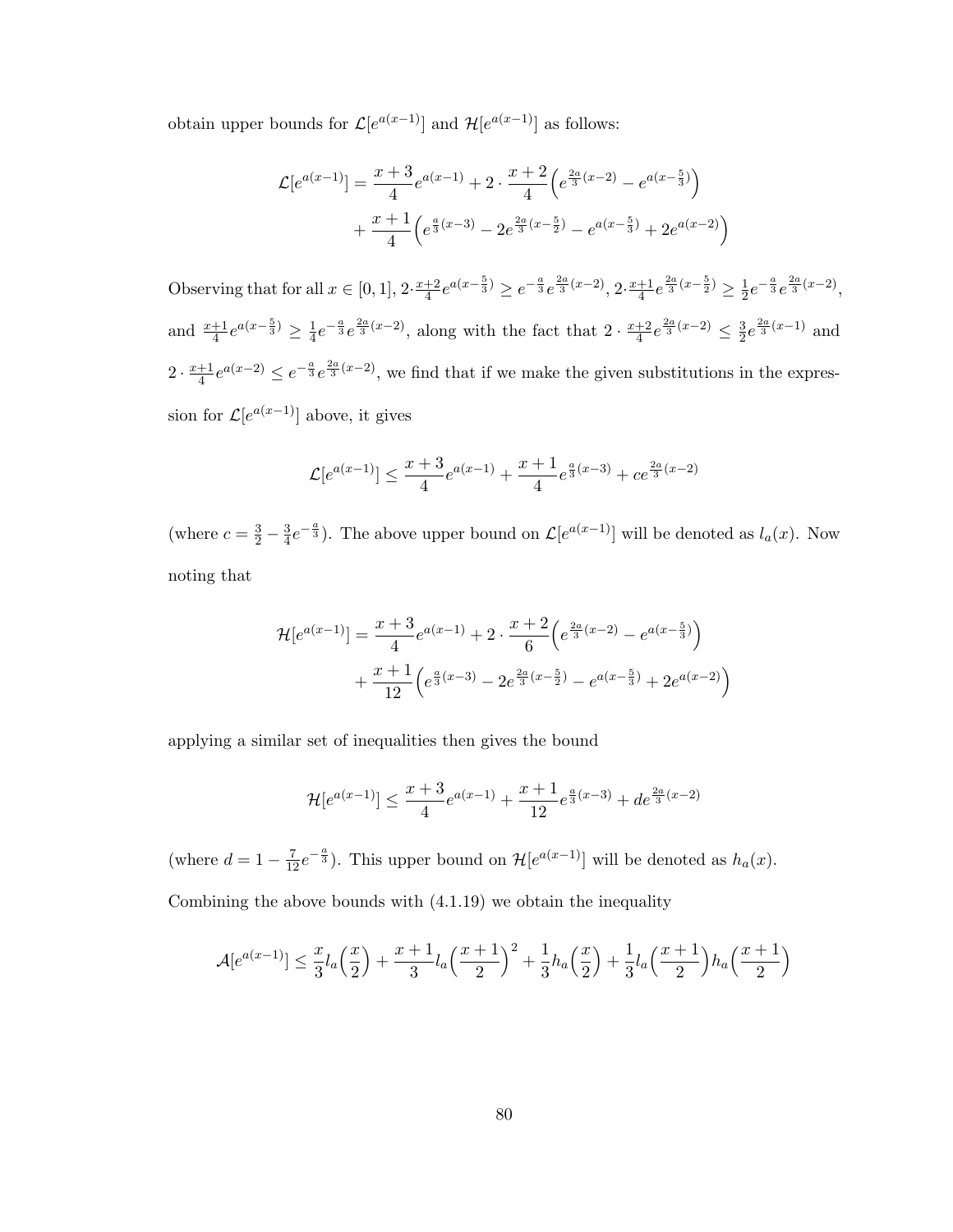Writing out this full expression gives the following:

$$
\begin{split} &\mathcal{A}[e^{a(x-1)}] \leq \frac{x}{3}\Big(\frac{x+6}{8}e^{\frac{a}{2}(x-2)}+\frac{x+2}{8}e^{\frac{a}{6}(x-6)}+ce^{\frac{a}{3}(x-4)}\Big) \\ &+ \frac{x+1}{3}\Big(\Big(\frac{x+7}{8}\Big)^2e^{a(x-1)}+\Big(\frac{x+3}{8}\Big)^2e^{\frac{a}{3}(x-5)}+c^2e^{\frac{2a}{3}(x-3)} \\ &+ 2\cdot \frac{x+7}{8}\cdot \frac{x+3}{8}e^{\frac{2a}{3}(x-2)}+2\cdot \frac{x+7}{8}\cdot ce^{\frac{5a}{6}(x-\frac{9}{5})}+2\cdot \frac{x+3}{8}\cdot ce^{\frac{a}{2}(x-\frac{11}{3})}\Big) \\ &+ \frac{1}{3}\Big(\frac{x+6}{8}e^{\frac{a}{2}(x-2)}+\frac{x+2}{24}e^{\frac{a}{6}(x-6)}+de^{\frac{a}{3}(x-4)}\Big) \\ &+ \frac{1}{3}\Big(\Big(\frac{x+7}{8}\Big)^2e^{a(x-1)}+\frac{x+3}{8}\cdot \frac{x+3}{24}e^{\frac{a}{3}(x-5)}+cde^{\frac{2a}{3}(x-3)} \\ &+ \frac{4}{3}\cdot \frac{x+7}{8}\cdot \frac{x+3}{8}e^{\frac{2a}{3}(x-2)}+(c+d)\frac{x+7}{8}e^{\frac{5a}{6}(x-\frac{9}{5})}+(\frac{c}{3}+d)\frac{x+3}{8}e^{\frac{a}{2}(x-\frac{11}{3})}\Big) \\ &=\frac{x+2}{3}\Big(\frac{x+7}{8}\Big)^2e^{a(x-1)}+\frac{x+1}{3}\cdot \frac{x+6}{8}e^{\frac{a}{2}(x-2)}+\frac{x+\frac{1}{3}}{3}\cdot \frac{x+2}{8}e^{\frac{a}{6}(x-6)} \\ &+ e^{\frac{2a}{3}(x-2)}\Big(\frac{x}{3}\cdot ce^{-\frac{a}{3}x}+\frac{x+1}{3}\cdot \Big(\frac{x+3}{8}\Big)^2e^{-\frac{a}{3}(x+1)}+\frac{x+1}{3}\cdot c^2e^{-\frac{2a}{3}} \\ &+ 2\cdot \frac{x+1}{3}\cdot \frac{x+7}{8}\cdot \frac{x+3}{8}+2\cdot \frac{x+1}{3
$$

An upper bound for the long expression in parentheses above can be obtained by replacing x with 1 wherever it is part of an increasing expression (such as  $\frac{x}{3}$  or  $e^{ax}$ ) and replacing it with 0 wherever it is part of a decreasing expression. After simplifying, this gives the following inequality:

$$
\mathcal{A}[e^{a(x-1)}] \le \frac{x+2}{3} \left(\frac{x+7}{8}\right)^2 e^{a(x-1)} + \frac{x+1}{3} \cdot \frac{x+6}{8} e^{\frac{a}{2}(x-2)} + \frac{x+\frac{1}{3}}{3} \cdot \frac{x+2}{8} e^{\frac{a}{6}(x-6)} + \left(\frac{41}{9} - \frac{61}{36} e^{-\frac{a}{3}} + \frac{5}{4} e^{-\frac{a}{2}} + 2 e^{-\frac{2a}{3}} - \frac{23}{36} e^{-\frac{5a}{6}} - \frac{49}{24} e^{-a} + \frac{25}{48} e^{-\frac{4a}{3}} \right) e^{\frac{2a}{3}(x-2)}
$$

Note that for  $a\geq 3$  the following string of inequalities holds

$$
\frac{41}{9} - \frac{61}{36}e^{-\frac{a}{3}} + \frac{5}{4}e^{-\frac{a}{2}} + 2e^{-\frac{2a}{3}} - \frac{23}{36}e^{-\frac{5a}{6}} - \frac{49}{24}e^{-a} + \frac{25}{48}e^{-\frac{4a}{3}} \le \frac{41}{9} + e^{-\frac{a}{3}} \left(\frac{5}{4}e^{-\frac{a}{6}} + 2e^{-\frac{a}{3}} - \frac{61}{36}\right) \le \frac{41}{9}
$$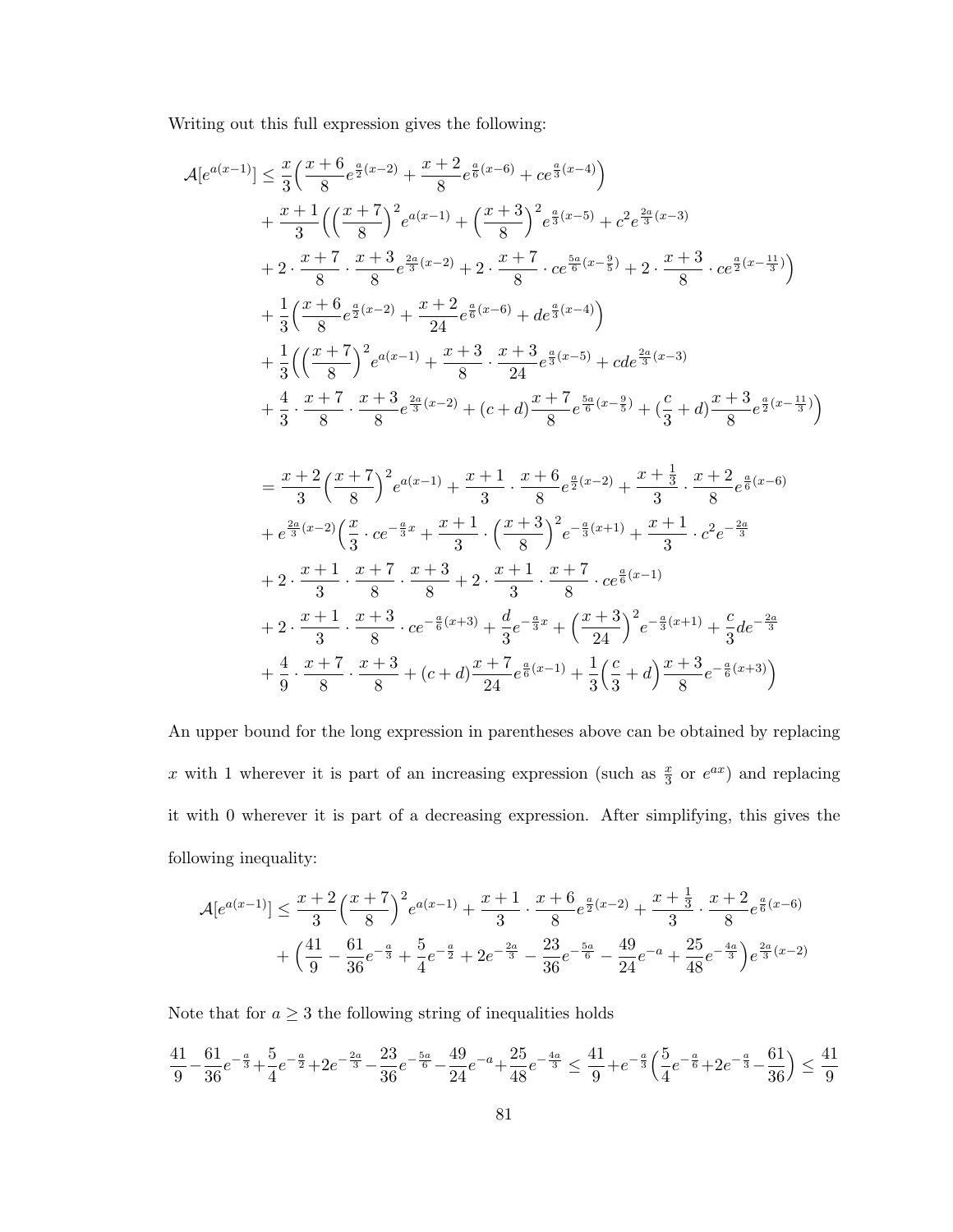Hence, we now finally define  $\Psi(x, a)$  to be

$$
\Psi(x,a) = \frac{x+2}{3} \left(\frac{x+7}{8}\right)^2 e^{a(x-1)} + \frac{x+1}{3} \cdot \frac{x+6}{8} e^{\frac{a}{2}(x-2)} + \frac{x+\frac{1}{3}}{3} \cdot \frac{x+2}{8} e^{\frac{a}{6}(x-6)} + \frac{41}{9} e^{\frac{2a}{3}(x-2)}
$$

From the above computations, it follows that  $A[e^{a(x-1)}] \leq \Psi(x, a)$  on [0, 1] for  $a \geq 15$  as desired (though as we saw above, having  $a \geq 3$  is sufficient for this inequality to hold).

Now that  $\Psi(x, a)$  has been defined, we'll proceed to prove the proposition by splitting up the interval [0, 1] into four parts, and showing that the inequality stated in the proposition holds for all  $x$  in each one of them.

(i) 
$$
x \in [1 - c(a), 1]
$$
 (where  $c(a) = a^{-\frac{9}{4}}$ ).

Since  $A[e^{a(x-1)}]$  is a convex function of x (this follows from it being a probability generating function), this means that for any  $c \in [0,1]$  we have  $\mathcal{A}[e^{a(x-1)}] \leq \mathcal{A}[e^{a(c-1)}] + (1-\mathcal{A}[e^{a(c-1)}])$  $\mathcal{A}[e^{a(c-1)}]\left(\frac{x-c}{1-c}\right) \ \forall \ x \in [c,1].$  Using the fact that  $\mathcal{A}[e^{a(x-1)}] \leq \Psi(x,a)$  (for  $a \geq 15$ ), it follows that  $\mathcal{A}[e^{a(x-1)}] \leq \Psi(c,a) + \left(1 - \Psi(c,a)\right)\left(\frac{x-c}{1-c}\right)$  on [c, 1]. Noting that  $e^{(a+\frac{1}{20})(x-1)}$ is itself a convex function of x that has derivative  $a + \frac{1}{20}$  at  $x = 1$ , it follows that  $e^{(a+\frac{1}{20})(x-1)} \geq 1-(a+\frac{1}{20})(1-x)$  on [0, 1]. Putting these last two observations together, we find that if we can establish

$$
\Psi(1 - c(a), a) \le 1 - (a + \frac{1}{20})(1 - (1 - c(a)))\tag{4.1.20}
$$

then it will follow that

$$
\mathcal{A}[e^{a(x-1)}] \le 1 - \left(a + \frac{1}{20}\right)\left(1 - (1 - c(a))\right) + \left(a + \frac{1}{20}\right)\left(1 - (1 - c(a))\right)\left(\frac{x - (1 - c(a))}{1 - (1 - c(a))}\right)
$$

$$
= 1 - \left(a + \frac{1}{20}\right)\left(1 - x\right) \le e^{(a + \frac{1}{20})(x-1)}
$$

for all  $x \in [1 - c(a), 1].$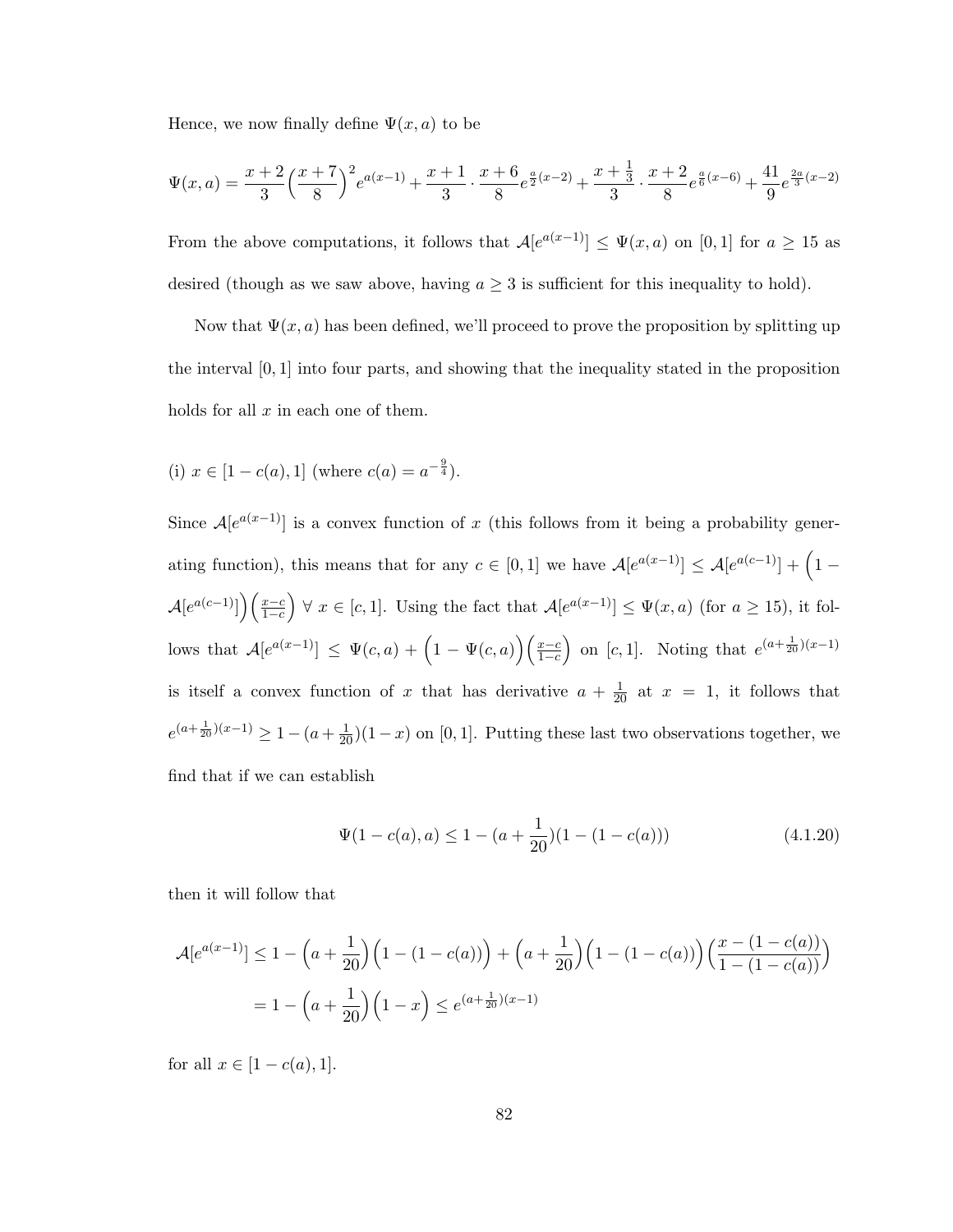Now using the formula for  $\Psi$ , we get the string of inequalities

$$
\Psi(1 - c(a), a) \le \left(1 - \frac{c(a)}{3}\right) \left(1 - \frac{c(a)}{8}\right)^2 e^{-ac(a)} + \frac{7}{12} e^{-\frac{a}{2}} + \frac{1}{6} e^{-\frac{5a}{6}} + \frac{41}{9} e^{-\frac{2a}{3}}
$$
  

$$
\le e^{-(a + \frac{7}{12})c(a)} + \frac{7}{12} e^{-\frac{a}{2}} + \frac{85}{18} e^{-\frac{2a}{3}}
$$
  

$$
\le 1 - \left(a + \frac{7}{12}\right) c(a) + \frac{13}{24} a^2 c(a)^2 + \frac{7}{12} e^{-\frac{a}{2}} + \frac{85}{18} e^{-\frac{2a}{3}}
$$

(where the last inequality follows from the fact that  $e^{-x} \leq 1 - x + \frac{x^2}{2}$  $\frac{x^2}{2}$  for  $x \in [0,1]$ , and the fact that  $\left(a+\frac{7}{12}\right)^2 \leq \frac{13}{12}a^2$  for  $a \geq 15$ ). Plugging  $c(a) = a^{-\frac{9}{4}}$  into the above expression then gives

$$
\Psi(1 - c(a), a) \le 1 - \left(a + \frac{7}{12}\right)c(a) + \left(\frac{13}{24}a^{-\frac{1}{4}} + \frac{7}{12}a^{\frac{9}{4}}e^{-\frac{a}{2}} + \frac{85}{18}a^{\frac{9}{4}}e^{-\frac{2a}{3}}\right)c(a)
$$

Now to establish (4.1.20) it just needs to be shown that

$$
\frac{13}{24}a^{-\frac{1}{4}} + \frac{7}{12}a^{\frac{9}{4}}e^{-\frac{a}{2}} + \frac{85}{18}a^{\frac{9}{4}}e^{-\frac{2a}{3}} \le \frac{7}{12} - \frac{1}{20}
$$
(4.1.21)

for  $a \geq 15$ . So observe the string of inequalities below (which holds for  $a \geq \frac{9}{2}$ )  $\frac{9}{2}$ ), where the left side is equal to the derivative of the left side of (4.1.21).

$$
-\frac{13}{96}a^{-\frac{5}{4}} + \frac{9}{4}a^{\frac{5}{4}}\left(\frac{7}{12}e^{-\frac{a}{2}} + \frac{85}{18}e^{-\frac{2a}{3}}\right) - a^{\frac{9}{4}}\left(\frac{1}{2} \cdot \frac{7}{12}e^{-\frac{a}{2}} + \frac{2}{3} \cdot \frac{85}{18}e^{-\frac{2a}{3}}\right) < \left(\frac{9}{4}a^{\frac{5}{4}} - \frac{1}{2}a^{\frac{9}{4}}\right)\left(\frac{7}{12}e^{-\frac{a}{2}} + \frac{85}{18}e^{-\frac{2a}{3}}\right) < 0
$$

Combining this with the fact that the left side of  $(4.1.21)$  equals  $.513 < \frac{7}{12} - \frac{1}{20}$  at  $a =$ 15, we find that (4.1.21) does indeed hold for  $a \ge 15$  which, as was shown, implies that  $\mathcal{A}[e^{a(x-1)}] \leq e^{(a+\frac{1}{20})(x-1)}$  on  $[1-c(a),1]$ .

(ii)  $x \in \left[\frac{1}{2}\right]$  $\frac{1}{2}$ , 1 –  $c(a)$ ).

Denoting  $e^{-a(x-1)}\Psi(x,a)$  as  $Q(x,a)$  (for  $a\geq 15$ ), it suffices to show that  $Q(x,a)\leq e^{\frac{1}{20}(x-1)}$ on  $[\frac{1}{2}, 1-c(a)]$ . Since we saw in (i) that  $\Psi(1-c(a), a) \leq 1-\left(a+\frac{1}{20}\right)c(a) \leq e^{(a+\frac{1}{20})((1-c(a))-1)}$ ,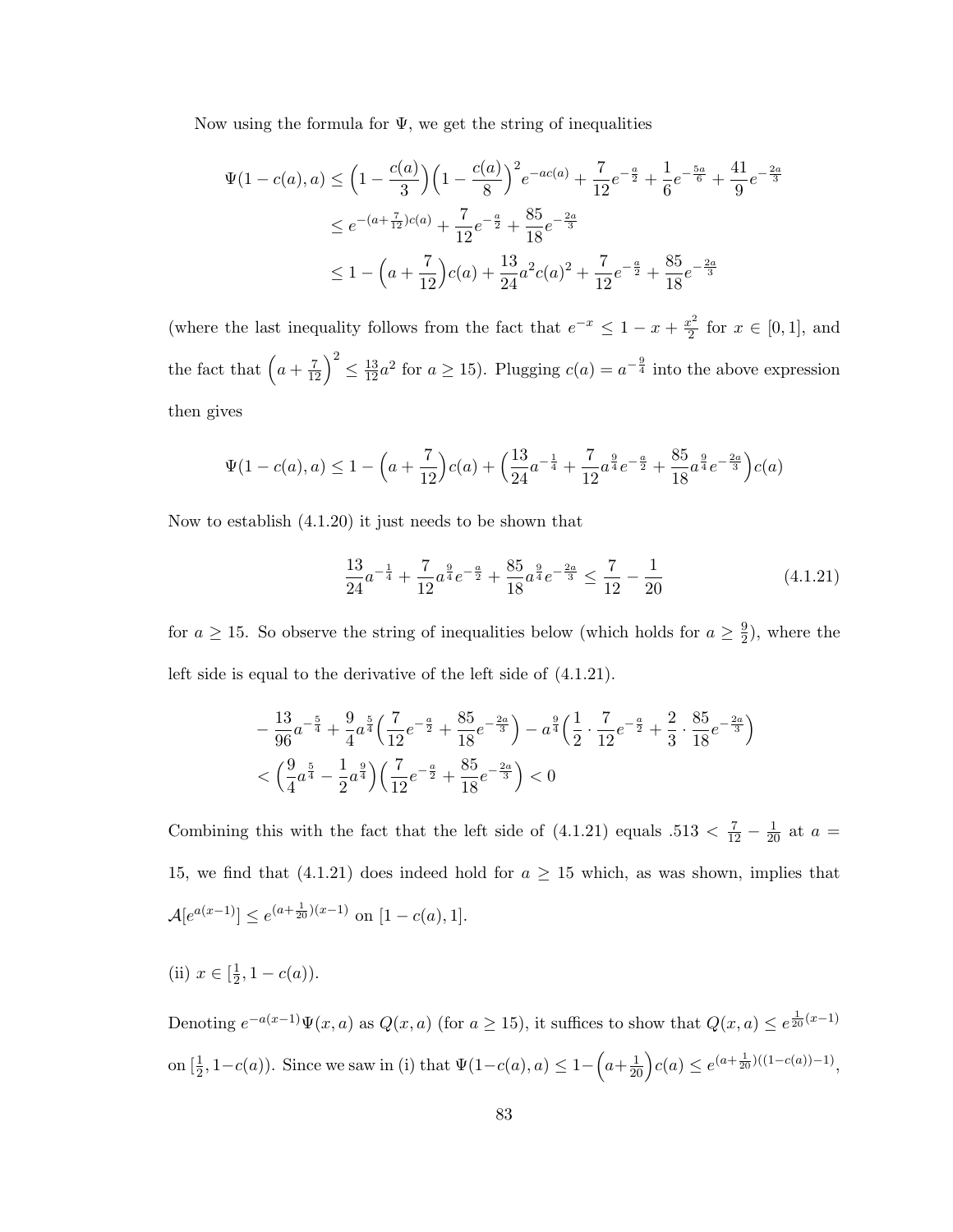it follows that  $Q(1-c(a),a) \leq e^{\frac{1}{20}((1-c(a))-1)}$ , which implies that to prove  $Q(x,a) \leq e^{\frac{1}{20}(x-1)}$ , it suffices to prove that the right side of

$$
\frac{\partial \left(e^{\frac{1}{20}(x-1)}\right)}{\partial x} \le \frac{1}{20} \le \frac{\partial Q(x,a)}{\partial x}
$$

holds on  $[\frac{1}{2}, 1 - c(a)]$ . Computing the formula for the expression on the right, we get

$$
\frac{\partial Q(x,a)}{\partial x} = \frac{1}{3} \left(\frac{x+7}{8}\right)^2 + \frac{1}{4} \cdot \frac{x+2}{3} \cdot \frac{x+7}{8} + \frac{1}{3} \cdot \frac{x+6}{8} e^{-\frac{a}{2}x} + \frac{1}{8} \cdot \frac{x+1}{3} e^{-\frac{a}{2}x}
$$
\n
$$
- \frac{a}{2} \cdot \frac{x+1}{3} \cdot \frac{x+6}{8} e^{-\frac{a}{2}x} + \frac{1}{3} \cdot \frac{x+2}{8} e^{-\frac{5a}{6}x} + \frac{1}{8} \cdot \frac{x+\frac{1}{3}}{3} e^{-\frac{5a}{6}x}
$$
\n
$$
- \frac{5a}{6} \cdot \frac{x+\frac{1}{3}}{3} \cdot \frac{x+2}{8} e^{-\frac{5a}{6}x} - \frac{a}{3} \cdot \frac{41}{9} e^{-\frac{a}{3}(x+1)}
$$
\n
$$
\geq \frac{1}{3} \left(\frac{x+7}{8}\right)^2 + \frac{1}{4} \cdot \frac{x+2}{3} \cdot \frac{x+7}{8} - \frac{a}{2} \cdot \frac{x+1}{3} \cdot \frac{x+6}{8} e^{-\frac{a}{2}x}
$$
\n
$$
- \frac{5a}{6} \cdot \frac{x+\frac{1}{3}}{3} \cdot \frac{x+2}{8} e^{-\frac{5a}{6}x} - \frac{a}{3} \cdot \frac{41}{9} e^{-\frac{a}{3}(x+1)}
$$

Plugging in  $x=\frac{1}{2}$  $\frac{1}{2}$  for the exponential functions and the polynomial expressions that follow a plus sign, and  $x = 1$  for the polynomial expressions that follow a minus sign, we find that the expression on the right side of the inequality is greater than or equal to

$$
\frac{1}{3}\left(\frac{15}{16}\right)^2 + \frac{1}{4}\cdot \frac{5}{6}\cdot \frac{15}{16} - \frac{a}{2}\cdot \frac{2}{3}\cdot \frac{7}{8}e^{-\frac{a}{4}} - \frac{5a}{6}\cdot \frac{4}{9}\cdot \frac{3}{8}e^{-\frac{5a}{12}} - \frac{a}{3}\cdot \frac{41}{9}e^{-\frac{a}{2}}
$$

on  $\left[\frac{1}{2}, 1 - c(a)\right)$ . Simplifying, and using the string of inequalities above, gives

$$
\frac{\partial Q(x,a)}{\partial x} \ge \frac{125}{256} - \frac{7a}{24}e^{-\frac{a}{4}} - \frac{5a}{36}e^{-\frac{5a}{12}} - \frac{41a}{27}e^{-\frac{a}{2}}\tag{4.1.22}
$$

on this interval. If we differentiate this expression with respect to  $a$  we get

$$
\left(\frac{a}{4} - 1\right) \cdot \frac{7}{24}e^{-\frac{a}{4}} + \left(\frac{5a}{12} - 1\right) \cdot \frac{5}{36}e^{-\frac{5a}{12}} + \left(\frac{a}{2} - 1\right) \cdot \frac{41}{27}e^{-\frac{a}{2}} \ge 0
$$

(recall we're assuming  $a \geq 15$ ). Coupling this with the fact that the expression on the right side of (4.1.22), when evaluated at  $a = 15$ , is equal to  $.369 > \frac{1}{20}$ , we indeed find that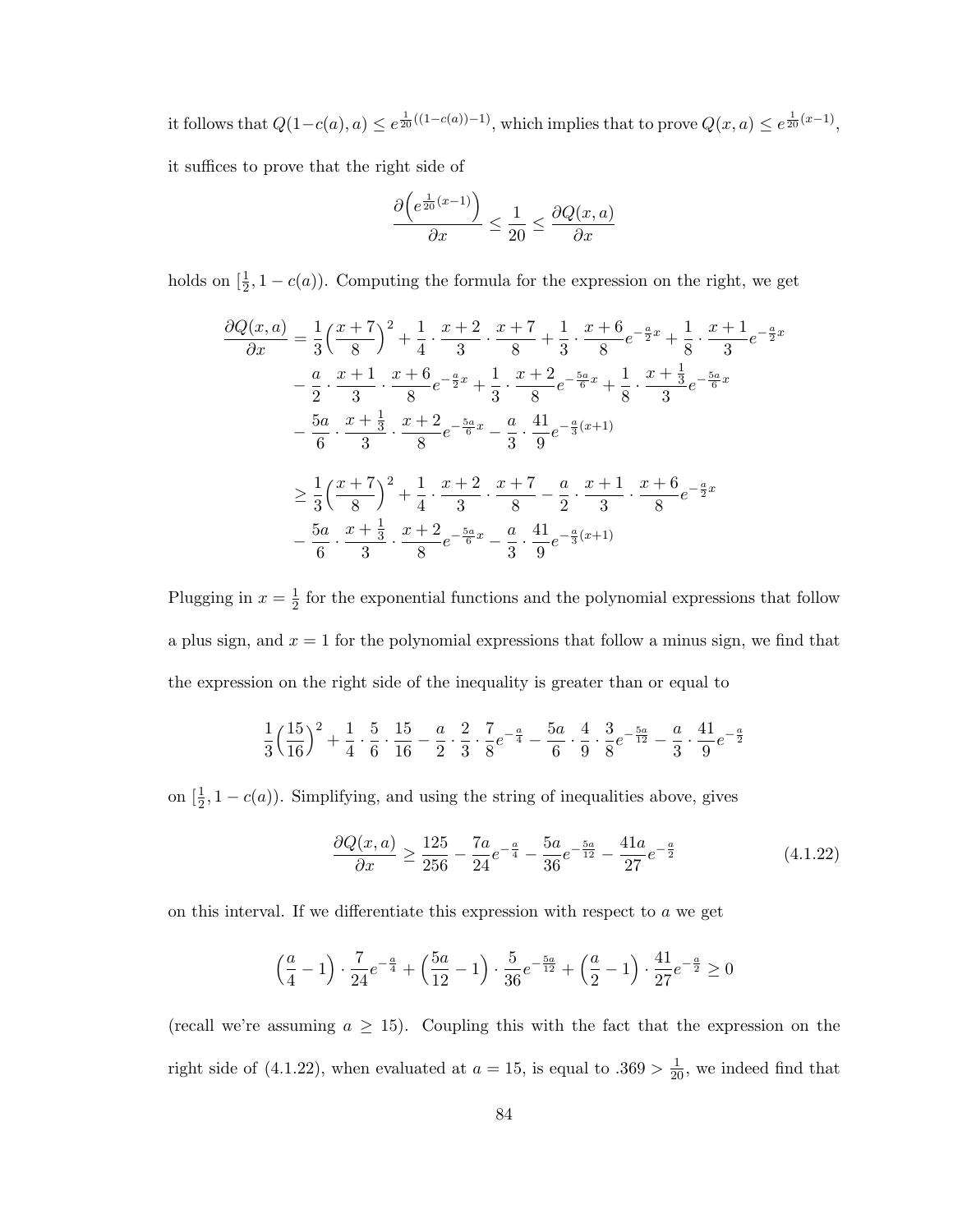$\frac{\partial Q(x,a)}{\partial x} \ge \frac{1}{20}$  on  $\left[\frac{1}{2}, 1 - c(a)\right)$  for  $a \ge 15$ . As was shown, this implies that  $Q(x,a) \le e^{\frac{1}{20}(x-1)}$ , which implies  $\mathcal{A}[e^{a(x-1)}] \le e^{(a+\frac{1}{20})(x-1)}$  on  $[\frac{1}{2}, 1 - c(a)]$  for  $a \ge 15$  as desired.

(iii)  $x \in \left[\frac{1}{8}\right]$  $\frac{1}{8}, \frac{1}{2}$  $(\frac{1}{2})$ .

Once again it suffices to show that  $Q(x, a) \leq e^{\frac{1}{20}(x-1)}$  (this time on  $\left[\frac{1}{8}, \frac{1}{2}\right]$  $(\frac{1}{2})$ ). Taking the formula for  $Q(x, a) = e^{-a(x-1)} \Psi(x, a)$  and substituting  $\frac{1}{2}$  for x when it is part of a polynomial function, and  $\frac{1}{8}$  when it is part of an exponential expression (with negative exponent), we find that

$$
Q(x,a) \leq \frac{375}{512} + \frac{13}{32}e^{-\frac{a}{16}} + \frac{25}{288}e^{-\frac{5a}{48}} + \frac{41}{9}e^{-\frac{3a}{8}}
$$

for  $x \in \left[\frac{1}{8}\right]$  $\frac{1}{8}, \frac{1}{2}$  $\frac{1}{2}$ ). Since the expression on the right is a decreasing function of a, plugging in  $a = 15$  shows that

$$
Q(x,a) \le \frac{375}{512} + \frac{13}{32}e^{-\frac{15}{16}} + \frac{25}{288}e^{-\frac{25}{16}} + \frac{41}{9}e^{-\frac{45}{8}} \approx .926 < e^{\frac{1}{20}\left(\frac{1}{8} - 1\right)} \le e^{\frac{1}{20}(x-1)}
$$

on  $\left[\frac{1}{8},\frac{1}{2}\right]$  $\frac{1}{2}$ ) for  $a \ge 15$ , thus giving the desired inequality.

(iv)  $x \in [0, \frac{1}{8}]$  $\frac{1}{8}$ .

Using the exact same method that was used in (iii), but plugging in 0 and  $\frac{1}{8}$  in place of  $\frac{1}{8}$ and  $\frac{1}{2}$  respectively, we find that

$$
Q(x,a) \le \frac{17}{24} \left(\frac{57}{64}\right)^2 + \frac{3}{8} \cdot \frac{49}{64} + \frac{11}{72} \cdot \frac{17}{64} + \frac{41}{9} e^{-5} \approx .9203 < e^{-\frac{1}{20}} \le e^{\frac{1}{20}(x-1)}
$$

on  $[0, \frac{1}{8}]$  $\frac{1}{8}$ ) for  $a \ge 15$ , once again yielding the desired inequality.

Combining parts (i)-(iv) we find that  $A[e^{a(x-1)}] \leq e^{(a+\frac{1}{20})(x-1)}$  does hold on [0, 1] for  $a \geq 15$ , thus completing the proof of the proposition.  $\Box$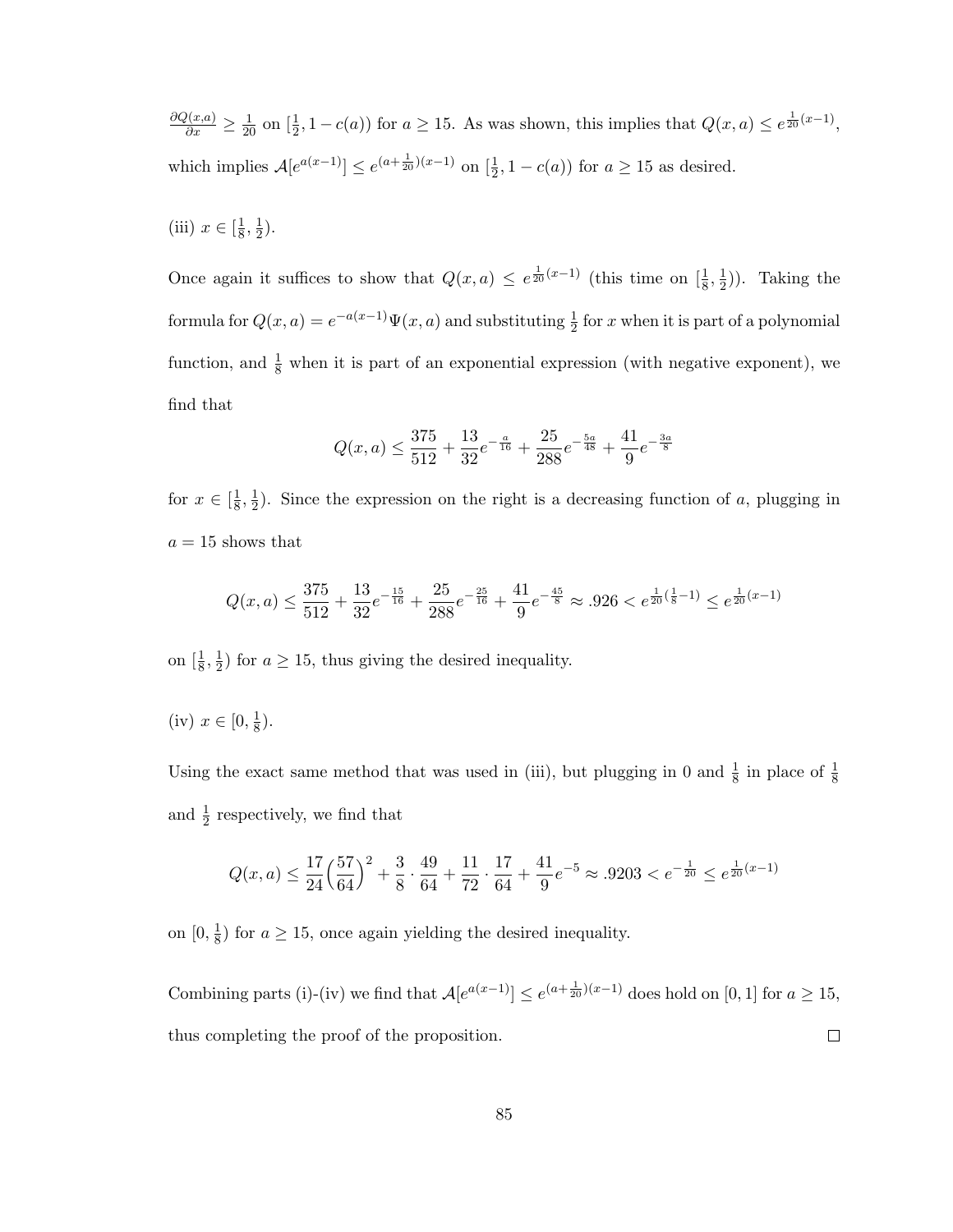Corollary 4.1.14. If  $a \ge 15$  and  $n \ge 1$  then  $\mathcal{A}^n[e^{a(x-1)}] \le e^{(a+ne)(x-1)}$  (where  $\epsilon = \frac{1}{20}$ ).

*Proof.* We know from the previous result that the statement holds for  $n = 1$ . Now assume it holds for some  $n \geq 1$ . Then by the monotonicity of A on S (established in Proposition 4.1.11), along with Proposition 4.1.13, it follows that

$$
\mathcal{A}^{n+1}[e^{a(x-1)}] = \mathcal{A}\Big[\mathcal{A}^n[e^{a(x-1)}]\Big] \le \mathcal{A}[e^{(a+n\epsilon)(x-1)}] \le e^{(a+(n+1)\epsilon)(x-1)}
$$

on [0, 1]. By induction we then find that  $\mathcal{A}^n[e^{a(x-1)}] \le e^{(a+n\epsilon)(x-1)}$  on [0, 1] for all  $n \ge 1$ .

Having proven Proposition 4.1.13 and it's corollary, our last significant task is to establish the following result.

**Proposition 4.1.15.** There exists a finite sequence  $0 = a_0 < a_1 < \cdots < a_N$  (with  $a_N \ge 15$ ) such that  $\mathcal{A}^n \mathbb{1} \leq e^{a_n(x-1)}$  on [0, 1] for all n with  $0 \leq n \leq N$ .

The proof of Proposition 4.1.15 will make use of the following lemma.

**Lemma 4.1.16.** Let  $f_1$  and  $f_2$  be convex increasing functions on [0,1] where  $f_1$  is differentiable and  $f_1(1) = f_2(1)$ . Suppose there is a finite sequence  $1 = c_0 > c_1 > \cdots > c_n = 0$ that satisfies

$$
f_2(c_{j+1}) \le f_1(c_j) - (c_j - c_{j+1})f'_1(c_j)
$$
\n(4.1.23)

for all j with  $0 \leq j < n$ . Then  $f_1(x) \geq f_2(x) \ \forall \ x \in [0,1].$ 

*Proof.* Assume  $f_1(c_j) \ge f_2(c_j)$  for some  $j < n$ . We know by the convexity (and differentiability) of  $f_1$  that  $f_1(t) \geq f_1(c_j) - f'_1(c_j)(c_j - t)$  for  $t \in [c_{j+1}, c_j]$ . By the convexity of  $f_2$  it follows that

$$
f_2(t) \le f_2(c_j) - \frac{f_2(c_j) - f_2(c_{j+1})}{c_j - c_{j+1}}(c_j - t) \le f_1(c_j) - f'_1(c_j)(c_j - t) \le f_1(t)
$$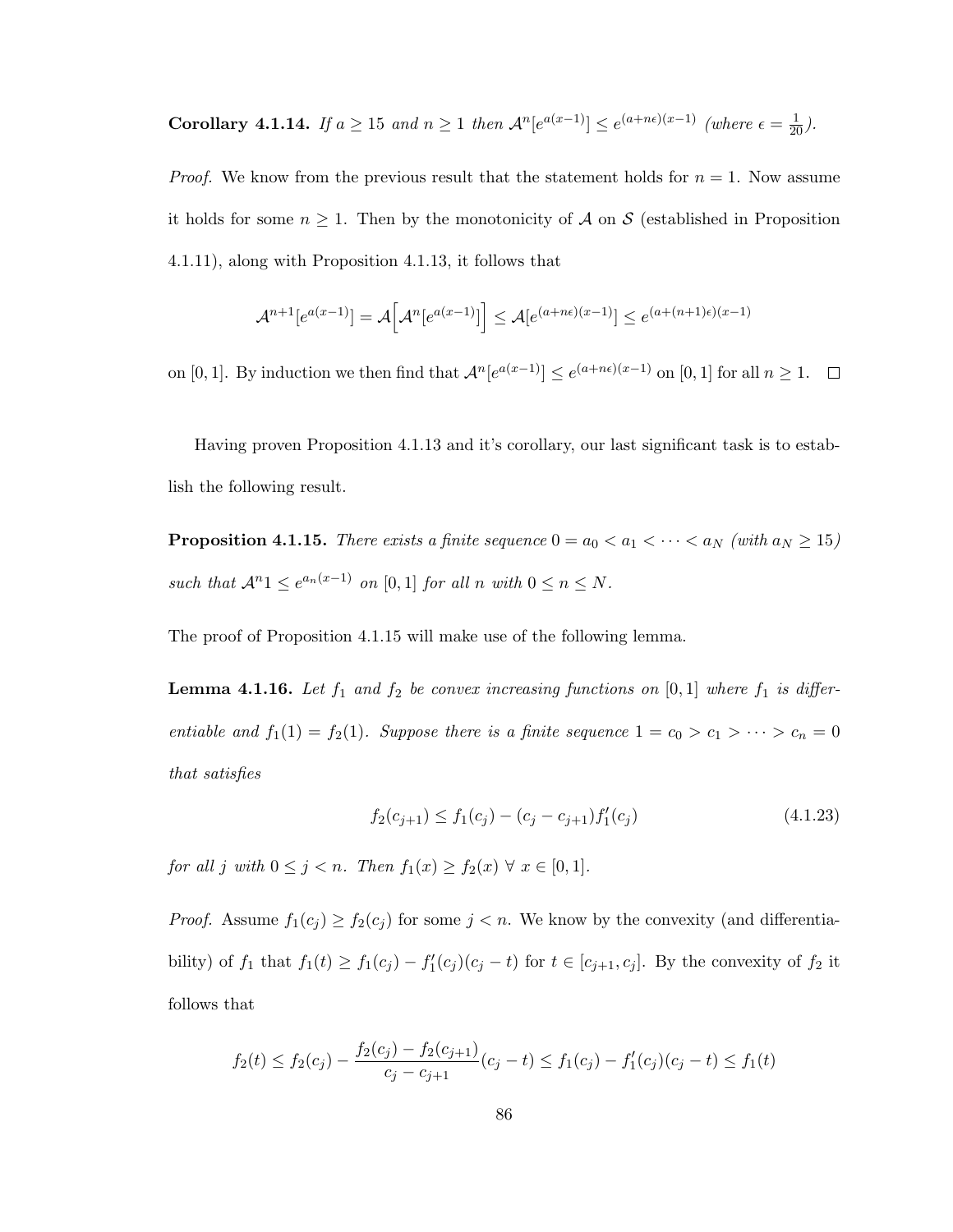for  $t \in [c_{j+1}, c_j]$  (where the middle inequality follows from  $f_1(c_j) \ge f_2(c_j)$ , (4.1.23), and the fact that both functions are linear). Since  $f_1(1) \ge f_2(1)$ , it follows by induction that  $f_1(t) \ge f_2(t) \ \forall \ t \in [0,1].$  $\Box$ 

*Proof of Proposition 4.1.15.* Let  $u \ge 0$ ,  $a > 0$ , and  $c_i = \frac{256-i}{256}$  for  $0 \le i \le 256$ . Recalling that  $A[e^{u(x-1)}]$  is a probability generating function (implying it is increasing and convex on  $[0,1]$  and noting that  $e^{(u+a)(x-1)}$  is increasing, convex, and differentiable on [0, 1], along with the fact that the two functions both equal 1 at  $x = 1$ , we find that if (4.1.23) holds for each i with  $0 \leq i < 256$  (where  $f_1(x) = e^{(u+a)(x-1)}$  and  $f_2(x) = \mathcal{A}[e^{u(x-1)}]$ ), then it will follow from Lemma 4.1.16 that  $\mathcal{A}[e^{u(x-1)}] \leq e^{(u+a)(x-1)}$  on [0,1]. Now observe the attached Python program. For each pass through the while loop it checks to see if (4.1.23) holds (at each  $c_i$ ) for  $a = \frac{1}{16}$ ,  $f_1(x) = e^{(u+a)(x-1)}$ , and  $f_2(x) = \mathcal{A}[e^{u(x-1)}]$ . If (4.1.23) does hold at each  $c_i$  then u is increased by  $\frac{1}{16}$  and we repeat the process with the new values of u,  $f_1$ , and  $f_2$ . If not, a is set to  $\frac{1}{32}$  and it tests to see if  $(4.1.23)$  holds for each *i* for this value of *a*. If so, *u* is increased by  $\frac{1}{32}$  and the process is repeated for the new u,  $f_1$ , and  $f_2$  (again starting with  $a = \frac{1}{16}$ ). If not, it tests again with  $a = \frac{3}{256}$ . If  $(4.1.23)$  holds at each  $c_i$  then the process repeats with u,  $f_1$ , and  $f_2$  adjusted accordingly. If not, then the while loop terminates. The loop keeps running until either it terminates (as described above) because (4.1.23) fails to hold at some  $c_i$  for a equal to each of the three specified values  $(\frac{1}{16}, \frac{1}{32}, \text{ and } \frac{3}{256})$ , or because  $m = 341$  (i.e. we've passed through the loop 340 times). In order to ensure that the program does not return a false negative (as a result of rounding) when evaluating the inequality inside the loop, interval arithmetic is employed (see https://en.wikipedia.org/wiki/Interval arithmetic for a definition) so that, for each  $a, u, i$  combination that is considered, the loop only fails to break if A (an interval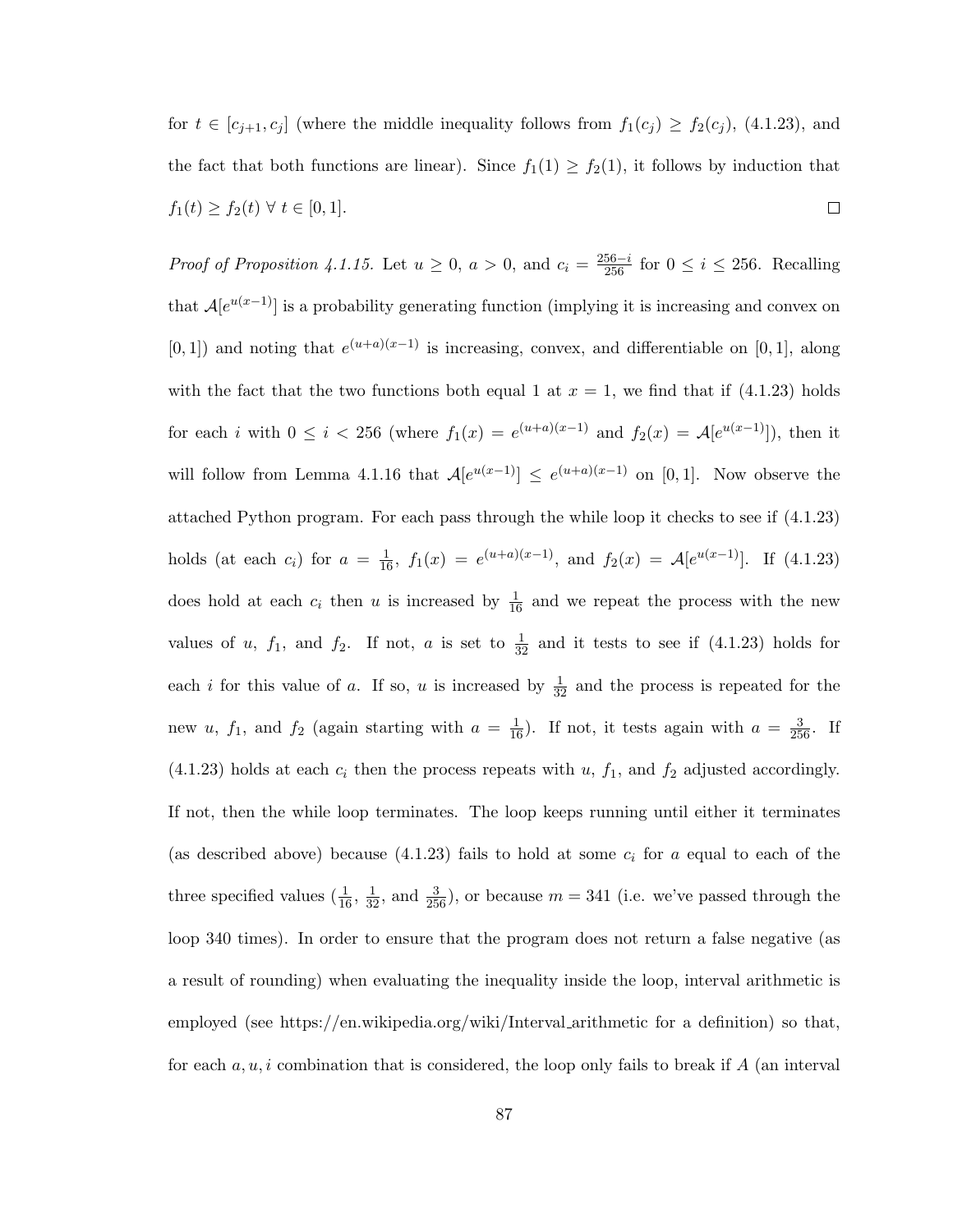containing the precise value of  $f_1(c_j) - (c_j - c_{j+1}) f'_1(c_j)$  lies entirely to the right of B (an interval containing the precise value of  $f_2(c_{j+1})$ . At the end, the program prints the final values of  $m$  and  $u$ . Upon running the program you will find that these values are 341 and 15.203125 respectively (the program prints the current value of m as it runs, and should take about eight minutes to finish).

Now for  $0 \le n \le 340$  let  $a_n$  represent the value taken by u following the nth pass through the loop. Hence,  $0 = a_0 < a_1 < \cdots < a_{340} = 15.203125$  and  $a_{j+1} - a_j \in \left\{\frac{1}{16}, \frac{1}{32}, \frac{3}{256}\right\}$  for each  $0 \leq j < 340$ . Furthermore, since the program output indicates that 340 passes through the loop were completed, this implies that (4.1.23) holds (at each  $c_i$  for  $0 \leq i < 256$ ) for each  $0 \le j \le 340$  (where  $f_1(x) = e^{a_{j+1}(x-1)}$  and  $f_2(x) = \mathcal{A}[e^{a_j(x-1)}]$ ). By Lemma 4.1.16, this implies that  $A[e^{a_j(x-1)}] \leq e^{a_{j+1}(x-1)}$  on [0, 1] for every  $0 \leq j < 340$ . It then follows from the same induction argument that was used to prove Corollary 4.1.14 that  $\mathcal{A}^{n}1 \leq e^{a_n(x-1)}$ for every n with  $0 \le n \le 340$ . Hence, we find that the  $a_n$  terms satisfy the conditions given in the statement of the proposition. Hence, the proof is complete.  $\Box$ 

With Proposition 4.1.15 established, the proof of Theorem 4.1.1 can now be completed.

Proof of Theorem 4.1.1. Proposition 4.1.15 and Corollary 4.1.14 together indicate that on [0, 1],  $\mathcal{A}^{n}$ 1 → 0 as  $n \to \infty$ . Since the monotonicity of  $\mathcal{A}$  implies that  $\mathcal{A}^{n} f \leq \mathcal{A}^{n}$ 1  $\forall n \geq 0$ , it follows that  $\mathcal{A}^n f \to 0$  on  $[0,1)$  as  $n \to \infty$ . Since f is known to be a fixed point of A, this then means that  $f(x) = 0$ , which implies that  $\mathbb{P}(V = \infty) = 1$ . Recalling from Proposition 4.1.4 that V (the number of times the root is hit in the self-similar model on  $\mathbb{T}_{3,2}$ ) is dominated by Z (the number of times it is hit in the original model on  $\mathbb{T}_{3,2}$ ), it follows that  $\mathbb{P}(Z = \infty) = 1$ . Thus we find that the frog model on  $\mathbb{T}_{3,2}$  is indeed recurrent.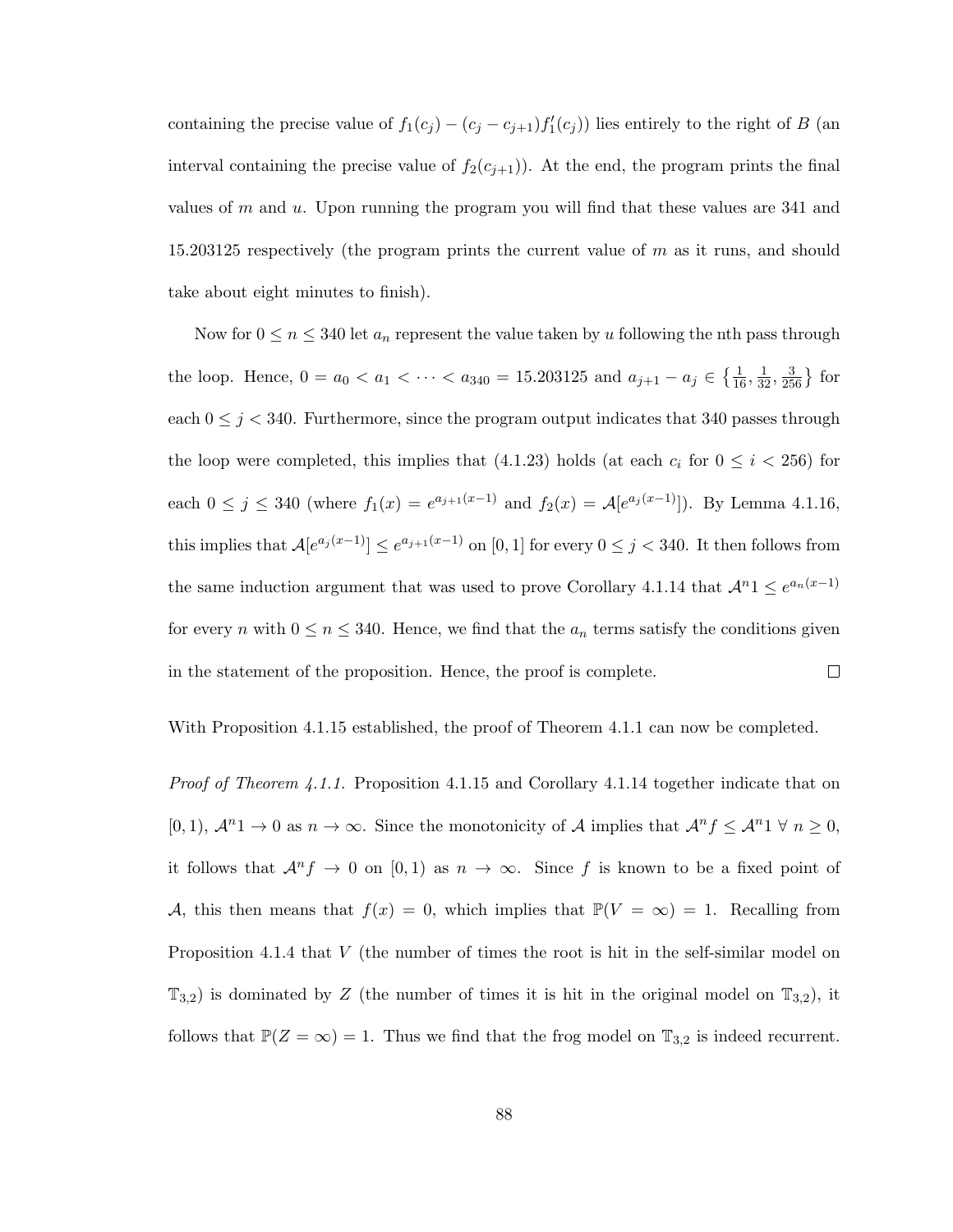Hence, the proof of Theorem 4.1.1 is complete.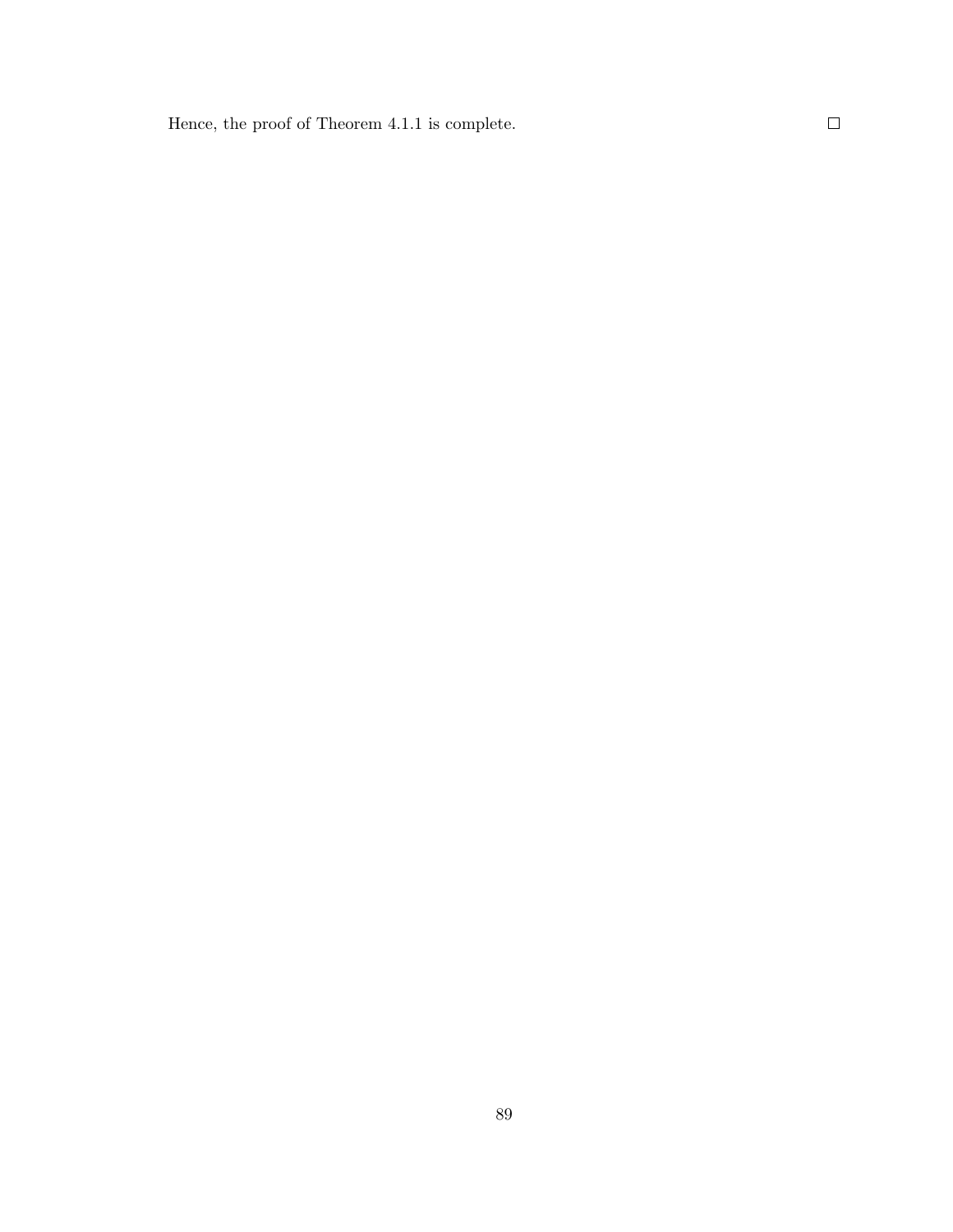## Appendix A

from mpmath import  $*$ 

u=mpi(0)

def h(x):

return iv.exp(u\*(x-1))

def  $f_1(x,a)$ :

return h(x)\*iv.exp(a\*(x-1))

def  $h_1(x,y,a)$ :

return  $(1-y*(u+a))*f_1(x,a)$ 

def  $L_3(f)$ :

def g(x):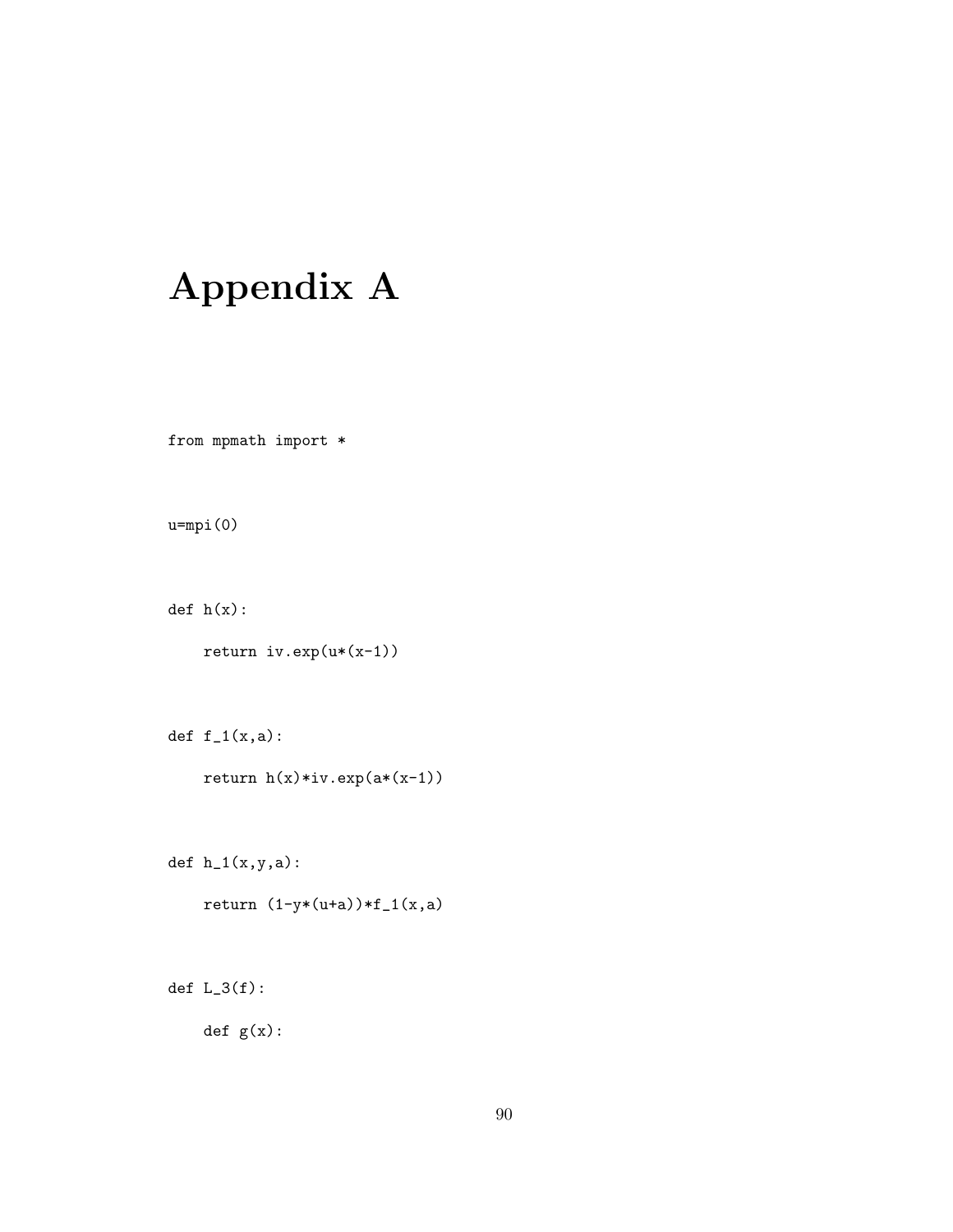return 
$$
((x+3)/4 * f((x+2)/3)**3 + (x+2)/2 * (f((x+1)/3)**2
$$
  
\n $-f((x+2)/3) * f((x+1)/3)**2) - (x+1)/4 * (f((x+2)/3)**2$   
\n $* f(x/3) + 2*f((x+1)/3) * f(x/3) - 2*f((x+2)/3) * f((x+1)/3)$   
\n $*f(x/3) - f(x/3))$ 

return g

def  $H_3(f)$ :

def g(x):

return 
$$
((x+3)/4 * f((x+2)/3)*3 + (x+2)/3 * (f((x+1)/3)*2
$$
  
\n-  $f((x+2)/3)*f((x+1)/3)*2 ) - (x+1)/12 * (f((x+2)/3)*2$   
\n\*  $f(x/3) + 2*f((x+1)/3)*f(x/3) - 2*f((x+2)/3)*f((x+1)/3)$   
\n\* $f(x/3) - f(x/3)))$ 

return g

def  $G_1(f)$ :

def  $G_1(f(x))$ :  $a=L_3(f)(x/2)$ 

 $b=L_3(f)((x+1)/2)$ 

 $c=H_3(f)(x/2)$ 

 $d=H_3(f)((x+1)/2)$ 

return  $(x/3)*a+((x+1)/3)*b**2-(x/3)*a*b+(1/3)*c+(1/3)*b*d-(1/3)*b*c$ 

return G\_1f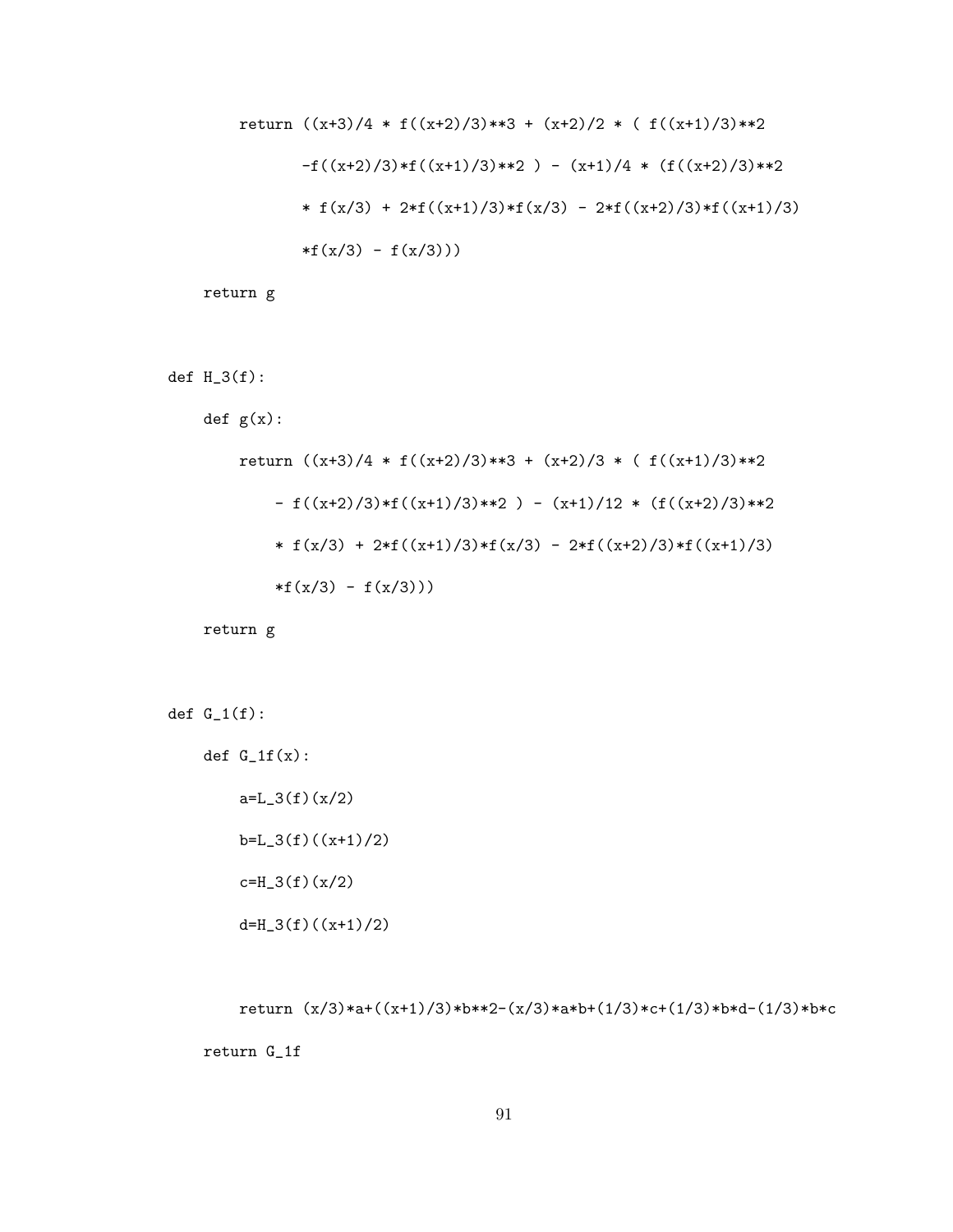```
while m < 341:
f_2=G_1(h)for a in map(mpi, [1/16,1/32,3/256]):
    for j in range(256):
        A = f_2( mpi(j/256) )B = h_1( mpi(j+1)/256, mpi(1/256), a)if A.b>B.a:
            break
```
else: break

else: break

```
print(m)
```
 $m=m+1$ 

u+=a

print(m, u)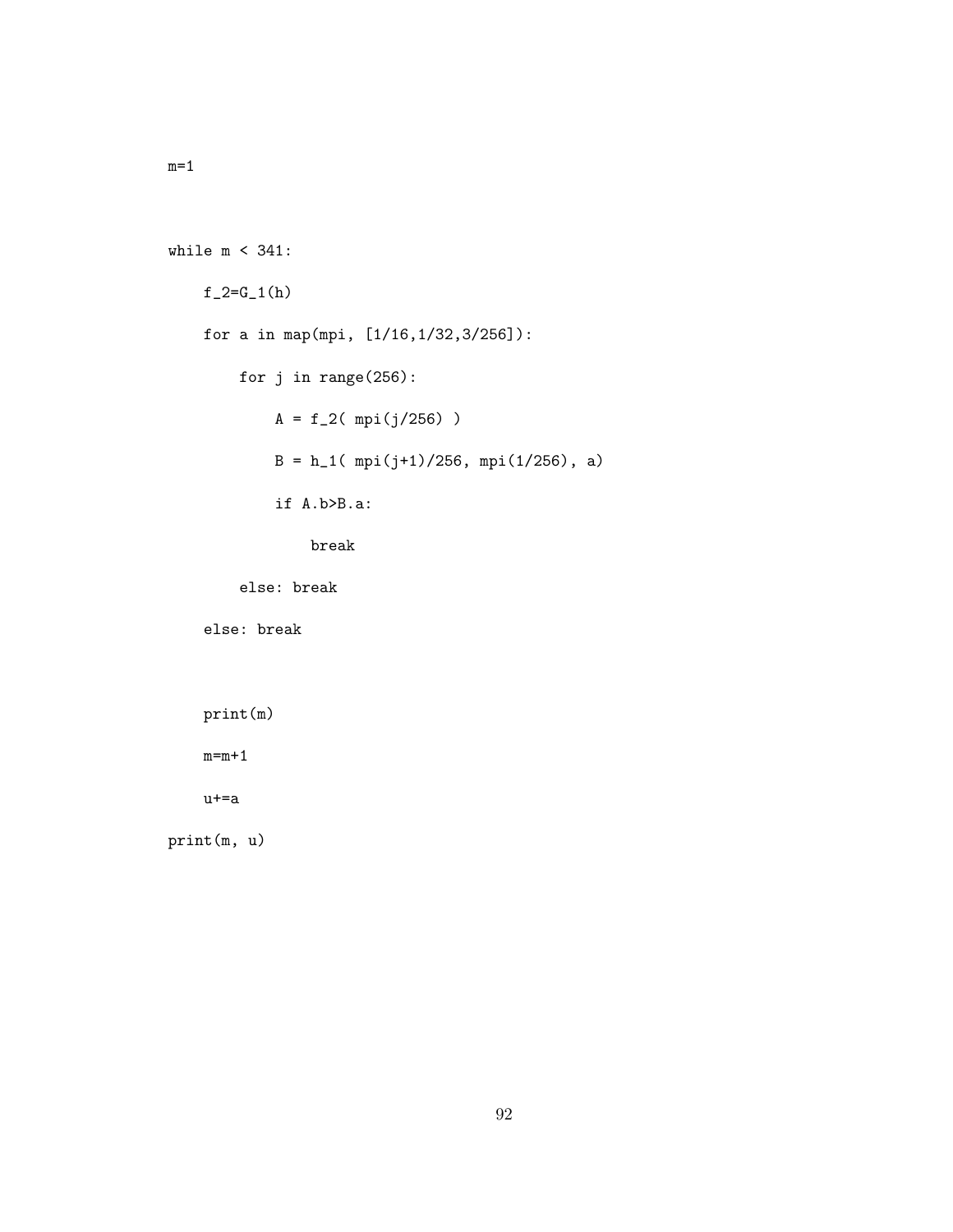## Bibliography

- [1] Erin Beckman, Emily Dinan, Rick Durrett, Ran Huo, and Matthew Junge, textitAsymptotic behavior of the Brownian frog model, available at arXiv:1710.05811, 2017.
- [2] Daniela Bertacchi, Fabio Prates Machado, and Fabio Zucca, Local and global survival for nonhomogeneous random walk systems on  $\mathbb{Z}$ , Advances in Applied Probability, 46 (2012), no. 1, 256-278. MR 3189058.
- [3] Francis Comets, Jeremy Quastel, and Alejandro F. Ramirez, Fluctuations of the front in a one dimensional model of  $X + Y \rightarrow 2X$ , Trans. Amer. Math Soc. 361 (2009), no. 11, 6165-6189. MR 2529928 (2010i:60281).
- [4] Christian Dobler and Lorenz Pfeifroth, Recurrence for the frog model with drift on  $\mathbb{Z}^d$ , Electron. Commun. Probab. 19 (2014), no. 79, 13. MR 3283610.
- [5] N. Gantert and P. Schmidt, Recurrence for the frog model with drift on Z, Markov Process. Related Fields 15 (2009), no. 1, 51-58. MR 2509423.
- [6] Christopher Hoffman, Tobias Johnson, and Matthew Junge, From transience to recurrence with Poisson tree frogs, available at arXiv:1501.05874, 2015.